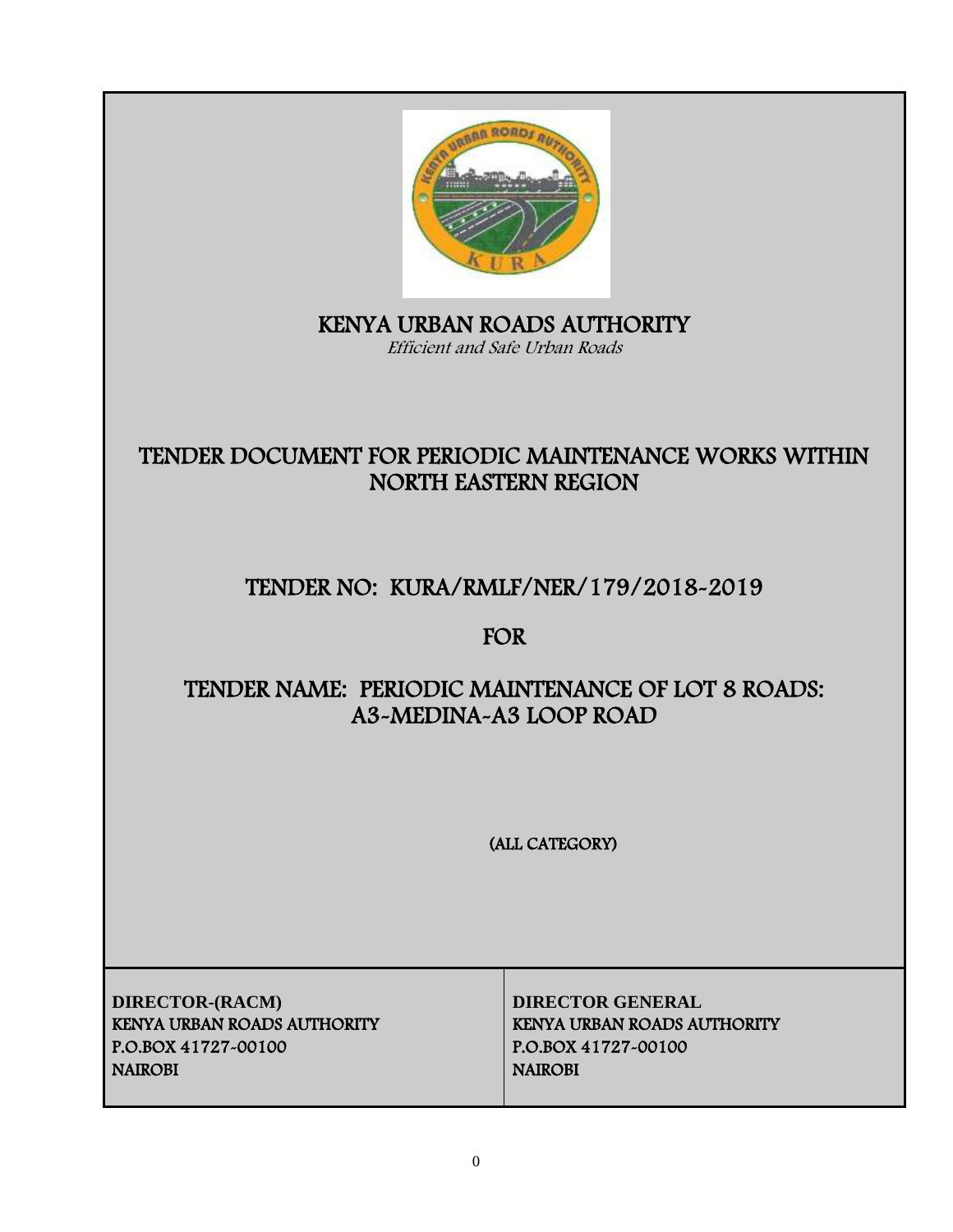## TABLE OF CONTENTS

| SECTION II: INSTRUCTIONS TO TENDERERS AND CONDITIONS OF TENDER4      |  |
|----------------------------------------------------------------------|--|
|                                                                      |  |
|                                                                      |  |
|                                                                      |  |
|                                                                      |  |
|                                                                      |  |
|                                                                      |  |
| SECTION VI: SUPERVISION AND CONTRACT EVALUATION MANUAL 2012115       |  |
|                                                                      |  |
|                                                                      |  |
|                                                                      |  |
|                                                                      |  |
|                                                                      |  |
|                                                                      |  |
|                                                                      |  |
|                                                                      |  |
| SECTION XIII: FORM OF PERFORMANCE BANK GUARANTEE (UNCONDITIONAL) 156 |  |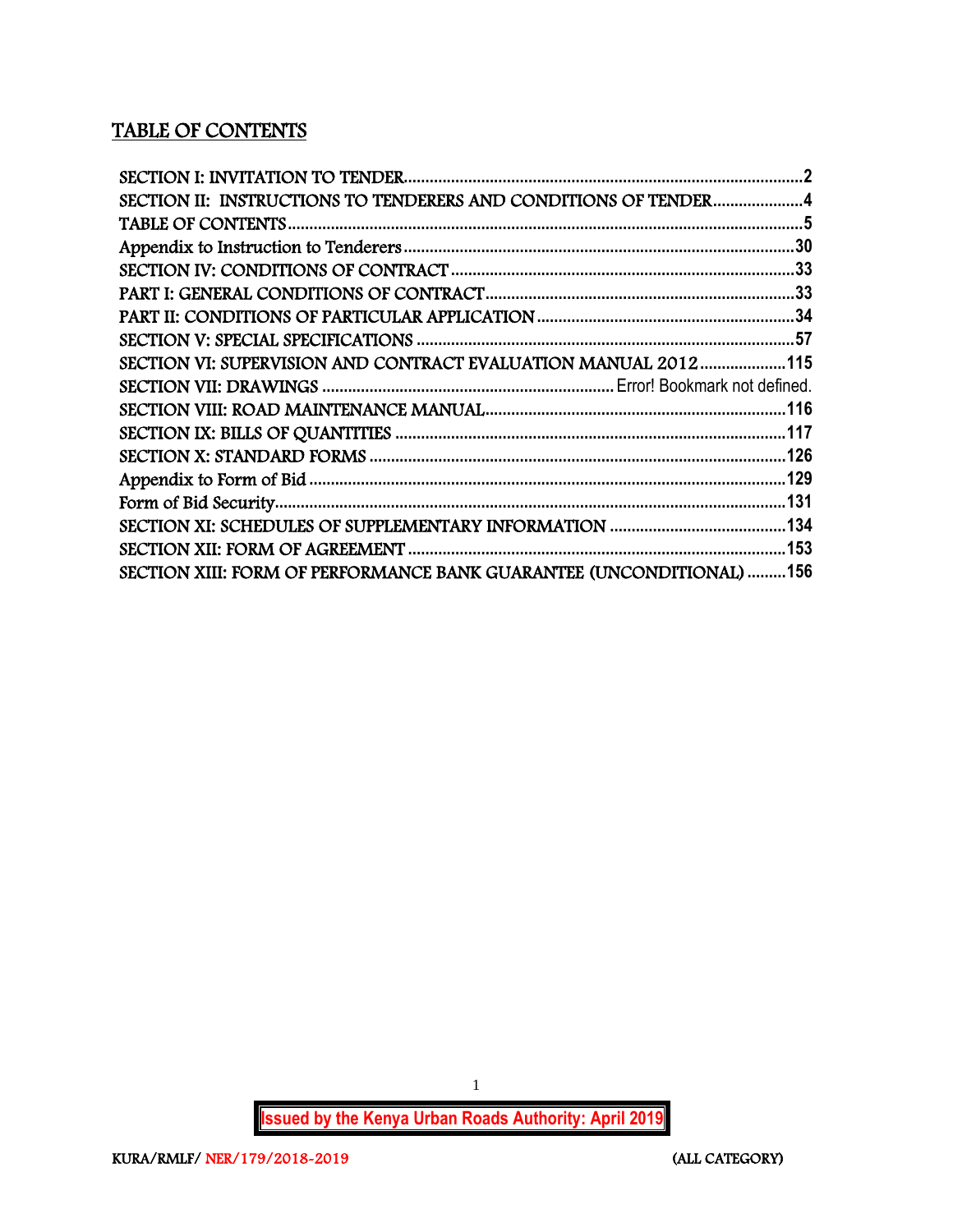## <span id="page-2-0"></span>SECTION I: INVITATION TO TENDER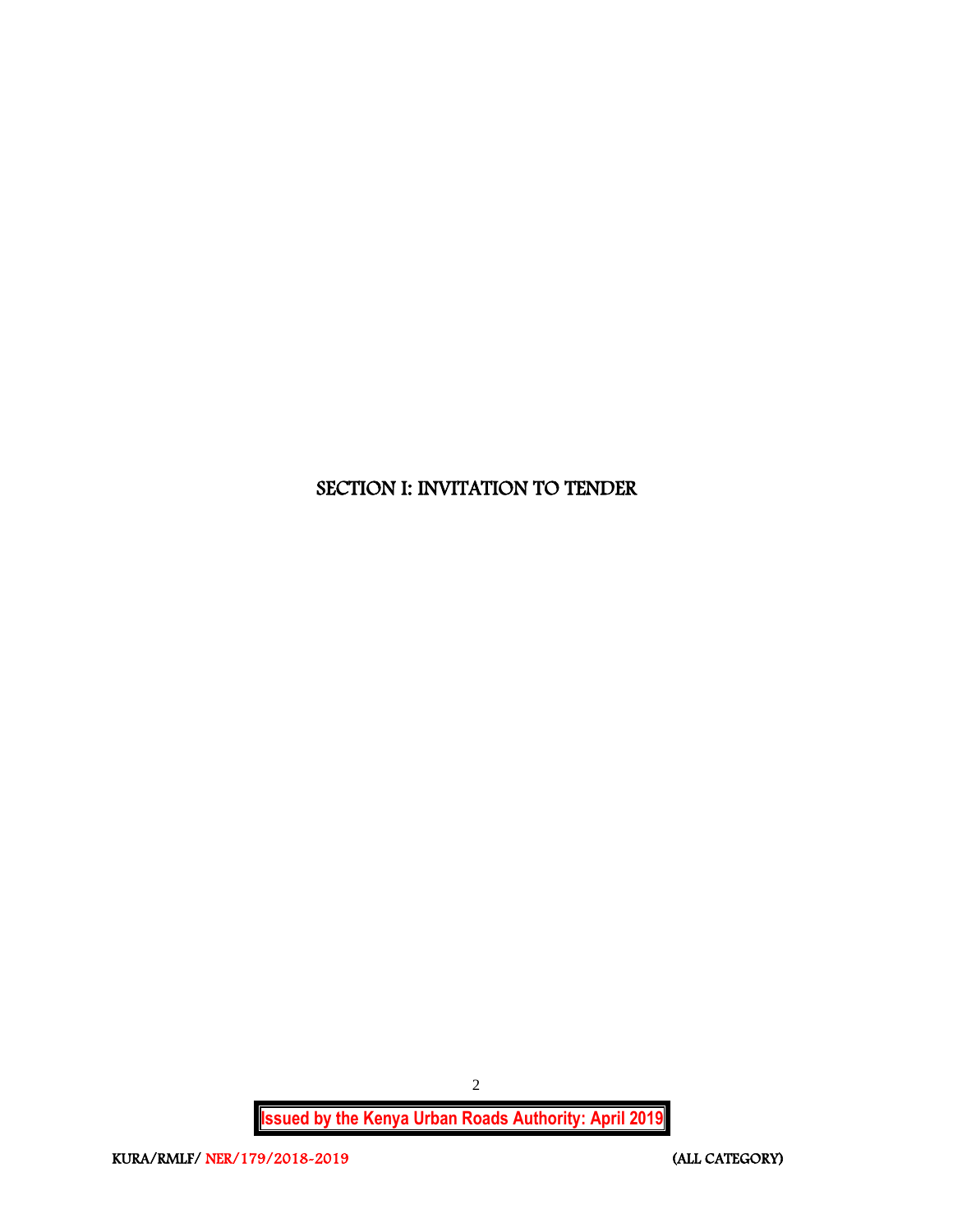## (\* Invitation to tender to be inserted\*)

See [www.kura.go.ke/tender](http://www.kura.go.ke/tender) notices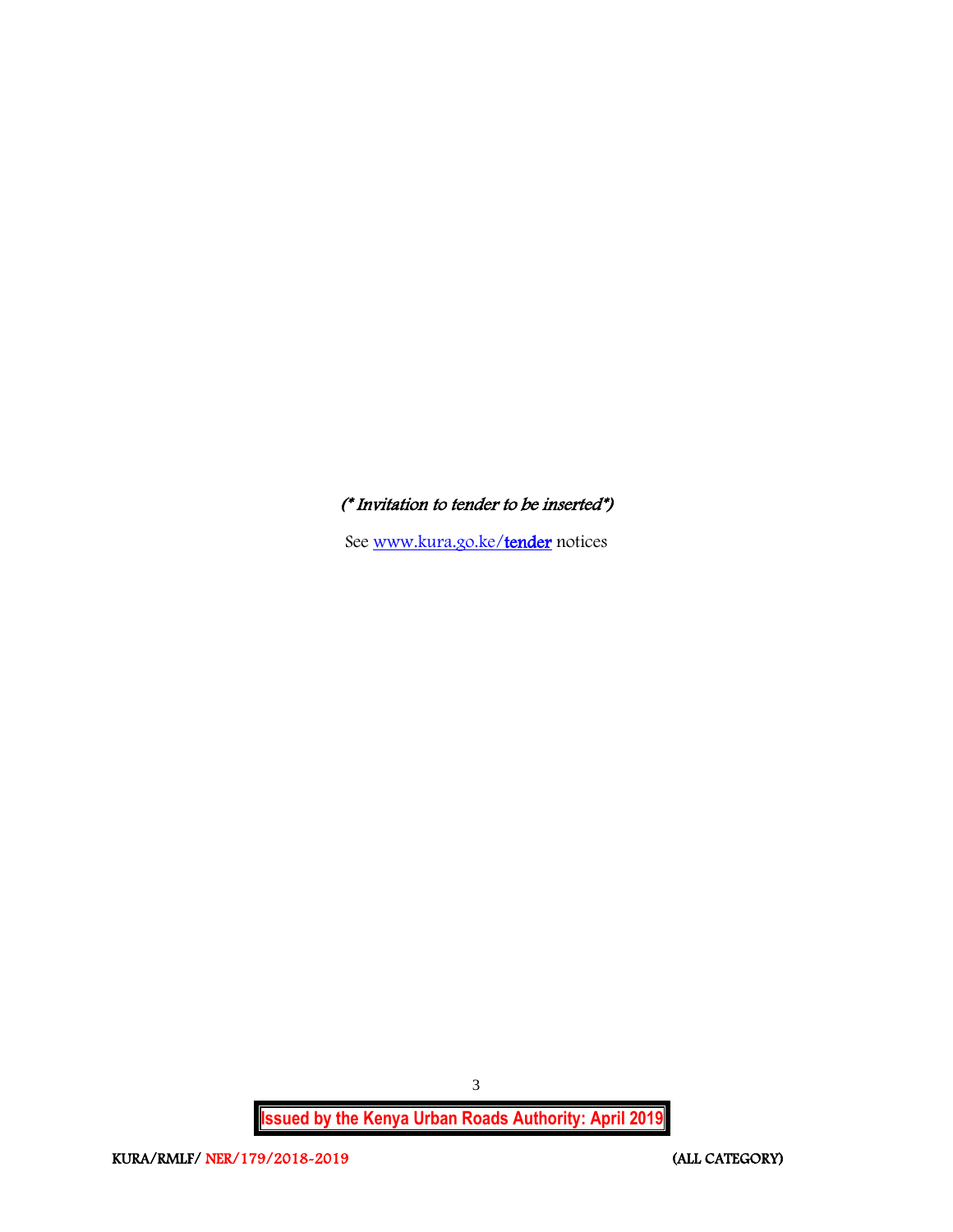<span id="page-4-0"></span>SECTION II: INSTRUCTIONS TO TENDERERS AND CONDITIONS OF TENDER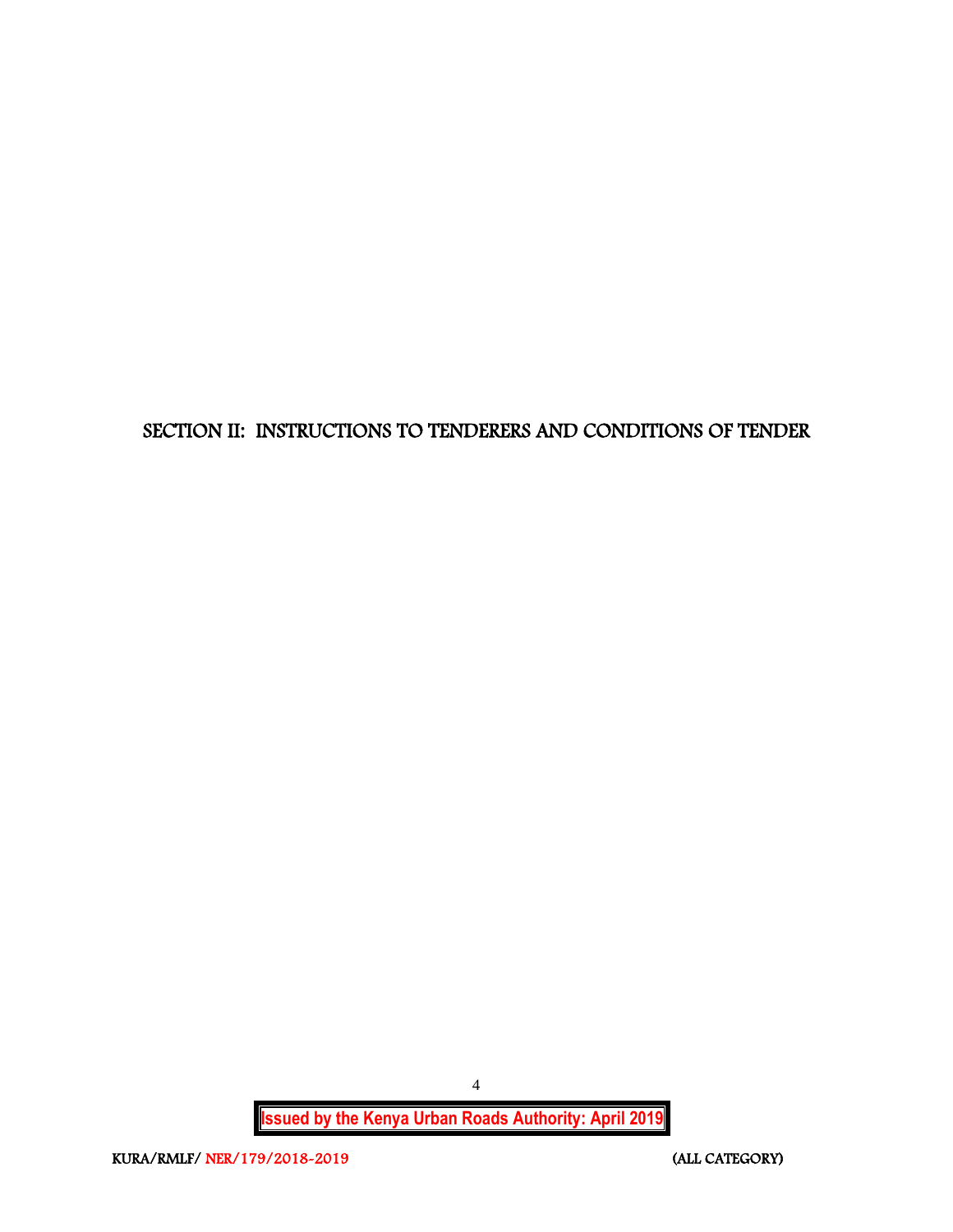## TABLE OF CONTENTS

<span id="page-5-0"></span>

| A.        |    |                                                                      |  |
|-----------|----|----------------------------------------------------------------------|--|
|           | 1  |                                                                      |  |
|           | 2  |                                                                      |  |
|           | 3  |                                                                      |  |
|           | 4  |                                                                      |  |
|           | 5  |                                                                      |  |
|           | 6  |                                                                      |  |
|           | 7  |                                                                      |  |
|           | 8  |                                                                      |  |
| <b>B.</b> |    |                                                                      |  |
|           | 9  |                                                                      |  |
|           | 10 |                                                                      |  |
|           | 11 |                                                                      |  |
| C.        |    |                                                                      |  |
|           | 12 |                                                                      |  |
|           | 13 |                                                                      |  |
|           | 14 |                                                                      |  |
|           | 15 |                                                                      |  |
|           | 16 |                                                                      |  |
|           | 17 |                                                                      |  |
|           | 18 |                                                                      |  |
|           | 19 |                                                                      |  |
|           | 20 |                                                                      |  |
| D.        |    |                                                                      |  |
|           | 21 |                                                                      |  |
|           | 22 |                                                                      |  |
|           | 23 |                                                                      |  |
|           | 24 |                                                                      |  |
| E.        |    |                                                                      |  |
|           | 25 |                                                                      |  |
|           | 26 |                                                                      |  |
|           | 27 |                                                                      |  |
|           | 28 |                                                                      |  |
|           | 29 |                                                                      |  |
|           | 30 |                                                                      |  |
|           | 31 |                                                                      |  |
| F.        |    |                                                                      |  |
| G.        |    |                                                                      |  |
|           | 32 | Award                                                                |  |
|           | 33 | employer's right to accept any bid and to reject any or all bids  18 |  |
|           | 34 |                                                                      |  |
|           | 35 |                                                                      |  |
|           | 36 |                                                                      |  |
|           | 37 |                                                                      |  |
|           | 5. |                                                                      |  |

**Issued by the Kenya Urban Roads Authority: April 2019** 

 $\mathfrak{S}$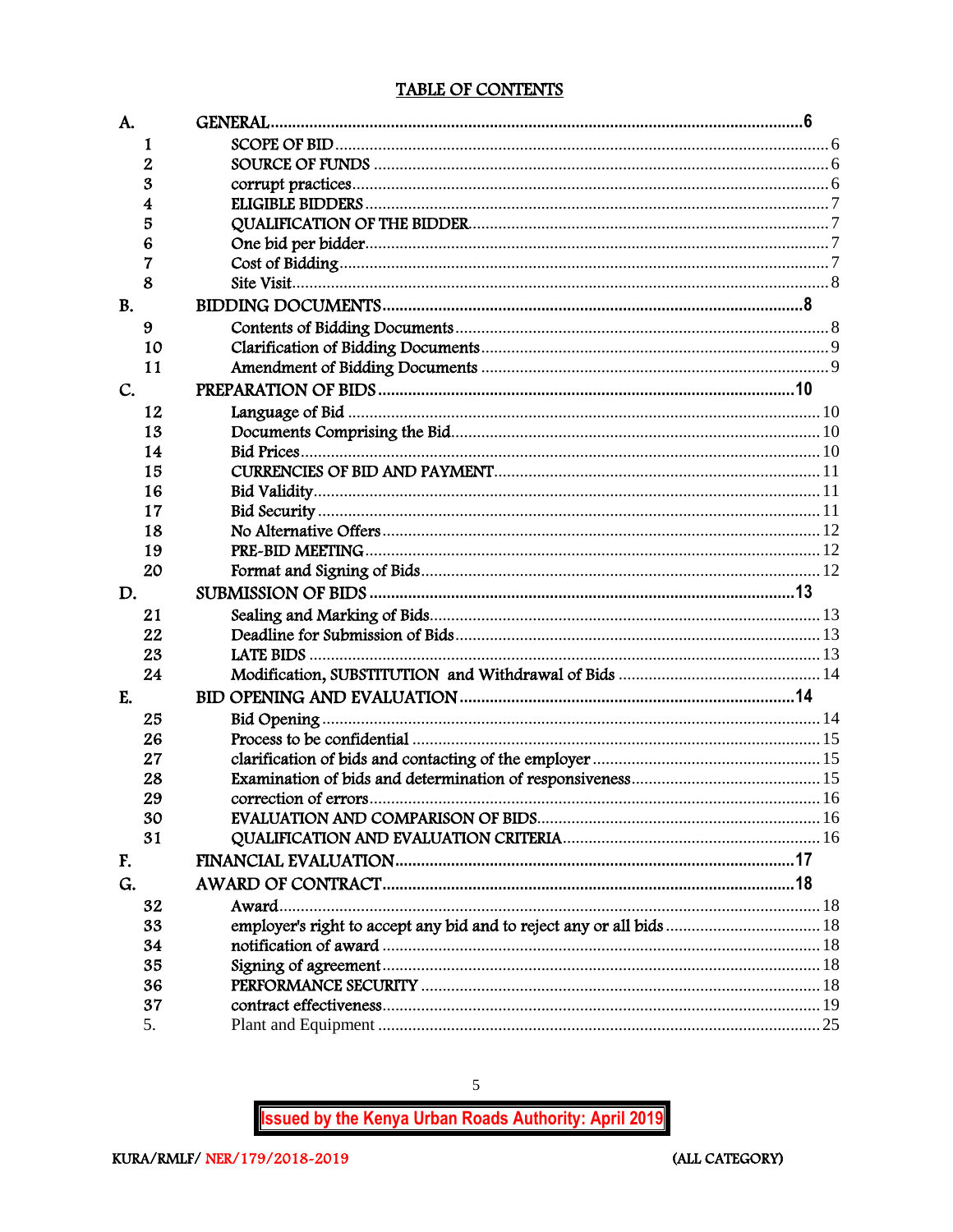## INSTRUCTIONS TO TENDERERS AND CONDITIONS OF TENDER

## A. GENERAL

## 1 SCOPE OF BID

- 1.1 The Employer, as defined in the Conditions of Contract Part II hereinafter "the Employer" wishes to receive bids for the construction of works as described in Section 1, clause 102 of the Special Specifications –"Location and extent of the Works")
- 1.2 The successful bidder will be expected to complete the Works within the period stated in the Appendix to Form of Bid from the date of commencement of the Works.
- 1.3 Throughout these bidding documents, the terms bid and tender and their derivatives (bidder/tenderer, bid/tendered, bidding/tendering etc.) are synonymous, and day means calendar day. Singular also means plural.

## 2 SOURCE OF FUNDS

2.1 The source of funding is the Government of Kenya through the Road Maintenance Levy Fund.

## 3 CORRUPT PRACTICES

3.1 The government requires that the bidders, suppliers, sub-contractors and supervisors observe the highest standards of ethics during the execution of such contracts. In this pursuit of this policy, the government;

Defines for the purpose of this provision, the terms set forth below as follows:

- i) "corrupt practice" means the offering, giving ,receiving, or soliciting of anything of value to influence the action of the public official in the procurement process or in the execution, and
- ii) "fraudulent practice" means a misrepresentation of facts in order to influence a procurement process or the execution of a contract to the detriment of the employer, and includes collusive practices among bidders (prior to or after bid submission) designed to establish bid prices at artificial, non-competitive levels and to deprive the employer the benefits of free and open competition

Will reject a proposal for award if it determines that the bidder recommended for award has engaged in corrupt or fraudulent practices in competing for the contract, and

Will declare a firm ineligible, either indefinitely or for a stated period of time, to be awarded a government contract if it at any time it is determined that the firm has engaged in corrupt or fraudulent practices in competing for, or in executing, a government financed contract

6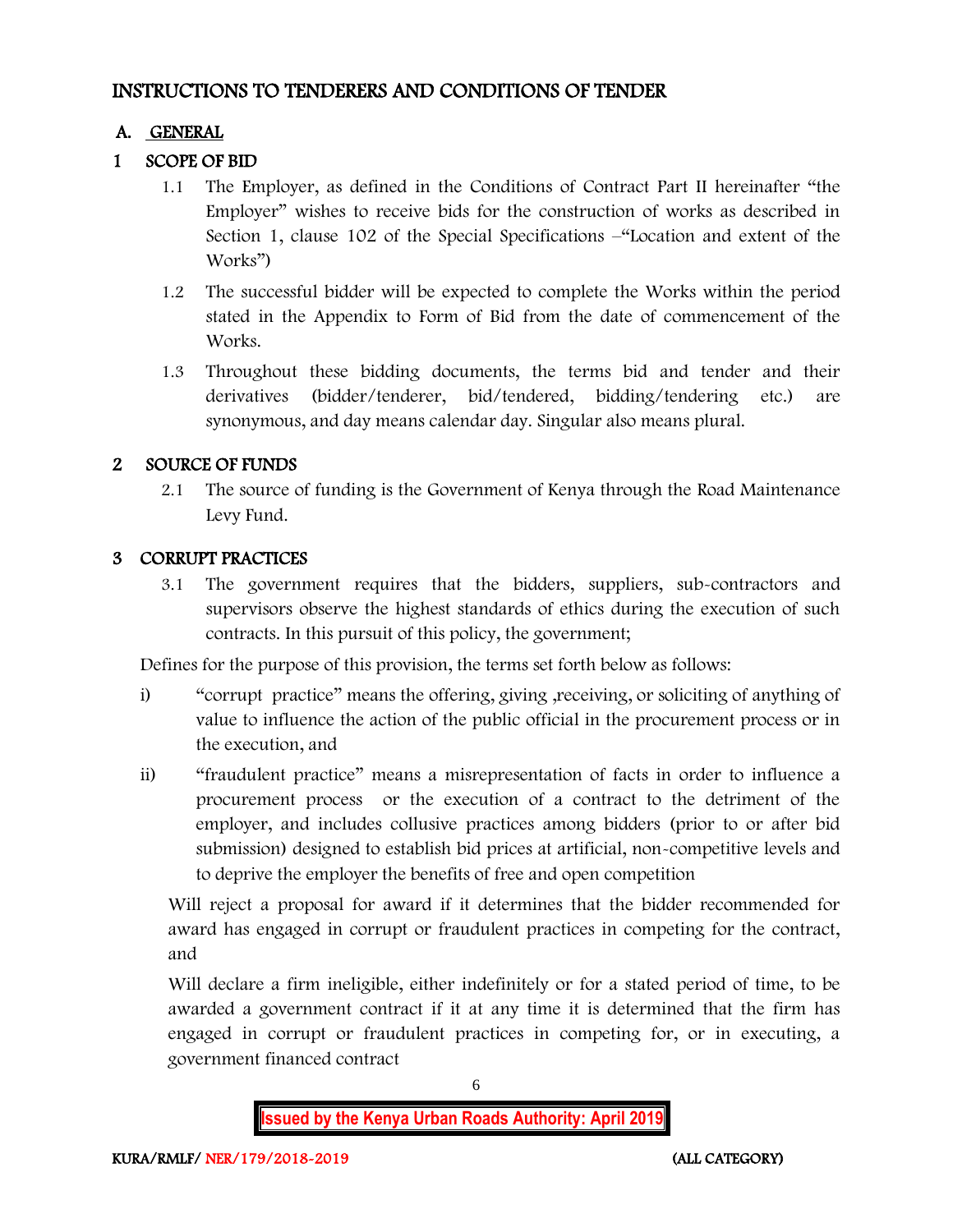#### 4 ELIGIBLE BIDDERS

- 4.1 This invitation to bid is open to all bidders who are legally registered or incorporated in the Republic of Kenya as of the time of bid submission. Registration with National Construction Authority (NCA) as a contractor is mandatory.
- 4.2 Bidders shall not have a conflict of interest. Bidders shall be considered to have conflict of interest, if they participated as a consultant in the preparation of the design, documentation or technical specifications of the works that are the subject of this bidding other than as far as required by the Employer.
- 4.3 A firm that is under a declaration of eligibility by the Employer in accordance with clause 3, at the date of submission of the Bid or thereafter, shall be disqualified.
- 4.4 Bidders shall provide such evidence of their continued eligibility satisfactory to the Employer as the Employer shall reasonably request.

## 5 QUALIFICATION OF THE BIDDER

5.1 Bidders shall as part of their bid:

- (a) Submit a written power of attorney authorizing the signatory of the bid to commit the bidder; and
- (b) Update any information submitted with their bids and update in any case the information indicated in the schedules and continue to meet the minimum threshold criteria set out in the bid documents.

5.2 As a minimum, bidders shall update the following information:

- (a) evidence of access to lines of credit from a bank and availability of other financial resources
- (b) financial predictions for the current year and the two subsequent years, including the effect of known commitments
- (c) work commitments
- (d) current litigation information; and
- (e) availability of critical equipment
	- 5.3 Bidders shall also submit proposals of work methods and schedule in sufficient detail to demonstrate the adequacy of the bidders' proposals to meet the technical specifications and the completion time referred to in Clause 1.2 above.

## 6 ONE BID PER BIDDER

6.1 Each bidder shall submit only one bid. A bidder who submits or participates in more than one bid will be disqualified.

## 7 COST OF BIDDING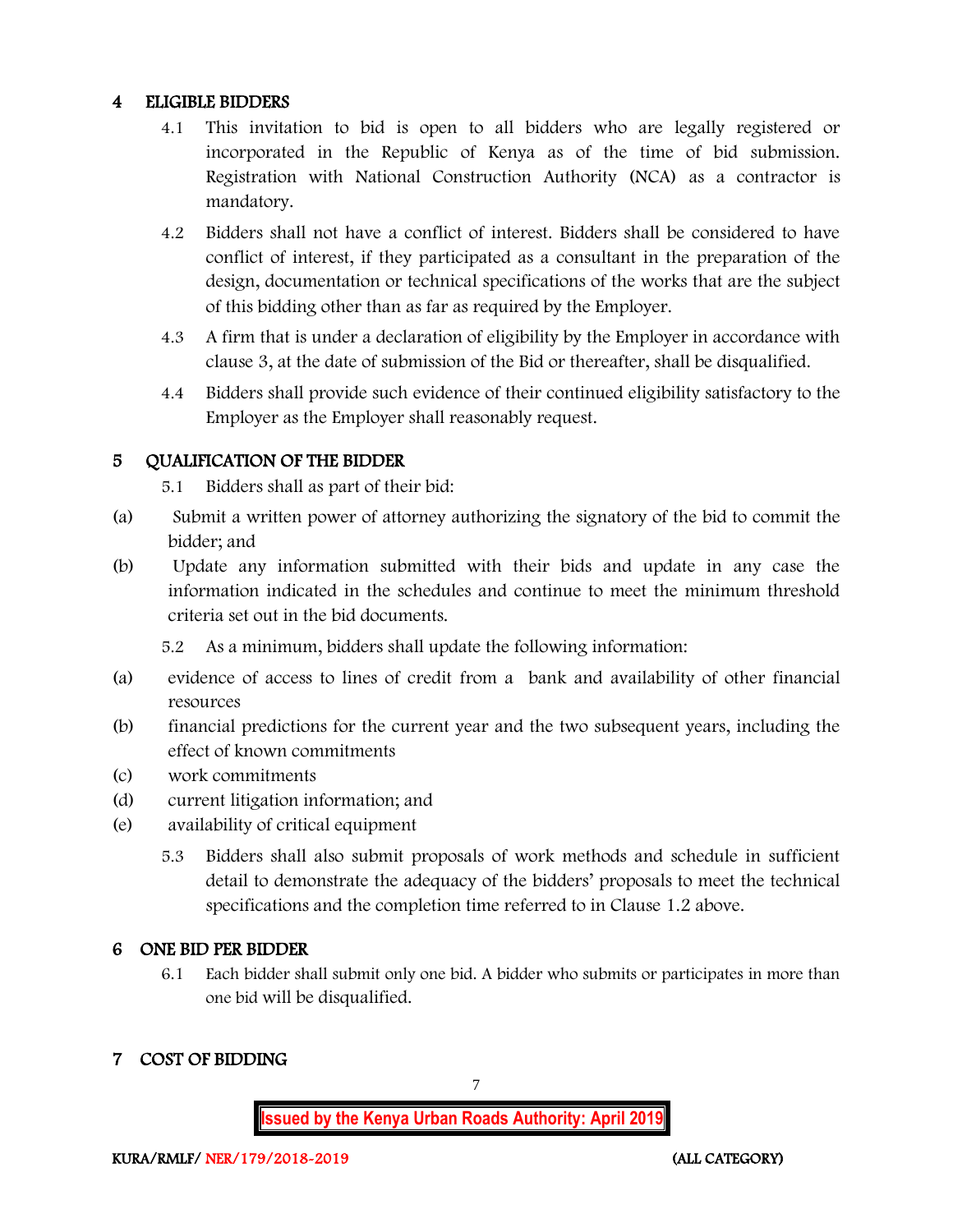7.1 The bidder shall bear all costs associated with the preparation and submission of his bid and the Employer will in no case be responsible or liable for those costs, regardless of the conduct or outcome of the bidding process.

## 8 SITE VISIT

- 8.1 The tenderer is advised to visit and examine the site and its surroundings and obtain for himself on his own responsibility, all information that may be necessary for preparing the tender and entering into a contract. The costs of visiting the site shall be the tenderer's own responsibility.
	- 8.2 The tenderer and any of his personnel or agents will be granted permission by the Employer to enter upon premises and lands for the purpose of such inspection, but only upon the express condition that the tenderer, his personnel or agents, will release and indemnify the Employer from and against all liability in respect of, and will be responsible for personal injury (whether fatal or otherwise), loss of or damage to property and any other loss, damage, costs and expenses however caused, which but for the exercise of such permission, would not have arisen.
	- 8.3 A Mandatory pre-tender site meeting shall be held as specified in the tender notice. A representative of the Employer will be available to meet the intending tenderers at the venue.
	- 8.4 The Employer will conduct a Site Visit concurrently with the pre-bid meeting referred to in Clause 19, attendance for which is necessary for all bidders. Attendance by the tenderers shall be as specified in the tender notice.
	- 8.5 Tenderers must provide their own transport. The representative will not be available at any other time for site inspection visits.
	- 8.6 Each tenderer shall complete the Certificate of Tenderer's Visit to the Site, whether he in fact visits the Site at the time of the organized site visit or by himself at some other time.

## B. BIDDING DOCUMENTS

## 9 CONTENTS OF BIDDING DOCUMENTS

- 9.1 The set of documents comprising the tender includes the following together with any addenda issued in accordance with Clause 11:
- (a) Invitation to Bid
- (b) Instructions to Bidders and Conditions of Tender
- (c) Appendix to Instruction to Tenderers
- (d) Conditions of Contract Part I
- (e) Conditions of Contract Part II
- (f) Road Maintenance Manual (May 2010 Edition)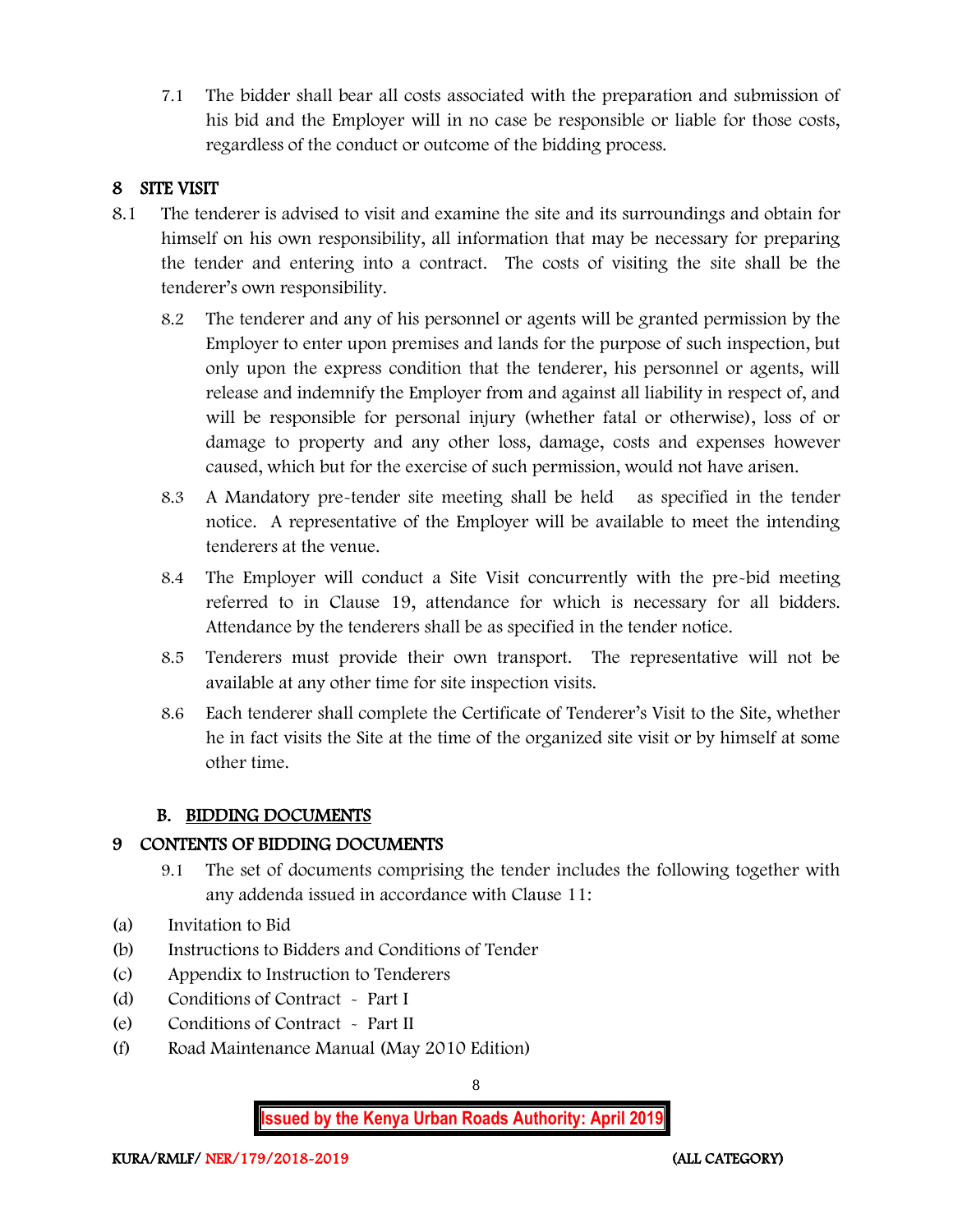- (g) Standard Specifications
- (h) Special Specifications
- (i) Form of Bid, Appendix to Form of Bid and Bid Security
- (j) Bills of Quantities
- (k) Schedules of Supplementary information
- (l) Form of Contract Agreement
- (m) Form of Performance Security
- (n) Drawings
- (o) BID Addenda (BID Notices)
- (p) Declaration Form
	- 9.2 The bidder is expected to examine carefully all instructions, conditions, forms, terms, specifications and drawings in the bidding documents. Failure to comply with the requirements of bid submission will be at the bidder's own risk. Bids that are not substantially responsive to the requirements of the bidding documents will be rejected.
	- 9.3 All recipients of the documents for the proposed Contract for the purpose of submitting a tender (whether they submit a tender or not) shall treat the details of the documents as "private and confidential".

#### 10 CLARIFICATION OF BIDDING DOCUMENTS

- 10.1 The prospective bidder requiring any clarification of the bidding documents may notify the Employer in writing, cable or by e-mail (hereinafter the term cable is deemed to include telex and facsimile) at the Employer's mailing address indicated in the Bidding Data.
- 10.2 The Employer will respond in writing to any request for clarification that he receives earlier than 7 days prior to the deadline for the submission of bids. Copies of the Employer's response to queries raised by bidders (including an explanation of the query but without identifying the sources of the inquiry) will be sent to all prospective bidders who will have purchased the bidding documents.

#### 11 AMENDMENT OF BIDDING DOCUMENTS

- 11.1 At any time prior to the deadline for submission of bids, the Employer may, for any reason, whether at his own initiative or in response to a clarification requested by a prospective bidder, modify the bidding documents by issuing subsequent Addenda.
- 11.2 The Addendum thus issued shall be part of the bidding documents pursuant to Sub-Clause 10.1 and shall be communicated in writing or cable to all purchasers of the bidding documents. Prospective bidders shall promptly acknowledge receipt of each Addendum in writing or by cable to the Employer.

9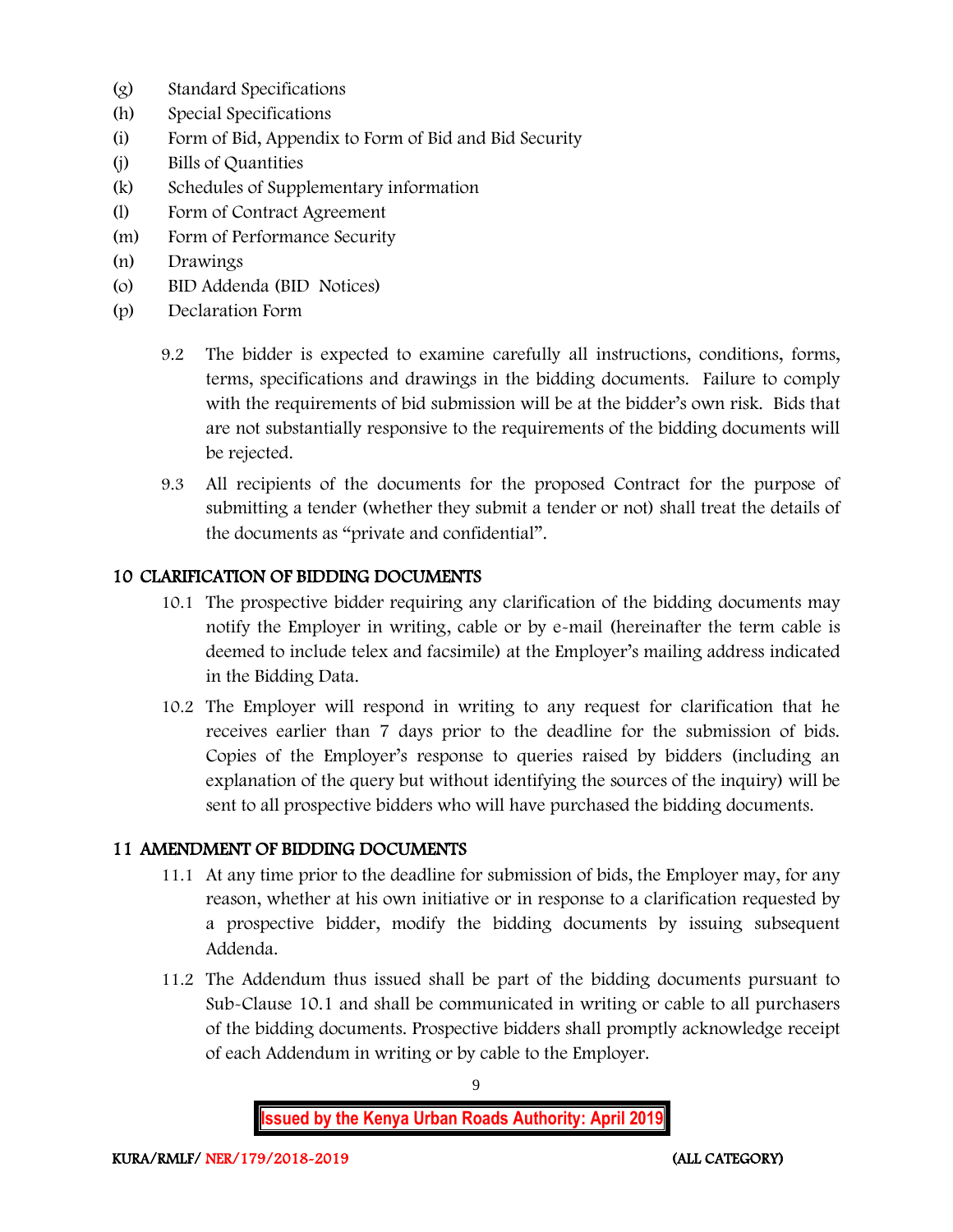11.3 In order to afford prospective bidders reasonable time in which to take an Addendum into account in preparing their bids, the Employer may, at his discretion, extend the deadline for the submission of bids in accordance with Clause 16.2.

## C. PREPARATION OF BIDS

## 12 LANGUAGE OF BID

12.1 The bid prepared by the bidder and all correspondences and documents relating to the bid exchanged by the bidder and the Employer shall be written in the English Language. Supporting documents and printed literature furnished by the bidder may be in another language provided they are accompanied by an appropriate translation of pertinent passages in the above stated language. For the purpose of interpretation of the bid, the English language shall prevail.

## 13 DOCUMENTS COMPRISING THE BID

13.1 The bid to be prepared by the bidder shall comprise:

- (a) Duly filled-in Form of Bid and Appendix to form of bid;
- (b) Bid security;
- (c) Priced Bills of Quantities;
- (d) Schedules of information
- (e) Qualification criteria
- (f) Any other materials required to be completed and submitted in accordance with the Instructions to Bidders embodied in these bidding documents.
	- 13.2 These Forms, Bills of Quantities and Schedules provided in these bidding documents shall be used without exception (subject to extensions of the Schedules in the same format).

#### 14 BID PRICES

- 14.1 Unless explicitly stated otherwise in the bidding documents, the contract shall be for the whole works as described in Sub-Clause 1.1, based on the basic unit rates and prices in the Bill of Quantities submitted by the bidder.
- 14.2 The bidder shall fill in rates and prices for all items of Works described in the Bills of Quantities, whether quantities are stated or not.
- 14.3 All duties, taxes (including VAT) and other levies payable by the Contractor under the Contract, or for any other cause as of the date 7 days prior to the deadline for submission of bids, shall be included in the rates and prices and the total Bid Price submitted by the bidder.
- 14.4 Unless otherwise provided in the Bidding Data and Conditions of Particular Application the rates and prices quoted by the bidder are subject to adjustment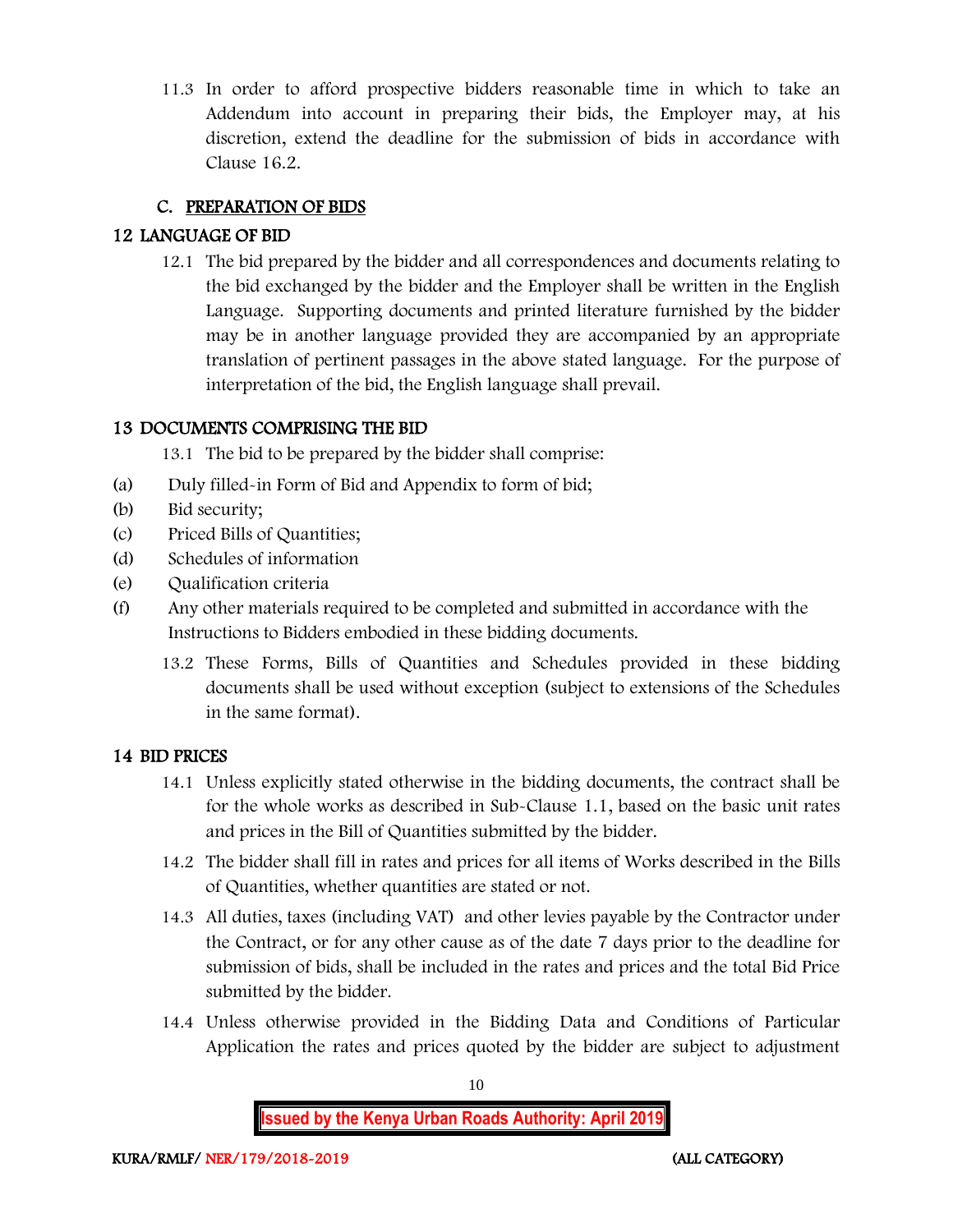during the performance of the contract in accordance with the provisions of Clause 70 of the Conditions of Contract.

#### 15 CURRENCIES OF BID AND PAYMENT

15.1 Bids shall be priced in Kenya Shillings.

## 16 BID VALIDITY

- 16.1 The bid shall remain valid and open for acceptance for a period of 90 calendar days from the specified date of bid opening specified in Clause 22.
- 16.2 In exceptional circumstances prior to expiry of the original bid validity period, the Employer may request that the bidders extend the period of validity for a specified additional period. The request and the responses thereto shall be made in writing or by cable. A bidder may refuse the request without forfeiting his bid security. A bidder agreeing to the request will not be required nor permitted to modify his bid, but will be required to extend the validity of his bid security for the period of the extension, and in compliance with Clause 17 in all respects.

## 17 BID SECURITY

- 17.1 The bidder shall furnish, as part of his bid, a bid security in the amount shown in the Appendix to instruction to tenderers. The bid security must be in form of unconditional Bank guarantee.
- 17.2 The bid security shall be in the form of unconditional bank guarantee from a reputable bank selected by the bidder and located in Kenya. The format of the bank guarantee shall be in accordance with bid security included in Section 3. The bid security shall remain valid for a period of thirty (30) days beyond the original validity period for the bid, and beyond any period of extension subsequently requested under Sub-Clause 16.2.
- 17.3 Any bid not accompanied by an acceptable bid security will be rejected by the Employer as non-responsive.
- 17.4 The bid securities of unsuccessful bidders will be discharged/ returned as promptly as possible as but not later than 30 days after the expiration of the period of bid security validity.
- 17.5 The bid security of the successful bidder will be discharged upon the bidder signing the Contract Agreement and furnishing the required performance security.
- 17.6 The bid security may be forfeited:
- (a) if a bidder withdraws his bid, except as provided in Sub-Clause 24.2.
- (b) if the bidder does not accept the correction of any errors, pursuant to Sub-Clause 28.2 or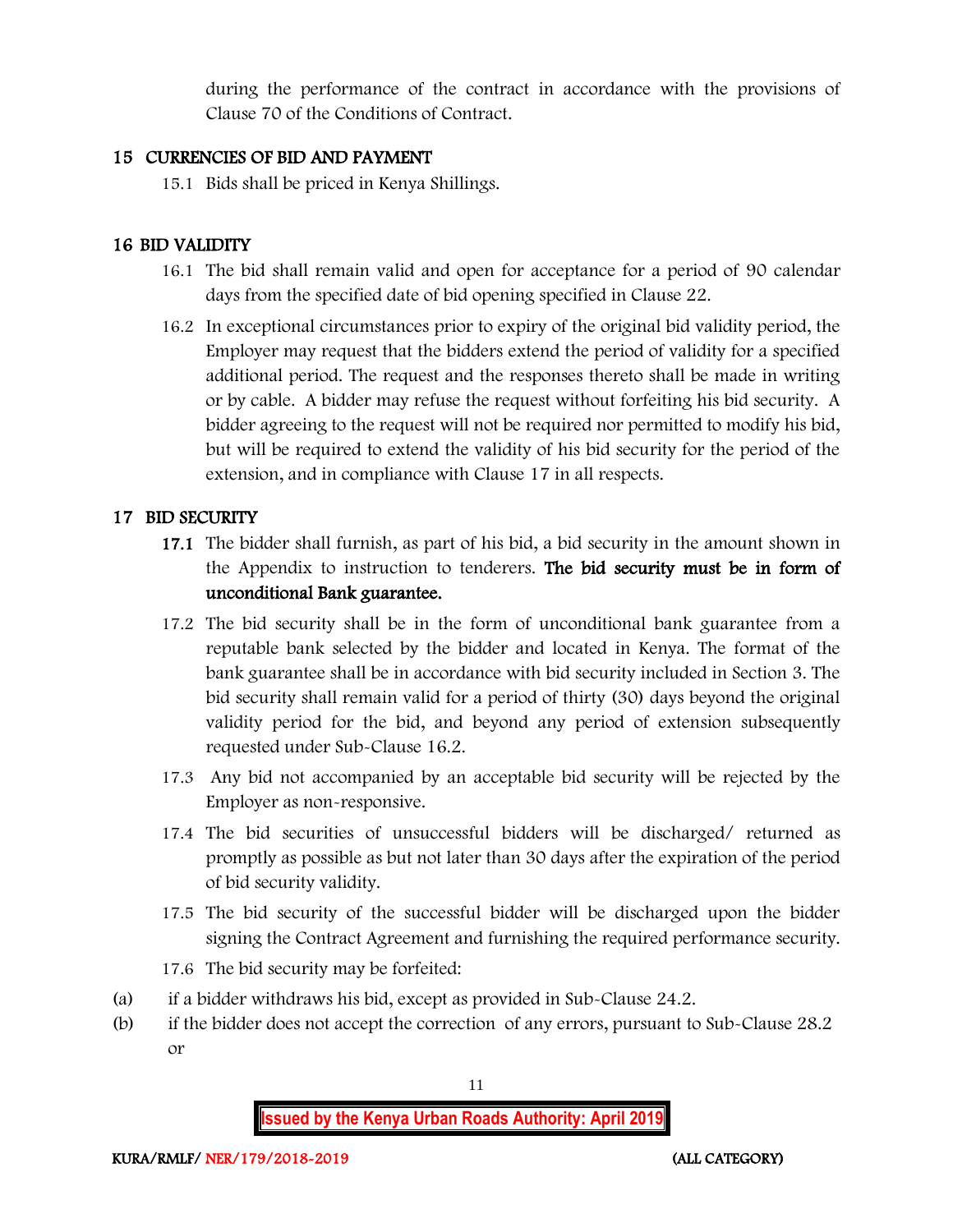- (c) in the case of a successful bidder, if he fails within the specified time limit to:
	- (i) sign the Contract Agreement or
	- (ii) furnish the necessary performance security

#### 18 NO ALTERNATIVE OFFERS

- 18.1 The bidder shall submit one offer, which complies fully with the requirements of the bidding documents.
- 18.2 The bid submitted shall be solely on behalf of the bidder. A bidder who submits or participates in more than one bid will be disqualified.
- 18.3 A price or rate shall be entered in indelible ink against every item in the Bills of Quantities with the exception of items which already have Prime Cost or Provisional sums affixed thereto. The bidders are reminded that no "nil" or "included" rates or "lump-sum" discounts will be accepted. The rates for various items should include discounts if any. Bidders who fail to comply will be disqualified.

#### 19 PRE-BID MEETING

- 19.1 The bidder's designated representative is invited to attend a mandatory pre-bid meeting, which will take place as specified in the Tender notice. The purpose of the meeting will be to clarify issues and to answer questions on any matter that may be raised at that stage.
- 19.2 The bidder is requested as far as possible to submit any questions in writing or by cable, to reach the Employer not later than one week before the meeting. It may not be practicable at the meeting to answer questions received late, but questions and responses will be transmitted in accordance with the Minutes of the meeting, including the text of the questions raised and the responses given together with any responses prepared after the meeting, will be transmitted without delay to all purchasers of the bidding documents. Any modification of the bidding documents listed in Sub-Clause 9.1, which may become necessary as a result of the pre-bid meeting shall be made by the Employer exclusively through the issue of an Addendum pursuant to Clause 10 or through the minutes of the pre-bid meeting.

#### 20 FORMAT AND SIGNING OF BIDS

- 20.1 The bidder shall prepare one original of the documents comprising the bid as described in Clause 13 of these Instructions to Bidders, bound with the section containing the Form of Bid and Appendix to Bid, and clearly marked "ORIGINAL". In addition, the bidder shall submit another copy of the bid clearly marked "COPY OF ORIGINAL". In the event of discrepancy between them, the original shall prevail.
- 20.2 The original and copies of the bid shall be typed or written in indelible ink (in the case of copies, photocopies are also acceptable) and shall be signed by a person or

12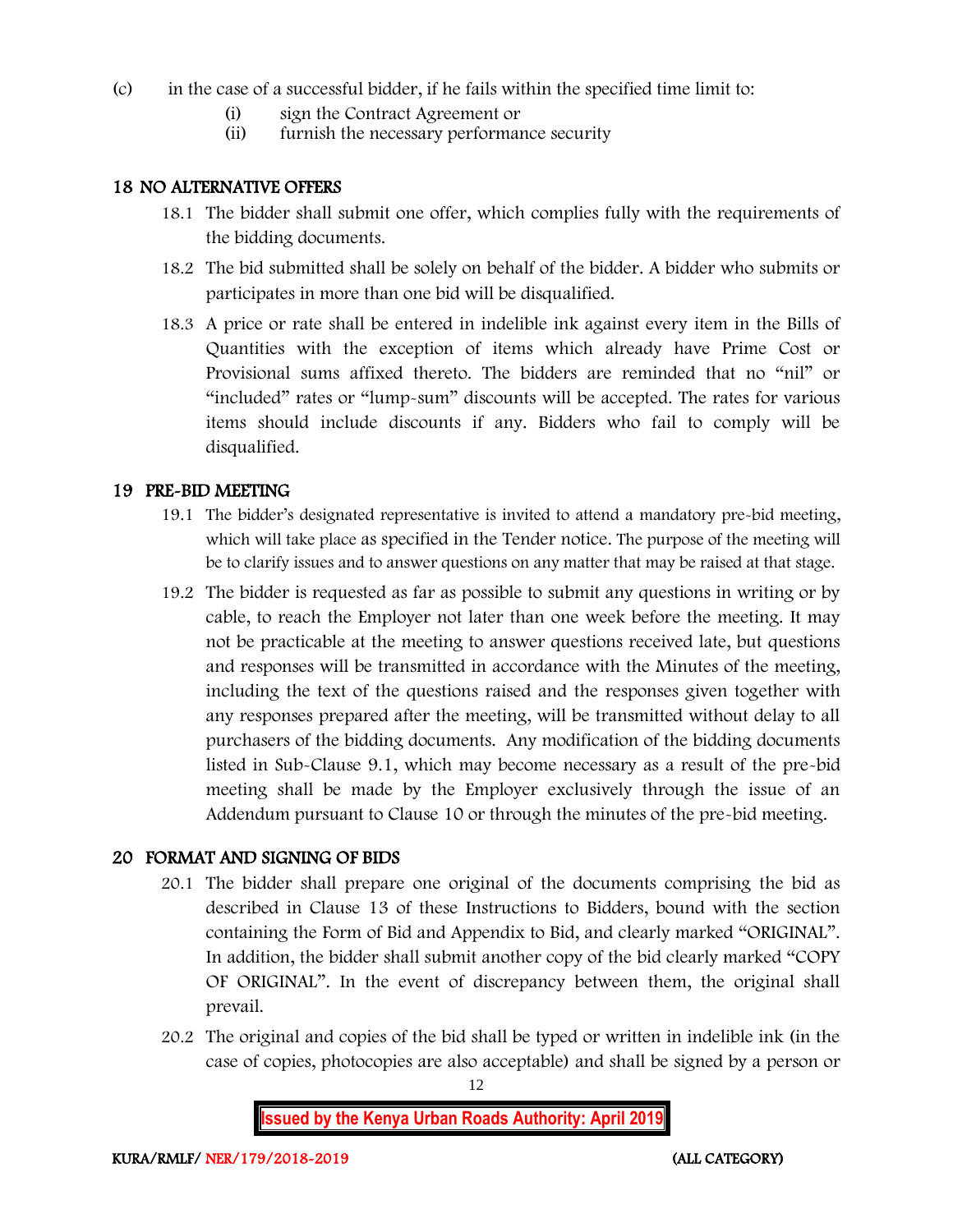persons duly authorized to sign on behalf of the bidder pursuant to Sub-Clause 5.1(a) OR 4.3 (c) as the case may be. The person or persons signing the bid shall initial all pages of the bid where entries or amendments have been made.

20.3 The bid shall be without alterations, omissions or conditions except as necessary to correct errors made by the bidder, in which case such corrections shall be initialled by the person or persons signing the bid.

#### D. SUBMISSION OF BIDS

## 21 SEALING AND MARKING OF BIDS

- 21.1 The bidder shall seal the original and each copy of the bid in separate envelopes duly marking the envelopes "ORIGINAL" and "COPY". The envelopes shall then be sealed in an outer separate envelope.
- 21.2 The inner and outer envelopes shall be:
- (a) Addressed to the Employer at the address provided in the Appendix to Form of Bid.
- (b) Bear the name and identification number of the contract. In addition to the identification required in sub-Clause 21.2, the inner envelopes shall indicate the name and address of the bidder to enable the bid to be returned unopened in case it is declared "late" pursuant to Clause 23.1, and for matching purposes under Clause 24.
- 21.3 If the outer envelope is not sealed and marked as instructed above, the Employer will assume no responsibility for the misplacement or premature opening of the bid. If the outer envelope discloses the bidder's identity the Employer will not guarantee the anonymity of the bid submission, but this shall not constitute grounds for rejection of the bid.

#### 22 DEADLINE FOR SUBMISSION OF BIDS

22.1 Bids must be received by the Employer at the address specified in Sub Clause 21.2 not later than the date indicated in the tender notice.

Tenders delivered by hand must be placed in the "tender box" provided in the office of the employer.

Proof of posting will not be accepted as proof of delivery and any tender delivered after the above stipulated time, from whatever cause arising will not be considered.

22.2 The Employer may, at his discretion, extend the deadline for the submission of bids through the issue of an Addendum in accordance with Clause 11 in which case all rights and obligations of the Employer and the bidders previously subject to the original deadline shall thereafter be subject to the new deadline as extended.

## 23 LATE BIDS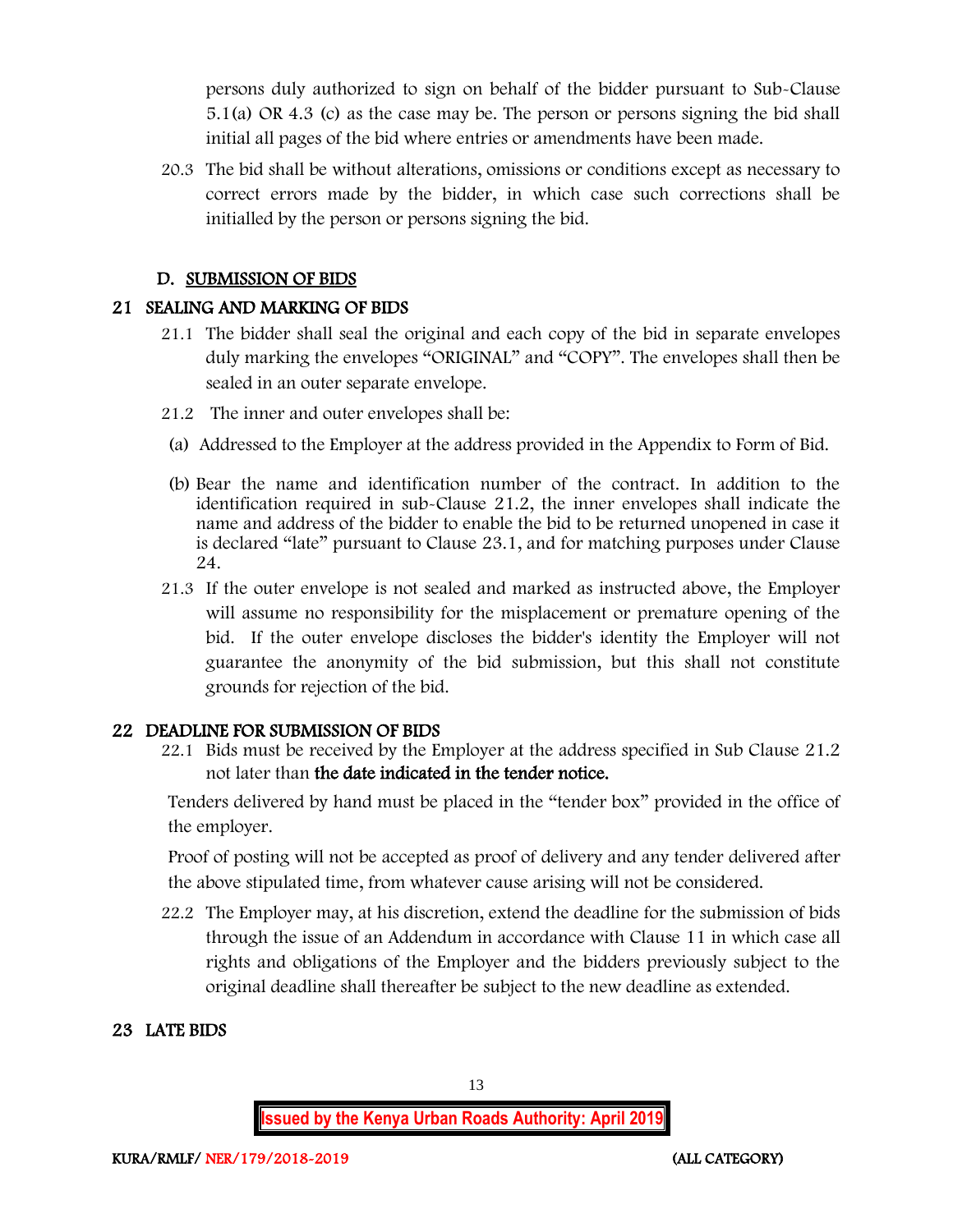23.1 Any bid received by the Employer after the deadline for submission of bids prescribed in Clause 22 will be returned unopened to the bidder.

## 24 MODIFICATION, SUBSTITUTION AND WITHDRAWAL OF BIDS

- 24.1 The bidder may modify, substitute or withdraw his bid after bid submission, provided that written notice of modification or withdrawal is received by the Employer prior to the prescribed deadline for submission of bids.
- 24.2 The bidder's modification, substitution or withdrawal notice shall be prepared, sealed, marked and delivered in accordance with the provisions of Clause 21, with the outer and inner envelopes additionally marked "MODIFICATION" or "WITHDRAWAL" as appropriate.
- 24.3 No bid may be modified subsequent to the deadline for submission of bids, except in accordance with Sub-Clause 29.2.
- 24.4 Any withdrawal of a bid during the interval between the deadline for submission of bids and expiration of the period of bid validity specified in Clause 17 may result in the forfeiture of the bid security pursuant to Sub-Clause 17.6.

## E. BID OPENING AND EVALUATION

## 25 BID OPENING

- 25.1 The Employer will open the bids, including withdrawals and modifications made pursuant to Clause 24, in the presence of bidders' designated representatives who choose to attend, at the time, date, and location stipulated in the letter of invitation. The bidders' representatives who are present shall sign a register evidencing their attendance.
- 25.2 Envelopes marked "WITHDRAWAL" and "SUBSTITUTION" shall be opened first and the name of the bidder shall be read out. Bids for which an acceptable notice of withdrawal has been submitted pursuant to Clause 24 shall not be opened.
- 25.3 The bidder's name, the Bid Prices, including any bid modifications and withdrawals, the presence (or absence) of bid security, and any such details as the Employer may consider appropriate, will be announced by the Employer at the opening. Subsequently, all envelopes marked "MODIFICATION" shall be opened and the submissions therein read out in appropriate detail. No bid shall be rejected at bid opening except for late bids pursuant to Clause 22.
- 25.4 The Employer shall prepare minutes of the bid opening, including the information disclosed to those present in accordance with Sub-Clause 24.3.
- 25.5 Bids not opened and read out at bid opening shall not be considered further for evaluation, irrespective of the circumstances.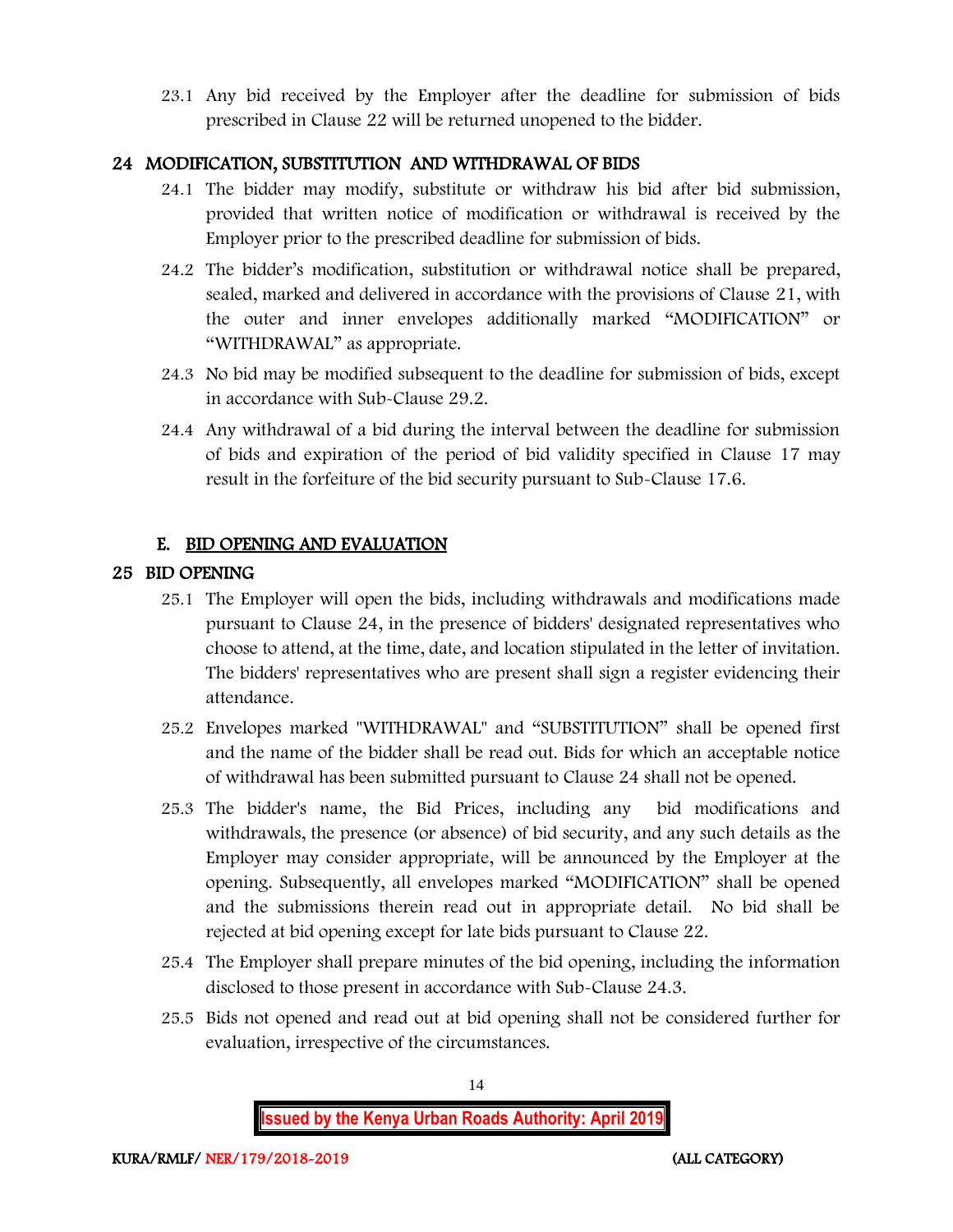#### 26 PROCESS TO BE CONFIDENTIAL

26.1 Information relating to the examination, evaluation and comparison of bids, and recommendations for the award of contract shall not be disclosed to bidders or any other persons not officially concerned with such process until the award to the successful bidder has been announced. Any effort by a bidder to influence the Employer's processing of bids or award decisions may result in the rejection of the bidder's bid.

#### 27 CLARIFICATION OF BIDS AND CONTACTING OF THE EMPLOYER

- 27.1 To assist in the examination, evaluation, and comparison of bids, the Employer may, at its discretion, ask any bidder for clarification of its bid, including breakdowns of unit rates. The request for clarification and the response shall be in writing or by cable, but no change in the price or substance of the bid shall be sought, offered, or permitted except as required to confirm the correction of arithmetic errors discovered by the Employer in the evaluation of the bids in accordance with Clause 29.
- 27.2 Subject to Sub-Clause 26.1, no bidder shall contact the Employer on any matter relating to its bid from the time of the bid opening to the time the contract is awarded. If the bidder wishes to bring additional information to the notice of the Employer, should do so in writing.
- 27.3 Any effort by the bidder to influence the Employer in the Employer's bid evaluation, bid comparison or contract award decisions may result in the rejection of the bidder's bid.

#### 28 EXAMINATION OF BIDS AND DETERMINATION OF RESPONSIVENESS

- 28.1 Prior to the detailed evaluation of bids, the Employer will determine whether each bid (a) has been properly signed; (b) is accompanied by the required securities; (c) is substantially responsive to the requirements of the bidding documents; and (d) provides any clarification and/or substantiation that the Employer may require to determine responsiveness pursuant to Sub-Clause 28.2.
- 28.2 A substantially responsive bid is one that conforms to all the terms, conditions, and specifications of the bidding documents without material deviation or reservation and has a valid tender bank guarantee. A material deviation or reservation is one

(a) Which affects in any substantial way the scope, quality, or performance of the works;

(b) Which limits in any substantial way, inconsistent with the bidding documents, the Employer's rights or the bidder's obligations under the contract; or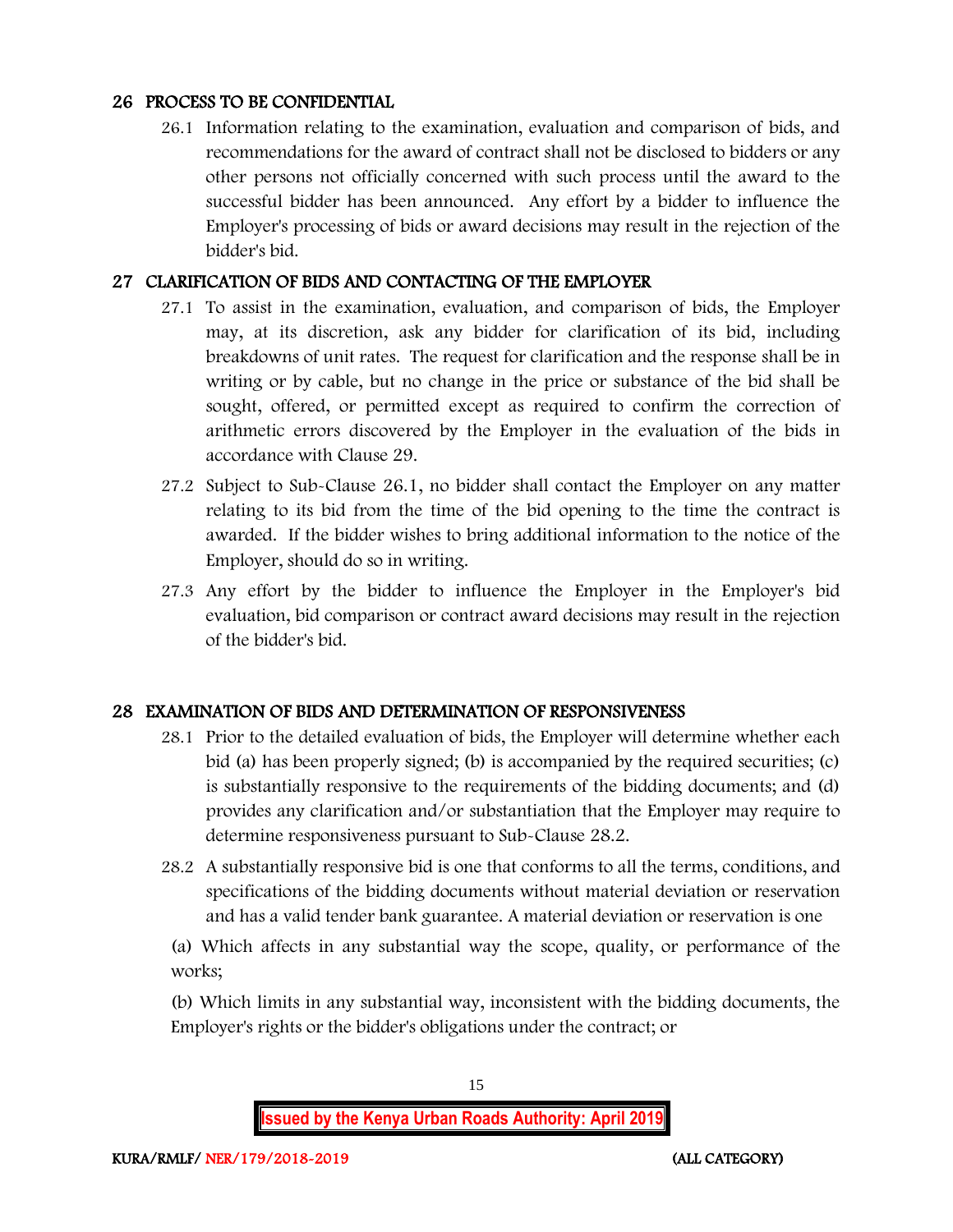(c) Whose rectification would affect unfairly the competitive position of other bidders presenting substantially responsive bids.

28.3 If a bid is not substantially responsive, it will be rejected by the Employer and may not subsequently be made responsive by correction or withdrawal of the nonconforming deviation or reservation.

#### 29 CORRECTION OF ERRORS

Tenders determined to be substantially responsive shall be checked by the Employer for any arithmetic errors in the computations and summations. Errors will not be corrected by the Employer.

## 30 EVALUATION AND COMPARISON OF BIDS

- 30.1 The Employer will carry out evaluation of details and information provided in post-Qualification Questionnaire and any bidder who does not qualify shall not have his/her bid evaluated further.
- 30.2 The Employer will then evaluate and compare only the bids determined to be substantially responsive in accordance with Clauses 27 and 28.
	- 30.3 The procuring entity may at any time terminate procurement proceedings before contract award and shall not be liable to any person for the termination.
	- 30.4 A tenderer who gives false information in the tender document about its qualification or who refuses to enter into a contract after notification of contract award shall be considered for debarment from participating in future public procurement.

## 31 QUALIFICATION AND EVALUATION CRITERIA

31.1 Post-qualification will be based on meeting all of the following minimum point scale criteria regarding the Applicant's general and particular experience, personnel and equipment capabilities as well as financial position. The Employer reserves the right to waive minor deviations, if they do not materially affect the capacity of an applicant to perform the contract. Subcontractor's experience and resources shall not be taken into account in determining the Applicant's compliance with qualifying criteria.

## 31.2 General Experience.

The Applicant shall meet the following minimum criteria: -

- (a) Average annual turnover for the last  $2$  years  $-$  KShs.10,000,000.00/ $\sim$ .
- (b) Successful completion as a prime contractor or sub-contractor in the execution of at least two roads maintenance/rehabilitation/new construction projects of a similar nature and comparable in complexity to the proposed contract within the last two years, for which at least one was located in an urban environment in Kenya.

**Issued by the Kenya Urban Roads Authority: April 2019**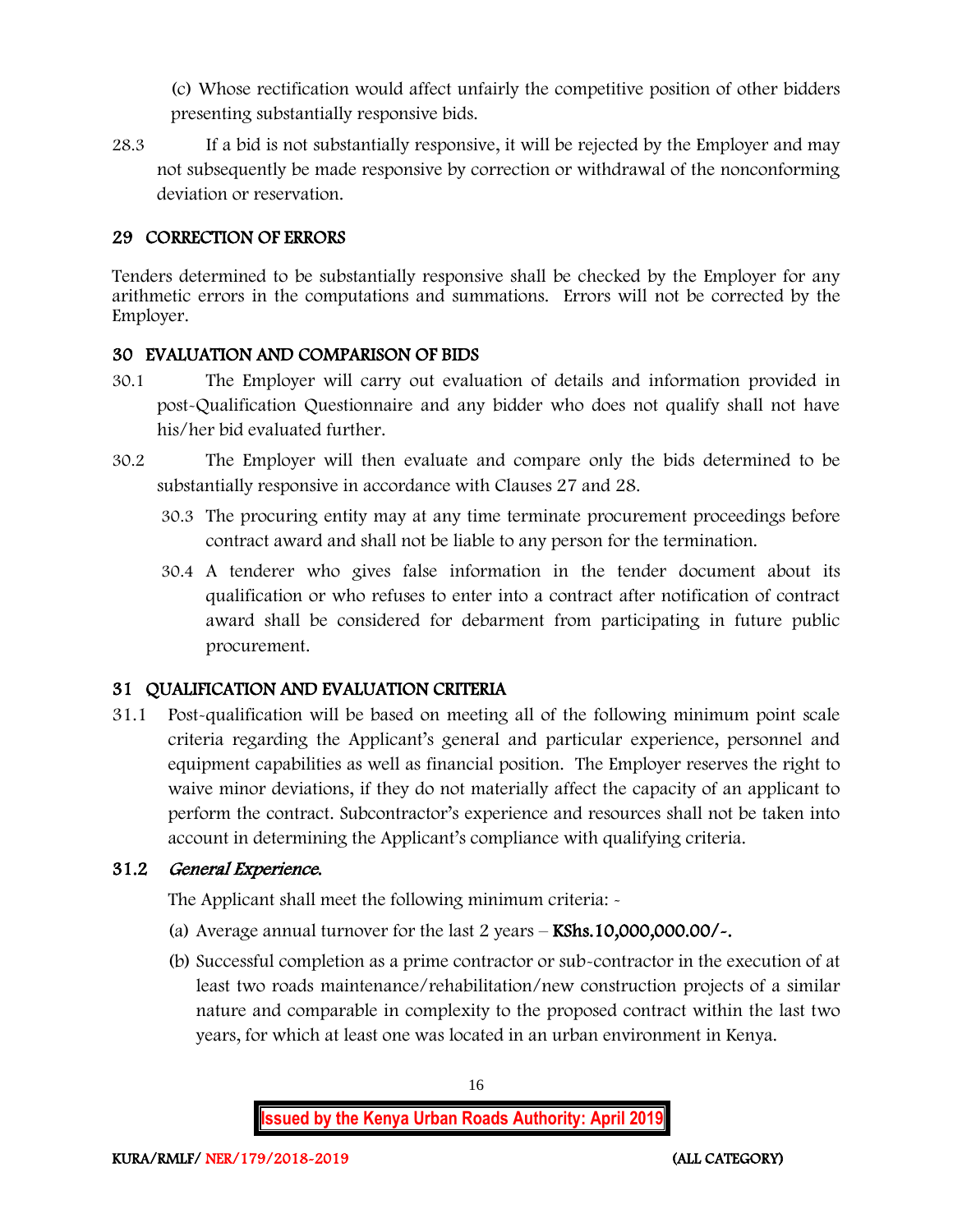- 31.3 **Personnel Capabilities.** The Applicant should list down personnel of minimum qualification of Ordinary Diploma in Civil Engineering for Site Agent, Ordinary Diploma for the surveyor and other supervisory staff.
- 31.4 *Equipment Capabilities.* The Applicant should list down, the plants and equipment that are in his ownership and the ones proposed for hire which should be suitable for executing contract works. – Applicants must attaché evidence of ownership or hiring arrangements.
- 31.5 **Cash flow statement**. The Applicant should demonstrate that the firm has access to or has available, liquid assets, unencumbered real assets, lines or credit, and other financial means sufficient to meet the construction cash flow for a period of 2 months, estimated at 20% of the estimated tender sum.
- 31.6 Balance Sheets. Signed and stamped Audited balance sheets for the last two years should be submitted and must demonstrate the soundness of the Applicant's financial position, availability of working capital and net worth.
- 31.7 Financial position/Ratios. The applicant's financial information will be assessed in terms of ROCE, current ratio and return on equity, and the must meet criteria on their financial position given on this basis. Where necessary, the Employer may make inquiries with the Applicant's bankers.
- 31.8 Litigation History. The Applicant should provide accurate information on any litigation or arbitration resulting from contracts complete or under execution by him over the last five years. A consistent history of litigation against the Applicant may result in failure of the application.
- 31.9 Post-qualification criteria are as provided in the Appendix to instruction to tenderers. The bidders who pass the technical criteria will be subjected to financial evaluation.

## F. FINANCIAL EVALUATION

31.8 Comparison of major rates of items of construction & credibility of tenderers rates

The Employer will compare the tenderers' rates with the Engineer's estimates for major items of construction. If some bids are seriously unbalanced or front loaded in relation to the Engineer's estimates for the major items of work to be performed under the contract, the Employer may require the bidder to produce detailed price analyses for any or all items of the Bills of Quantities, to demonstrate the internal consistency of those prices with the construction methods and schedule proposed. After evaluation of the price analyses, taking into consideration the schedule of estimated contract payments, the Employer may require that the amount of the Performance Security set forth in Clause 35 be increased at the expense of the bidder to a level sufficient to protect the Employer against financial loss in the event of default of the successful bidder under the contract.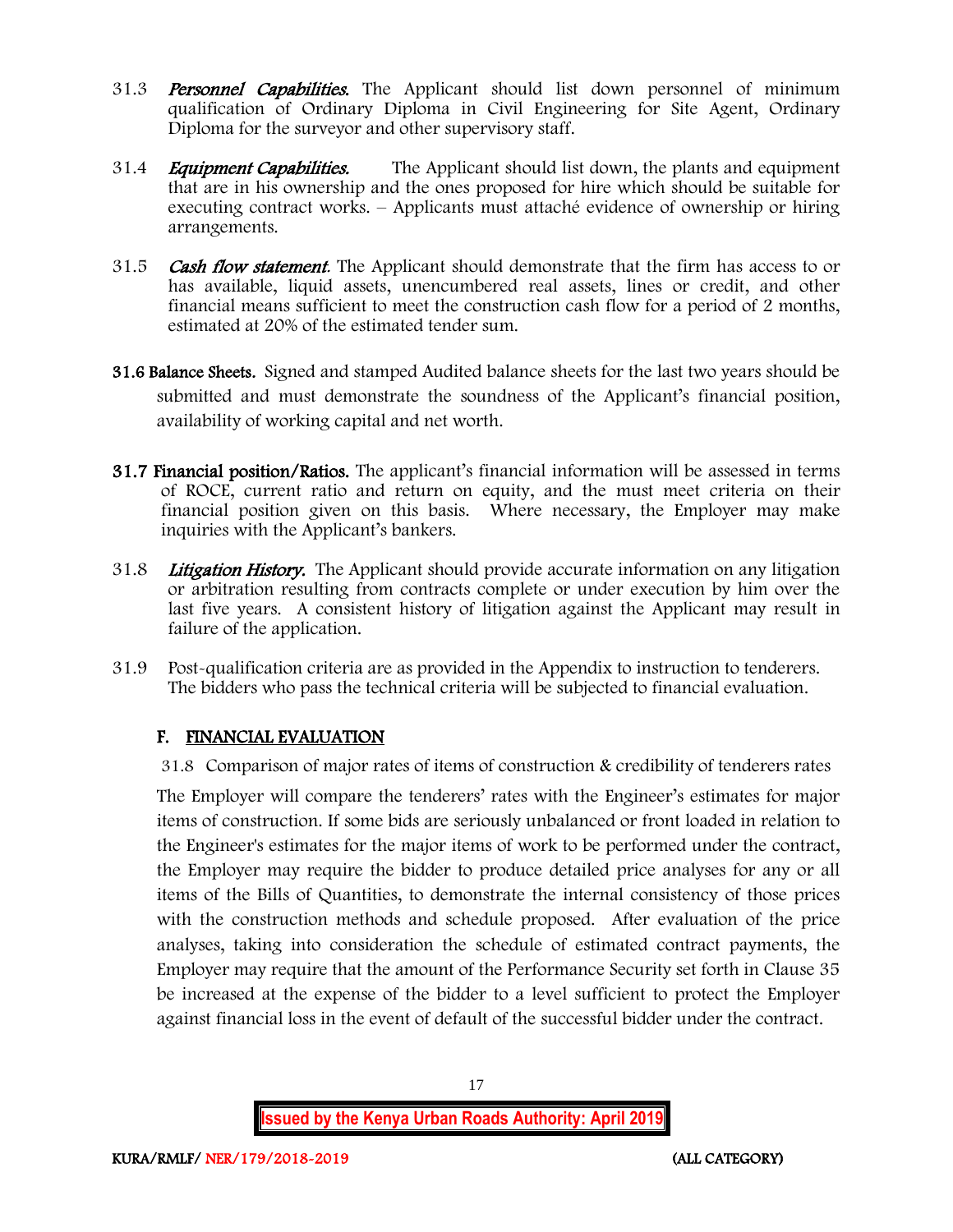## G. AWARD OF CONTRACT

## 32 AWARD

32.1 Subject to Clause 32, the Employer will award the contract to the bidder whose bid has been determined to be substantially responsive to the bidding documents and who has offered the lowest Evaluated Bid Price pursuant to Clause 29, provided that such bidder has been determined to be (a) eligible in accordance with the provisions of Sub-Clause 3.1, and (b) qualified in accordance with the provisions of Clause 4.

## 33 EMPLOYER'S RIGHT TO ACCEPT ANY BID AND TO REJECT ANY OR ALL BIDS

33.1 The Employer reserves the right to accept or reject any bid, and to annul the bidding process and reject all bids, at any time prior to award of contract, without thereby incurring any liability to the affected bidder or bidders or any obligation to inform the affected bidder or bidders of the grounds for the Employer's action.

#### 34 NOTIFICATION OF AWARD

- 34.1 Prior to expiration of the period of bid validity prescribed by the Employer, the Employer will notify the successful bidder in writing or by cable confirmed by registered letter that its bid has been accepted. This letter (hereinafter and in the Conditions of Contract called "Letter of Acceptance") shall specify the sum, which the Employer will pay the Contractor in consideration of the execution and completion of the works and the remedying of any defects therein by the Contractor as prescribed by the contract (hereinafter and in the Conditions of Contract called "the Contract Price").
- 34.2 At the same time that the Employer notifies the successful bidder that his bid has been accepted, the Employer shall notify the other bidders that their bids have been unsuccessful and that their bid security will be returned as promptly as possible, in accordance with sub clause 17.4.

#### 35 SIGNING OF AGREEMENT

35.1 Within 21 days of receipt of the Notification of Award, the successful bidder shall sign the Form of Agreement and return it to the Employer, together with the required performance security.

#### 36 PERFORMANCE SECURITY

36.1 Within 21 days of receipt of the Letter of Acceptance from the Employer, the successful bidder shall furnish to the Employer a performance security in the form stipulated in the Conditions of contract. The form of performance security provided in Section 9 of the bidding documents shall be used.

**Issued by the Kenya Urban Roads Authority: April 2019**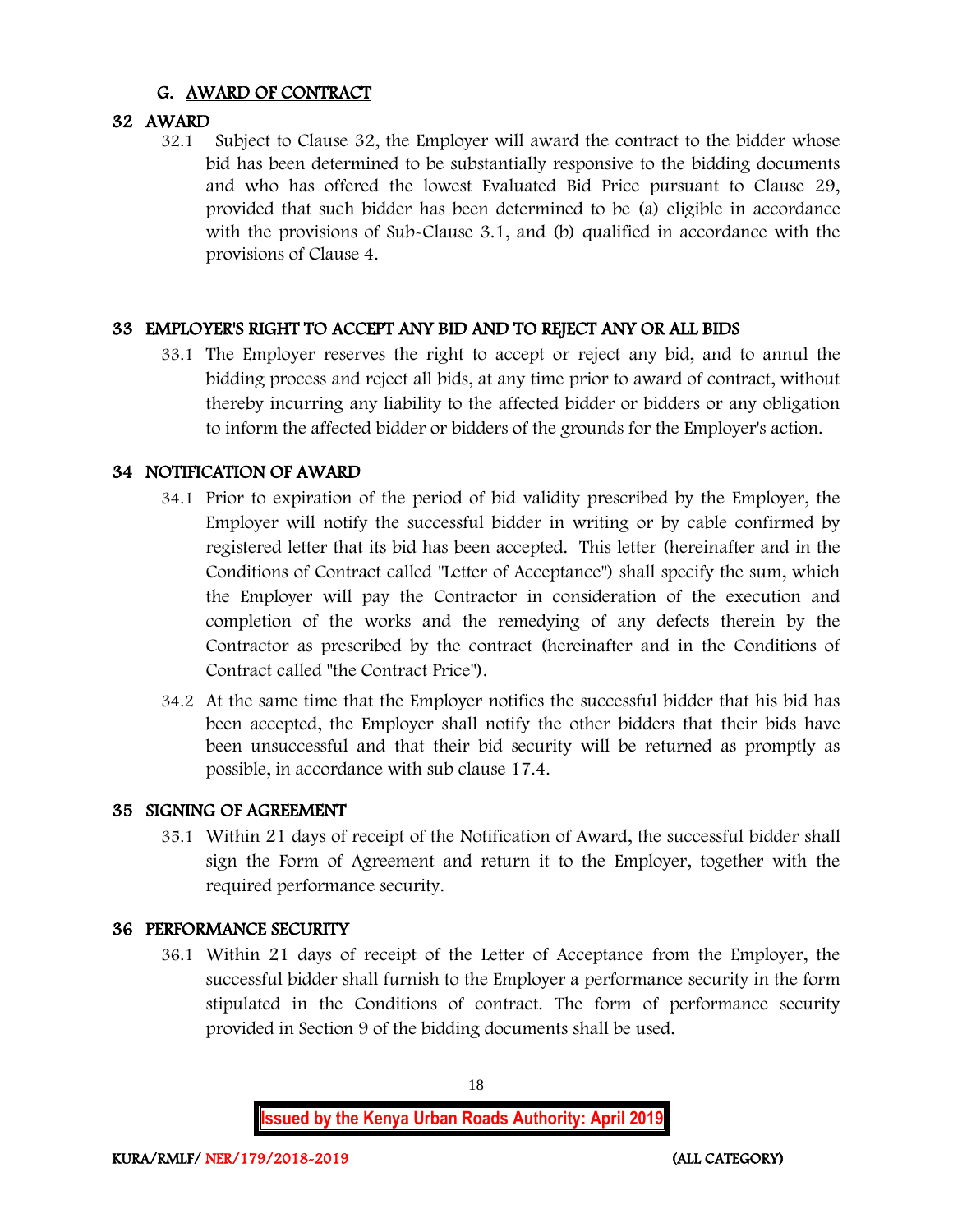- 36.2 The successful bidder shall provide a performance security in the form of an Unconditional Bank Guarantee from a reputable bank located in Kenya.
- 36.3 Failure by successful bidder to lodge the required performance Guarantee within 21 days of the receipt of the letter of Acceptance shall constitute sufficient grounds for annulment of the award and forfeiture of the bid surety; in which event the Employer may make the award to another bidder or call for new bids.

#### 37 CONTRACT EFFECTIVENESS

37.1 The Contract will be effective only upon signature of the Agreement between the Contractor and the Employer.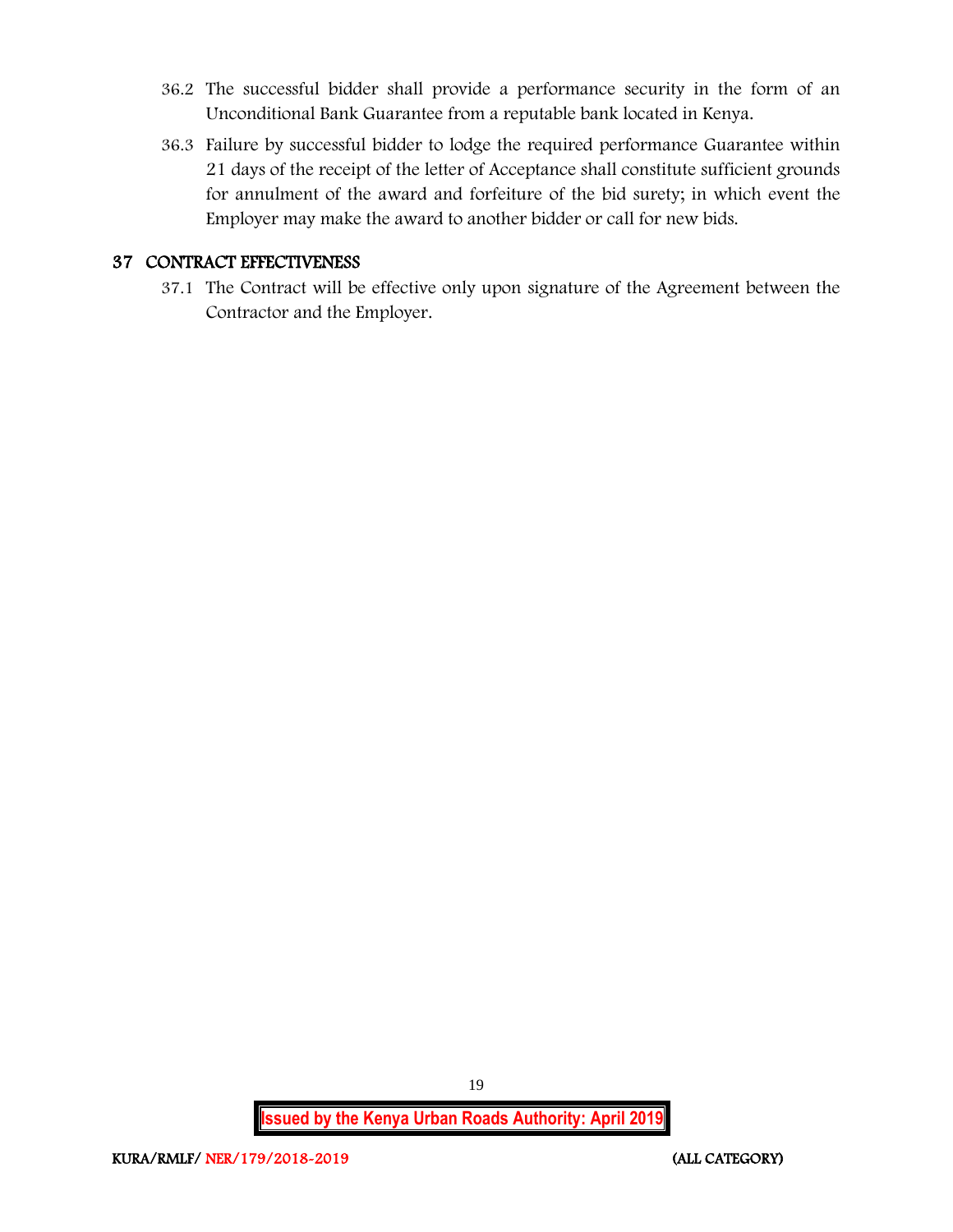## QUALIFICATION CRITERIA

This Section contains all the factors, methods and criteria that the Employer shall use to evaluate applications. The information to be provided in relation to each factor and the definitions of the corresponding terms are included in the respective Application Forms.

#### **Contents**

| 7. Schedule of the Major Items of Plant/Equipment Available for Proposed Contract. 21 |  |
|---------------------------------------------------------------------------------------|--|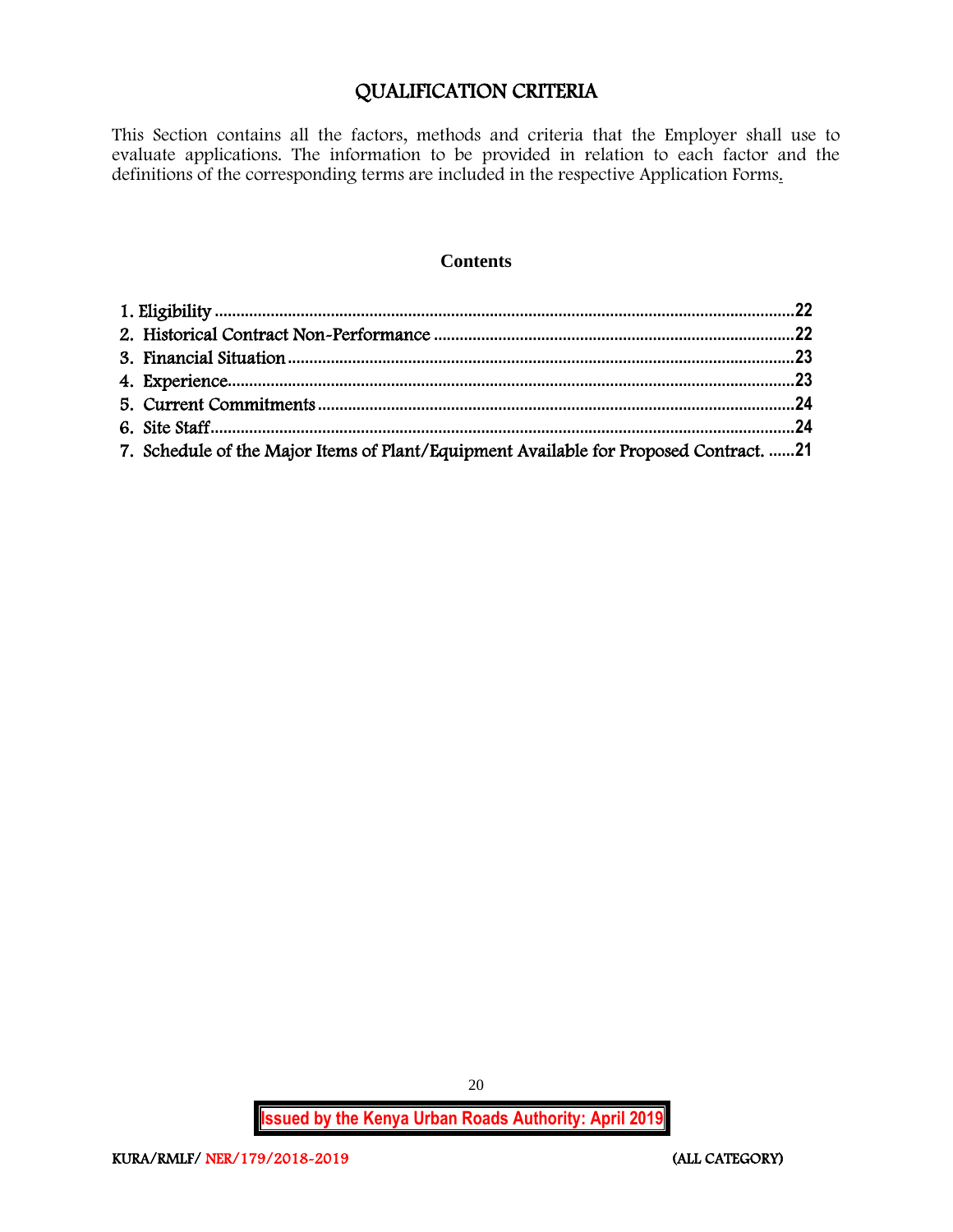## QUALIFICATION CRITERIA

<span id="page-21-0"></span>This Section contains all the factors, methods and criteria that the Employer shall use to evaluate applications. The information to be provided in relation to each factor and the definitions of the corresponding terms are included in the respective Application Forms.

#### **Contents**

| 7. Schedule of the Major Items of Plant/Equipment Available for Proposed Contract. 21 |  |
|---------------------------------------------------------------------------------------|--|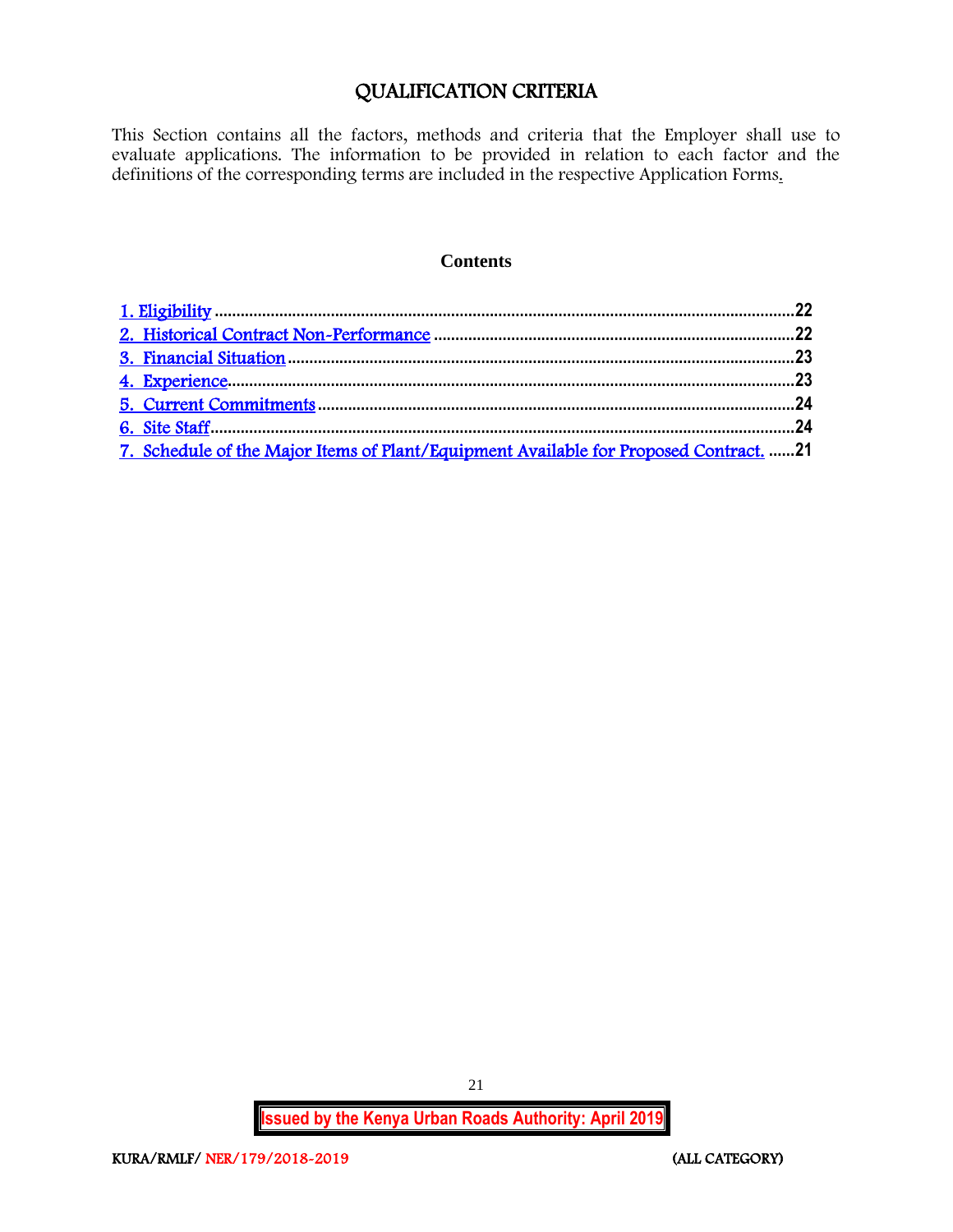<span id="page-22-1"></span><span id="page-22-0"></span>

| No.<br>Subject<br>Requirement          |                                                                  |                                                                                                                                                                                                                                                                                                                                                                                                                                                                               | Bidder                | Submission<br>Requirements |  |
|----------------------------------------|------------------------------------------------------------------|-------------------------------------------------------------------------------------------------------------------------------------------------------------------------------------------------------------------------------------------------------------------------------------------------------------------------------------------------------------------------------------------------------------------------------------------------------------------------------|-----------------------|----------------------------|--|
|                                        | 1. Eligibility                                                   |                                                                                                                                                                                                                                                                                                                                                                                                                                                                               |                       |                            |  |
| 1.1                                    | Eligibility<br>Nationality in accordance with<br>Sub-Clause 4.1. |                                                                                                                                                                                                                                                                                                                                                                                                                                                                               | Must meet requirement | Section 2, Schedule 1      |  |
| 1.2                                    | Conflict of Interest                                             | No conflicts of interest in Sub-<br>Clause 4.2.                                                                                                                                                                                                                                                                                                                                                                                                                               | Must meet requirement | Section 2, Schedule 1      |  |
| 1.3                                    | Debarment                                                        | Not having been declared<br>ineligible by the Employer, as<br>described in Sub-Clause 4.3.                                                                                                                                                                                                                                                                                                                                                                                    | Must meet requirement | Section 2, Schedule 11     |  |
| 1.4                                    | Incorporation &<br>Registration                                  | Pursuant to sub-clause 4.1 the<br>following shall be provided;<br>- Copy of Certificate of<br>incorporation certified by a<br>Commissioner of Oaths or<br>issuing authority to show that<br>the applicant is a registered<br>company and legally authorised<br>to do business in Kenya<br>- Proof of registration with the<br>National Construction Authority<br>(NCA) in the categories<br>indicated in the tender notice.                                                   | Must meet requirement | Section 2, Schedule 1      |  |
| 2. Historical Contract Non-Performance |                                                                  |                                                                                                                                                                                                                                                                                                                                                                                                                                                                               |                       |                            |  |
| 2.1                                    | History of Non-<br>Performing<br>Contracts                       | Non-performance of a contract<br>did not occur within the last<br>five (5) years prior to the<br>deadline for application<br>submission based on all<br>information on fully settled<br>disputes or litigation. A fully<br>settled dispute or litigation is<br>one that has been resolved in<br>accordance with the Dispute<br>Resolution Mechanism under<br>the respective contract, and<br>where all appeal instances<br>available to the applicant have<br>been exhausted. | Must meet requirement | Section 2, Schedule 5      |  |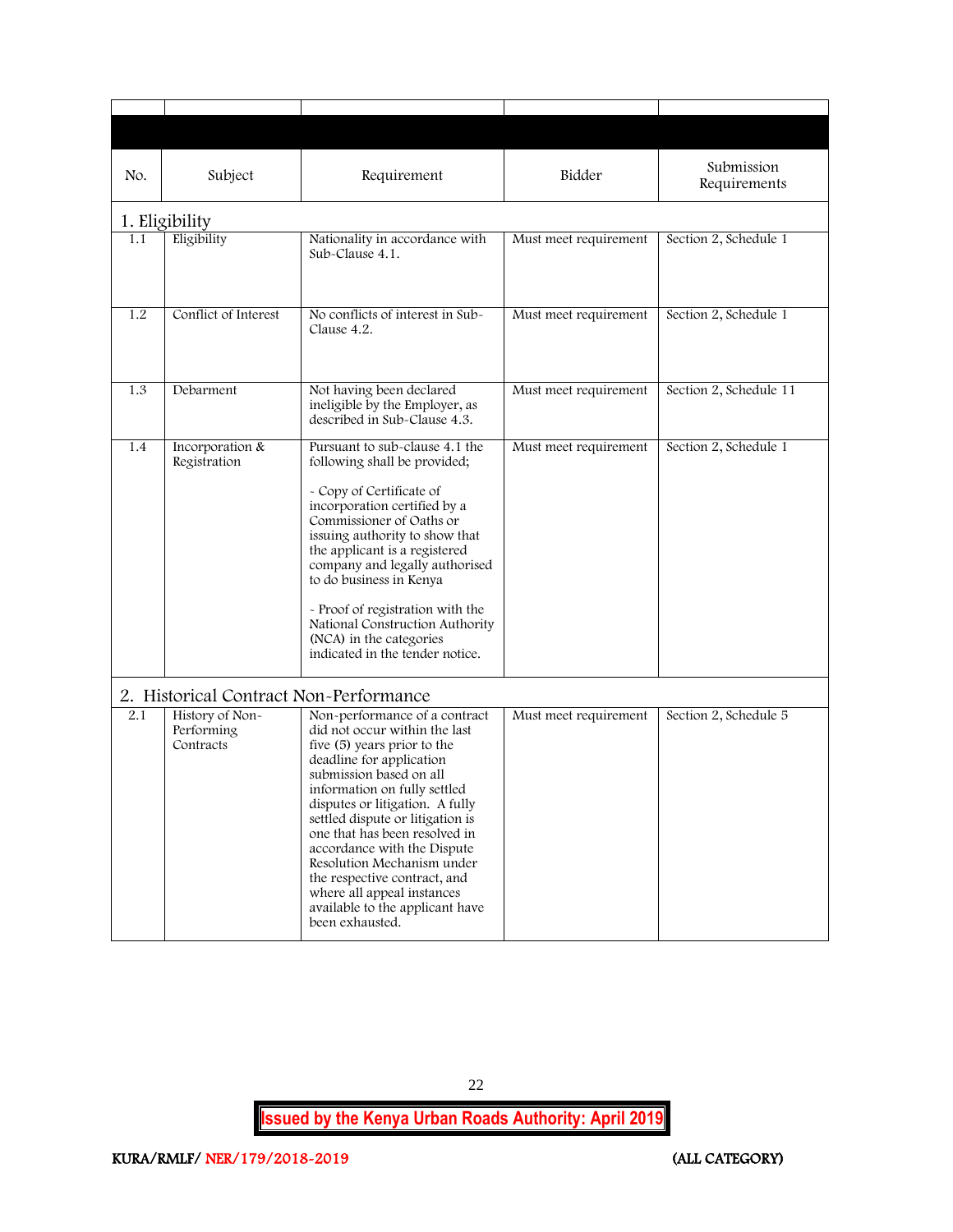<span id="page-23-1"></span><span id="page-23-0"></span>

| No.    | Subject                                    | Requirement                                                                                                                                                                                                                                                                                                                                                                                                                              | Bidder                                                                                                                              | Submission<br>Requirements                                                                                                                                                                                                                                                                                                                                                                                                                                                    |
|--------|--------------------------------------------|------------------------------------------------------------------------------------------------------------------------------------------------------------------------------------------------------------------------------------------------------------------------------------------------------------------------------------------------------------------------------------------------------------------------------------------|-------------------------------------------------------------------------------------------------------------------------------------|-------------------------------------------------------------------------------------------------------------------------------------------------------------------------------------------------------------------------------------------------------------------------------------------------------------------------------------------------------------------------------------------------------------------------------------------------------------------------------|
| 2.2    | Pending Litigation                         | All pending litigation shall in<br>total not represent more than<br>fifty percent (50%) of the<br>Applicant's net worth and shall<br>be treated as resolved against<br>the Applicant.                                                                                                                                                                                                                                                    | Must meet requirement                                                                                                               | Section 2, Schedule 10                                                                                                                                                                                                                                                                                                                                                                                                                                                        |
|        | 3. Financial Situation                     |                                                                                                                                                                                                                                                                                                                                                                                                                                          |                                                                                                                                     |                                                                                                                                                                                                                                                                                                                                                                                                                                                                               |
| 3.1    | Financial<br>Performance                   | (a) Submission of audited<br>balance sheets or other financial<br>statements acceptable to the<br>Employer, for the last two [2]<br>years and authenticated bank<br>statement for the last six $(6)$<br>months to demonstrate:<br>(b) the current soundness of the<br>applicants financial position<br>and its prospective long term<br>profitability, and<br>(c) capacity to have a cash flow<br>equivalent to 20% of the tender<br>sum | Must submit as<br>required and bidders<br>who meet the<br>requirement are<br>marked YES, those<br>that do not meet are<br>marked NO | Attach evidence on the<br>requirement of Section<br>2, Schedule 8<br>a) All pages must be<br>initialized and stamped<br>by both a practicing<br>Auditor registered with<br>ICPAK and one of the<br>Directors. Auditor's<br>practicing membership<br>number from ICPAC<br>must be indicated.<br>Non-adherence to this<br>to part a, b and c leads<br>to disqualification.<br>(b) All pages in the<br>bank statement must be<br>initialized and stamped<br>by the issuing bank. |
| 3.2    | Average Annual<br>Construction<br>Turnover | (d) Average annual<br>construction turnover of<br>KShs. 10 Million [Ten Million],<br>calculated as total certified<br>payments received for contracts<br>in progress or completed,<br>within the last two $[(2)]$ years                                                                                                                                                                                                                  | Must submit as<br>required and bidders<br>who meet the<br>requirement are<br>marked YES, those<br>that do not meet are<br>marked NO | Section 2, Schedule 8                                                                                                                                                                                                                                                                                                                                                                                                                                                         |
|        | 4. Experience                              |                                                                                                                                                                                                                                                                                                                                                                                                                                          |                                                                                                                                     |                                                                                                                                                                                                                                                                                                                                                                                                                                                                               |
| 4.1(a) | General<br>Construction<br>Experience      | Experience under construction<br>contracts in the role as a main<br>contractor or subcontractor for<br>at least the last three [3] years<br>prior to the applications<br>submission deadline                                                                                                                                                                                                                                             | Must submit as<br>required and bidders<br>who meet the<br>requirement are<br>marked YES, those<br>that do not meet are<br>marked NO | Section 2, Schedule 6A                                                                                                                                                                                                                                                                                                                                                                                                                                                        |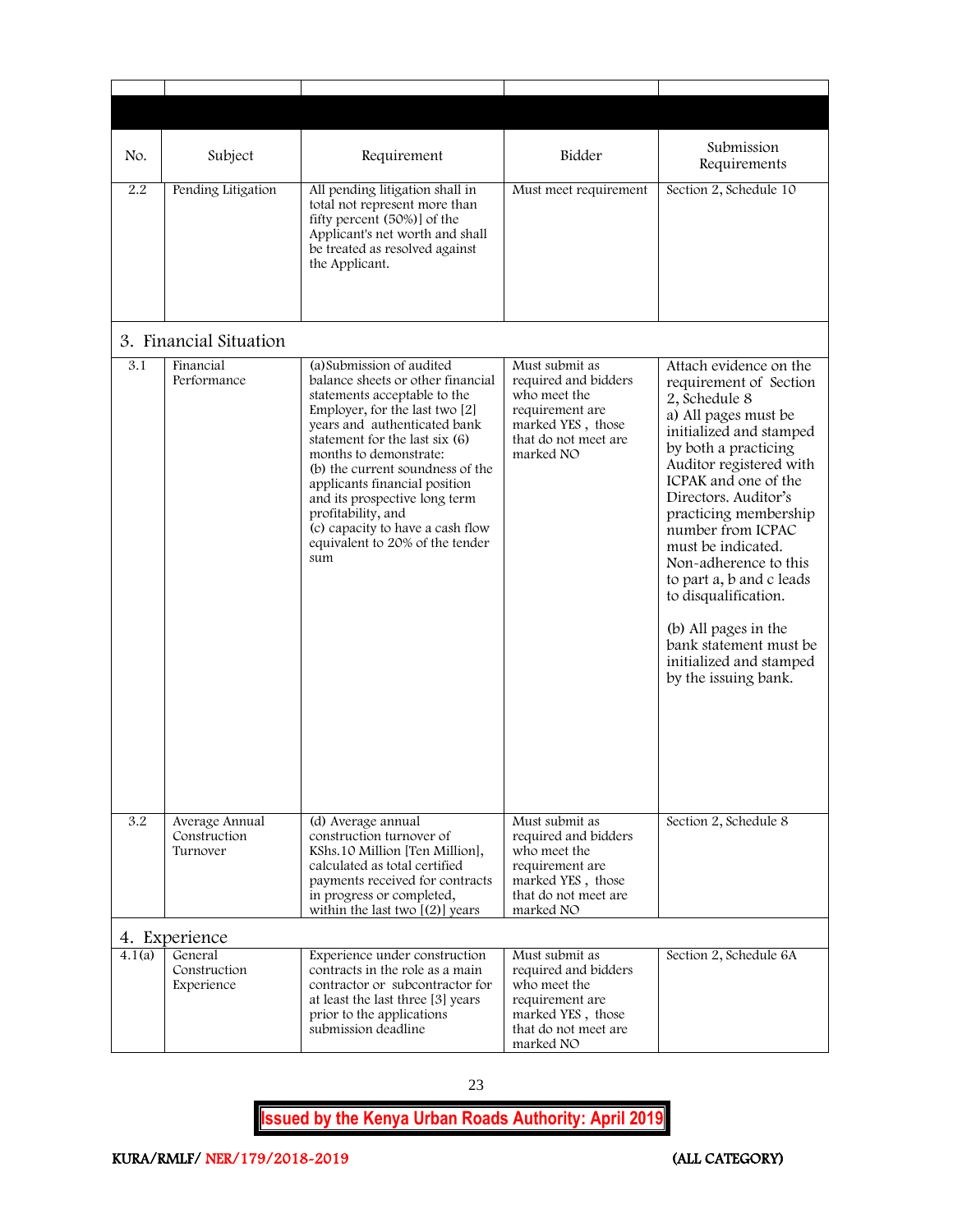<span id="page-24-1"></span><span id="page-24-0"></span>

| No.                                                                                                                                                                                                                                                                                                                                                                                                                                                                                                                                                                                                                                | Subject       | Requirement                                                                                                                         | Bidder                                                                                                                                                 | Submission<br>Requirements |
|------------------------------------------------------------------------------------------------------------------------------------------------------------------------------------------------------------------------------------------------------------------------------------------------------------------------------------------------------------------------------------------------------------------------------------------------------------------------------------------------------------------------------------------------------------------------------------------------------------------------------------|---------------|-------------------------------------------------------------------------------------------------------------------------------------|--------------------------------------------------------------------------------------------------------------------------------------------------------|----------------------------|
| Specific<br>4.2(b)<br>Participation as a roads<br>Construction<br>contractor, management<br>Experience<br>contractor or subcontractor, in<br>at least two (2) each with a<br>value of at least<br>KShs. 5 Million (Five million),<br>successfully and substantially<br>completed. One (1) of the<br>contracts should be in a City<br>and that are similar to the<br>proposed works. The similarity<br>shall be based on the physical<br>size, complexity,<br>methods/technology or other<br>characteristics as described in<br>Section 2.<br>5. Current Commitments<br>On-going contracts<br>The total value of outstanding<br>5.1 |               | Must submit as<br>required and bidders<br>who meet the<br>requirement are<br>marked YES, those<br>that do not meet are<br>marked NO | Section 2, Schedule6A<br>Submit Award letters and<br>substantial or completion<br>certificates which must be<br>certified by the issuing<br>authority. |                            |
|                                                                                                                                                                                                                                                                                                                                                                                                                                                                                                                                                                                                                                    |               |                                                                                                                                     |                                                                                                                                                        |                            |
|                                                                                                                                                                                                                                                                                                                                                                                                                                                                                                                                                                                                                                    |               | works on the on-going<br>contracts should not exceed the<br>average annual turnover for the<br>last two years.                      | Must submit as<br>required and bidders<br>who meet the<br>requirement are<br>marked YES, those<br>that do not meet are<br>marked NO                    | Section 2, Schedule 6B     |
|                                                                                                                                                                                                                                                                                                                                                                                                                                                                                                                                                                                                                                    | 6. Site Staff |                                                                                                                                     |                                                                                                                                                        |                            |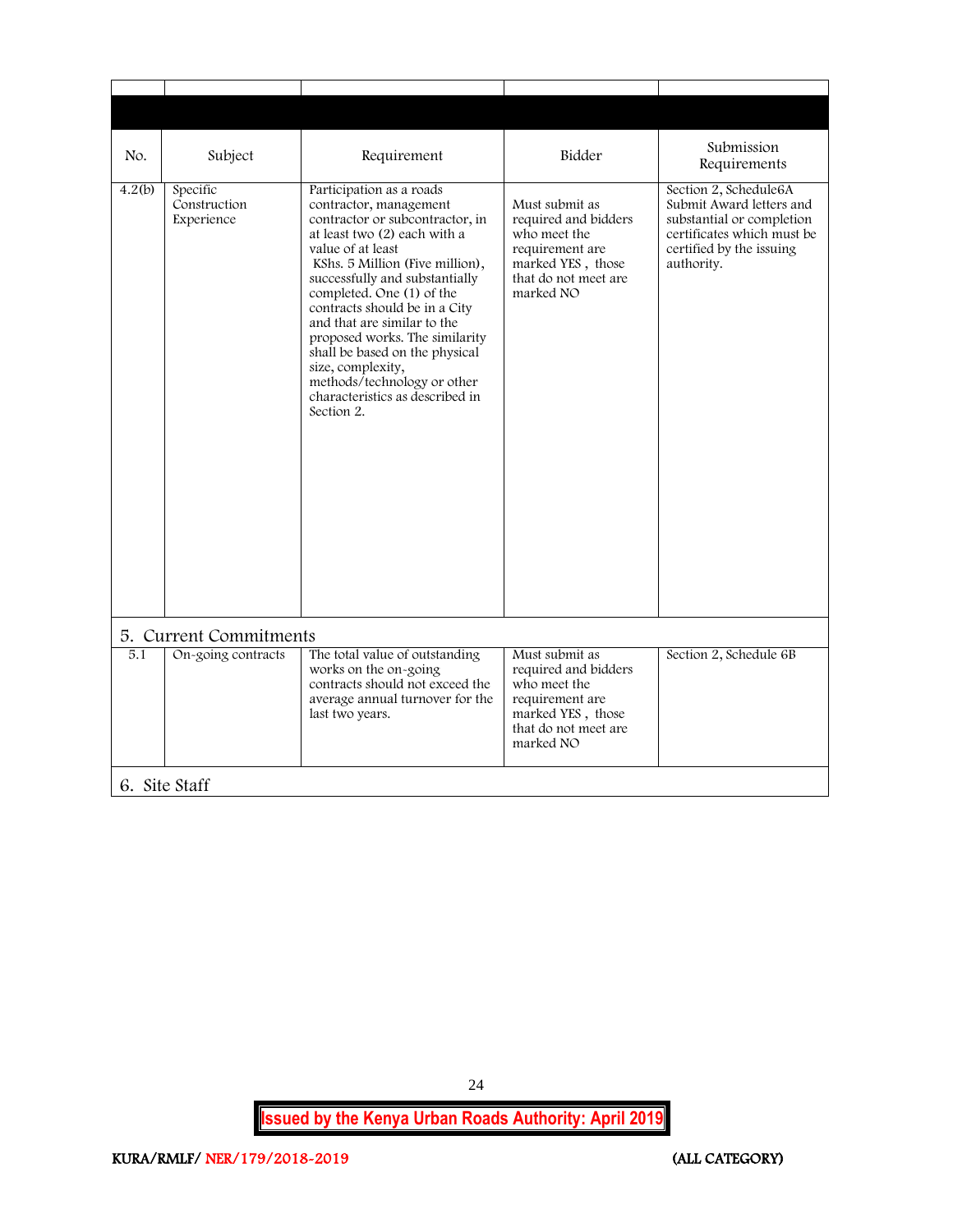| No.                       | Subject                                | Requirement                                                                                                                                                                                                                                                                                                                                  | Bidder                                                                                                                                               | Submission<br>Requirements |  |
|---------------------------|----------------------------------------|----------------------------------------------------------------------------------------------------------------------------------------------------------------------------------------------------------------------------------------------------------------------------------------------------------------------------------------------|------------------------------------------------------------------------------------------------------------------------------------------------------|----------------------------|--|
|                           | HQ Staff                               | The site staff shall posses<br>minimum levels of<br>qualifications set below;<br>Qualification $=$<br>Diploma in Civil                                                                                                                                                                                                                       | Must submit current                                                                                                                                  | Section 2, Schedule 5      |  |
|                           | Site Agent                             | Engineering/Building<br>construction<br>Qualification $=$<br>Degree in Civil Engineering<br>General Experience $=$ 5 yrs<br>Specific Experience $=$ 3 Yrs                                                                                                                                                                                    | CV and academic<br>certificates as required<br>and bidders who meet<br>the requirement are<br>marked YES, those<br>that do not meet are<br>marked NO |                            |  |
|                           | Foreman                                | Qualification = $Dip$ . Civil<br>Engineering<br>General Experience $=$ 5 yrs<br>Specific Experience $=$ 3 Yrs                                                                                                                                                                                                                                | Must submit as<br>required and bidders                                                                                                               |                            |  |
|                           | Site Surveyor                          | Qualification = Diploma in<br>Survey<br>General Experience = 3 yrs<br>Specific Experience $= 2$ Yrs                                                                                                                                                                                                                                          | who meet the<br>requirement are<br>marked YES, those<br>that do not meet are<br>marked NO                                                            |                            |  |
| PLANT AND EQUIPMENT<br>5. |                                        |                                                                                                                                                                                                                                                                                                                                              |                                                                                                                                                      |                            |  |
|                           | See description<br>below in Schedule 7 |                                                                                                                                                                                                                                                                                                                                              |                                                                                                                                                      |                            |  |
| 6.                        | Work Methodology                       | Submission of a brief work<br>methodology in accordance with<br>sub-clause 5.3<br>The tenderer shall provide the<br>following;<br>1. Signed work programme<br>chart and cash flow estimate<br>2. Proposals on work<br>scheduling including the<br>response time<br>3. Detailed method statement<br>on how to carry out the<br>intended works | Must submit as<br>required and bidders<br>who meet the<br>requirement are<br>marked YES, those<br>that do not meet are<br>marked NO                  | Section 2                  |  |
| 7.                        | Business permit and<br>office location | Should have a physical address<br>and Current business Permit                                                                                                                                                                                                                                                                                | Must submit as<br>required and bidders<br>who meet the<br>requirement are<br>marked YES, those<br>that do not meet are<br>marked NO                  | Section 2, Schedule 1      |  |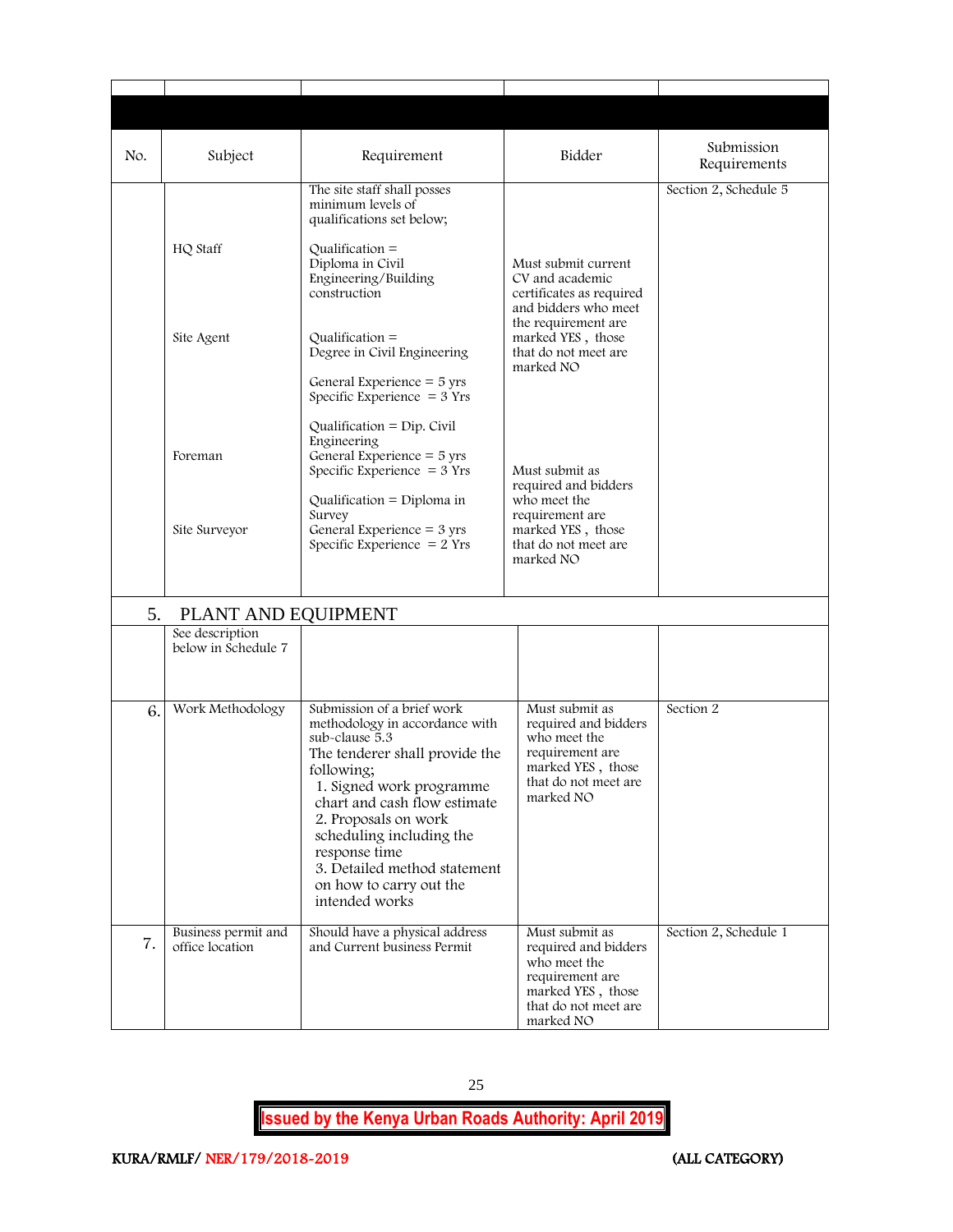| No. | Subject            | Requirement                                                         | Bidder                                                                                                                              | Submission<br>Requirements |
|-----|--------------------|---------------------------------------------------------------------|-------------------------------------------------------------------------------------------------------------------------------------|----------------------------|
| 8.  | Litigation History | The applicant to provide a valid<br>Sworn affidavit for the tender. | Must submit as<br>required and bidders<br>who meet the<br>requirement are<br>marked YES, those<br>that do not meet are<br>marked NO | Section 2, Schedule 10     |

**Issued by the Kenya Urban Roads Authority: April 2019**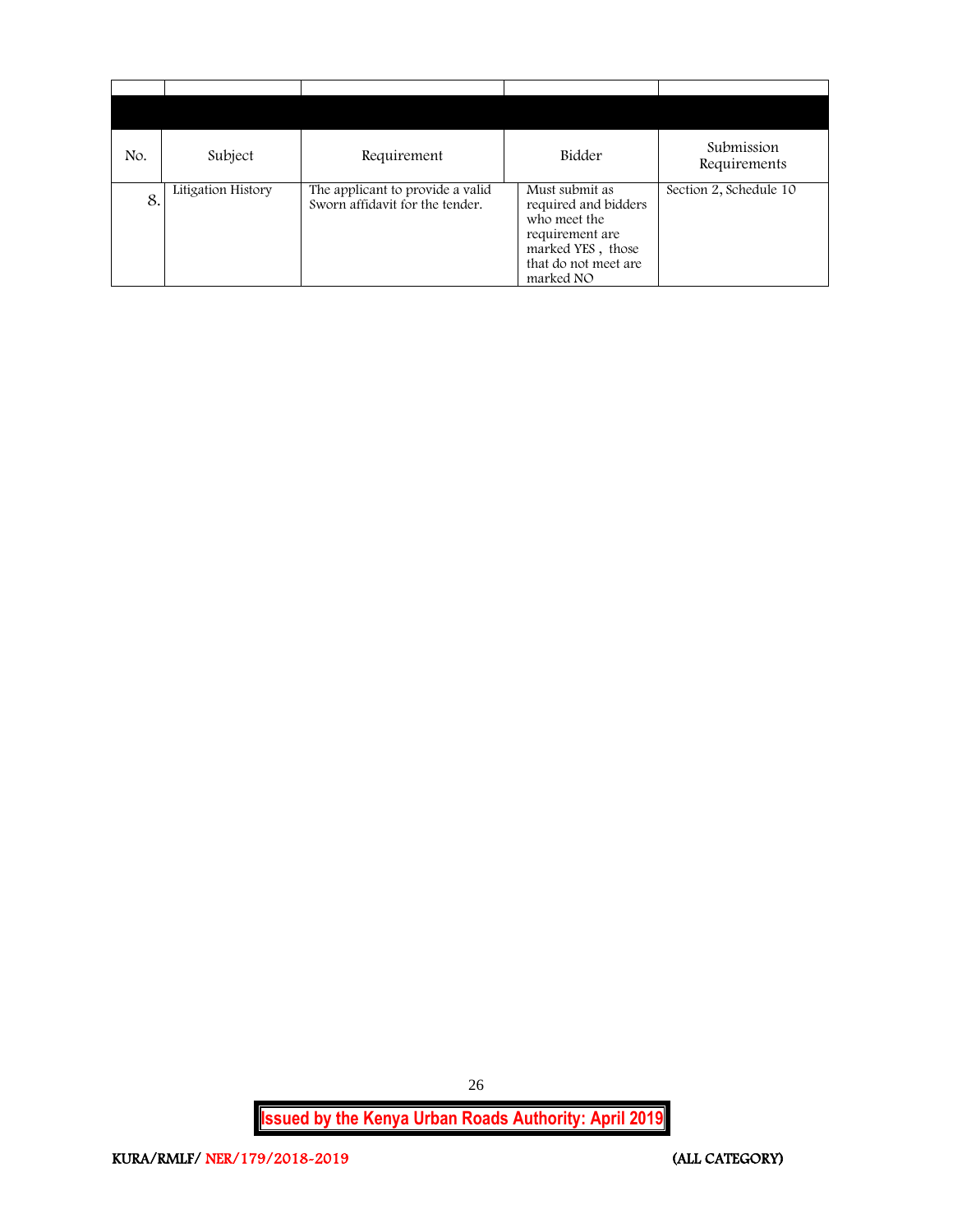#### 7. Schedule of the Major Items of Plant/Equipment Available for Proposed Contract.

The Bidder must indicate the core plant and equipment considered by the company to be necessary for undertaking the project together with proof of ownership or lease of the same. The lease must be current i.e. dated from April, 2019. Leases which are out dated will not be accepted. (\* Mandatory minimum number of equipment required by the Employer for the execution of the project that the bidder must make available for the Contract).

| Item<br>No.               | <b>Equipment Details</b>                  | *Minimum<br>Number<br>Required<br>for the<br>Contract<br>Execution | Compliance<br>Requirement | No of<br>Equipment<br>Owned by<br>the Bidder | No. of<br>equipment<br>to be<br>hired/<br>purchased<br>by the<br><b>Bidder</b> | No. of<br>equipment<br>to be made<br>available for<br>the Contract<br>by the<br>Bidder |
|---------------------------|-------------------------------------------|--------------------------------------------------------------------|---------------------------|----------------------------------------------|--------------------------------------------------------------------------------|----------------------------------------------------------------------------------------|
| $\mathbf{A}$              | <b>General Plant</b>                      |                                                                    |                           |                                              |                                                                                |                                                                                        |
|                           | Asphalt Concrete patching<br>plant        | optional                                                           |                           |                                              |                                                                                |                                                                                        |
| $\, {\bf B}$              | Milling Machine                           |                                                                    |                           |                                              |                                                                                |                                                                                        |
|                           | Asphalt Milling Machine                   | optional                                                           |                           |                                              |                                                                                |                                                                                        |
| $\mathcal{C}$             | <b>Bituminous Plants</b>                  |                                                                    |                           |                                              |                                                                                |                                                                                        |
|                           | Bitumen Pressure distributor              | optional                                                           |                           |                                              |                                                                                |                                                                                        |
|                           | Asphalt concrete paver                    | optional                                                           |                           |                                              |                                                                                |                                                                                        |
| $\mathbf D$               | Compactors                                |                                                                    |                           |                                              |                                                                                |                                                                                        |
|                           | Vibrating compaction plate<br>300 mm wide | optional                                                           |                           |                                              |                                                                                |                                                                                        |
|                           | Vibrating compaction plate<br>600 mm wide | optional                                                           |                           |                                              |                                                                                |                                                                                        |
| $\mathbf E$               | Pot hole repair machines                  |                                                                    |                           |                                              |                                                                                |                                                                                        |
|                           | Colas Sprayer                             | $\mathcal{O}$                                                      |                           |                                              |                                                                                |                                                                                        |
|                           | Pavement Cutter Machine                   | $\mathcal{O}$                                                      |                           |                                              |                                                                                |                                                                                        |
|                           | Paver Braker Machine                      | $\mathcal{O}$                                                      |                           |                                              |                                                                                |                                                                                        |
|                           | Pedestrian Roller                         | $\mathcal{O}$                                                      |                           |                                              |                                                                                |                                                                                        |
| $\boldsymbol{\mathrm{F}}$ | Concrete Equipment                        |                                                                    |                           |                                              |                                                                                |                                                                                        |
|                           | Mobile concrete mixers                    | $\mathbf{1}$                                                       | Yes/no                    |                                              |                                                                                |                                                                                        |

27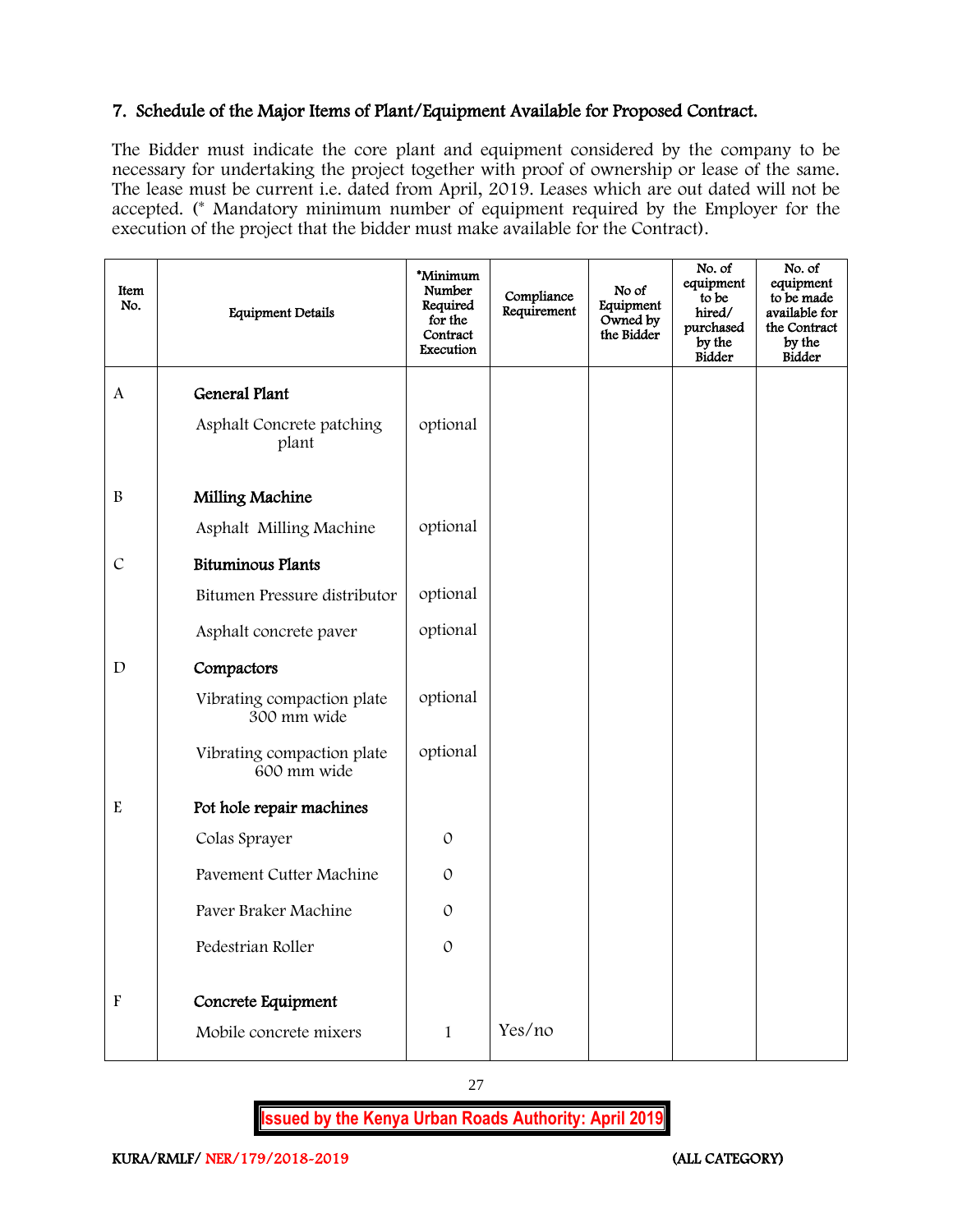| Concrete vibrators<br>Yes/no<br>$\mathbf{1}$<br>$\mathsf G$<br>Transport (Tippers,<br>dumpers, water tankers)<br>$4X2$ tippers payload $7 - 12$<br>tonnes<br>6X4 tippers payload $16 - 20$<br>tonnes<br>8X4 tippers payload $16 - 20$<br>tonnes<br>Flat bed lorries<br>Subtotal for $G$ – tippers &<br>Yes/no<br>3<br>dumpers<br>Water tankers $(18,000 -$<br>optional<br>20,000 litres<br>capacity)<br>H<br>Earth - Moving Equipment<br>Wheeled loaders<br>Motor graders (93 ~<br>205kW)<br>Trench excavator<br>Subtotal for $H$ – Earth<br>Yes/no<br>1<br>moving equipment<br>$\mathbf I$ | Item<br>No. | <b>Equipment Details</b> | *Minimum<br>Number<br>Required<br>for the<br>Contract<br>Execution | Compliance<br>Requirement | No of<br>Equipment<br>Owned by<br>the Bidder | No. of<br>equipment<br>to be<br>hired/<br>purchased<br>by the<br>Bidder | No. of<br>equipment<br>to be made<br>available for<br>the Contract<br>by the<br><b>Bidder</b> |
|---------------------------------------------------------------------------------------------------------------------------------------------------------------------------------------------------------------------------------------------------------------------------------------------------------------------------------------------------------------------------------------------------------------------------------------------------------------------------------------------------------------------------------------------------------------------------------------------|-------------|--------------------------|--------------------------------------------------------------------|---------------------------|----------------------------------------------|-------------------------------------------------------------------------|-----------------------------------------------------------------------------------------------|
|                                                                                                                                                                                                                                                                                                                                                                                                                                                                                                                                                                                             |             |                          |                                                                    |                           |                                              |                                                                         |                                                                                               |
|                                                                                                                                                                                                                                                                                                                                                                                                                                                                                                                                                                                             |             |                          |                                                                    |                           |                                              |                                                                         |                                                                                               |
|                                                                                                                                                                                                                                                                                                                                                                                                                                                                                                                                                                                             |             |                          |                                                                    |                           |                                              |                                                                         |                                                                                               |
|                                                                                                                                                                                                                                                                                                                                                                                                                                                                                                                                                                                             |             |                          |                                                                    |                           |                                              |                                                                         |                                                                                               |
|                                                                                                                                                                                                                                                                                                                                                                                                                                                                                                                                                                                             |             |                          |                                                                    |                           |                                              |                                                                         |                                                                                               |
|                                                                                                                                                                                                                                                                                                                                                                                                                                                                                                                                                                                             |             |                          |                                                                    |                           |                                              |                                                                         |                                                                                               |
|                                                                                                                                                                                                                                                                                                                                                                                                                                                                                                                                                                                             |             |                          |                                                                    |                           |                                              |                                                                         |                                                                                               |
|                                                                                                                                                                                                                                                                                                                                                                                                                                                                                                                                                                                             |             |                          |                                                                    |                           |                                              |                                                                         |                                                                                               |
|                                                                                                                                                                                                                                                                                                                                                                                                                                                                                                                                                                                             |             |                          |                                                                    |                           |                                              |                                                                         |                                                                                               |
|                                                                                                                                                                                                                                                                                                                                                                                                                                                                                                                                                                                             |             |                          |                                                                    |                           |                                              |                                                                         |                                                                                               |
|                                                                                                                                                                                                                                                                                                                                                                                                                                                                                                                                                                                             |             |                          |                                                                    |                           |                                              |                                                                         |                                                                                               |
|                                                                                                                                                                                                                                                                                                                                                                                                                                                                                                                                                                                             |             |                          |                                                                    |                           |                                              |                                                                         |                                                                                               |
|                                                                                                                                                                                                                                                                                                                                                                                                                                                                                                                                                                                             |             |                          |                                                                    |                           |                                              |                                                                         |                                                                                               |
|                                                                                                                                                                                                                                                                                                                                                                                                                                                                                                                                                                                             |             |                          |                                                                    |                           |                                              |                                                                         |                                                                                               |
|                                                                                                                                                                                                                                                                                                                                                                                                                                                                                                                                                                                             |             |                          |                                                                    |                           |                                              |                                                                         |                                                                                               |
|                                                                                                                                                                                                                                                                                                                                                                                                                                                                                                                                                                                             |             |                          |                                                                    |                           |                                              |                                                                         |                                                                                               |
|                                                                                                                                                                                                                                                                                                                                                                                                                                                                                                                                                                                             |             | Excavators               |                                                                    |                           |                                              |                                                                         |                                                                                               |
| Hydraulic crawler mounted<br>$(7 - 10 \text{ tonnes}) - 0.25 - 0.4$<br>m <sup>3</sup> SAE bucket.                                                                                                                                                                                                                                                                                                                                                                                                                                                                                           |             |                          |                                                                    |                           |                                              |                                                                         |                                                                                               |
| Hydraulic crawler mounted<br>28                                                                                                                                                                                                                                                                                                                                                                                                                                                                                                                                                             |             |                          |                                                                    |                           |                                              |                                                                         |                                                                                               |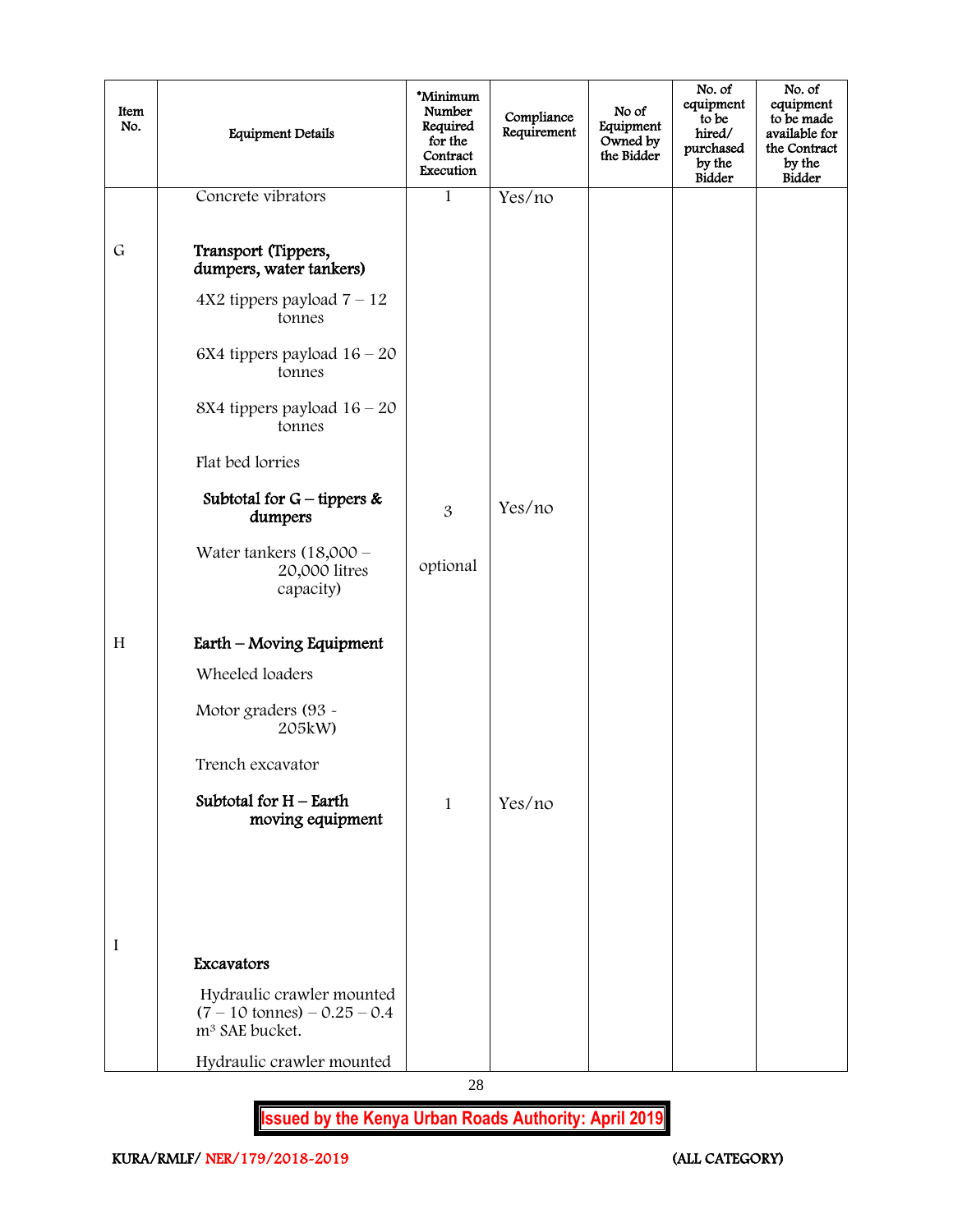| Item<br>No. | <b>Equipment Details</b>                                                                                                                                                                                                                                                                                                                                                                                                                                                                                                                                                               | *Minimum<br>Number<br>Required<br>for the<br>Contract<br>Execution | Compliance<br>Requirement  | No of<br>Equipment<br>Owned by<br>the Bidder | No. of<br>equipment<br>to be<br>hired/<br>purchased<br>by the<br>Bidder | No. of<br>equipment<br>to be made<br>available for<br>the Contract<br>by the<br>Bidder |
|-------------|----------------------------------------------------------------------------------------------------------------------------------------------------------------------------------------------------------------------------------------------------------------------------------------------------------------------------------------------------------------------------------------------------------------------------------------------------------------------------------------------------------------------------------------------------------------------------------------|--------------------------------------------------------------------|----------------------------|----------------------------------------------|-------------------------------------------------------------------------|----------------------------------------------------------------------------------------|
| J           | $(10 - 16 \text{ tonnes}) - 0.40 -$<br>0.60 m <sup>3</sup> SAE bucket.<br>Hydraulic wheel mounted<br>$(7 - 10 \text{ tonnes}) - 0.25 - 0.4$<br>m <sup>3</sup> SAE bucket.<br>Hydraulic wheel mounted<br>$(10 - 16 \text{ tonnes}) - 0.40 -$<br>0.6 m <sup>3</sup> SAE bucket.<br>Hydraulic wheel mounted<br>backloader $(7 - 10$ tonnes)<br>$-0.25 - 0.4$ m <sup>3</sup> SAE bucket.<br>Subtotal for I (Excavators)<br>Rollers<br>Self-propelled single drum<br>vibrating (various types)<br>Pneumatic rubber tyre (1-2<br>tonnes/wheel)<br>Double drum vibrating<br>pedestrian roller | $\mathbf{1}$<br>$\mathbf{1}$<br>$\mathbf{1}$<br>Optional           | Yes/no<br>Yes/no<br>Yes/no |                                              |                                                                         |                                                                                        |

<span id="page-29-0"></span>29

**Issued by the Kenya Urban Roads Authority: April 2019**

 $\hat{\mathbf{v}}$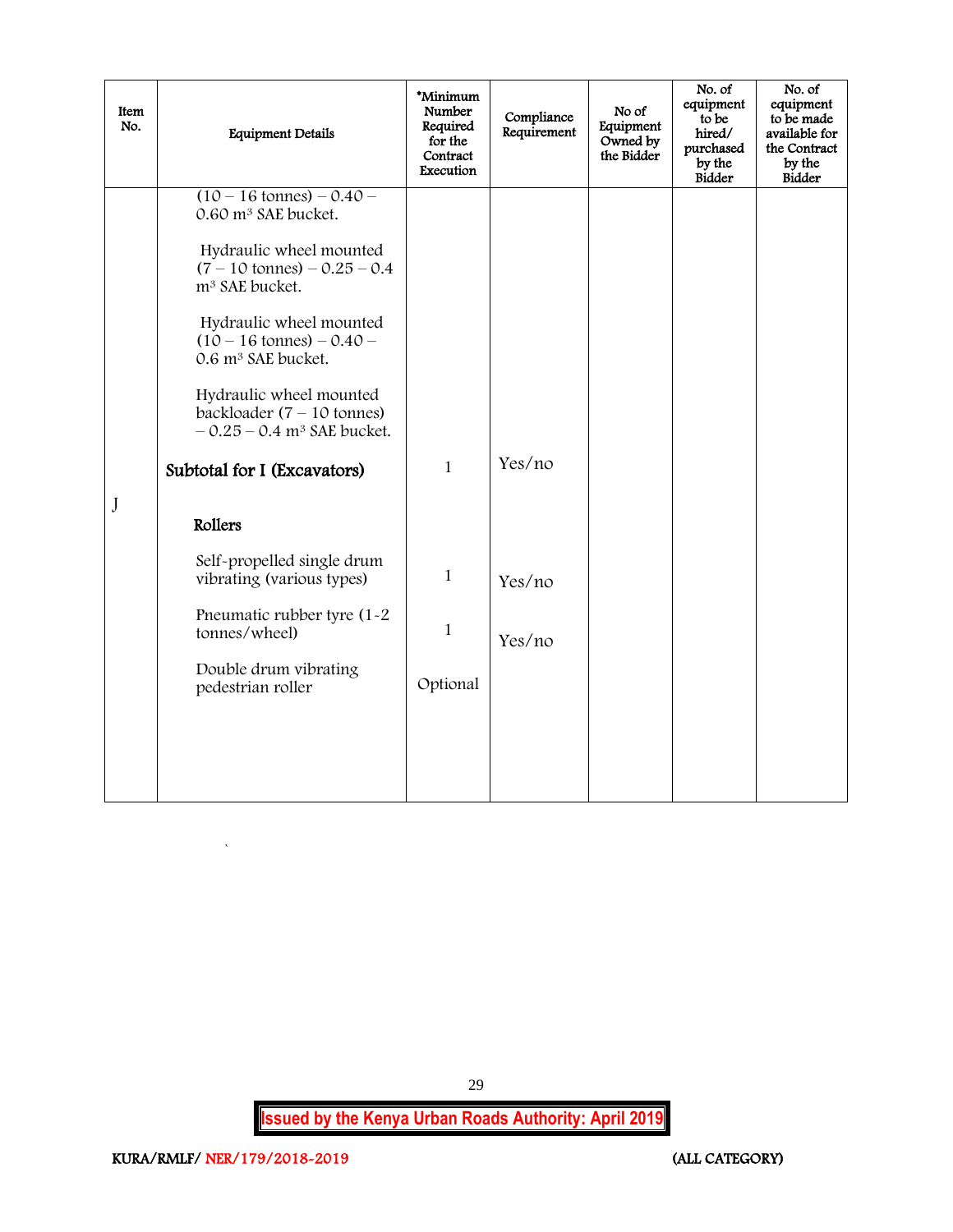# Appendix to Instruction to Tenderers

## Table 1: Pre- Qualification Checklist for Completeness and Responsiveness.

| S/No. | Completeness and<br>Responsiveness<br>Criteria                | References                                   | Requirement                                                                                                                                                |
|-------|---------------------------------------------------------------|----------------------------------------------|------------------------------------------------------------------------------------------------------------------------------------------------------------|
| 1.    | Form of Bid                                                   | Section II<br>Clause 20.2                    | - Amount must be indicated<br>Properly stamped, filled and signed                                                                                          |
| 2.    | Appendix to Form of<br>Bid                                    | Section II<br>Clause 20.2                    | Properly stamped, filled and signed<br>$\ddot{\phantom{0}}$                                                                                                |
| 3.    | <b>Bid Security</b>                                           | Section II<br>Clause 17                      | Unconditional bank guarantee<br>$\ddot{\phantom{0}}$<br>In the format provided with all<br>conditions<br>- must be valid for 30 days after bid<br>validity |
| 4.    | <b>Confidential Business</b><br>Questionnaire                 | Section IX;<br>Schedule 1                    | - Properly filled, stamped and signed<br>- Provide all required information                                                                                |
| 5.    | Form of Power of<br>Attorney                                  | Section IX;<br>Schedule 2<br>Clause $5.1(a)$ | Properly filled, stamped and signed                                                                                                                        |
| 6.    | Tax Compliance<br>Certificate                                 | Tender notice                                | - Provide valid tax compliance certificate                                                                                                                 |
| 7.    | Registration with<br>National Construction<br>Authority (NCA) | Tender notice<br>Item 1.4 of QC              | Copy of valid certificate and practicing<br>$\sim$<br>license                                                                                              |
| 8.    | Certificate of<br>Incorporation                               | Tender notice<br>Item 1.4 of QC              | - Copy of certificate Certified by<br>Commissioner for Oaths                                                                                               |
| 9.    | Priced Bill of<br>Quantities                                  | Clause 14.1<br>Section IX                    | - Fill all rates, prices and amounts and<br>counter sign any alteration(s)<br>Stamp and initial all pages of BOQ's                                         |
| 10.   | Eligibility                                                   | Section II;<br>Schedule 1<br>Clause 4.1      | - Legible copies of National ID or passport<br>for all directors<br>System generated Form CR12 (12<br>$\widetilde{\phantom{m}}$<br>months)                 |
| 11.   | Conflict of interest                                          | Section II;<br>Schedule 1<br>Clause 4.2      | - to state explicitly                                                                                                                                      |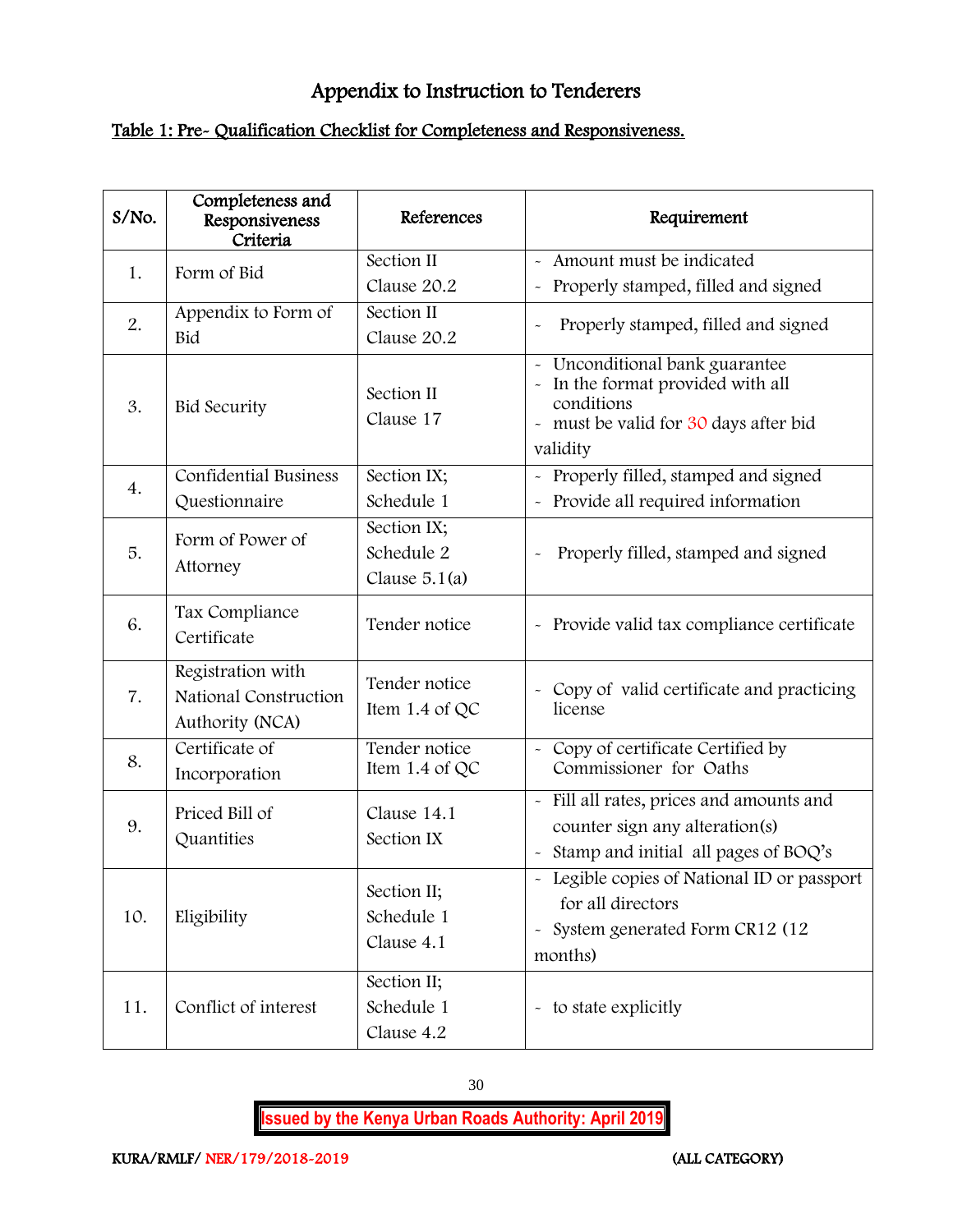| 12.            | Debarment                                                                  | Section II<br>Clause 30.4;<br>Schedule 11<br>Item 1.3 of QC | Properly filled, stamped and signed                                                                          |
|----------------|----------------------------------------------------------------------------|-------------------------------------------------------------|--------------------------------------------------------------------------------------------------------------|
| 13.            | Pending Litigation                                                         | Item 2.2 of QC                                              | - Provide original sworn affidavit for the<br>specific tender                                                |
| 14.            | Litigation History                                                         | Section II Clause<br>31.8; Schedule 10                      | Properly filled, stamped and signed                                                                          |
| 15.            | History of Non<br>performance                                              | Schedule 6B<br>Item 2.1 of QC                               | - Fill information on non-completed<br>works                                                                 |
| 16.            | Certificate of<br>Tenderers Visit to Site                                  | Section II;<br>Clause 8.3                                   | - Attend pre-bid meeting/visit<br>Certificate must be signed and stamped<br>by the Employer's representative |
| 17.            | Schedule of Major<br>Items of Plant                                        | Section XI<br>Item 5 of QC;<br>Schedule 7                   | Properly filled, stamped and signed<br>$\ddot{\phantom{0}}$                                                  |
| 18.            | Schedule of Key<br>Personnel                                               | Section XI<br>Item 6 of QC;<br>Schedule 5                   | Properly filled, stamped and signed                                                                          |
| 19.            | Roadwork Completed<br>Satisfactorily                                       | Section XI;<br>Item 4 of QC<br>Schedule 6A                  | Properly filled, stamped and signed                                                                          |
| 20.            | Schedule of Ongoing<br>Projects                                            | Section XI;<br>Item 5.1 of QC<br>Schedule 7                 | Properly filled, stamped and signed<br>$\ddot{\phantom{0}}$                                                  |
| 21.            | Schedule of other<br>Supplementary<br>Information /<br>Financial Standings | Section XI;<br>Item 5.1 of QC<br>Schedule 9                 | Properly filled, stamped and signed                                                                          |
| 22             | Declaration form for<br>bankrupt or insolvent                              | Schedule 11                                                 | Properly filled, stamped and signed<br>$\ddot{\phantom{0}}$                                                  |
| 23             | Anti-corruption form                                                       | Schedule 12                                                 | Properly filled, stamped and signed<br>$\tilde{}$                                                            |
| 24.            | Copy of Bid Document                                                       | Clause 20.1                                                 | Replica of the original<br>$\tilde{}$                                                                        |
| 25             | Serialisation                                                              | Tender notice                                               | All pages in the tender document<br>must be sequentially serialised                                          |
| <b>REMARKS</b> |                                                                            | Clause 13.1/20.2                                            | Bid document to be complete, properly<br>$\tilde{}$<br>filled and signed.                                    |

Key: QC - Qualification Criteria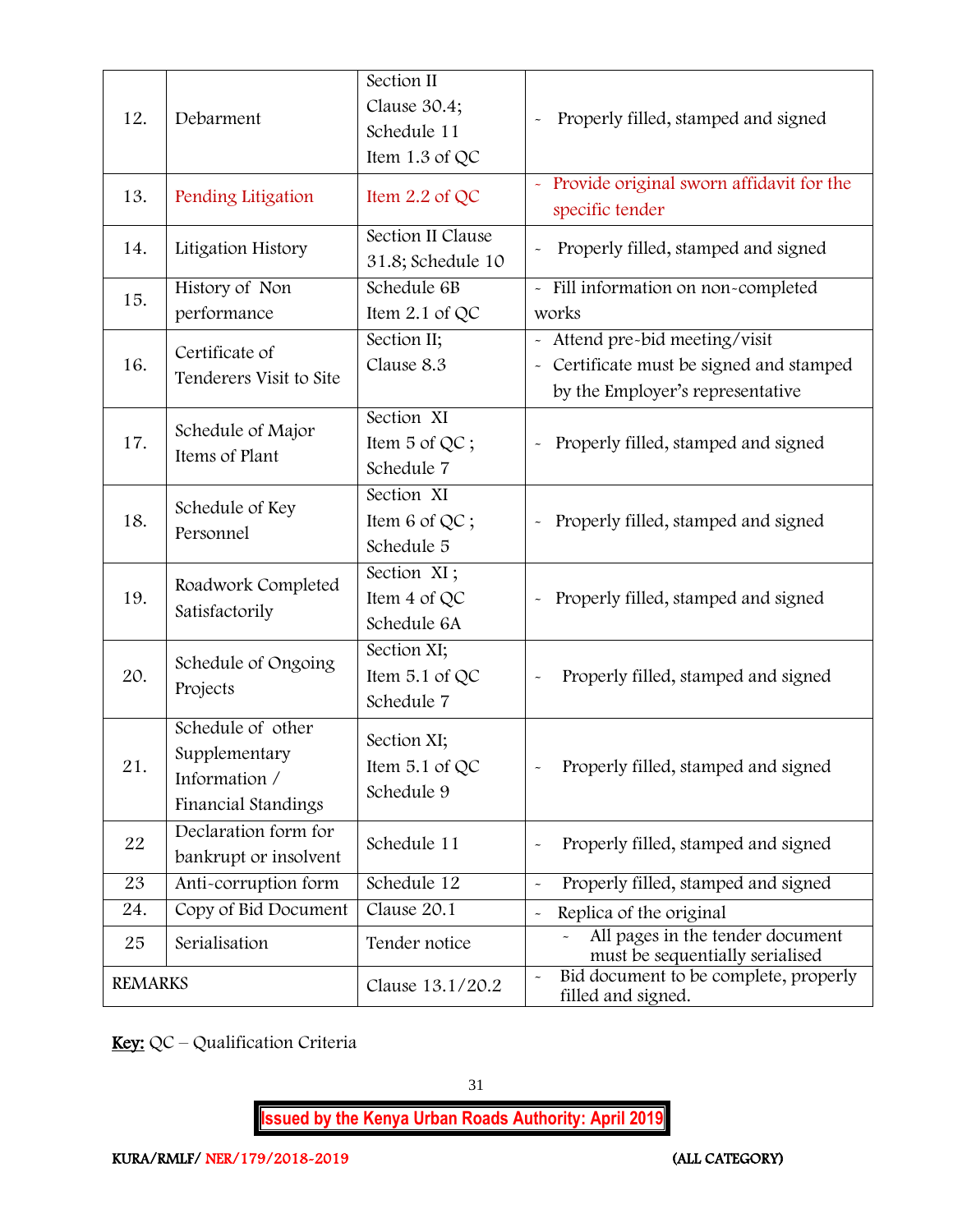#### Table 2: Post- qualification Score

| <b>ITEM</b>    |               | <b>DESCRIPTION</b>                   | <b>MUST</b>     | <b>MEET</b> |
|----------------|---------------|--------------------------------------|-----------------|-------------|
|                |               |                                      | <b>CRITERIA</b> |             |
| $\mathbf{1}$   |               | <b>FINANCIAL CAPACITY</b>            |                 |             |
|                | a             | <b>Audited Statements</b>            | YES/NO          |             |
|                | b             | Cash flow statement (forecasts)      | YES/NO          |             |
|                | $\mathcal{C}$ | Financial position/Ratios            | YES/NO          |             |
|                | d             | Turnover                             | YES/NO          |             |
| $\overline{2}$ |               | <b>EXPERIENCE</b>                    |                 |             |
|                |               | General Experience                   | YES/NO          |             |
|                |               | Specific experience in related works | YES/NO          |             |
| 3              |               | <b>CURRENT COMMITMENTS</b>           |                 |             |
|                |               | On-going works                       | YES/NO          |             |
| $\overline{4}$ |               | <b>KEY PERSONNEL</b>                 |                 |             |
|                |               | HQ Staff                             | YES/NO          |             |
|                |               | Site Agent                           | YES/NO          |             |
|                |               | Surveyor                             | YES/NO          |             |
|                |               | Foreman                              | YES/NO          |             |
| 5              |               | PLANT AND EQUIPMENT                  |                 |             |
|                |               | Equipment capabilities               | YES/NO          |             |
| 6              |               | WORK METHODOLOGY                     | YES/NO          |             |
| $\overline{7}$ |               | LITIGATION HISTORY                   | YES/NO          |             |
| 8              |               | Business permit and office location  | YES/NO          |             |
|                |               | <b>REMARKS</b>                       | YES/NO          |             |

Bidders must achieve YES in all the measured parameters to qualify.

 The bidders who pass the technical criteria will be subjected to financial evaluation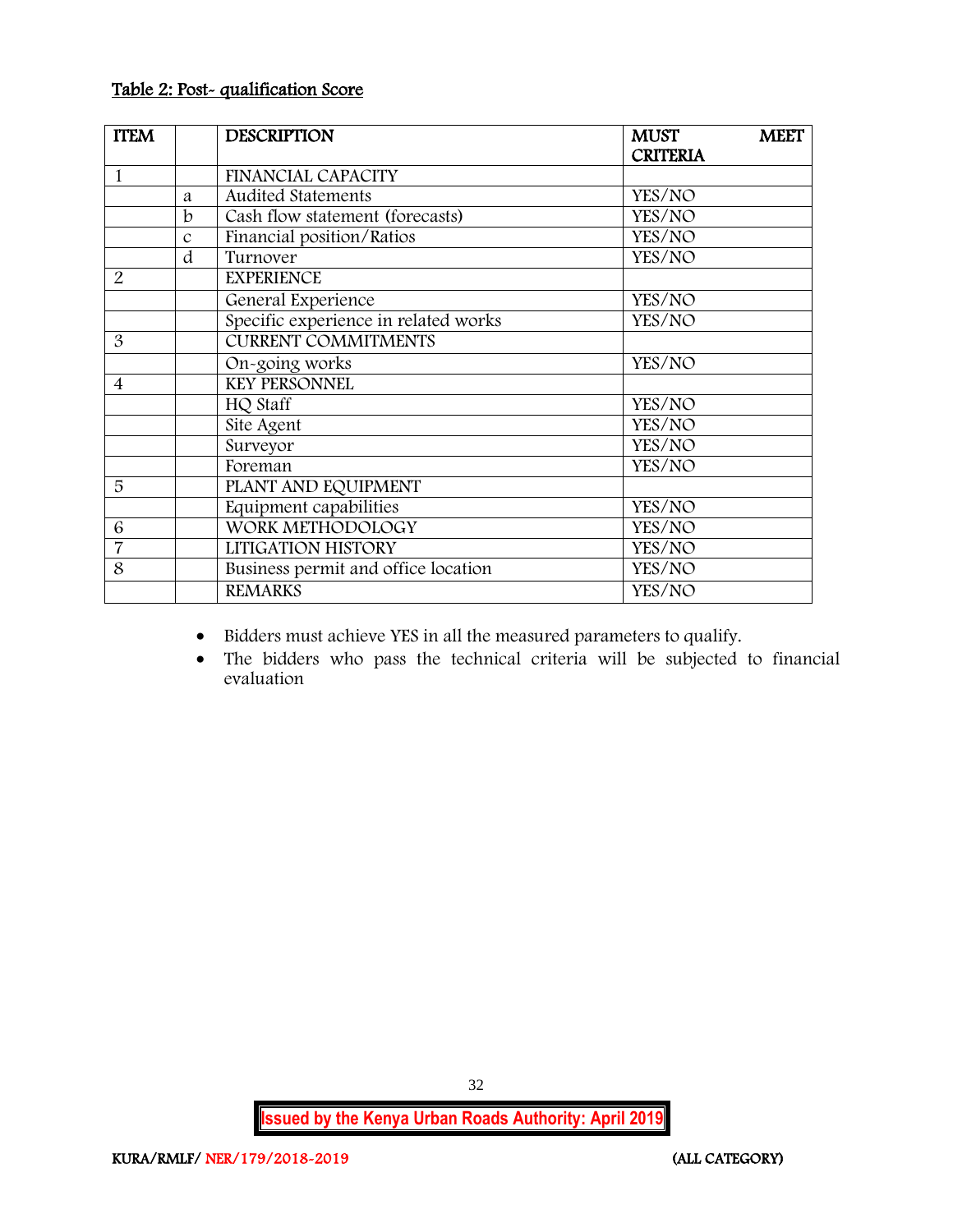## <span id="page-33-1"></span><span id="page-33-0"></span>SECTION IV: CONDITIONS OF CONTRACT

## PART I: GENERAL CONDITIONS OF CONTRACT

The Conditions Of Contract Part  $1$  – General Conditions shall be those forming Part 1 of the Conditions Of Contract for works of Civil engineering construction Fourth Edition 1987, reprinted in 1992 with further amendments, prepared by the Federation Internationale des Ingenieurs Conseils (FIDIC)

Copies of the FIDIC Conditions of Contract can be obtained from:

FIDIC Secretariat P.O.Box 86 1000 Lausanne 12 Switzerland<br>Fax: Fax: 41 21 653 5432<br>Telephone: 41 21 653 5003 Telephone: 41 21 653 5003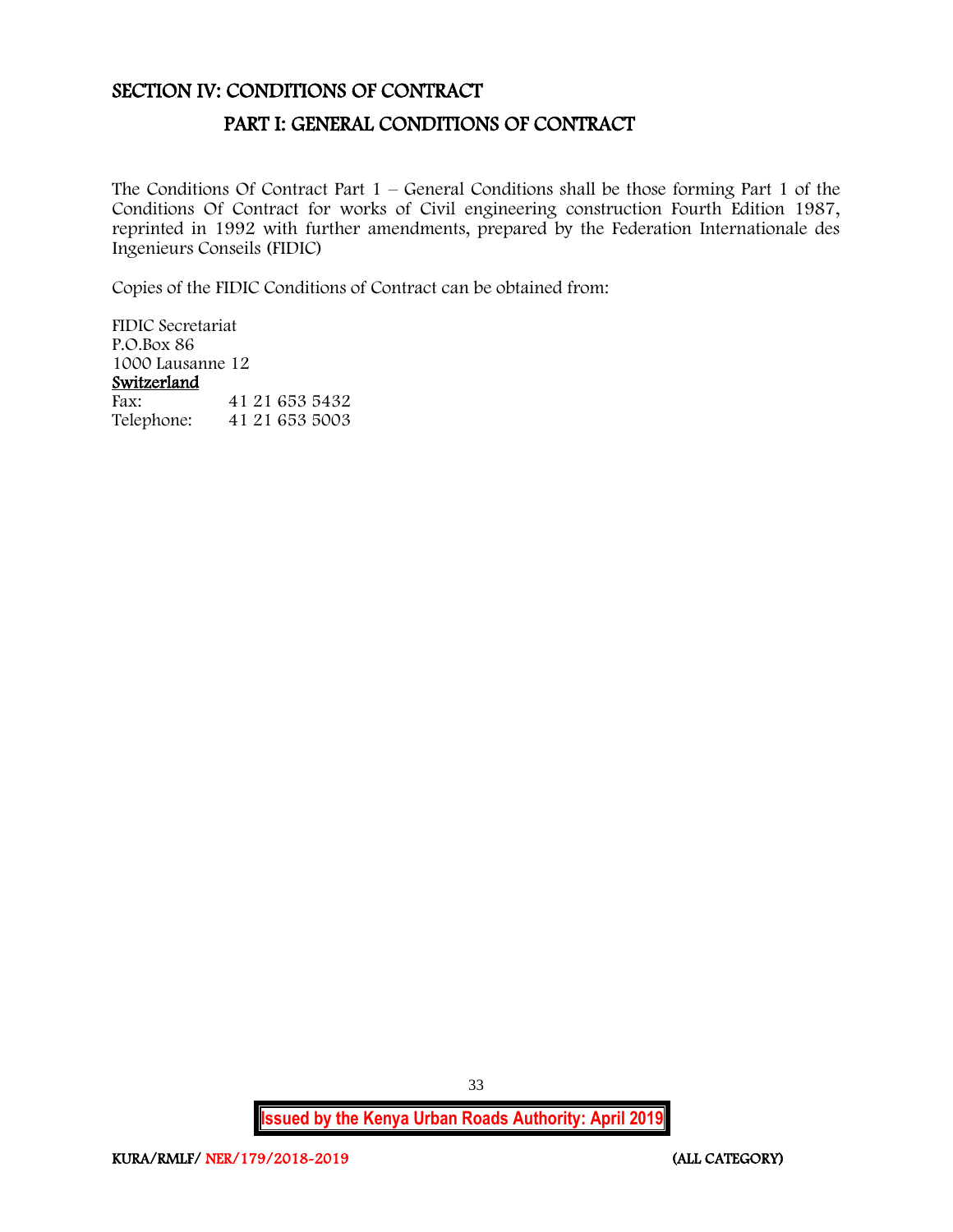## PART II: CONDITIONS OF PARTICULAR APPLICATION

<span id="page-34-0"></span>The following Conditions of Particular Application shall supplement the General Conditions of Contract. Whenever there is a conflict, the provisions herein shall prevail over those in the General Conditions of Contract. The Particular Condition is preceded by the corresponding clause number of the General Conditions to which it relates.

**Issued by the Kenya Urban Roads Authority: April 2019**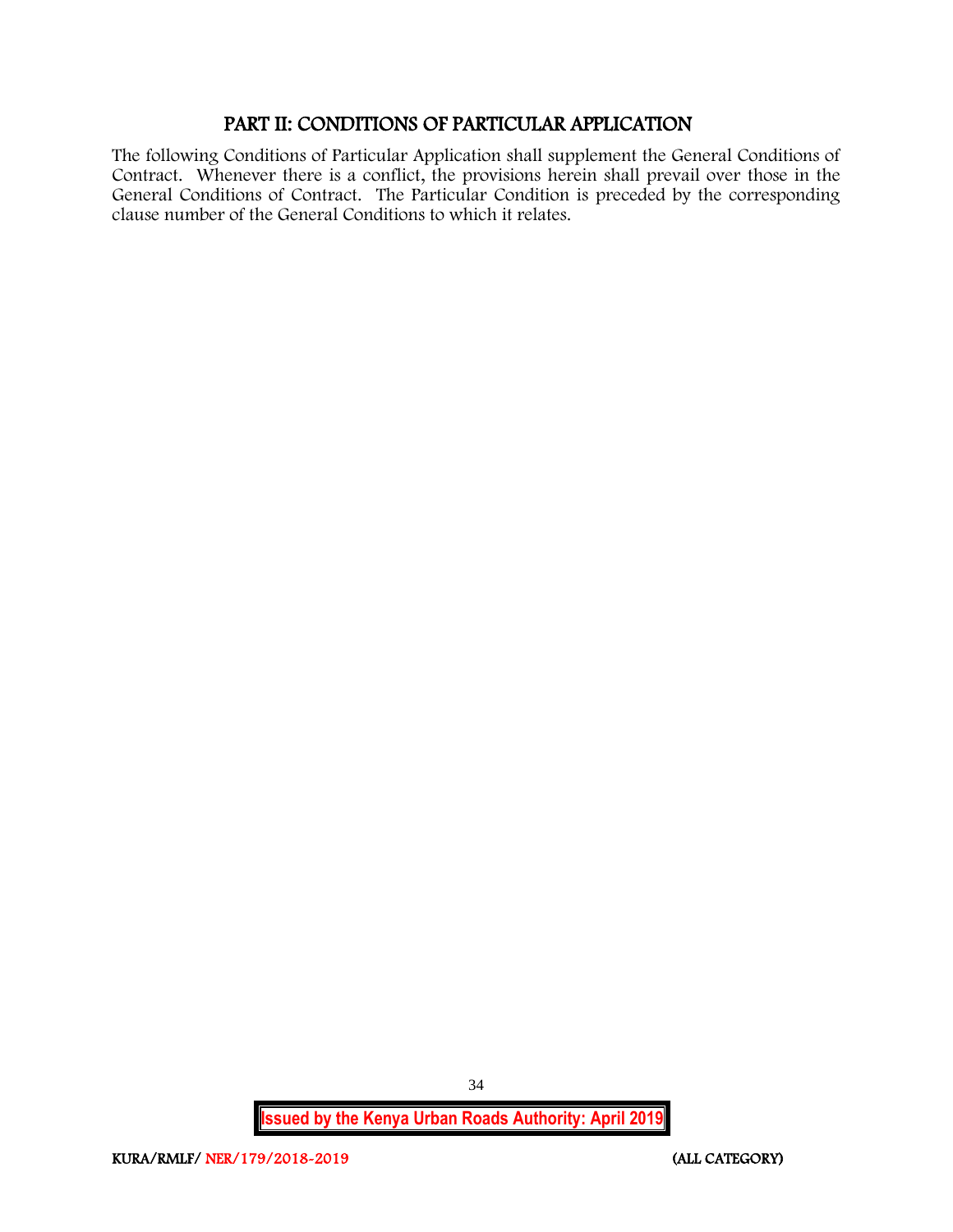**CONTENTS** 

| SUBCLAUSE 8.2 - SITE OPERATIONS AND METHODS OF CONSTRUCTION 38             |
|----------------------------------------------------------------------------|
|                                                                            |
|                                                                            |
|                                                                            |
|                                                                            |
|                                                                            |
|                                                                            |
|                                                                            |
|                                                                            |
| SUBCLAUSE 15.2- LANGUAGE ABILITY AND QUALIFICATIONS OF CONTRACTOR'S        |
|                                                                            |
|                                                                            |
| SUBCLAUSE 16.3~ QUALIFICATION AND LANGUAGE ABILITY OF SUPERINTENDING STAFF |
|                                                                            |
| SUBCLAUSE 19.1 - SAFETY, SECURITY AND PROTECTION OF THE ENVIRONMENT41      |
| SUBCLAUSE 21.1 - INSURANCE OF WORKS AND CONTRACTOR 'S EQUIPMENT 42         |
|                                                                            |
|                                                                            |
|                                                                            |
|                                                                            |
|                                                                            |
|                                                                            |
|                                                                            |
|                                                                            |
| SUBCLAUSE 29.2 - REINSTATEMENT AND COMPENSATION FOR DAMAGES TO PERSONS     |
|                                                                            |
|                                                                            |
|                                                                            |
|                                                                            |
|                                                                            |
|                                                                            |
|                                                                            |
|                                                                            |
|                                                                            |
|                                                                            |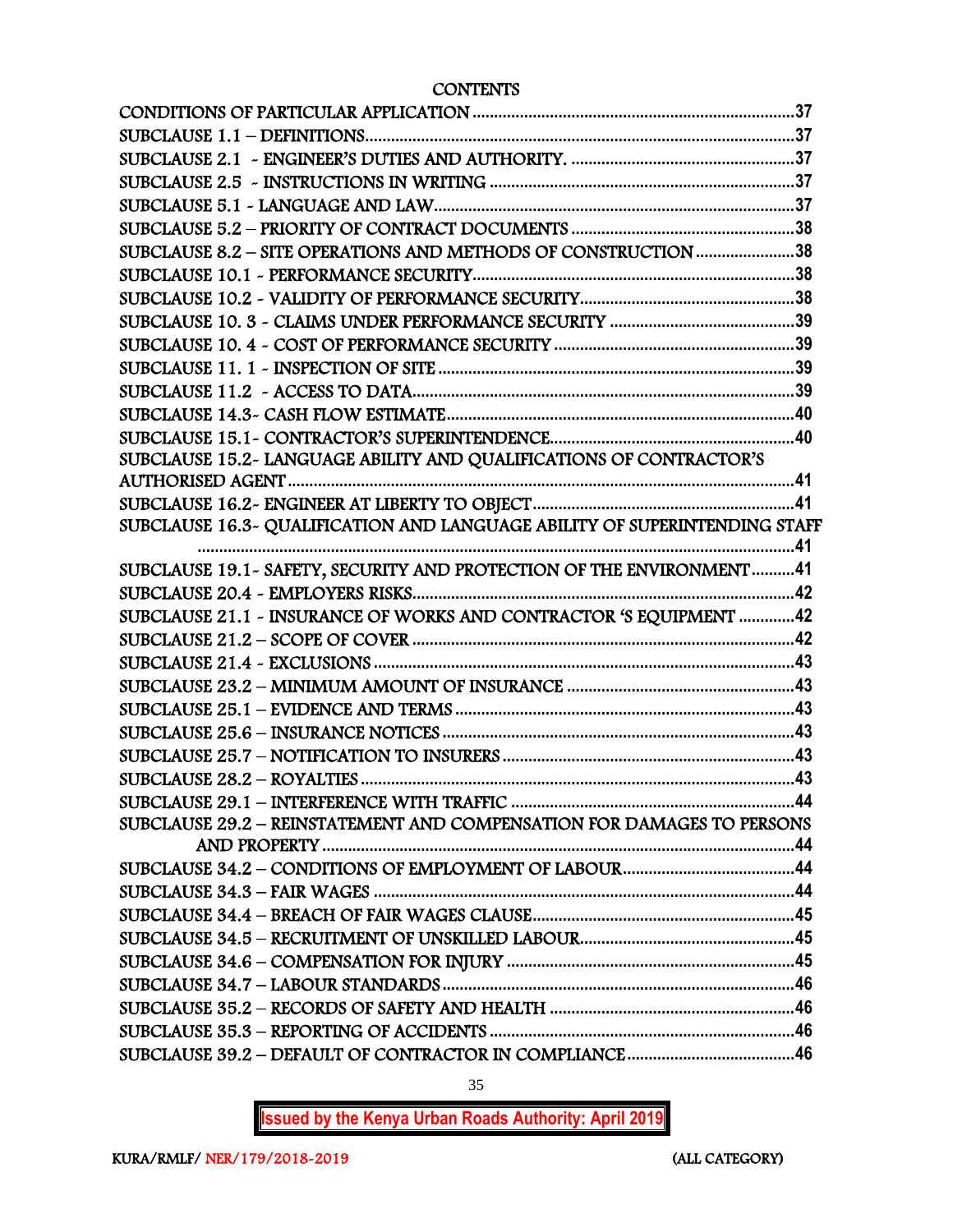| SUBCLAUSE 54.1 - CONTROCTOR'S EQUIPMENT, TEMPORARY WORKS AND MATERIALS |  |
|------------------------------------------------------------------------|--|
|                                                                        |  |
|                                                                        |  |
|                                                                        |  |
|                                                                        |  |
|                                                                        |  |
| SUBCLAUSE 60.3 - RETENTION MONEY AND PAYMENT OF RETENTION MONEY49      |  |
|                                                                        |  |
|                                                                        |  |
|                                                                        |  |
|                                                                        |  |
|                                                                        |  |
|                                                                        |  |
|                                                                        |  |
|                                                                        |  |
|                                                                        |  |
|                                                                        |  |
|                                                                        |  |
|                                                                        |  |
|                                                                        |  |
|                                                                        |  |
|                                                                        |  |
|                                                                        |  |
|                                                                        |  |
|                                                                        |  |
|                                                                        |  |
|                                                                        |  |
|                                                                        |  |
|                                                                        |  |
|                                                                        |  |
|                                                                        |  |
|                                                                        |  |
|                                                                        |  |
|                                                                        |  |
|                                                                        |  |

**Issued by the Kenya Urban Roads Authority: April 2019**

36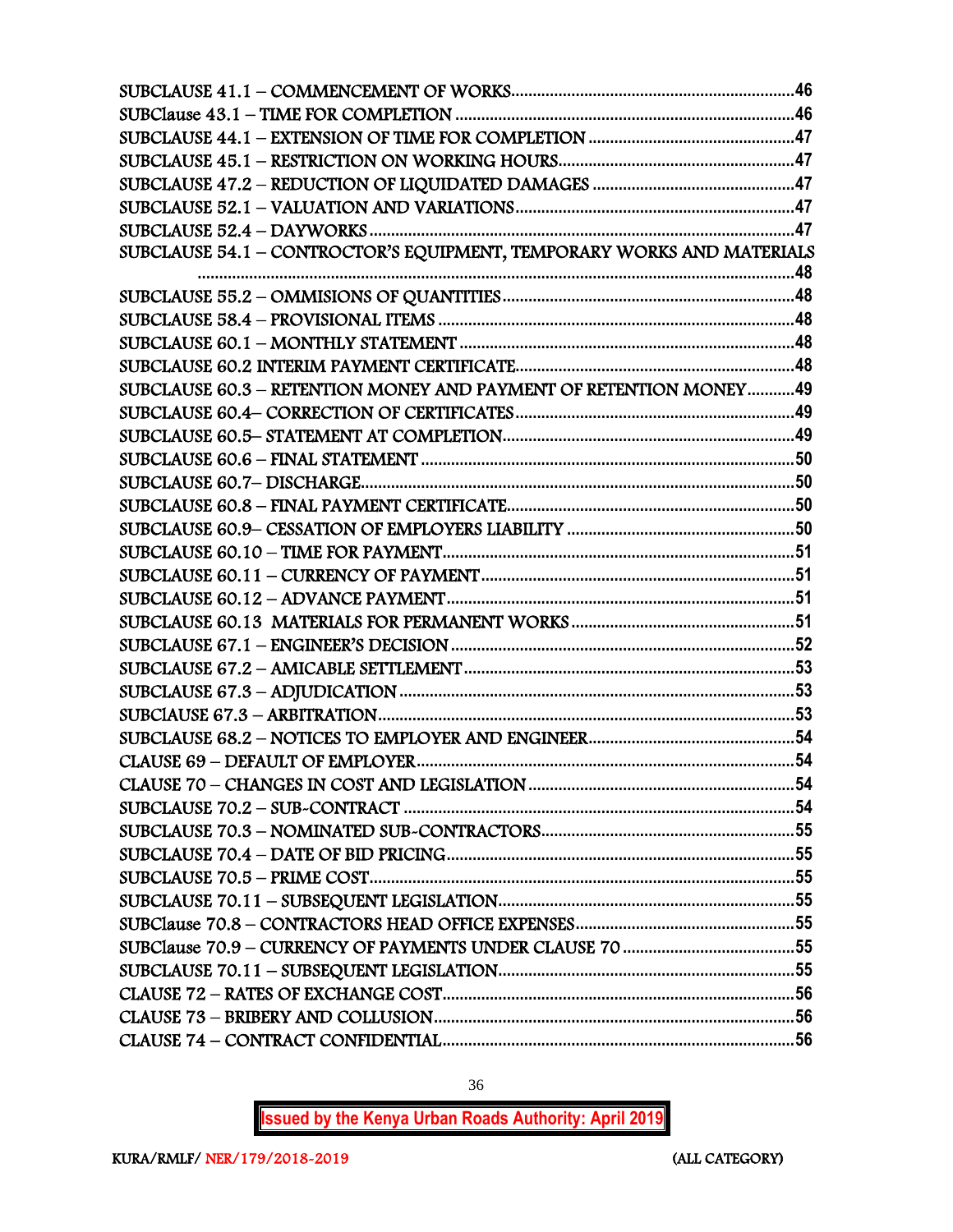# CONDITIONS OF PARTICULAR APPLICATION

# SUBCLAUSE 1.1 – DEFINITIONS

Amend this sub-clause as follows:

- (a) (i) The "Employer" is the Kenya Urban Roads Authority, represented by the Director General - Kenya Urban Roads Authority.
- (ii) The "Engineer" is the Director-(RACM) Kenya Urban Roads Authority.

. (b) (i) Insert in line 2 after the Bills Of Quantities", the following, "the rates entered by the Contractor (whether or not such rate be employed in computation of the Contract Price),"

Amend subparagraph (b) (v) of Sub-Clause 1.1 by adding the following words at the end: The word "BID" is synonymous with "bid" and the word "Appendix to BID" with "Appendix to Bid" and the word "BID documents" with "bidding documents".

Add the following at the end of this sub-clause:

(h) "Materials" means materials and other things intended to form or forming part of the Permanent Works.

(i) "Quantified site instructions" means Site instructions from the Engineer or his representative to the Contractor instructing him to carry out quantified works drawn from the contract to be carried out within a specified period.

SUBCLAUSE 2.1 - ENGINEER'S DUTIES AND AUTHORITY.

With reference to Sub-Clause 2.1 (b), the following shall also apply: The Engineer shall obtain the specific approval of the Employer before taking any of the following actions specified in Part 1:

- (a) Consenting to the subletting of any part of the works under Clause 4;
- (b) Certifying additional cost determined under Clause 12;
- (c) Determining an extension of time under Clause 44;
- (d) Issuing a variation under Clause 51;
- (e) Fixing rates or prices under Clause 52

# SUBCLAUSE 2.5 - INSTRUCTIONS IN WRITING

Add at the end of sub-clause 2.5 the following: "The site instructions shall be in the form of quantified site instructions and the contractor shall commence execution of the site instructions within three (3) days and complete within the completion period as stipulated in the instructions.

# SUBCLAUSE 5.1 - LANGUAGE AND LAW

The Contract document shall be drawn up in the ENGLISH LANGUAGE. Communication between the Contractor and the Engineer's Representative shall be in this given language.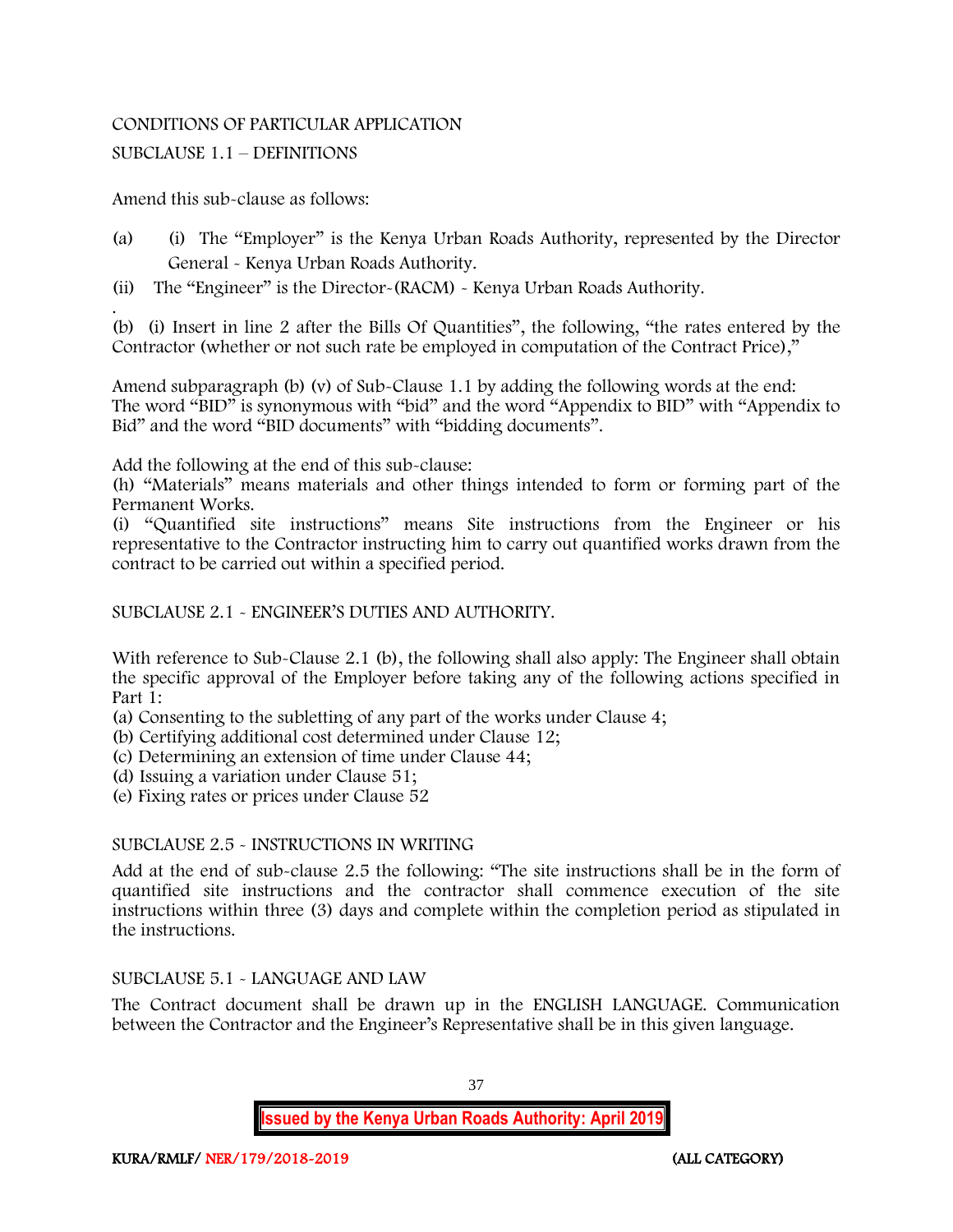The Laws applicable to this Contract shall be the Laws of the Republic of Kenya.

SUBCLAUSE 5.2 – PRIORITY OF CONTRACT DOCUMENTS

Delete the documents listed 1-6 and substitute:

- (1) The Contract Agreement (if completed)
- (2) The Letter Of Acceptance;
- (3) The Bid and Appendix to Bid;
- (4) The Conditions of Contract Part II;
- (5) The Conditions of Contract Part I;
- (6) The Special Specifications;
- (7) The Standard Specification for Road and Bridge Construction, 1986;
- (8) The Drawings;
- (9) The priced Bills of Quantities
- (10) Other documents as listed in the Appendix to form of Bid

# SUBCLAUSE 8.2 – SITE OPERATIONS AND METHODS OF CONSTRUCTION

Add sub- clause 8.2(b) at the end as follows:

"The Contractor shall submit to the Engineer Works Methodology not later than 14 days from the date of award of the contract and general description of his proposed arrangements and methods for the execution of the Works. This shall include inter-alia temporary office, buildings, access roads, construction plant and its intended production output, working shift arrangements, labour strength, skilled and unskilled, and supervision arrangements, power supply arrangements, supply of materials including a materials utilisation programme, stone crushing, aggregate production and storage, cement handling, concrete mixing and handling, methods of excavation, dealing with water, testing methods and facilities."

SUBCLAUSE 10.1 - PERFORMANCE SECURITY

Replace the text of Sub-clause 10.1 with the following:

"The Contractor shall provide security for his proper performance of the Contract within 28 days after receipt of the Letter of Acceptance. The Performance Security shall be in the form of a bank guarantee as stipulated by the Employer in the Appendix to Bid. The Performance Security shall be issued by a bank incorporated in Kenya. The Contractor shall notify the Engineer when providing the Performance Security to the Employer.

"Without limitation to the provisions of the preceding paragraph, whenever the Engineer determines an addition to the Contract Price as a result of a change in cost, the Contractor, at the Engineers written request, shall promptly increase the value of the Performance Security by an equal percentage.

SUBCLAUSE 10.2 - VALIDITY OF PERFORMANCE SECURITY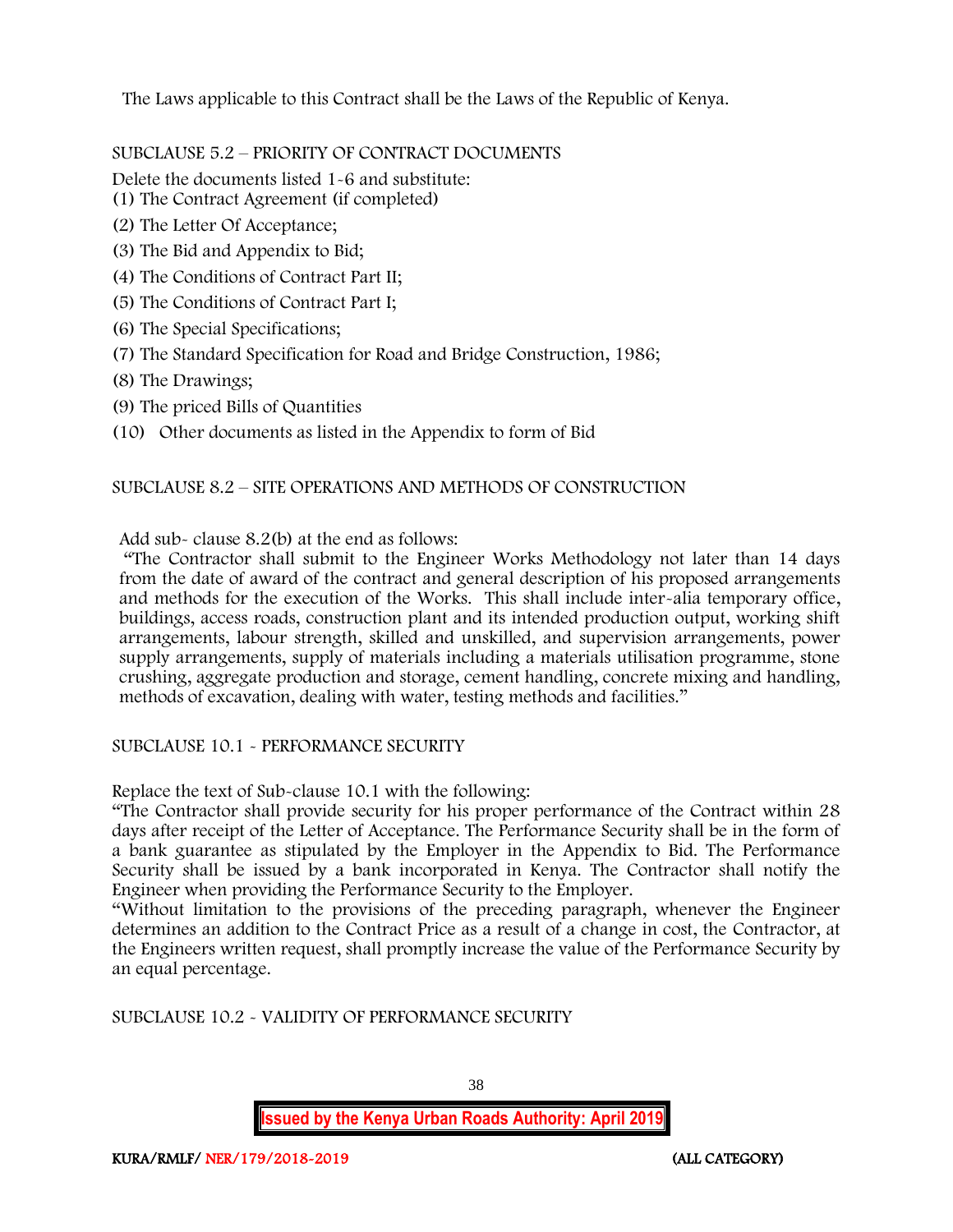The Performance Security shall be valid until a date 28 days after the date of issue of the Defects Liability Certificate. The security shall be returned to the Contractor within 14 days of expiration.

SUBCLAUSE 10. 3 - CLAIMS UNDER PERFORMANCE SECURITY

Delete the entire sub-clause 10.3.

SUBCLAUSE 10. 4 - COST OF PERFORMANCE SECURITY

The cost of complying with the requirements of this clause shall be borne by the Contractor.

SUBCLAUSE 11. 1 - INSPECTION OF SITE

In line 17 after "affect his BID" add

"and the Contractor shall be deemed to have based his BID on all the aforementioned"

Delete the last paragraph completely and replace with the following:

"The Employer in no way guarantees completeness nor accuracy of the soil, materials, subsurface and hydrological information made available to the Contractor at the time of BIDing or at any other time during the period of the Contract, and the Contractor shall be responsible for ascertaining for himself all information as aforesaid for the execution of works and his BID shall be deemed to have been priced accordingly.

SUBCLAUSE 11.2 - ACCESS TO DATA

Data made available by the Employer in accordance with Clause 11.1 shall be deemed to include data listed elsewhere in the Contract as open for inspection at the address stipulated in the Appendix to Bid.

#### SUBCLAUSE 14.1 PROGRAM TO BE SUBMITTED

The time within which the program shall be submitted shall be fourteen (14) days from the issuance of order to commence.

The programme shall be in the form of a Critical Path Method Network (CPM network) showing the order of procedure and description of the construction methods and arrangements by which he proposes to carry out the works. It should also be supplemented by a time – bar chart of the same programme.

The programme shall be coordinated with climatic, groundwater and other conditions to provide for the completion of the Works in the instruction and by the time specified. The programme shall be revised on demand by the Engineer or his representative.

During the execution of the works, the Contractor shall submit to the Engineer full and detailed particulars of any proposed amendments to the arrangements and methods submitted in accordance with the foregoing. If details of the Contractor's proposals for Temporary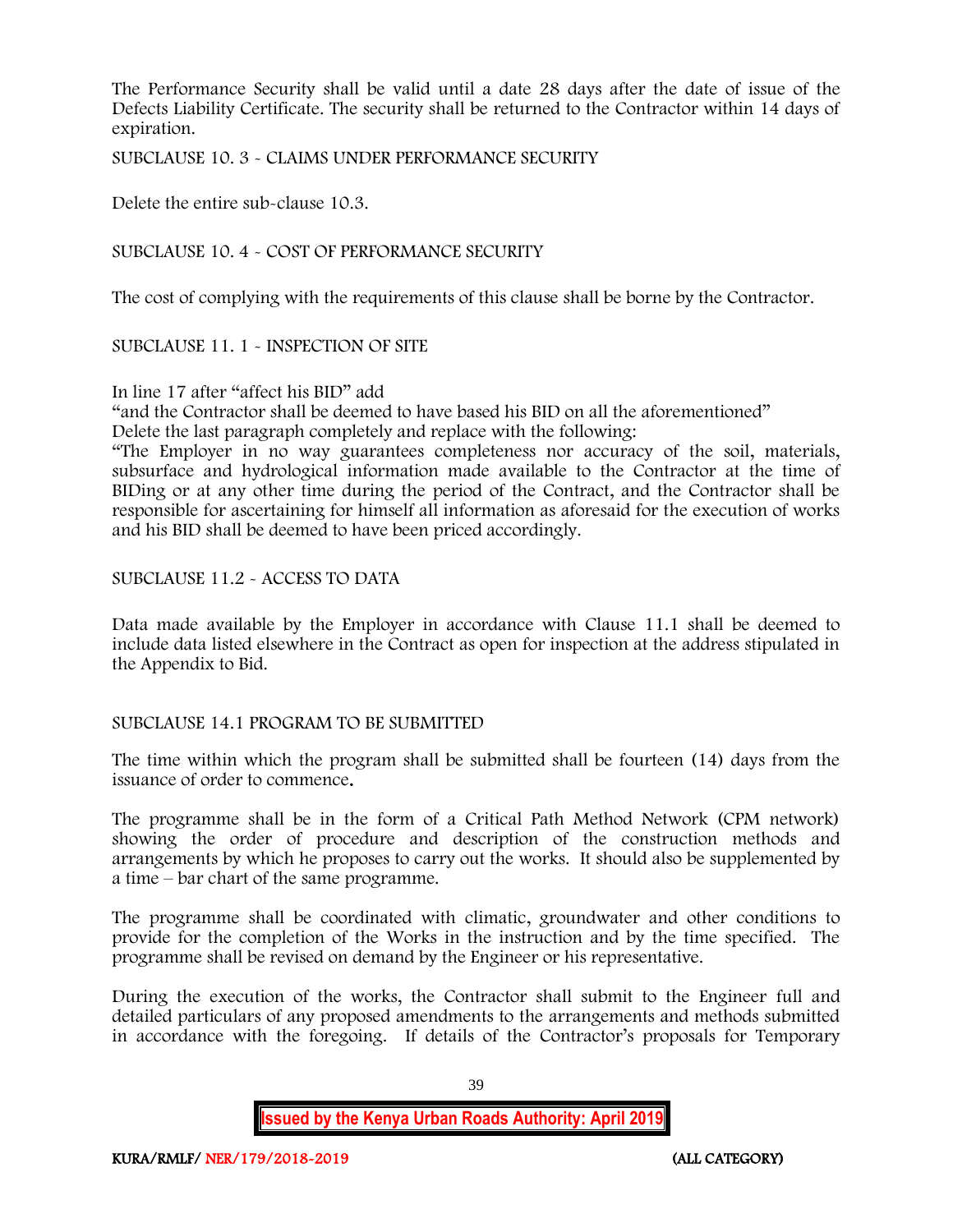Works are required by the Engineer for his own information the Contractor shall submit such details within seven days of being requested to do so.

The various operations pertaining to the works shall be carried out in such a progressive sequence as will achieve a continuous and consecutive output of fully completed road works inclusive of all bridge works and culverts within the time limits specified in the Contract and the instructions. Generally the Contractor shall carry out works within the sections stated in the instructions.

The Contractor shall allow in his programme for the following 10 public holidays per calendar year in Kenya.

- New Years Day (1<sup>st</sup> January)
- Good Friday
- Easter Monday
- Labour day  $(1<sup>st</sup>$  May)
- Madaraka Day (1<sup>st</sup> June)
- Idd Ul Fitr
- Mashujaa Day (20<sup>th</sup> October)
- Jamhuri day  $(12<sup>th</sup> December)$
- Christmas Day  $(25<sup>th</sup> December)$
- Boxing day (26<sup>th</sup> December)

The Contractor should also allow per calendar year for a further 2 unspecified public holidays which may be announced by the Government of Kenya with no prior notification.

Add the following at the end of this sub-clause: -

The Employer shall have the right to withhold payment at any time if the contractor fails to submit the programme or revised programme due to his negligence, failure or omission.

# SUBCLAUSE 14.3- CASH FLOW ESTIMATE

The cash flow estimates shall be submitted together with the works programme.

# SUBCLAUSE 15.1- CONTRACTOR'S SUPERINTENDENCE

Add the following at the end of the first paragraph of sub-clause 15.1:

"The Contractor shall, within seven (7) days of receipt of the Engineer's order to commence the works inform the Engineer in writing the name of the Contractor's Representative and the anticipated date of his/her arrival on site."

Add the following Sub-clause 15.2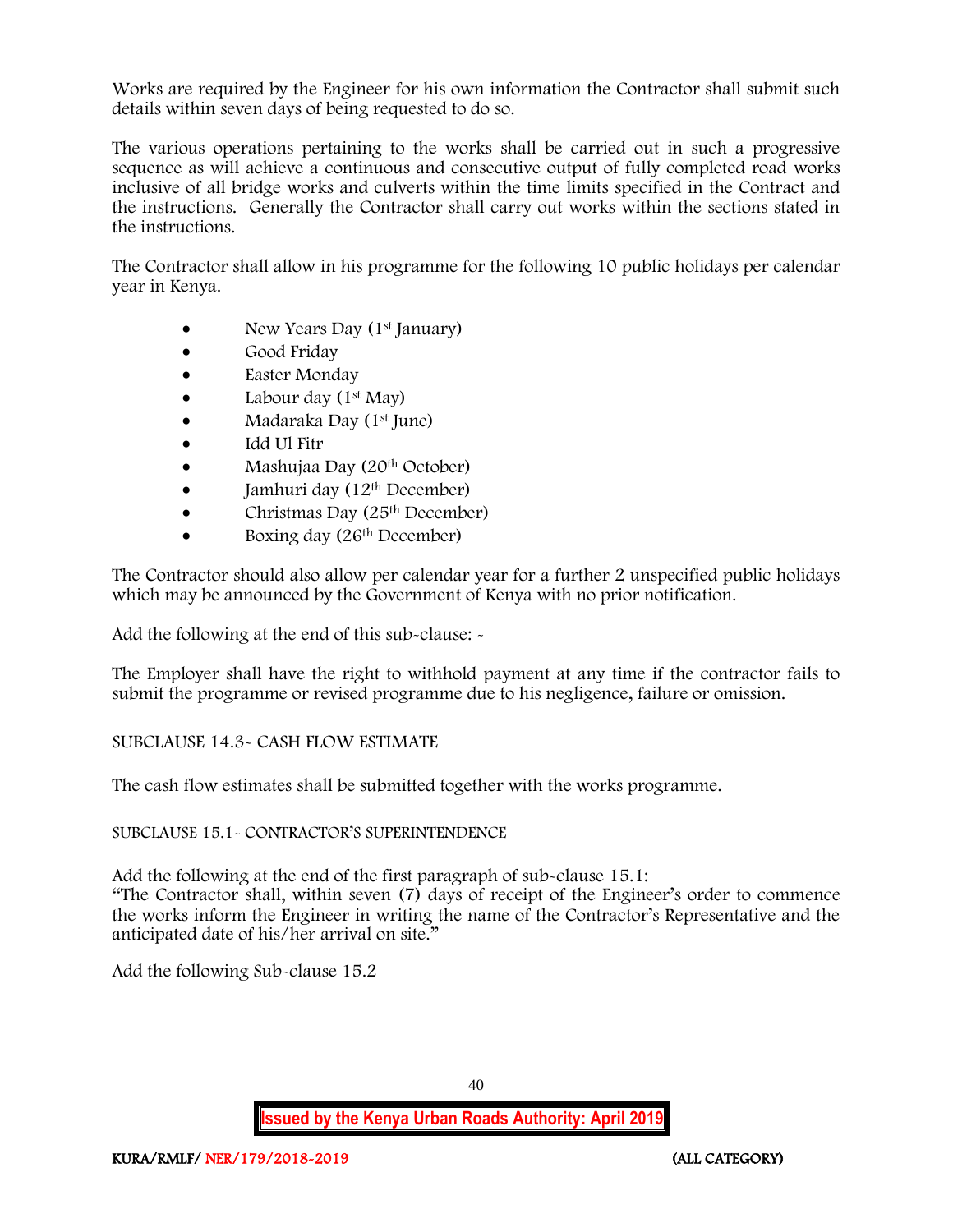SUBCLAUSE 15.2- LANGUAGE ABILITY AND QUALIFICATIONS OF CONTRACTOR'S AUTHORISED AGENT

The Contractor's Agent or Representative on the site shall have as a minimum an ordinary diploma in civil Engineering or building construction or have equivalent status approved by the Engineer and shall be able to read and write English fluently.

The Contractor's Agent or Representative shall have at least 3 years related experience.

SUBCLAUSE 16.2- ENGINEER AT LIBERTY TO OBJECT

At the end of this Clause add

"by a competent substitute approved by the Engineer and at the Contractors own expense." Add the following Sub-Clauses 16.3 and 16.4:

#### SUBCLAUSE 16.3- QUALIFICATION AND LANGUAGE ABILITY OF SUPERINTENDING STAFF

The Contractor's superintending staff shall meet the following minimum qualifications: Should have a working knowledge of English or Kiswahili. Should any of the superintending staff not be able to meet this condition, the Contractor shall propose to the Engineer arrangements for provision of a sufficient number of interpreters of approved qualifications. The Engineer, at his discretion, may amend, approve or reject such arrangements or reject deployment of superintending staff not meeting the language requirements. The Engineer may at any time during the duration of the Contract amend any approved arrangements made for interpreters, which shall be implemented at the Contractors expense.

The key staff listed below must have academic qualifications from government-recognised institutions or equivalent institutions of the levels set out in Section 5, Part 6.

- Site Agent
- Site Engineer
- Site Surveyor
- Foremen

The key staff listed below must have minimum experience set out in Section 5, Part 6:

- Site Agent
- Site Engineer
- Site Surveyor
- Foremen

Qualifications as above shall be subject to verification and approval on site by the Engineer or his representative on site before commencement of the said works.

SUBCLAUSE 19.1- SAFETY, SECURITY AND PROTECTION OF THE ENVIRONMENT

Add Sub-Clause-paragraph (d) of Sub-Clause 19 as follows:

Notwithstanding the Contractor's obligation under Sub-Clause-paragraph (a), (b) and 9(c) of Sub-Clause 19.1 of the Conditions Of Contract, the Contractor shall observe the following measures with a view to reducing or elimination adverse environmental effects by the site works: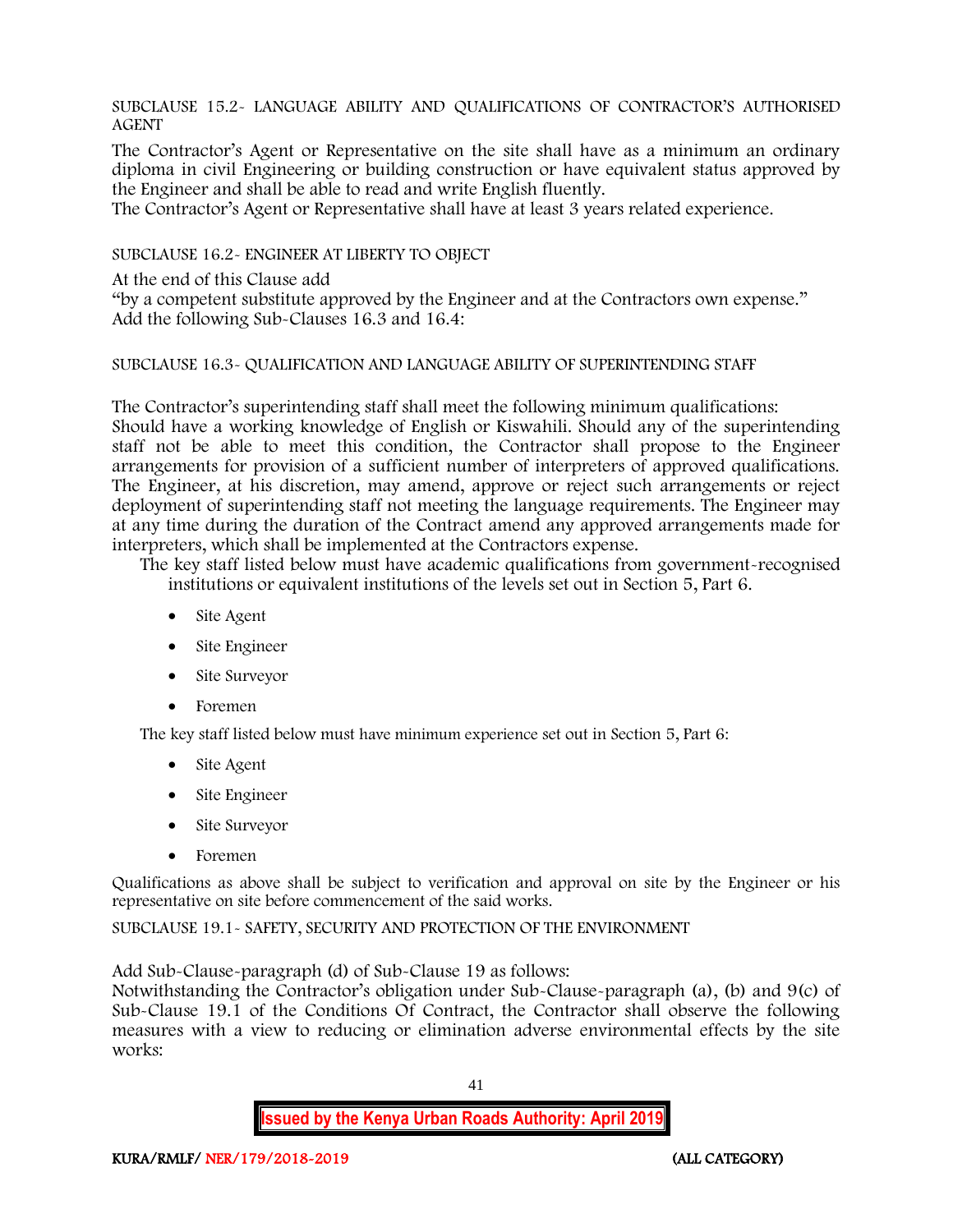- (i) All quarries and borrow pits shall be filled and landscaped to their original state after extraction of construction material
- (ii) Soil erosion due to surface runoff or water from culverts or other drainage structures should be avoided by putting in place proper erosion control measures that shall include, but are not limited to grassing and planting if trees
- (iii) Long traffic diversion roads shall be avoided so as to minimize the effect of dust on the surrounding environment. In any case all diversions shall be kept damp and dust free
- (iv) Spillage of oils, fuels and lubricants shall be avoided and if spilt, shall be collected and disposed off in such a way as not to adversely affect the environment
- (v) Rock blasting near settlement areas shall be properly coordinated with the relevant officers of the Government so as to minimize noise pollution and community interference.

SUBCLAUSE 20.4 - EMPLOYERS RISKS

Delete Sub-Clause (h) and substitute with;

- (h) any operation of the forces of nature (insofar as it occurs on site) which an experienced contractor:
	- (i) could not have reasonably foreseen, or
	- (ii) could reasonably have foreseen, but against which he could not reasonably have taken at least one of the following measures:
		- (A) prevent loss or damage to physical property from occurring by taking appropriate measures or
		- (B) insure against such loss or damage

SUBCLAUSE 21.1 - INSURANCE OF WORKS AND CONTRACTOR 'S EQUIPMENT

Add the following words at the end of Sub-paragraph (a) and immediately before the last word of Sub-paragraph (b) of Sub-Clause 21.1:

"It being understood that such insurance shall provide for compensation to be payable in the types and proportions of currencies required to rectify the loss or damage incurred"

Delete the first sentence of this Clause and replace with he following:

"prior to commencement of the Works the Contractor shall, without limiting his or the Employer's obligations and responsibilities under Clause 20, insure to the satisfaction of the Employer:"

SUBCLAUSE 21.2 – SCOPE OF COVER

Amend sub-paragraph (a) of Sub-Clause 21.2 as follows:

Delete words "from the start of work at the site" and substitute the words "from the first working day after the Commencement Date"

Add the following as Sub-Clause (c) under Sub-Clause-Clause 21.2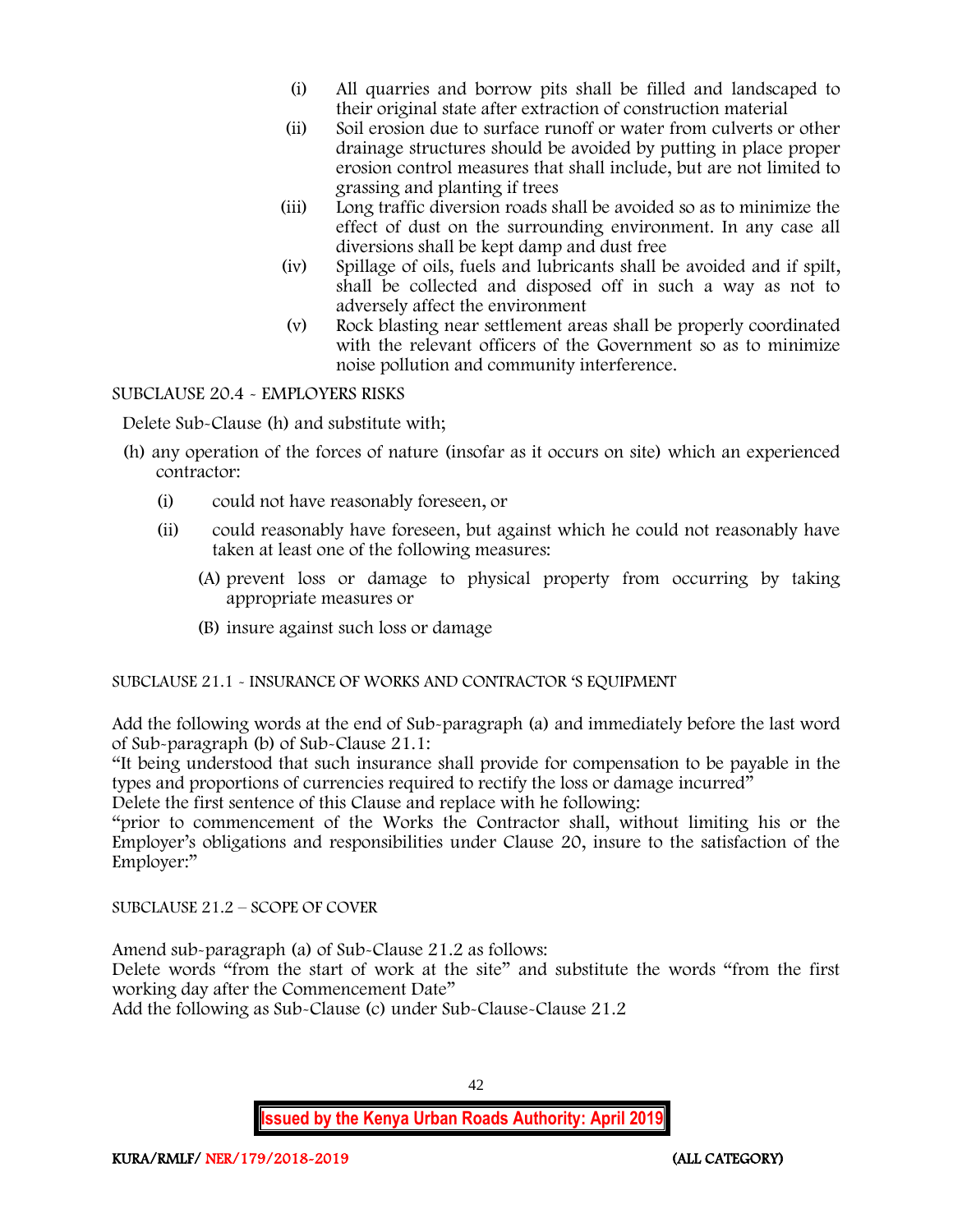(c ) It shall be the responsibility of the Contractor to notify the insurance company of any change in the nature and extent of the Works and to ensure the adequacy of the insurance coverage at all times during the period of the Contract.

SUBCLAUSE 21.4 - EXCLUSIONS

Amend Sub-Clause 21.4 to read as follows:

"There shall be no obligation for the insurances in Sub-Clause 21.1 to include loss or damage caused by the risks listed under Sub-Clause 20.4 sub-paragraph (a) (i) to(iv) of the Conditions of Particular Application."

#### SUBCLAUSE 23.2 – MINIMUM AMOUNT OF INSURANCE

Add the following at the end of this Clause: "... with no limits to the number of occurrences".

SUBCLAUSE 25.1 – EVIDENCE AND TERMS

Amend Sub-Claus OF INSURANCE 25.1 as follows: Insert the words "as soon as practicable after the respective insurances have been taken out but in any case" before the words "prior to the start of work at the site" Add the following Sub-Clauses 25.6, 25.7

#### SUBCLAUSE 25.6 – INSURANCE NOTICES

Each policy of insurance effected by the Contractor for purposes of the Contract shall include a provision to the effect that the Insurer shall have a duty to give notice in writing to the Contractor and Employer of the date when a premium becomes payable. This shall not be more than thirty (30) days before that date and the policy shall remain in force until thirty (30) days after the giving of such notice.

#### SUBCLAUSE 25.7 – NOTIFICATION TO INSURERS

It shall be the responsibility of the Contractor to notify insurers under any of the insurance referred to in the preceding clauses 21, 23 and 24 on any matter or event, which by the terms of such insurance are required to be so notified. The Contractor shall indemnify and keep indemnified the Employer against all losses, claims, demands, proceedings, costs, charges and expenses whatsoever arising out of or in consequence of any default by the Contractor in complying with the requirements of this Sub-Clause whether as a result of avoidance of such insurance or otherwise.

SUBCLAUSE 28.2 – ROYALTIES

Add at the end of this Sub-Clause the following sentence:

"The Contractor shall also be liable for all payments or compensation if any that are levied in connection with the dumping of part or all of any such material."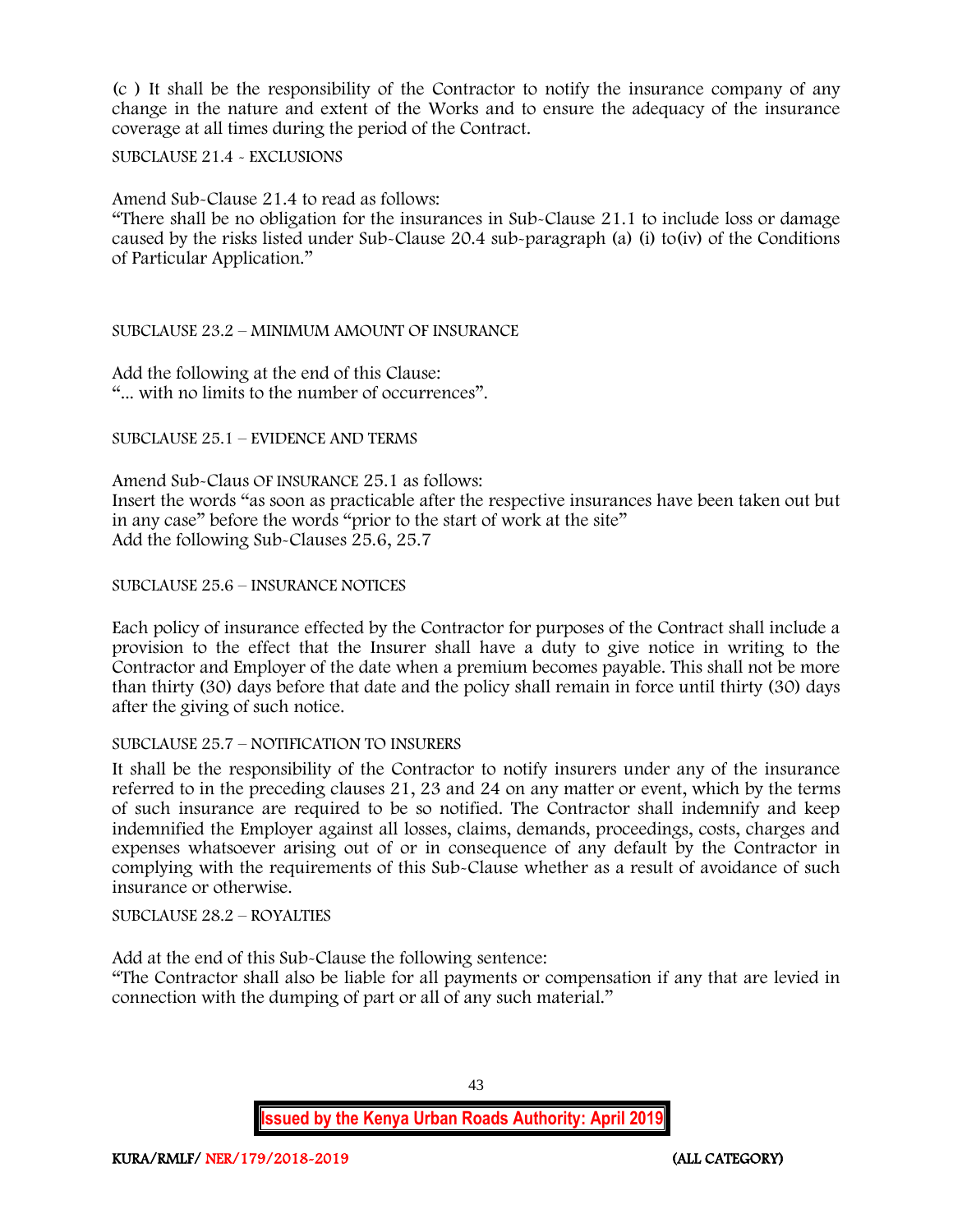SUBCLAUSE 29.1 – INTERFERENCE WITH TRAFFIC

Supplement Sub-Clause 29.1 by adding the following sentence at the end:

"The Contractor will be permitted to use existing public roads for access to the site. The Contractor shall pay vehicle license tax and road maintenance duty in accordance with relevant regulations and shall obtain any necessary permits or licenses from relevant authorities for transporting his equipment."

Add the following subclause 29.2:

#### SUBCLAUSE 29.2 – REINSTATEMENT AND COMPENSATION FOR DAMAGES TO PERSONS AND **PROPERTY**

The Contractor shall reinstate all properties whether public or private which are damaged in consequence of the construction and, maintenance of the works to a condition as specified and at least equal to that prevailing before his first entry on them.

If in the opinion of the Engineer the Contractor shall have failed to take reasonable and prompt action to discharge his obligations in the matter of reinstatement, the Engineer will inform the Contractor in writing of his opinion, in which circumstances the Employer reserves the right to employ others to do the necessary work of reinstatement and to deduct the cost thereof from any money due or which shall become due to the Contractor.

The Contractor shall refer to the Employer without delay all claims which may be considered to fall within the provisions of Clause 22.1.

Add the following Sub-Clause 34.2 to 34.8

#### SUBCLAUSE 34.2 – CONDITIONS OF EMPLOYMENT OF LABOUR

The Contractor shall be responsible for making all arrangements for and shall bear all costs relating to recruitment, obtaining of all necessary visas, permits or other official permission for movements of staff and labour.

#### SUBCLAUSE 34.3 – FAIR WAGES

The Contractor shall, in respect of all persons employed anywhere by him in the execution of the Contract, and further in respect of all persons employed by him otherwise than in the execution of the Contract in every factory, Workshop or place occupied or used by him for the execution of the Contract, observe and fulfil the following conditions:

- (a) The Contractor shall pay rates of wages, observe hours of labour and provide conditions of labour, housing, amenities and facilities not less favourable than those required by the latest Regulation of Wages (Building and Construction Industry) Order as of the time of bid submission, and subsequent amendments thereto, or in any wage scales, hours of work or conditions agreed by the Ministry of Labour or other Government Department in consultation with the appropriate wage fixing authority and generally recognized by other employees in the district whose general circumstances in the trade or industry in which the Contractor is engaged are similar.
- (b) In the absence of any rates of wages, hours or conditions of labour so established the Contractor shall pay rates of wages and observe hours and conditions of labour which are not less favourable than the general level of wages, hours and conditions observed by other Employers whose general circumstances in the trade or industry in which the Contractor is engaged are similar.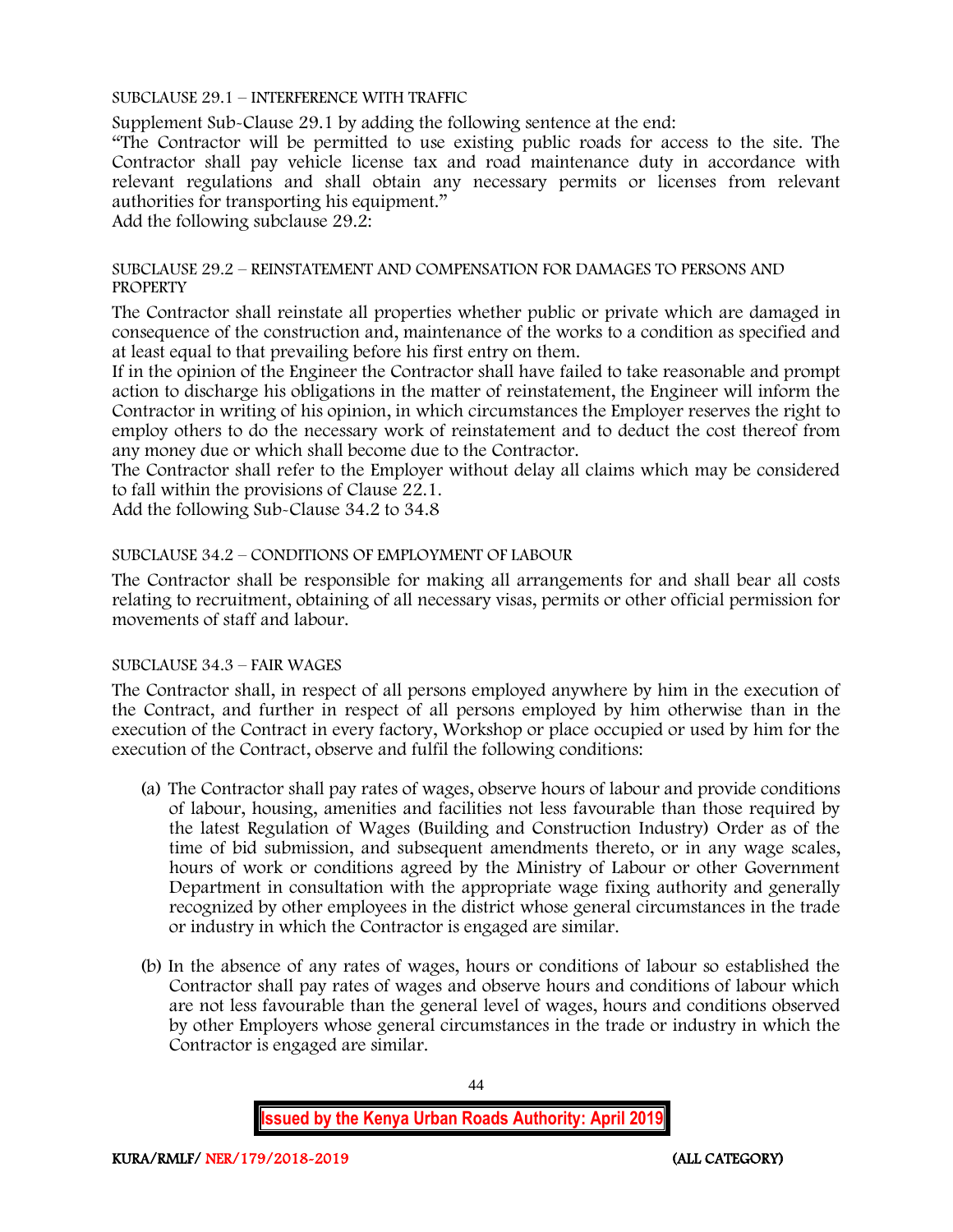- (c) Where the absence of established rates of wages, hours and conditions of labour or the dissimilarity of the general circumstances in the trade of industry in which the Contractor is engaged prevent the Contractor from observing rates of wages, hours and conditions of labour ascertained under sub-paragraph (a) and (b) above the Contractor in fixing the rates of wages, hours and conditions of labour of his employees shall be guided by the advice of the Labour Department.
- (d) The Contractor shall recognize the freedom of his employees to be members of trade unions.
- (e) The Contractor shall maintain records in English of the time worked by, and the wages paid to, his employees. The Contractor shall furnish to the Engineer or Employer, if called upon to do so, such particulars of the rates, wages and conditions of labour as the Employer or Engineer may direct.
- (f) The Contractor shall at all times during the continuance of the contract display, for the information of his employees in every factory, workshop or place occupied or used by him for the execution of the Contract, a copy of this clause together with a notice setting out the general rates of wages, hours and conditions of labour of his employees.
- (g) The Contractor shall be responsible for the observance of this clause by sub-Contractors employed in the execution of the works.

#### SUBCLAUSE 34.4 – BREACH OF FAIR WAGES CLAUSE

Any Contractor or Sub-Contractor who is found to be in breach of Fair Wages Clause shall cease to be approved as a Contractor or Sub-Contractor for such period as the Permanent Secretary for the Ministry of Roads may determine.

Should a claim be made to the Employer alleging the Contractor's default in payment of Fair Wages of any workman employed on the Contract and if proof thereof satisfactory to the Employer is furnished by the Labour Authority, the Employer may, failing payment by the Contractor, pay the claims out of any monies due or which may become due to the Contractor under the Contract.

#### SUBCLAUSE 34.5 – RECRUITMENT OF UNSKILLED LABOUR

Any additional unskilled labour which is required by the Contractor for the works and which is not in his employment at the time of the acceptance of the BID shall be recruited by the Contractor from the Labour Exchange or Exchange or Exchanges nearest to the site or sites of the work.

#### SUBCLAUSE 34.6 – COMPENSATION FOR INJURY

The Contractor shall in accordance with the Workmen's Compensation Act of the Laws of Kenya and any other regulations in force from time to time pay compensation for loss or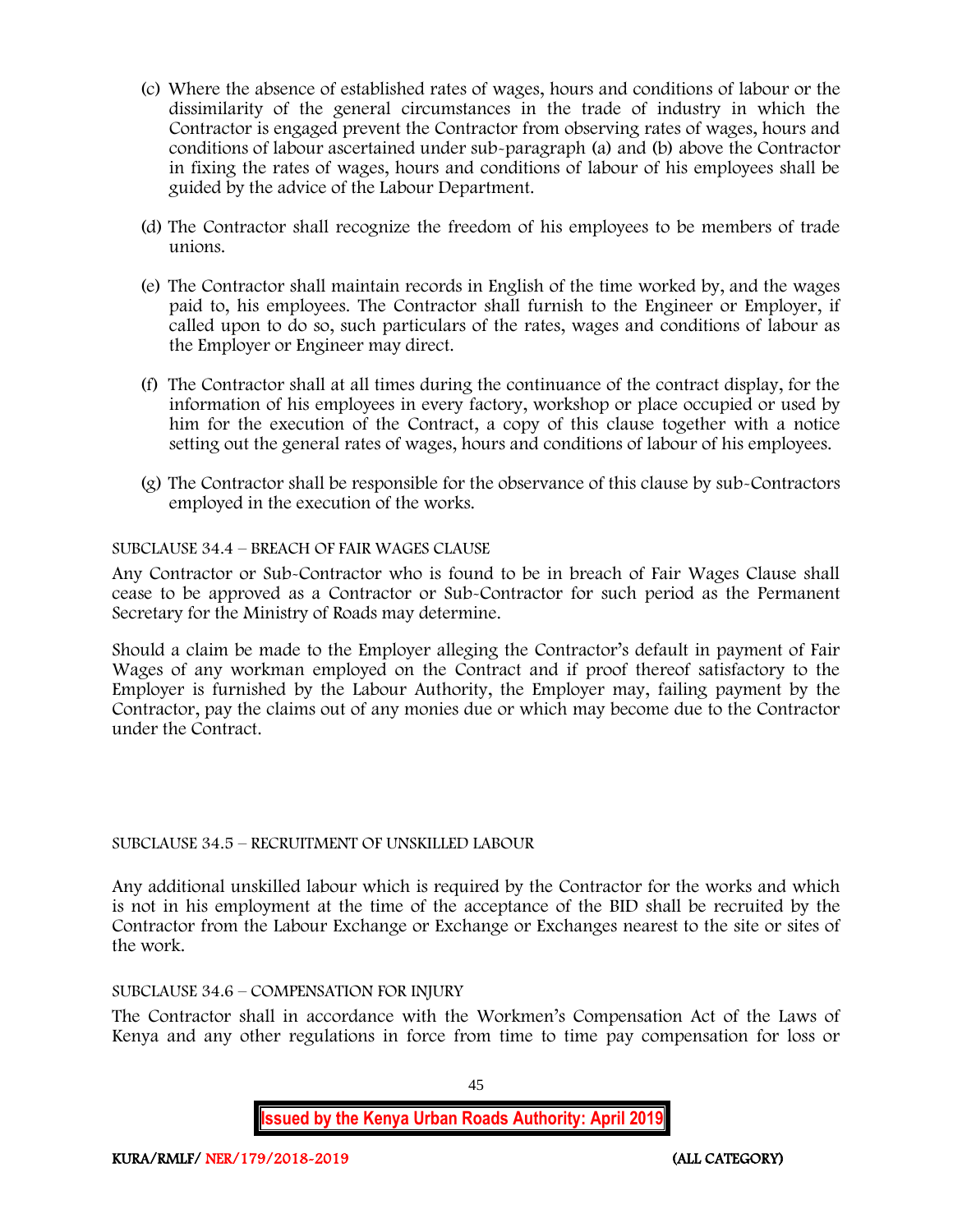damage suffered in consequence of any accident or injury or disease resulting from his work to any workman or other person in the employment of the Contractor or any Subcontractor.

SUBCLAUSE 34.7 – LABOUR STANDARDS

(a) the Contractor shall comply with the existing local labour laws, regulations and labour standards

(b) the Contractor shall formulate and enforce an adequate safety program with respect to all work under his contract, whether performed by the Contractor or subcontractor. The Contractor has assurance from the Employer of cooperation where the implementation of these safety measures requires joint cooperation.

(c) Upon written request of the Employer the Contractor shall remove or replace any of his employees employed under this Contract.

Add the following Sub-Clause 35.2 and 35.3.

#### SUBCLAUSE 35.2 – RECORDS OF SAFETY AND HEALTH

The Contractor shall maintain such records and make such reports concerning safety, health and welfare of persons and damage to property as the Engineer may from time to time prescribe.

SUBCLAUSE 35.3 – REPORTING OF ACCIDENTS

The Contractor shall report to the Engineer details of any accident as soon as possible after its occurrence. In the case of any fatality or serious accident, the Contractor shall, in addition, notify the Engineer immediately by the quickest available means. The Contractor shall also notify the relevant authority whenever the Laws of Kenya require such a report.

SUBCLAUSE 39.2 – DEFAULT OF CONTRACTOR IN COMPLIANCE

Add at the end of Sub-Clause 39.2 the following: "Where the contractor has no pending payments with the employer and the retention funds are less than the value of works to be carried out by the employer, the employer shall apply funds as per clause 10.3". The contract shall then stand determined clause 63 not withstanding.

SUBCLAUSE 41.1 – COMMENCEMENT OF WORKS

Amend Sub-Clause 41.1 as follows:

Delete the words "as soon as is reasonably possible" in the first sentence and replace with "within the period stated in the Appendix to Bid".

For the purposes of this clause the quantified site instructions shall be treated as the works and delay in commencement in the instructed works shall constitute breach of contract that will lead to institution of remedies under clause 63 of these conditions.

SUBCLAUSE 43.1 – TIME FOR COMPLETION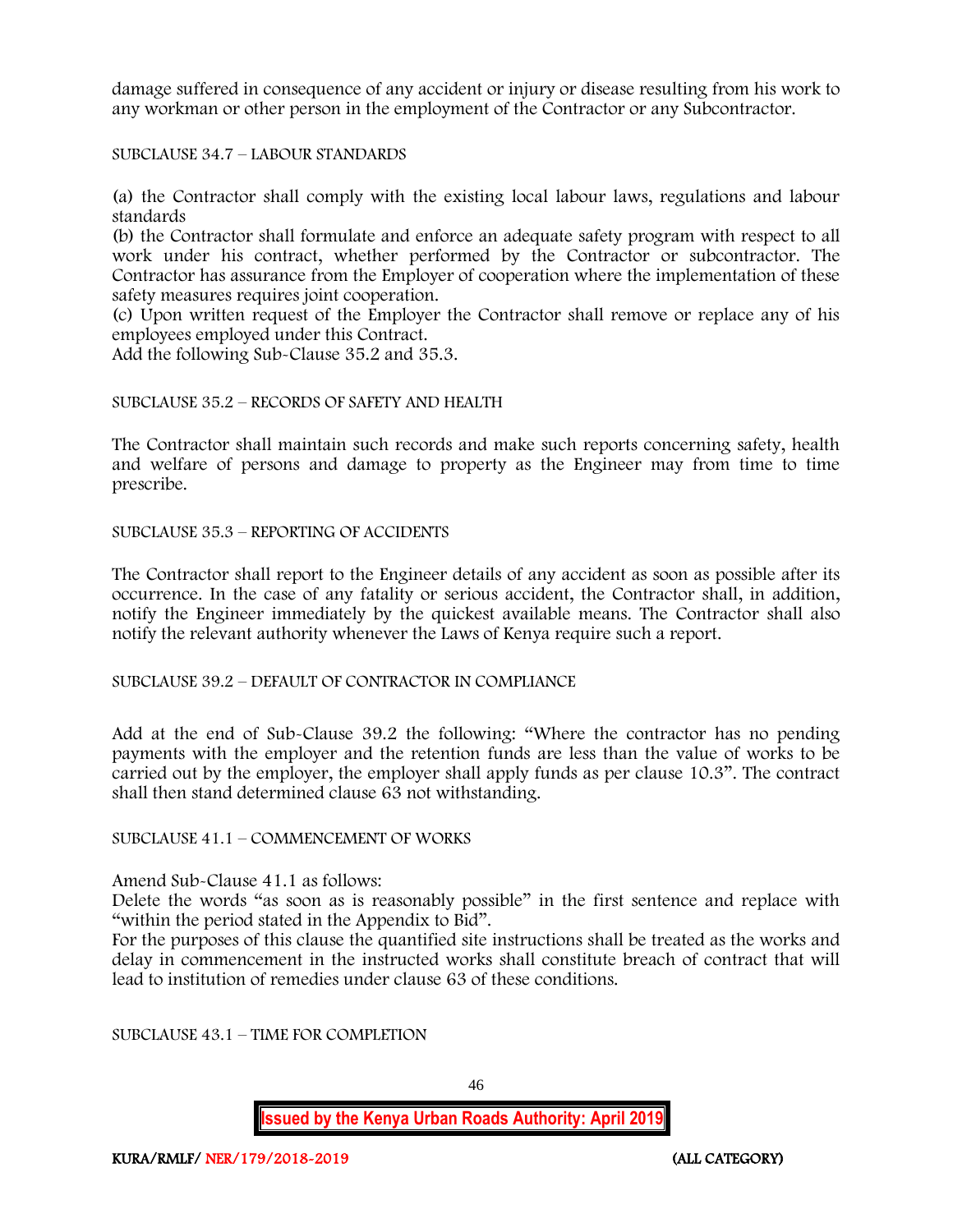Amend Sub-Clause 43.1 as follows:

Delete the words "within the time" to "such extended time" and substitute "by the date or dates stated or implied in Clause 14 of these Conditions of Particular Application.

SUBCLAUSE 44.1 – EXTENSION OF TIME FOR COMPLETION

Add at the end of Sub-Clause 44.1 the following:

"Neither rains falling within the rainy seasons as occurs in Kenya nor floods caused by such rains shall be deemed exceptional weather conditions such as may fairly entitle the Contractor to an extension of time for the completion of the work."

SUBCLAUSE 45.1 – RESTRICTION ON WORKING HOURS

Add at the end of Sub-Clause 45.1 the following:

"If the Contractor requests permission to work by night as well as by day, then if the Engineer shall grant such permission the Contractor shall not be entitled to any additional payments for so doing. All such work at night shall be carried out without unreasonable noise or other disturbance and the Contractor shall indemnify the Employer from and against any liability for damages on account of noise or other disturbance created while or in carrying out night work and from and against all claims, demands, proceedings, costs, charges and expenses whatsoever in regard or in relation to such liability.

"In addition the Contractor will be required to provide, for any work carried out at night or recognized days of rest, adequate lighting and other facilities so that the work is carried out safely and properly.

"In the event of the Engineer granting permission to the Contractor to work double or rotary shifts or on Sundays, the Contractor shall be required to meet any additional costs to the Employer in the administration and supervision of the Contract arising from the granting of this permission."

SUBCLAUSE 47.2 – REDUCTION OF LIQUIDATED DAMAGES

Add the following paragraphs at the end of this Sub-Clause:

"There shall be no reduction in the amount of liquidated damages in the event that a part or a section of the Works within the Contract is certified as completed before the whole of the Works comprising that Contract.

The Employer shall pay no bonus for early completion of the Works to the Contractor.

SUBCLAUSE 52.1 – VALUATION AND VARIATIONS

Add new Clause 52.2(c )

No change in the unit rates or prices quoted shall be considered for items included in the schedule of Dayworks rates, or Provisional Sums and items, or for any item in the BOQ.

SUBCLAUSE 52.4 – DAYWORKS

Add the following at the end of Sub-Clause 52.4:

The work so ordered shall immediately become part of the works under the contract. The Contractor shall, as soon as practicable after receiving the Dayworks order from the Engineer undertake the necessary steps for due execution such work. Prior to commencement of any

47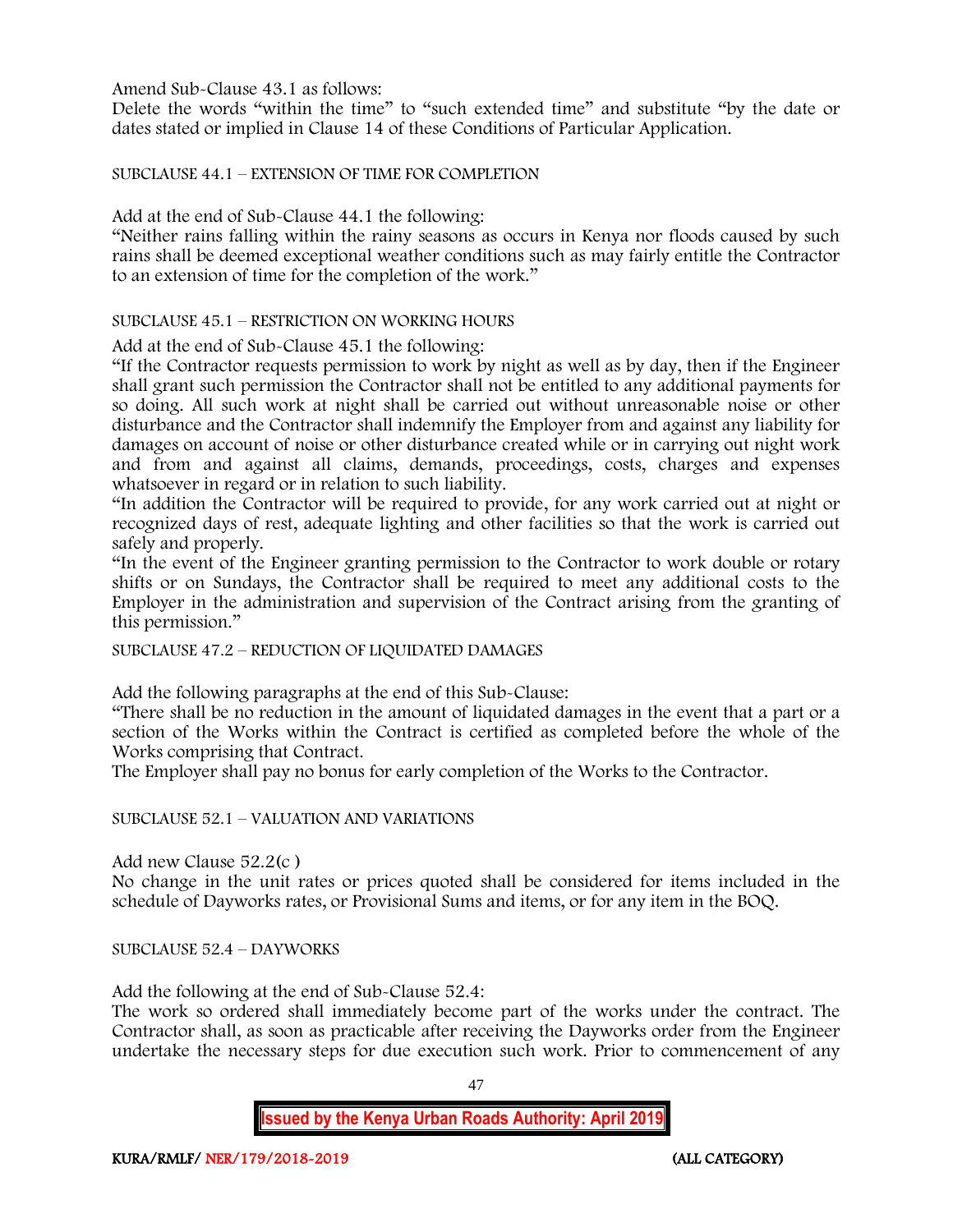work to be done on a Dayworks basis, the Contractor shall give an advance notice to the Engineer stating the exact time of such commencement.

# SUBCLAUSE 54.1 – CONTROCTOR'S EQUIPMENT, TEMPORARY WORKS AND MATERIALS : Exclusive use for the works

Amend Sub-Clause 54.1 as follows: Line 5: add "written" between "the" and "consent". Delete Sub-Clauses 54.2 and 54.5.

SUBCLAUSE 55.2 – OMMISIONS OF QUANTITIES

Items of Works described in the Bills of Quantities for which no rate or price has been entered in the Contract shall be considered as included in other rates and prices in the Contract and will not be paid for separately by the Employer.

Add the following Sub-Clause 58:

Add the words "or Engineer's representative" where the word "Engineer" appears in clause 58.

SUBCLAUSE 58.4 – PROVISIONAL ITEMS

Provisional items shall be read as Provisional Sums and shall be operated as such in accordance with Sub-Clauses 58.1 to 58.3.

Clause 60 of the General Conditions is deleted and substituted with the following:-

SUBCLAUSE 60.1 – MONTHLY STATEMENT

The Contractor shall submit a statement to the Engineer at the end of each month, in a tabulated form approved by the Engineer, showing the amounts to which the Contractor considers himself to be entitled. The statement shall include the following items, as applicable;

- the value of the Permanent Work executed up to the end of previous month

- such amount as the Engineer may consider fair and reasonable for any Temporary Works for which separate amounts are provided in the Bill of Quantities

- any amount to be withheld under retention provisions of Sub-clause 60.3
- any other sum to which the Contractor may be entitled under the Contract

If the Engineer disagrees with or cannot verify any part of the statement, the Contractor shall submit such further information as the Engineer may reasonably require and shall make such changes and corrections in the statement as may be directed by the Engineer. In cases where there is difference in opinion as to the value of any item, the Engineer's view shall prevail.

#### SUBCLAUSE 60.2 INTERIM PAYMENT CERTIFICATE

The Contractor shall forward to the Engineer an Interim Payment Certificate based on the statement as corrected above and, should it be necessary in the Engineers opinion, shall promptly make any further amendments and corrections to the Interim Payment Certificate.

48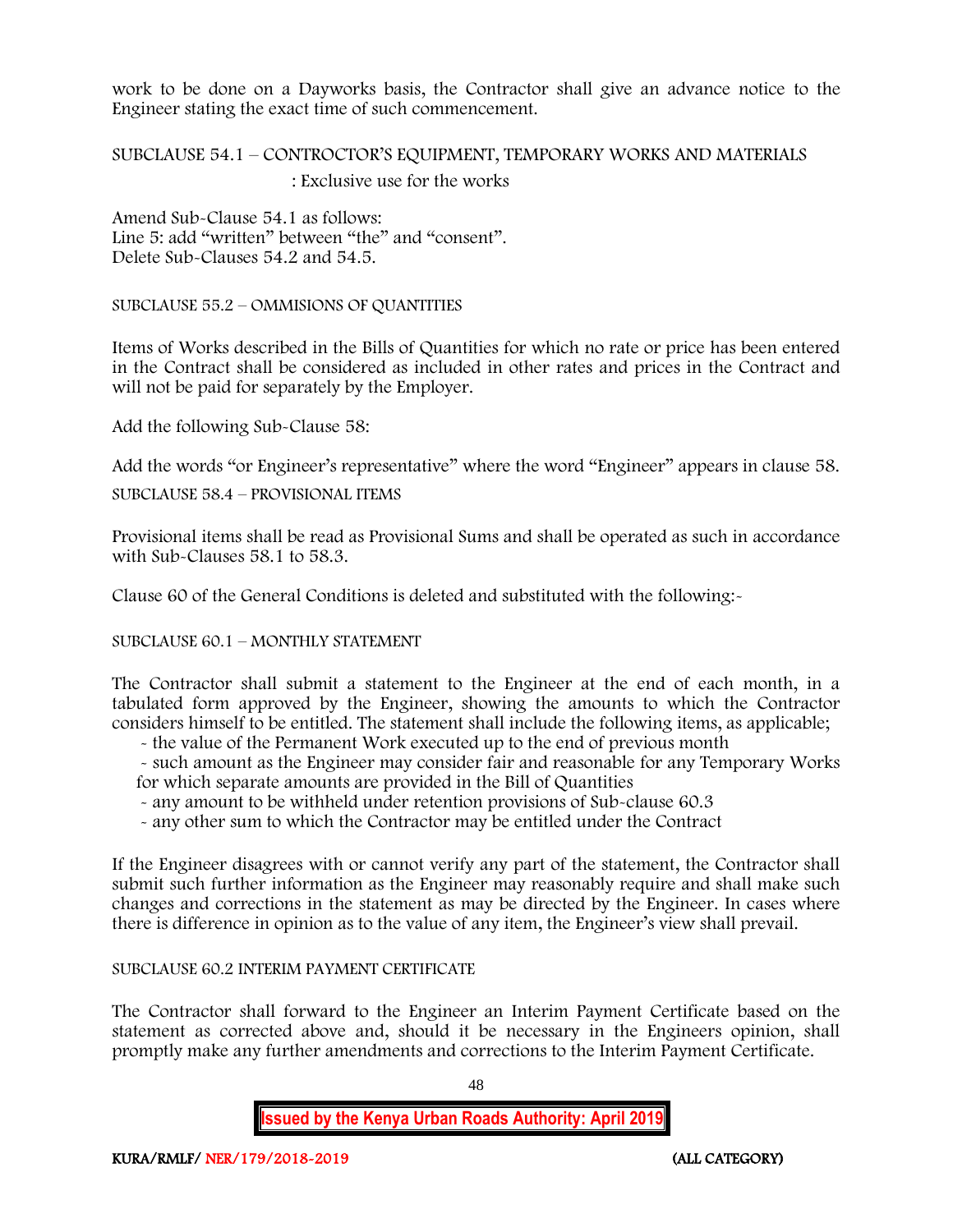The Engineer shall not unreasonably withhold certifying an Interim Payment Certificate and in case of likely delay in establishing the value of an item, such item may be set aside and the remainder certified for payment.

Within 14 days after receipt of the Interim Payment Certificate and subject to the Contractor having made such further amendments and corrections as the Engineer may require, the Engineer will forward to the Employer the certified Interim Payment Certificate.

Provided that the Engineer shall not be bound to certify any payment under this Clause if the net amount thereof, after all retentions and deductions, would be less than the minimum amount of Interim Payment Certificate's stated in the Appendix to Form of Bid. However in such a case, the uncertified amount will be added to the next interim payment, and the cumulative unpaid certified amount will be compared to the minimum amount of interim payment.

SUBCLAUSE 60.3 – RETENTION MONEY AND PAYMENT OF RETENTION MONEY

A retention amounting to the percentage stipulated in the Appendix to Bid shall be made by the Engineer in the first and following Interim Payment Certificates until the amount retained shall reach the "Limit of Retention Money" named in the Appendix to Form of BID.

Upon the issue of the Taking-Over Certificate, with respect to the whole of the works one half of the retention money shall become due and shall be paid to the Contractor when the Engineer shall certify in writing that the last section of the whole works has been substantially completed.

Upon expiration of the Defects Liability Period for the works, the other half of the Retention Money shall be certified by the Engineer for payment to the Contractor.

Provided that in the event of different Defects Liability Periods being applicable to different Sections of the Permanent Works pursuant to Clause 48, the expression "expiration of the Defects Liability Period "shall, for the purpose of this sub-clause, be deemed to mean the expiration of the latest of such periods.

Provided also that if at such time, there remain to be executed by the Contractor any work instructed, pursuant to Clause 49 and 50, in respect of the works, the Engineer shall be entitled to withhold certification until completion of any such work or so much of the balance of the Retention money as shall in the opinion of the Engineer, represents the cost of the remaining work to be executed.

SUBCLAUSE 60.4– CORRECTION OF CERTIFICATES

The Engineer may in any Interim Payment Certificate make any correction or modification to any previous Interim Payment Certificate signed by him and shall have authority, if any work is not being carried out to his satisfaction to omit or reduce the value of such work in any Interim Payment Certificate.

SUBCLAUSE 60.5– STATEMENT AT COMPLETION

Not later than 84 days after the issue of the Taking-Over Certificate in respect of the whole of the works, the Contractor shall submit to the Engineer a statement at completion showing in detail, in a form approved by the Engineer;

49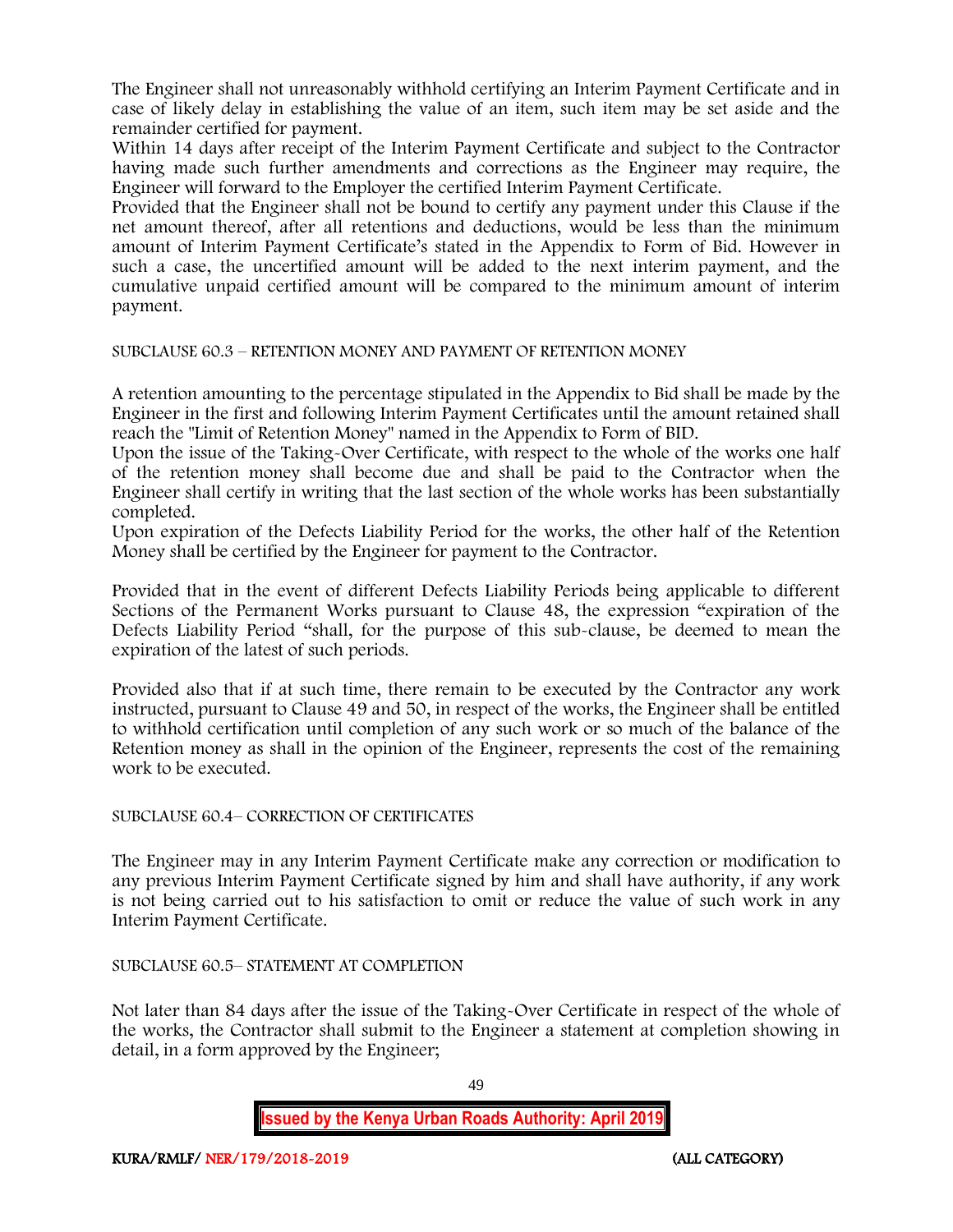The final value of all work done in accordance with the Contract up to the date stated in such Taking-Over Certificate.

Any further sums which the Contractor considers to be due; and

An estimate of amounts that the Contractor considers will become due to him under the Contract.

Estimate amounts shall be shown separately in the Statement at Completion. The Contractor shall amend and correct the Statement as directed by the Engineer and submit a Certificate at Completion to be processed as in Sub-Clause 60.2.

#### SUBCLAUSE 60.6 – FINAL STATEMENT

Not later than 56 days after the issue of the Defects Liability Certificate pursuant to Sub-Clause 62.1, the Contractor shall submit to the Engineer for consideration a draft final statement with supporting documents showing in detail, in the form approved by the Engineer; The final value of all work done in accordance with the Contract;

Any further sums which the Contractor considers to be due to him.

If the Engineer disagrees with or cannot verify any part of the draft final statement, the Contractor shall submit such further information as the Engineer may reasonable require and shall make such changes in the draft as may be required.

SUBCLAUSE 60.7– DISCHARGE

Upon submission of the Final Statement, the Contractor shall give to the Employer, with a copy to the Engineer, a written discharge confirming that the total of the Final statement represents full and final settlement of all monies due to the Contractor arising out of or in respect of the Contract. Provided that such discharge shall become effective only after payment under the Final Payment Certificate issued pursuant to Sub-Clause 60.8 has been made and the Performance Security referred to in Sub-Clause 10.1 has been returned to the Contractor.

SUBCLAUSE 60.8 – FINAL PAYMENT CERTIFICATE

Upon acceptance of the Final Statement as given in Sub-Clause 60.6, the Engineer shall prepare a Final Payment Certificate which shall be delivered to the Contractor's authorized agent or representative for his signature. The Final Payment Certificate shall state:

The final value of all work done in accordance with the Contract;

After giving credit to the Employer for all amounts previously paid by the Employer, the balance, if any, due from the Employer to the Contractor or the Contractor to the Employer.

Final Certificate shall be issued for any sum due to the Contractor even if such is less than the sum named in the Appendix to the Form of BID.

# SUBCLAUSE 60.9– CESSATION OF EMPLOYERS LIABILITY

unless the Contractor notifies the Engineer of his objection to the Final Certificate within fourteen days of delivery thereof he shall be deemed to have agreed that he accepts the total Contract Price as set out in the Final Certificate as full settlement for all Work Done under the

50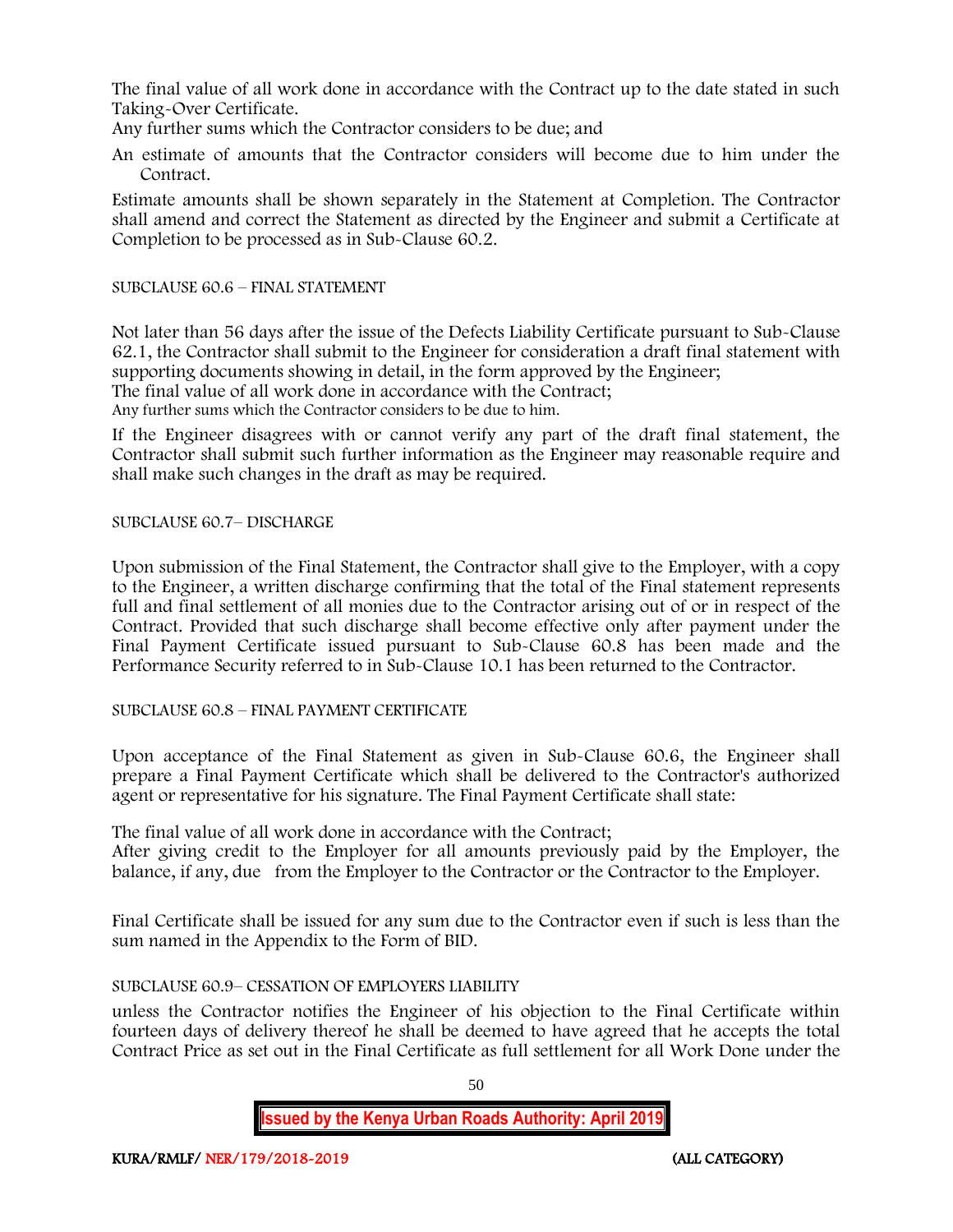Contract including any variations and omissions thereof but excluding any variations and claims previously made in writing.

### SUBCLAUSE 60.10 – TIME FOR PAYMENT

The amount due to the Contractor under any Interim Payment Certificate or Final Payment Certificate issued pursuant to this Clause or to any other term of the Contract, shall, subject to Clause 47, be paid by the Employer to the Contractor as follows:

- (i) In the case of Interim Payment Certificate, within the time stated in the Appendix to Form of Bid, after the Engineer has signed the Interim Payment Certificate.
- (i) In the case of the Final Payment Certificate pursuant to Sub clause 60.8, within the time stated in the Appendix to Form Of Bid, after the Engineer has signed the Final Payment Certificate.
- (ii) In the event of the failure of the Employer to make payment within the times stated, the Employer shall make payment to the Contractor of simple interest at a rate equal to two percentage points above the average Base Lending Rate of three leading banks namely Kenya Commercial Bank, Standard Chartered Bank and Barclays Bank for the time being or as shall be the case from the time to time obtained from the Central Bank of Kenya. The provisions of this Sub clause are without prejudice to the Contractor's entitlements under Clause 69 or otherwise.

#### SUBCLAUSE 60.11 – CURRENCY OF PAYMENT

The Contract Price shall be designated in Kenyan Currency.

All work performed by the Contractor under the Contract shall be valued in Kenya Shillings using the rates and prices entered in the Bills of Quantities together with such other increases to the Contract Price, except for variation of price payments in accordance with Clause 70.1.

SUBCLAUSE 60.12 – ADVANCE PAYMENT

Advance payment shall not be offered in this Contract.

# SUBCLAUSE 60.13 MATERIALS FOR PERMANENT WORKS

With respect to materials brought by the Contractor to the site for incorporation into the permanent works, the Contractor shall,

-Receive a credit in the month in which these materials are brought to site,

-Be charged a debit in the month in which these materials are incorporated in the permanent works.

Both such credit and debit to be determined by the Engineer in accordance with the following provisions.

No credit shall be given unless the following conditions shall have been met to the Engineers satisfaction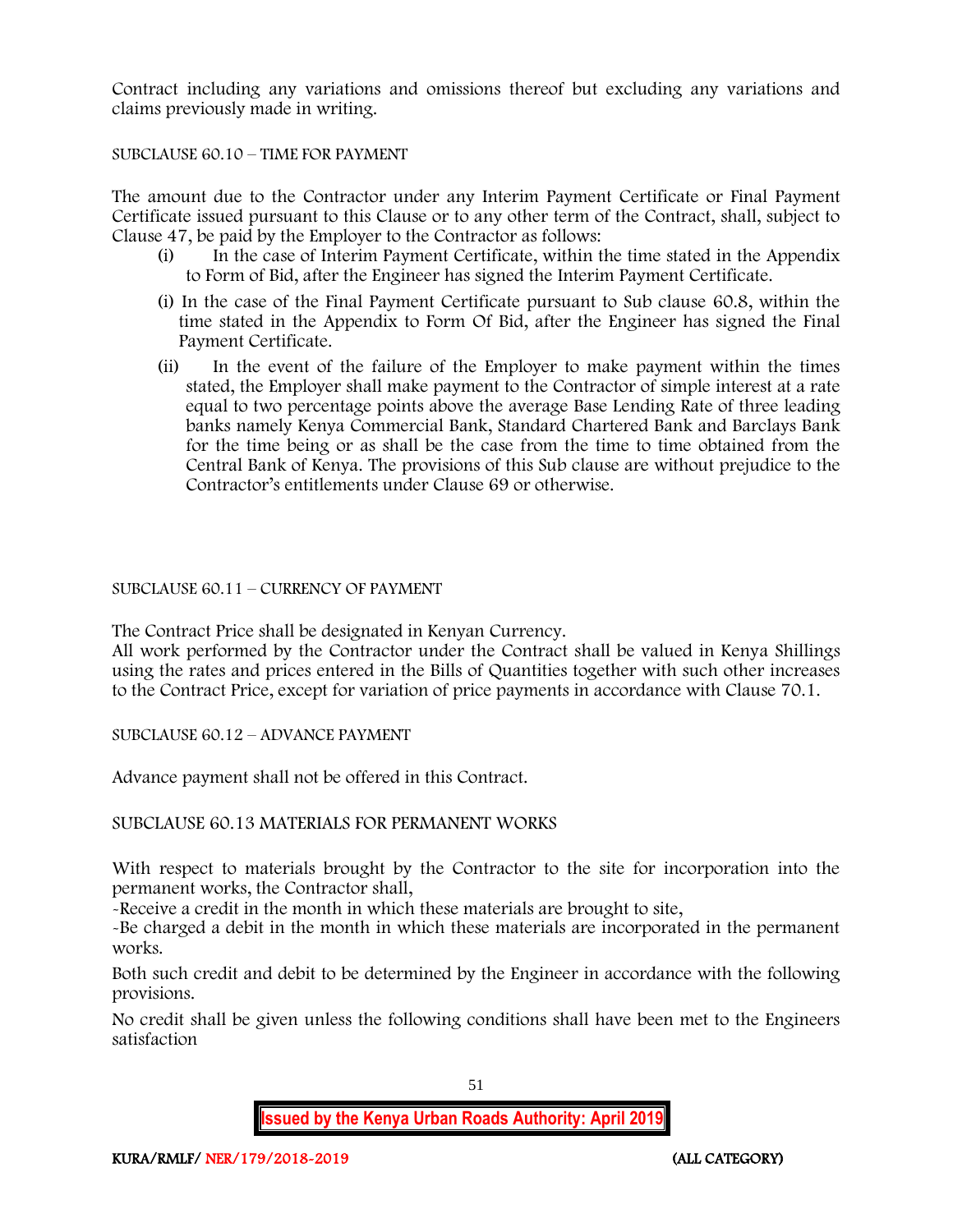- The materials are in accordance with the specifications for the works;
- The materials have been delivered to site and are properly stored and protected against loss, damage or deterioration;
- The Contractors record of the requirements, orders receipts and use of materials are kept in a form approved by the Engineer, and such records are available for inspection by the Engineer;
- The Contractor has submitted a statement of his cost of acquiring and delivering the materials and plant to the Site, together with such documents as may be required for the purpose of evidencing such cost;
- The materials are to be used within a reasonable time.
- The amount to be credited to the Contractor shall not be more than 75% of the Contractor's reasonable cost of the materials delivered to site, as determined by the Engineer after review of the documents listed in subparagraphs (a) (iv) above;
- The amount to be debited to the Contractor for any materials incorporated into the works shall be equivalent to the credit previously granted to the Contractor for such materials pursuant to Clause (b) above as determined by the Engineer.

# SUBCLAUSE 63.1 – DEFAULT OF THE CONTRACTOR

# SUBCLAUSE 67.1 – ENGINEER'S DECISION

Delete the entire Sub clause 67.1 and add the following;

"If a dispute of any kind whatsoever arises between the Employer and the Contractor in any connection with, or arising out of, the Contract or the execution of the works, whether during the execution of the works or after their completion and whether before or after repudiation or other termination of the Contract including any dispute as to any opinion, instruction, determination, certificate or valuation of the Engineer, the matter in dispute shall, in the first place, be referred in writing to the Engineer, with a copy to the other party. Such reference shall state it is made pursuant to this clause. No later than 28 (twenty eight) day after the day on which he received such reference the Engineer shall give notice of his decision to the Employer and the Contractor. Such decision shall state it is made pursuant to this clause.

Unless the Contract has already been repudiated or terminated, the Contractor shall, in every case, continue to proceed with the works with all due diligence and the Contractor and the Employer shall give effect forthwith to every such decision of the Engineer unless and until the same shall be revised, as hereinafter provided, in an Amicable Settlement, Adjudicator's or Arbitrator's award.

If either the Employer or the Contractor be dissatisfied with the any decision of the Engineer, or if the Engineer fails to give notice of his decision on or before the 28th (twenty eighth) after the day on which he received the reference, then either the Employer or the Contractor may, on or before the 28th (twenty eighth) day after the day the day on which he received notice of

52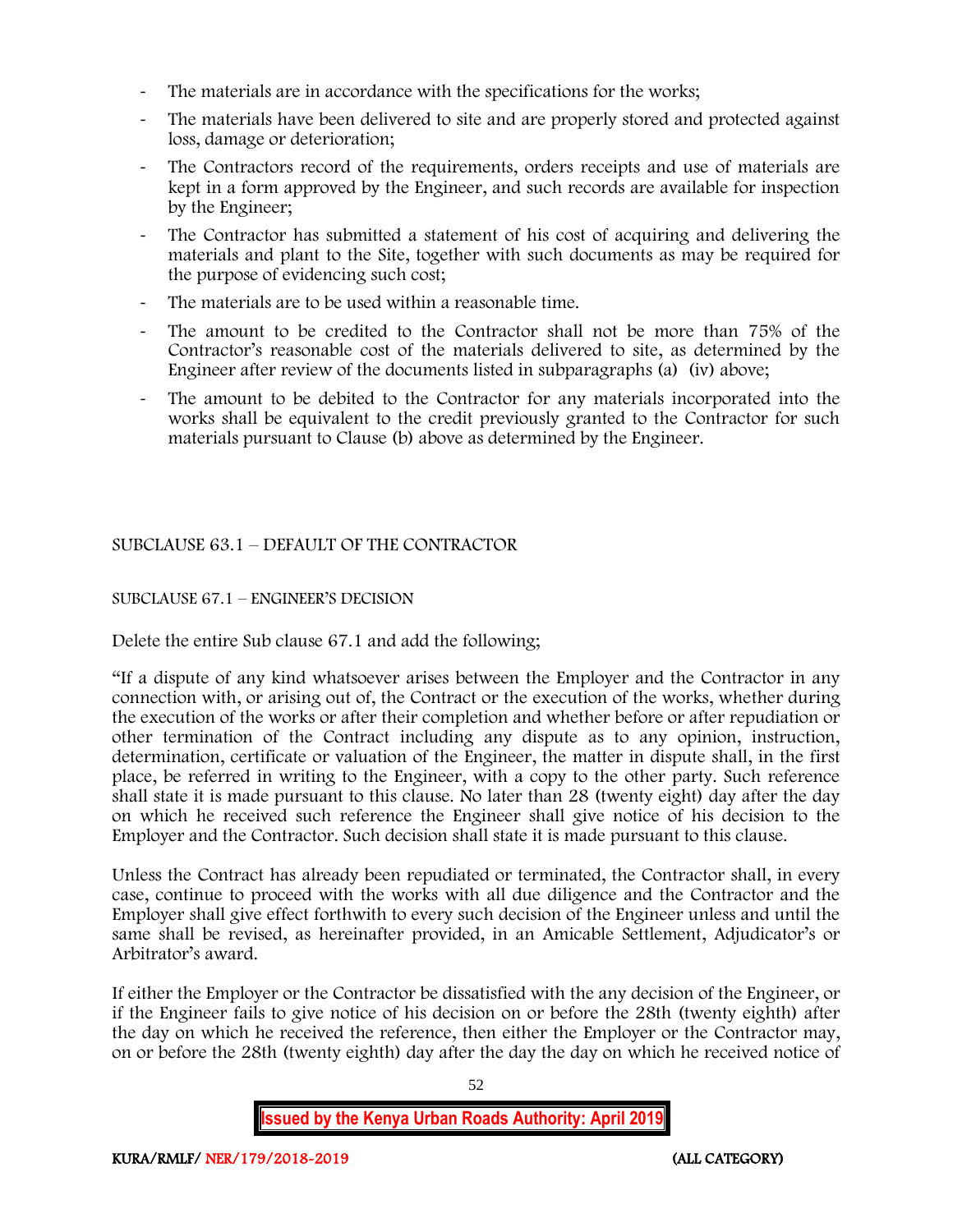such decision, or on or before the 28th (twenty eighth) day after the day the day on which the said period of 28 days expired, as the case may be, give notice to the other party, with a copy for information to the Engineer, of his intention to commence Adjudication, as hereinafter provided, as to the matter in dispute. Such notice shall establish the entitlement of the party giving the same to commence Adjudication, as hereinafter provided, as to such dispute; no adjudication in respect thereof may be commenced unless such notice is given.

If the Engineer has given notice of his decision as to a matter in dispute to the Employer and the Contractor and no notice of intention to commence adjudication as to such dispute has been given by either the Employer or the Contractor on or before the twenty eighth day after the day on which the parties received notice as to such decision from the Engineer, the said decision shall become final and binding upon the Employer and the Contractor. "

SUBCLAUSE 67.2 – AMICABLE SETTLEMENT

Delete the entire subclause 67.2 and add the following;

"Where notice to of intention to commence adjudication as to a dispute has been in accordance with subclause 67.1, the parties shall attempt to settle such dispute in amicably before the commencement of Adjudication; provided that, unless the parties otherwise agree, Adjudication may be commenced on or after the 14th (fourteenth) day after the day on which notice of intention to commence adjudication of such dispute was given, even if an attempt at amicable settlement thereto has been made."

SUBCLAUSE 67.3 – ADJUDICATION

Delete the entire subclause 67.3 and add the following;

"The Adjudicator shall be appointed by the Chartered Institute of Arbitrators (Kenya) unless the appointment is agreed by the parties within 7 (seven) days of the notice to adjudication.

The adjudication process shall be conducted according to the Laws of Kenya and the Rules of the Chartered Institute of Arbitrators (Kenya)."

SUBCLAUSE 67.3 – ARBITRATION

Delete the entire subclause 67.3 and add the following;

"Any dispute in respect of which:

The decision, if any, of the Adjudicator has not become final and binding pursuant to subclause 67.1, and Amicable settlement has not been reached within the period stated in subclause 67.2,

shall be finally settled, under the Laws of Kenya and the Arbitration Rules of the Chartered Institute of Arbitrators (Kenya Branch) by one or more arbitrators appointed by the Chartered Institute of Arbitrators (Kenya Branch).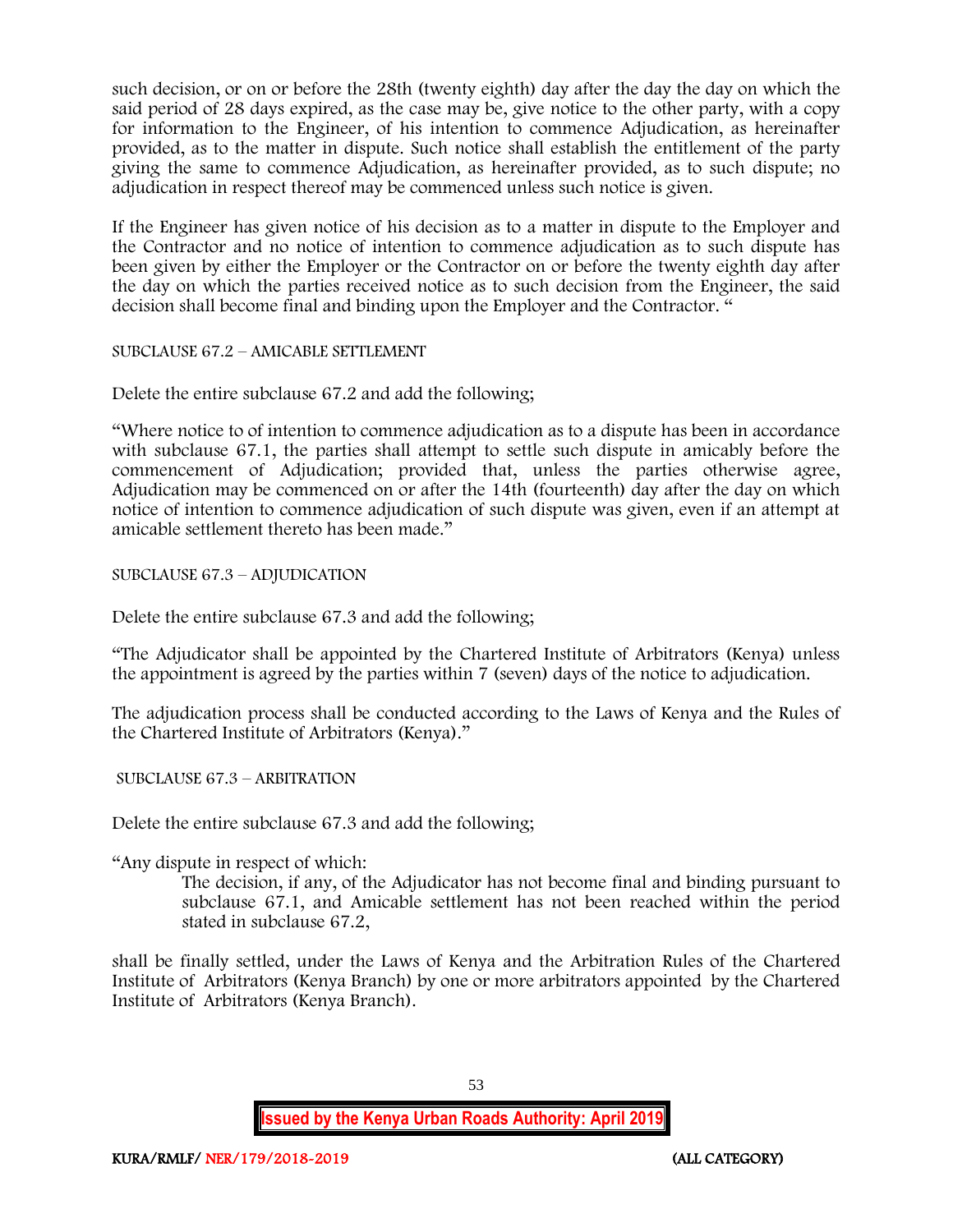Neither party shall be limited in the in the proceedings before such arbitrator/s to the evidence or arguments put before the Adjudicator for the purpose of obtaining his said decision pursuant to subclause 67.1.

Arbitration may be commenced prior to or after completion of the works, provided that the obligations of the Employer, the Engineer and the Contractor shall not be altered by reason of the arbitration being conducted during the progress of the works.

SUBCLAUSE 68.2 – NOTICES TO EMPLOYER AND ENGINEER

Delete in Sub-Clause 68.2 the words "nominated for that purpose in Part II of these conditions".

- a. The Employer's address is: The Director General, Kenya Urban Roads Authority (KURA), P.O. Box 41727 - 00100 NAIROBI
- b. The Engineer's address is: Director Road Asset and Corridor Management (RACM), Kenya Urban Roads Authority (KURA), P.O. Box 41727 - 00100 NAIROBI

SUBCLAUSE 68.4 – All letters and notices from the Contractor to the Employer and/Engineer must be signed by the Managing Director or the person given written power of Attorney.

CLAUSE 69 – DEFAULT OF EMPLOYER

Delete Sub-Clause 69.1 (c)

In Sub-Clause 69.4 add at the end of first paragraph the following "the period of such suspension shall be as agreed upon by both parties and in any case not more than six (6) months".

In Subclause 69.4 of General Conditions of Contract Part I, insert at the end -----"The amounts of such costs which shall be added to the Contract Price shall exclude any cost due to idle time for equipment, plant and labour."

CLAUSE 70 – CHANGES IN COST AND LEGISLATION

There shall be no claims of payments for Variation of Prices (VOP) or changes in cost for legislation.

SUBCLAUSE 70.2 – SUB-CONTRACT

(a) If the Contractor shall decide subject to Clause 4 thereof to sub-let any portion of the work he shall incorporate in the sub-contract provisions to the like effect as those contained in subclause (1) of this Clause;

54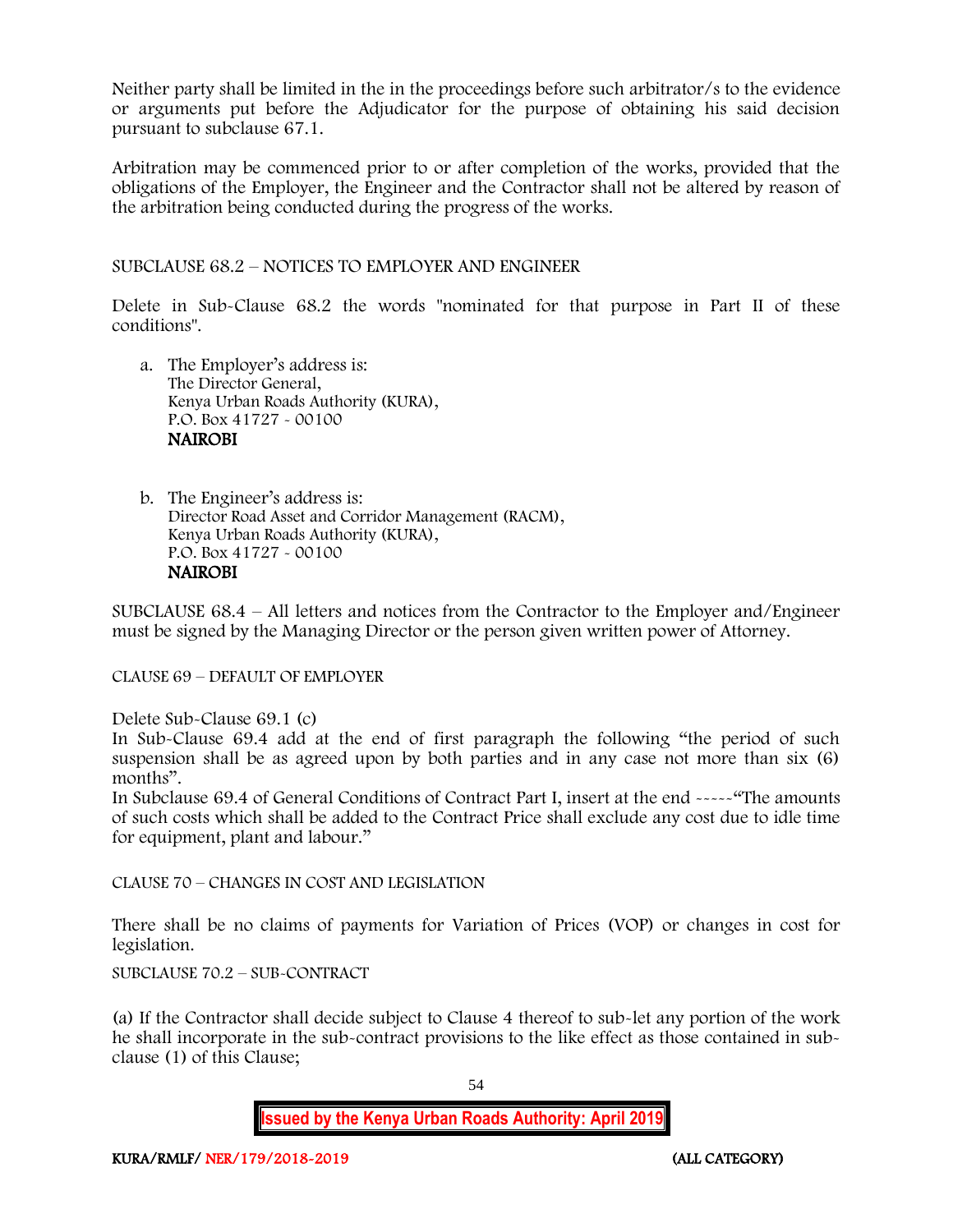(b) If the price payable under a sub-contract as aforesaid is increased above or decreased below the price in such sub-contract by reason of the operation of the incorporated provisions of sub- clause (1) of this clause then the net amount of such increase or decrease shall as the case may be, be paid to or allowed by the Contractor under this contract.

SUBCLAUSE 70.3 – NOMINATED SUB-CONTRACTORS

This clause shall not apply in respect of work executed by any nominated sub-Contractor (fluctuation in relation to nominated sub-Contractors shall be dealt with under provisions in relation thereto which may be included in the appropriate sub-contract or contract of sale).

SUBCLAUSE 70.4 – DATE OF BID PRICING

The expression "the date of BID pricing" as used in this Clause means the date 30 days prior to the final date for submission of BIDs as determined by the Employer in the BID documents

SUBCLAUSE 70.5 – PRIME COST

For imported materials, the supplier's/ manufacturer's Prime costs shall be C.I.F. cost at point of entry by the same means of transport as determined by the Contractor's Basic Rate. For locally produced materials, the supplier's or manufacturer's prime costs shall be at their

nearest depot or the nearest railway station relevant to the works.

For materials that are subject to Government Price Control, payments for price variations will be determined from the difference between the control price in force at a date 30 days prior to the final date for submission of BIDs and the price in force on the date of purchase.

SUBCLAUSE 70.11 – SUBSEQUENT LEGISLATION

No payment shall be paid for changes in the prices of the materials and labour.

SUBCLAUSE 70.8 – CONTRACTORS HEAD OFFICE EXPENSES

No payments will be made for price variation related to expenses incurred by the Contractor in his Head Office in Kenya, or overseas.

SUBCLAUSE 70.9 – CURRENCY OF PAYMENTS UNDER CLAUSE 70

All payments made pursuant to Clause 70 shall be in Kenya Shillings. SUBCLAUSE 70.11 – SUBSEQUENT LEGISLATION

Renumber sub-clause 70(2) of part I as sub-clause 70.11 and add the following:

"Notwithstanding the foregoing, such additional or reduced cost shall not be separately paid or credited as aforesaid if the same shall already have been taken into account in accordance with the provisions of sub-clause 70.1 through 70.10 of this clause.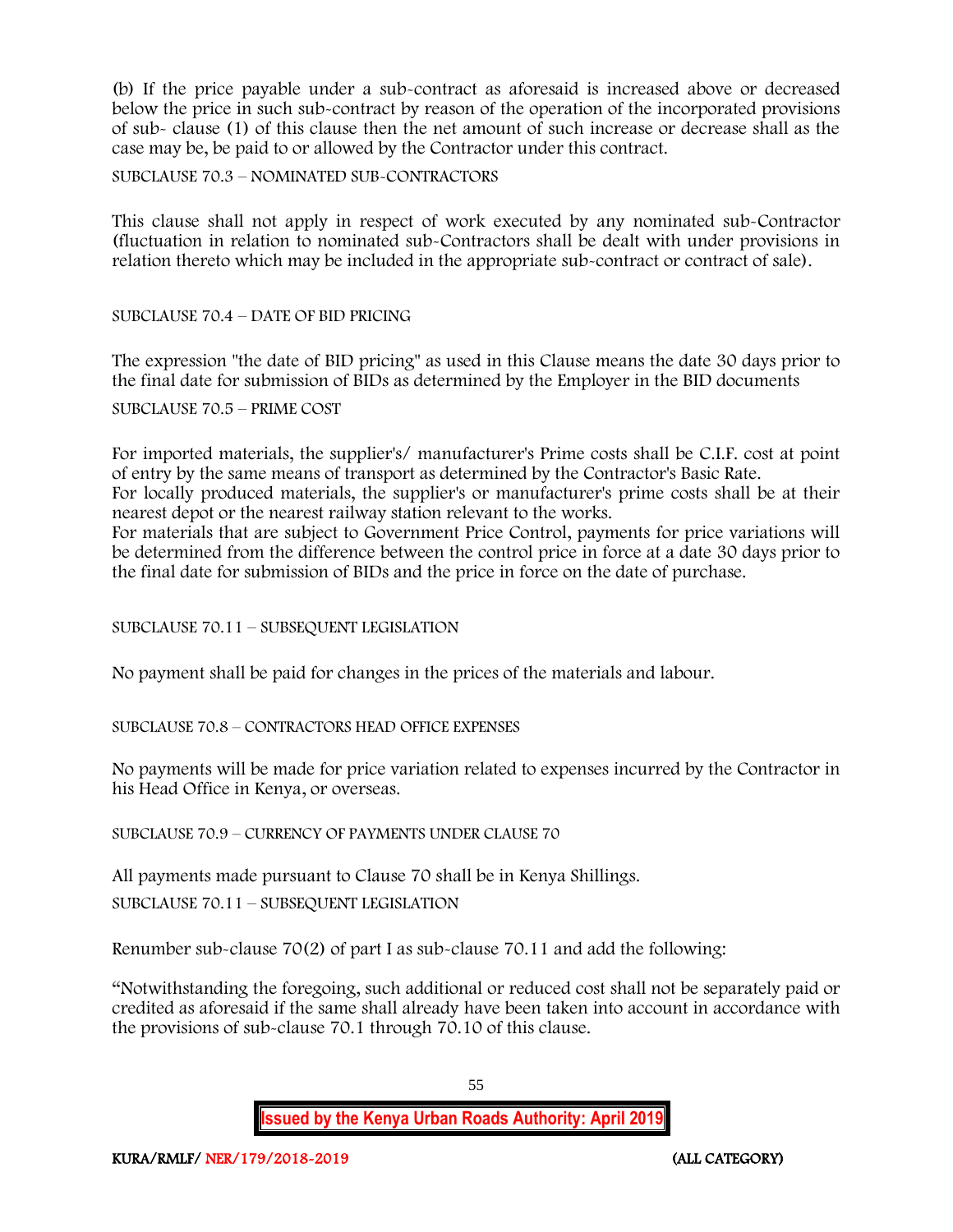#### CLAUSE 72 – RATES OF EXCHANGE COST

Delete clause 72 in its entirety and substitute the following:

The currency of BID and payment is Kenya Shillings and rates of exchange requirements are not applicable.

CLAUSE 73 – BRIBERY AND COLLUSION

Add new Clause 73.1:

"The Contractor shall not:

(a) Offer or give or agree to give to any person in the service of the Government of Kenya any gift or consideration or any kind as an inducement or reward for doing or forbearing to do or for having done or forborne to do any act in relation to the obtaining or execution of this or any other contract to which the Government of Kenya is a party or for showing or forbearing to show favour or disfavour to any person in relation to this or any other contract for the Government of Kenya.

(b) Enter into this or any other contract with the Government of Kenya in connection with which commission has been paid or agreed to be paid by or on his behalf or to his knowledge, unless before the contract is made particulars of any such commission and of the terms and conditions of any agreement for the payment thereof have been disclosed in writing to the Employer.

Any breach of this condition by the Contractor or by anyone employed by him or acting on his behalf (whether with or without the knowledge of the Contractor) or the commission of any offence by the Contractor or by anyone employed by him or acting on his behalf in relation to this or any other contract to which the Government of Kenya is a party shall entitle the Employer to determine the Contract (See Condition 63 hereof) and/ or to recover from the Contractor the amount or value of any such gift, consideration or commission.

Any dispute or difference of opinion arising in respect of either the interpretation, effect or application of this condition or of the amount recoverable hereunder by the Employer from the Contractor shall be decided by the Employer, whose decision shall be final and conclusive.

CLAUSE 74 – CONTRACT CONFIDENTIAL

Add new Clause 74.1:

The Contractor shall treat the details of this Contract as Private and Confidential and shall not publish or disclose the same or any particulars thereof in any trade or technical paper or elsewhere (save in so far as may be necessary for the purpose thereof) without the previous consent in writing of the Government. If any dispute arises as to the necessity of any publication or disclosures for the purposes of this Contract the same shall be referred to the decision of the Engineer mentioned in the said Conditions of Contract whose award shall be final.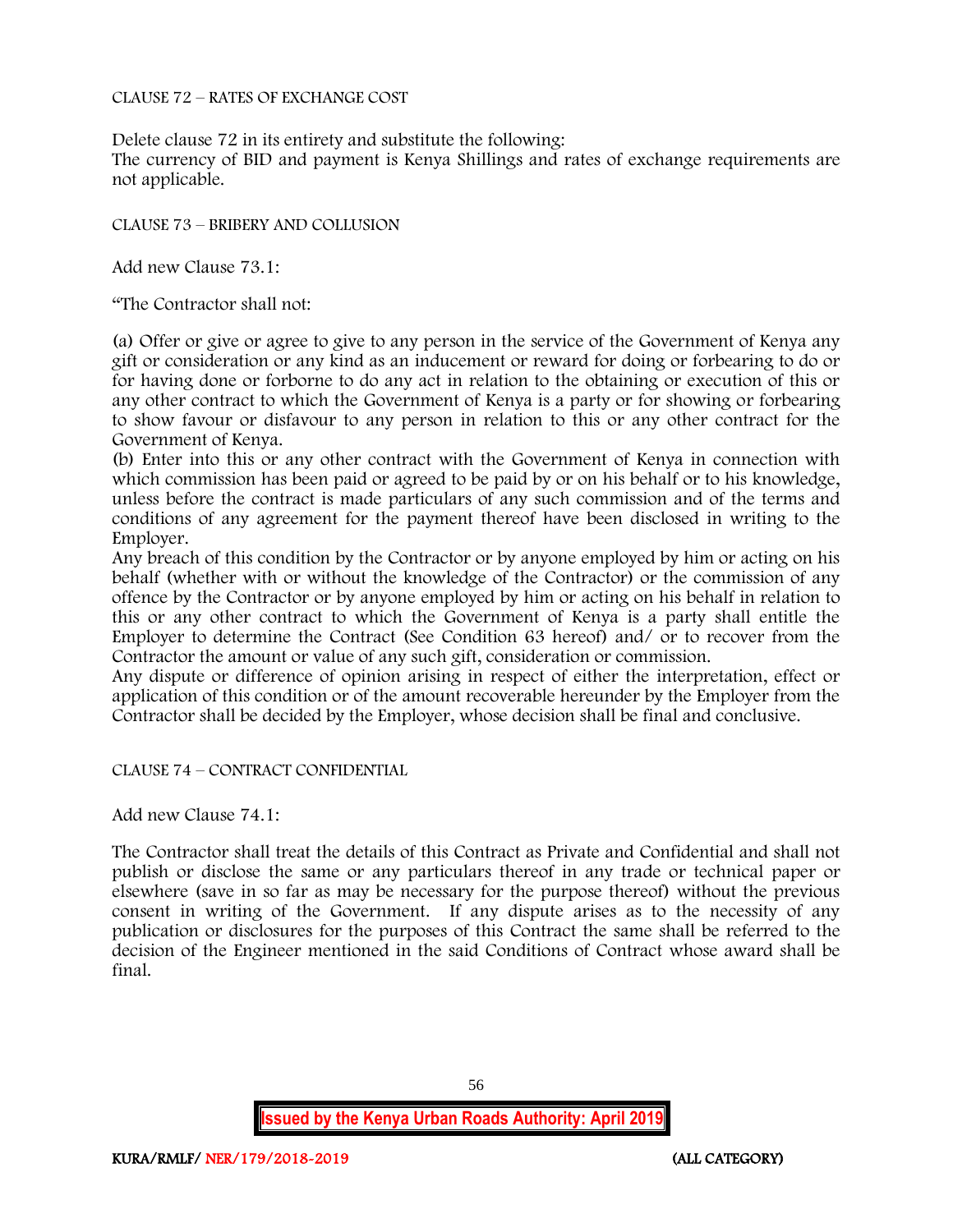# SECTION V: SPECIAL SPECIFICATIONS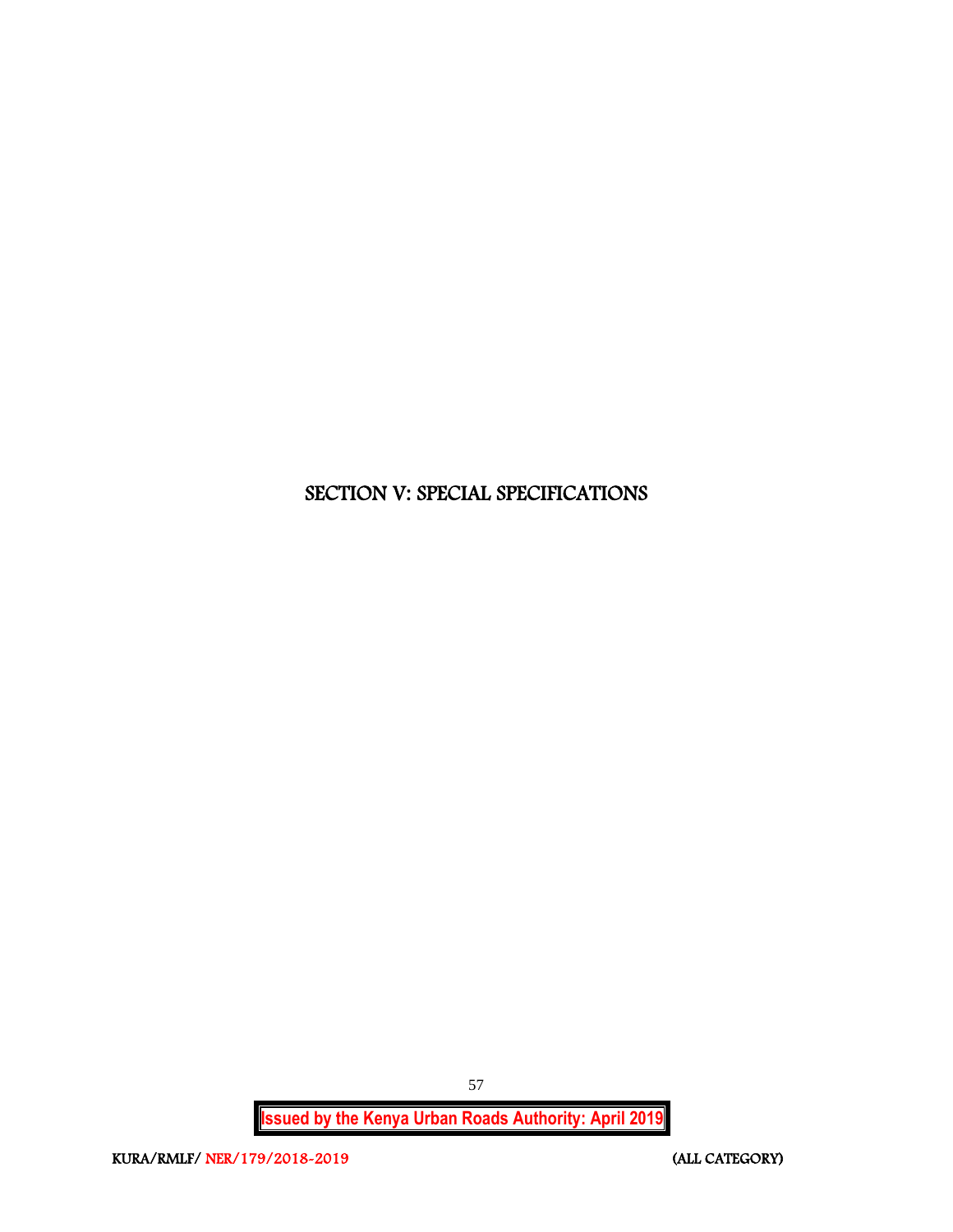# SPECIAL SPECIFICATIONS

# SECTION 1 – GENERAL

#### 101 SPECIAL SPECIFICATIONS

Special specification is supplementary to the Standard Specifications and the two must be read in conjunction. In any case where there appears to be conflict between the two then the Special Specifications will take precedence.

#### 102 LOCATION OF CONTRACT.

The works are located in North Eastern Region within Garissa Municipality

The roads contained in LOT 8 are as detailed below:

| $S/no$ Road              | Length KM |
|--------------------------|-----------|
| Garissa-Medina Loop Road |           |

The length of the roads is approximately 2.2 km

# 103 EXTENT OF CONTRACT

The works to be executed under the Contract comprise mainly of but not limited to the following:-

# 1. Road Works

- Clearance of road reserve
- Cut to spoil/fill
- Grading and road formation
- Gravelling or filling with approved materials
- Filling in soft and compaction of top
- Construction of 150mm gravel subbase
- 300mm below formation level
- Supply and spread and compact natural gravel for subbase
- Supply and spread and compact natural gravel for base

# 2. Drainage Works

- Excavation/cleaning of drains and culverts
- Installation of culverts
- Culvert cleaning
- Protection works: Stone pitching etc.

# 3. Maintenance of passage of traffic through and around the works.

4. Relocation of services.

58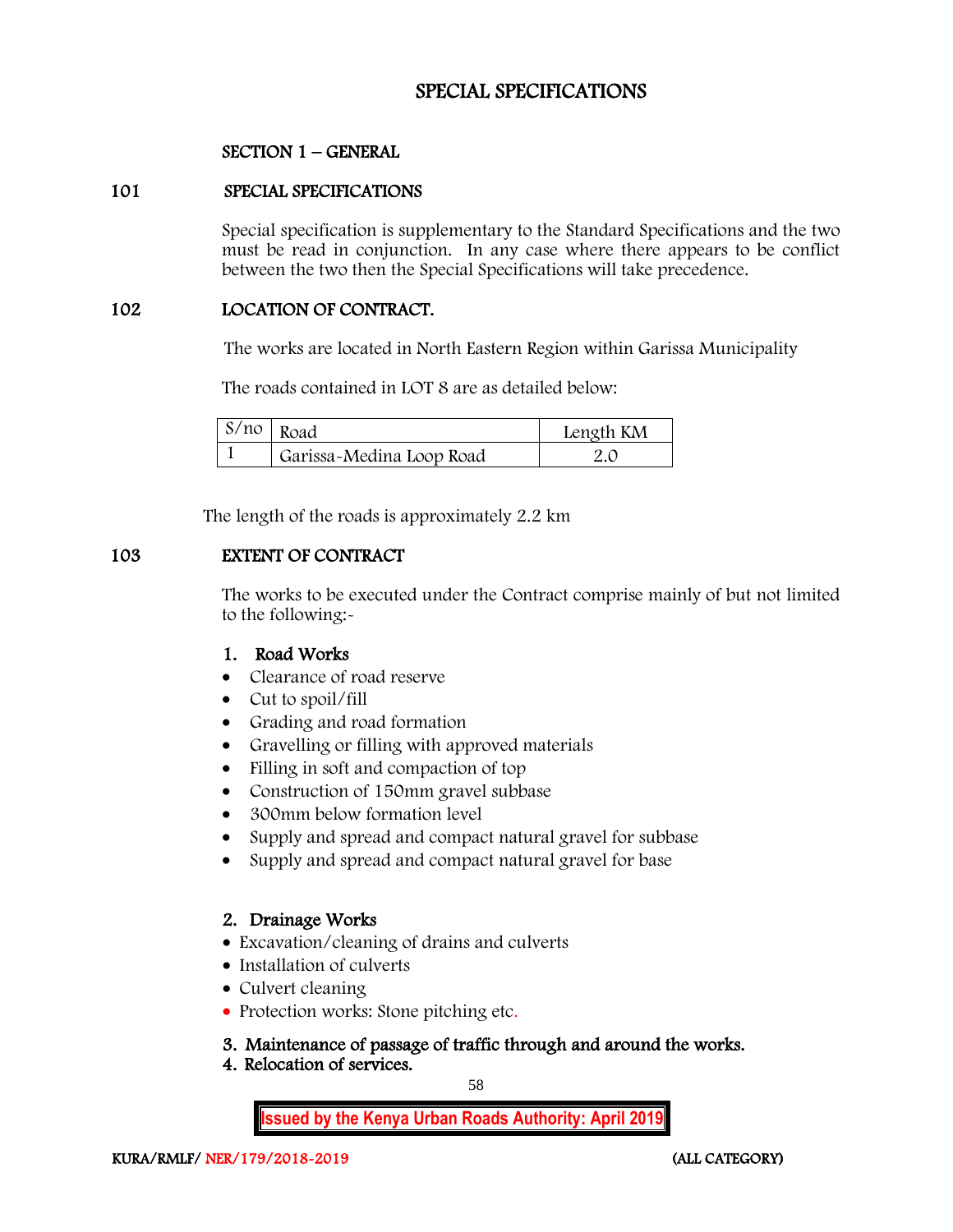5. Maintenance of works during Contract Period – Defect Liability Period shall be 3 month.

Any other activity not listed above in either category but deemed to be necessary by the Engineer, shall be subject to the Engineer's formal instructions within the mode of payment stipulated either by day works or on a measured basis.

#### 105 ORDER OF EXECUTION OF WORKS

In addition to Clause 105 of the Standard Specification the Contractor shall carry out the Works such that a continuous and consecutive output of fully completed work is achieved.

# 107 TAKING OVER CERTIFICATE

The minimum length of the road for which a certificate will be issued under clause 48 of the conditions of Contract shall be the whole length of each section of the road substantially completed.

#### 109 NOTICE OF OPERATIONS

Add the following sub- Clause.

Notification Terms

It shall be the Contractor's responsibility to notify the Engineer when any item of works scheduled are completed and ready for approval, and the contractor shall give sufficient notice to allow control tests to be performed.

Explosive and Blasting

- (a) The requirements of the Laws of Kenya governing explosives and other requirements and regulations of Government of Kenya and other authorities shall be complied with.
- (b) No explosives of any kind shall be used without prior written consent of the Engineer.

The Contractor shall be solely responsible for the provision, handling, and storage and transporting of all explosives, ancillary materials and all other items of related kind whatsoever required for blasting.

# 117 HEALTH, SAFETY AND ACCIDENTS

Add the following:

In addition to providing, equipping and maintaining adequate first aid stations throughout the works in accordance with the laws of Kenya, the contractor shall provide and maintain on site during the duration of the Contract, a fully equipped dispensary. This shall be with a qualified Clinical Officer / Nurse who shall offer the necessary medical advice on HIV and related diseases to the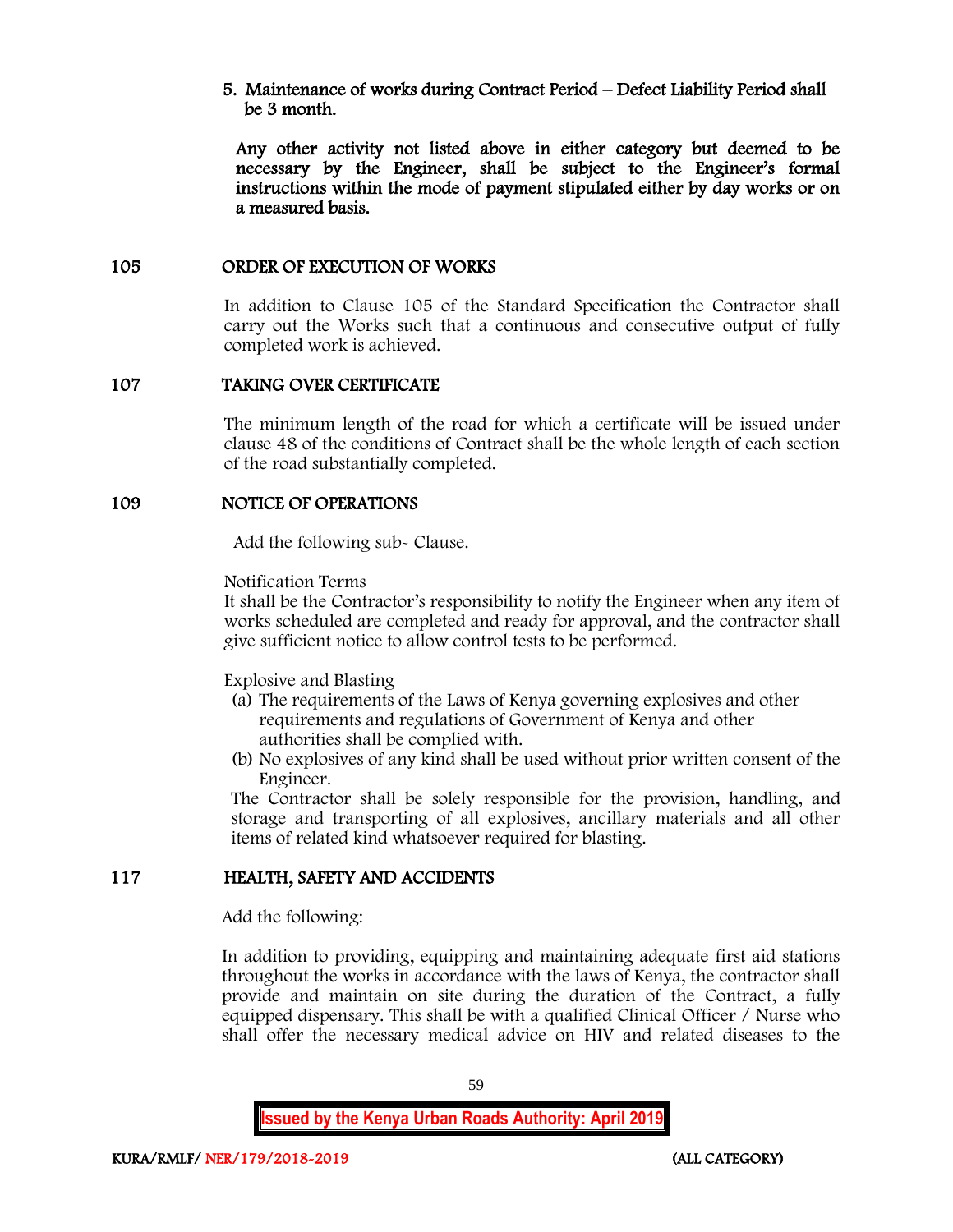Engineer's and Contractor's Site staff. The Contractor shall allow for this in the rates and be responsible for all site welfare arrangements at his own cost.

### 120 PROTECTION OF EXISTING WORKS AND SERVICES

The Contractor shall acquaint himself with the position of all existing services such as sewers, water drains, cables for electricity and telephone, lighting and telephone poles, water mains, etc., before commencing any excavation or other work likely to affect the existing services.

The cost of all plant, equipment and materials, labour, technical and professional staff, transport and the like necessary for determining the locations of existing services, including the making good of any damage caused to such services all to the satisfaction of the Engineer, shall be deemed to be included in the tender rates. No other payment shall be made for the costs of such operations, nor for the making good of damage caused thereby to the existing services.

The Contractor shall be held responsible for injury to existing structures, works or services and shall indemnify and keep indemnified the Employer against any claims in this respect (including consequential damages).

#### 121 DIVERSION OF SERVICES

- (a) The Contractor shall acquaint himself with the location of all existing services such as telephone lines, electricity cables, water pipes, sewers etc., before execution of any works that may affect the services. The cost of determining the location of the existing services together with making good or repairing of any damage caused all to the satisfaction of the Engineer shall be included in the BID rates.
- (b) Subject to the agreement with the Engineer, the Contractor shall be responsible for removal of alteration and relocation of existing services.
- (c) The Contractor shall indemnify the Employer against claims originating from damage to existing services or works.

#### 123 LIAISON WITH GOVERNMENT AND POLICE OFFICIALS

The Contractor shall keep in close touch with the Police and the other Government officials of the area regarding their requirements in the control of traffic or other matters, and shall provide all assistance or facilities, which may be required by such officials in the execution of their duties.

#### 124 LAND FOR ALL CAMPS SITES AND FOR THE CONTRACTOR'S OWN PURPOSES, INCLUDING TEMPORARY WORKS.

Notwithstanding Clause 124 of the Standard Specification all requirements of land for temporary works and construction purposes shall be to the approval of the Engineer but the Contractor will make all necessary arrangements with the property owners concerned and pay all charges arising therefrom. On or before

60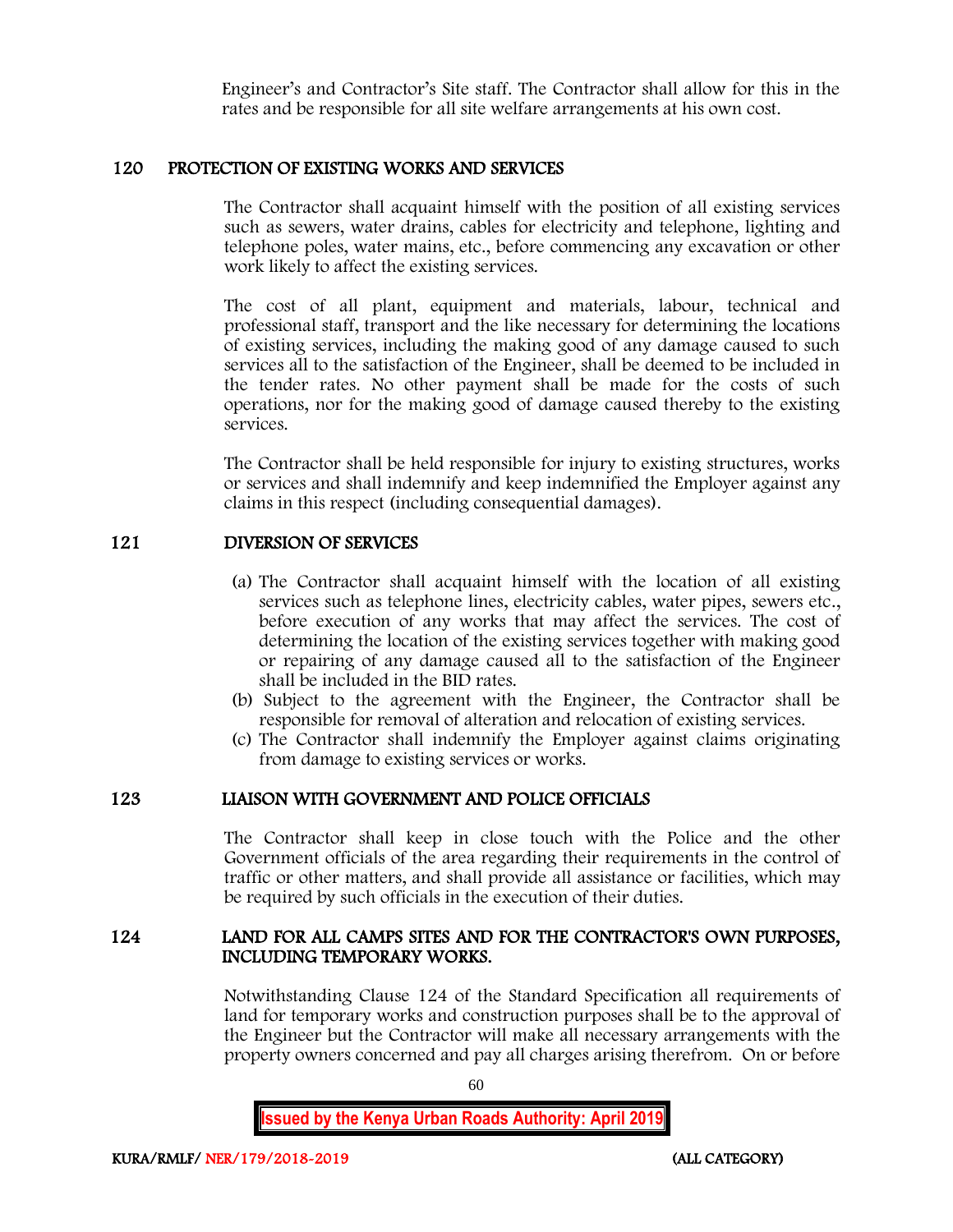completion of the Contract, the Contractor shall remove all temporary works and shall restore all such land to the condition in which it was immediately prior to the occupation thereof as far as is reasonable and practicable. No separate payment will be made to the Contractor on account of these items and the Contractor must make due allowance for them in his rates.

Notwithstanding Clause 120 of the Standard Specifications, the Contractor shall be required to appoint competent surveyors who will liaise with the Engineer on matters related to the demarcation of the existing road reserve, site measurements, removal and reinstatement of existing services.

#### 128 STORAGE OF MATERIALS

All materials shall be stored on Site in a manner approved by the Engineer and the Contractor shall carefully protect from the weather all work and materials which may be affected thereby.

#### 129 TEST CERTIFICATES

When instructed by the Engineer the Contractor shall submit certificates of test from the suppliers of materials and goods required in connection with the works as the Engineer may require.

Such certificates shall certify that the materials or goods concerned have been tested in accordance with the requirements of the specifications and shall give the results of all the tests carried out. The Contractor shall provide adequate means of identifying the materials and goods delivered to the site with the corresponding certificates.

#### 131 SIGNBOARDS

The Contractor shall provide and erect two (2) publicity signs on the site as directed. The Engineer shall, as shown in the Drawings, direct the minimum dimensions and thickness of the steel framework and sheet. The framework and sheet shall be prepared and painted black, while the ring at the top of the supporting frames shall be painted white. The wordings and KURA's logo shall be printed on backlit sticker paper resistant to the effects of weather using reflectorised paint or material approved by the Engineer. The sticker shall be placed on both sides of the board. The colours, fonts and heights of the letters shall be as indicated on the typical drawings and as directed by the Engineer.

# 132 OFFICE FOR THE RESIDENT ENGINEER, SURVEY EQUIPMENT AND FURNITURE

#### 132.1 ENGINEER'S REPRESENTATIVE OFFICE

The contractor, when instructed, shall for the duration of the Contract, furnish and equip Resident engineer's office located at the KURA's Regional offices. The room to be occupied by the Engineer's Representative and its front office shall be provided with a floor carpet to be approved by the Engineer. The windows shall be fitted with curtains and blinders.

61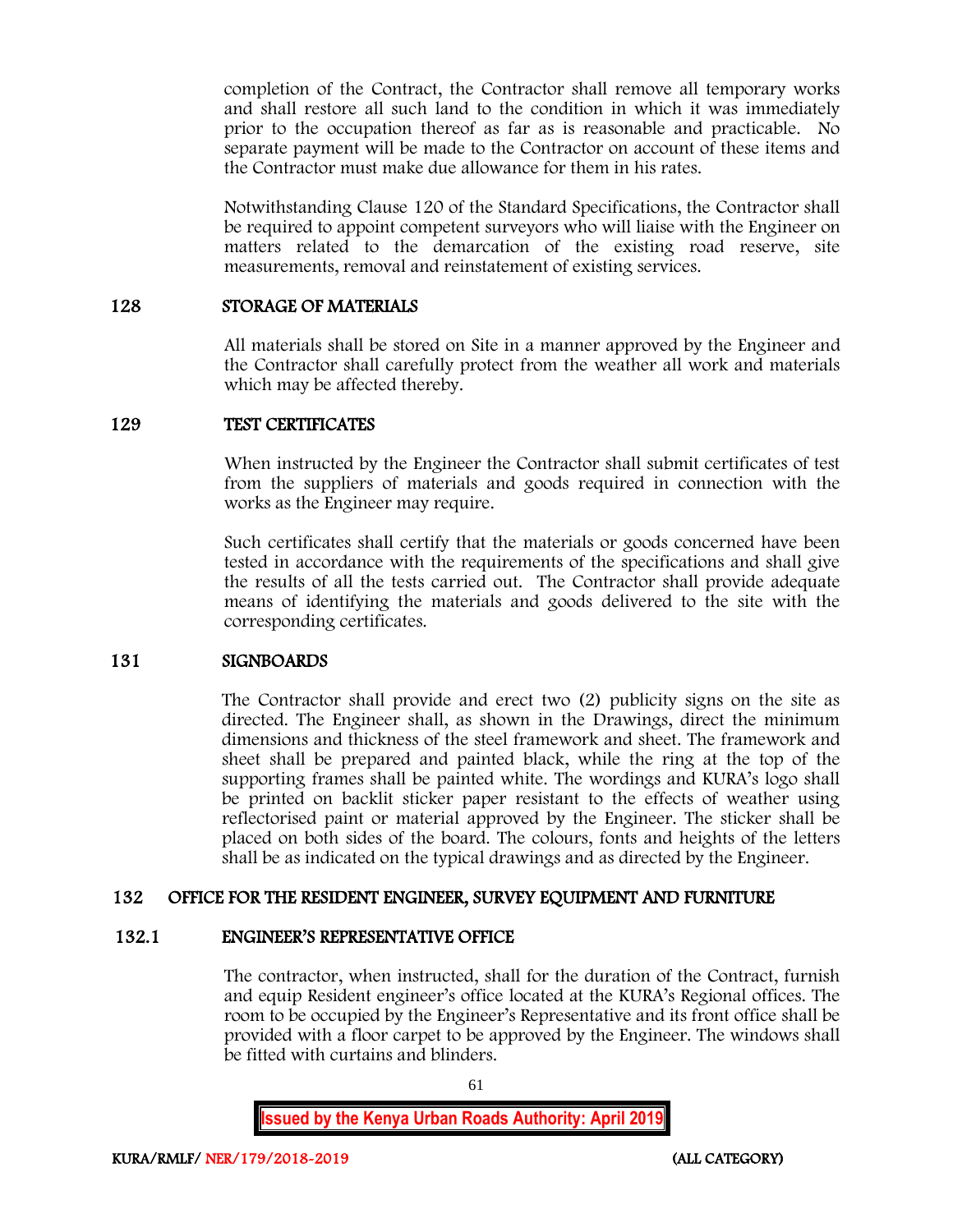A telephone shall also be provided for the Resident Engineer's office for his exclusive use. All the charges and fees related to the installation and maintenance of the telephone shall be deemed to have been included in the rates for providing and maintaining the Office. The Contractor will be reimbursed, separately, the cost of operating the telephone under appropriate bill item in the BOQ

The offices shall be provided with day and night watchmen and security lights, the cost of which shall be deemed to have been included in the rates for the offices.

The Contractor may be instructed by the Engineer under clause 58 of the General Conditions of Contract to make payments of general receipted accounts for such items as stationery, stores, furniture and equipment, claims and allowances for supervision personnel and any miscellaneous claims or the Engineer may direct the Contractor to purchase or pay for the above. The Contractor will, on provision of receipts, be paid under appropriate bill items in the BOQ

# The survey equipment to be provided would include:

1. Engineer's automatic level Wild NAK 2 or similar

2 Total station reading 1'' with tripod and setting on

| pole with data logger and survey software to match<br>Total Station Data logger. Include data transfer program,<br>and plotting modes, setting out calculations |                 |
|-----------------------------------------------------------------------------------------------------------------------------------------------------------------|-----------------|
| and Cogo facilities                                                                                                                                             | 1No             |
| 3. Levelling staff 5m. with levelling bubble Wild GNLE                                                                                                          |                 |
| or similar                                                                                                                                                      | 4No             |
| 4. 50 m. steel band measuring tape                                                                                                                              | 2N <sub>O</sub> |
| 5. 30m. linen measuring tape                                                                                                                                    | 2No.            |
| 6. 3m. aluminium straight edge                                                                                                                                  | 2N <sub>O</sub> |
| 7. 1m. stainless steel straight edge                                                                                                                            | 1No             |
| 8. 100m. steel band tape                                                                                                                                        | 2No.            |
| 9. Draughtsman's stool                                                                                                                                          | 3No.            |
| 10. Complete set of highway curves                                                                                                                              | 1 No            |
| 11. Programmable scientific calculators FX 880P or equivalent                                                                                                   | 4No             |
| 12. Survey umbrella                                                                                                                                             | 2No.            |
| 13. Roll of tracing paper                                                                                                                                       | 10No            |
| 14. Protractor 360                                                                                                                                              | 2N <sub>O</sub> |
| 15. Graph paper A3 size                                                                                                                                         | 100No           |
| 16. Drawing table                                                                                                                                               | 2No.            |
| 17. Erasing shield                                                                                                                                              | 4No.            |
| 18. 3m. ranging rods                                                                                                                                            | 9N <sub>o</sub> |
| 19. Marker pens                                                                                                                                                 | 30No.           |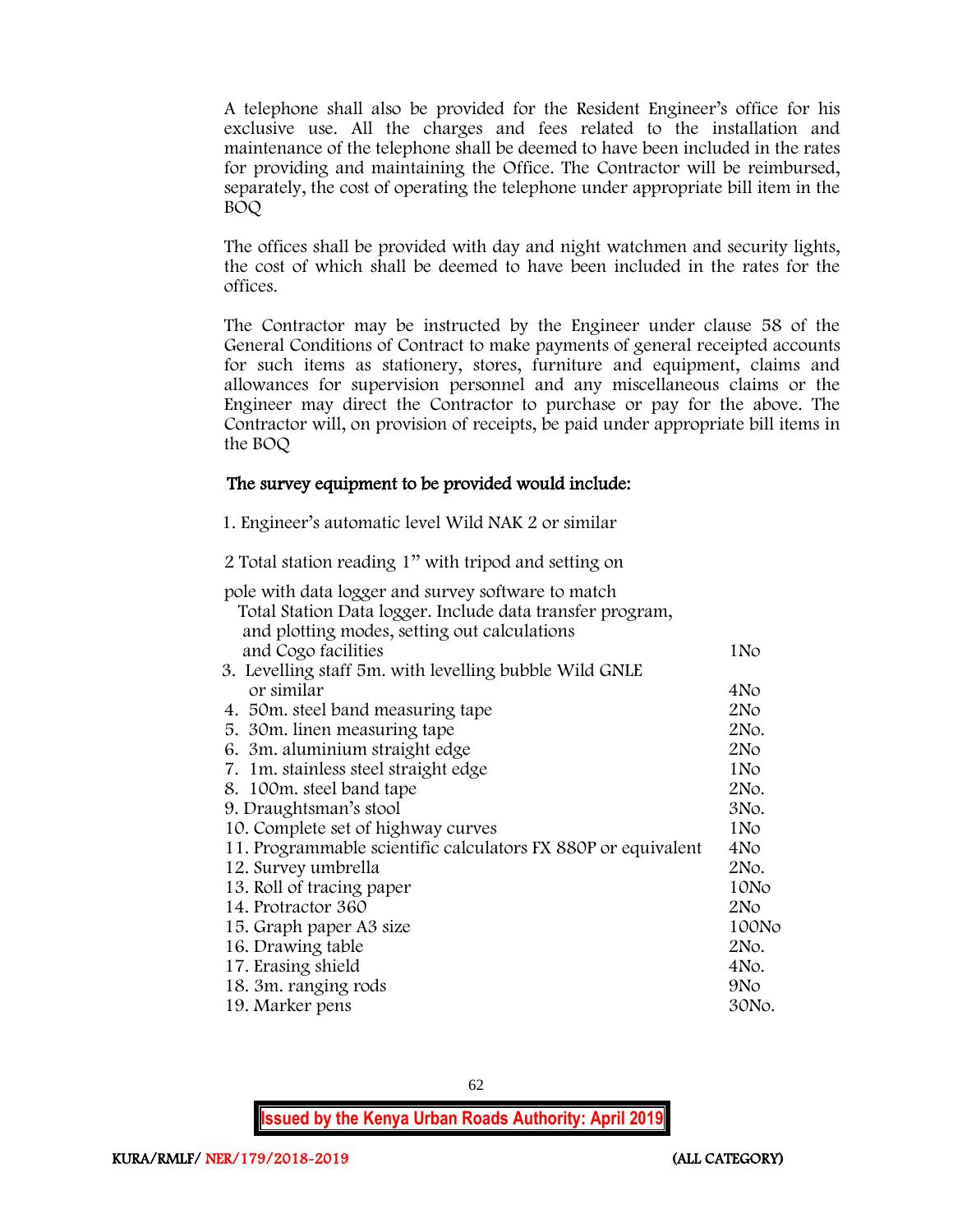The contractor may be directed to pay for stationery, equipment or reagents that are foresaid and also pay for servicing and repair of the laboratory equipment being used on the project.

The Contractor shall provide, install and maintain in a good state of repair, such survey and other equipment as listed for the duration of the contract.

Such equipment shall be of approved manufacture, and shall be made available to the Engineer for the Engineer's exclusive use throughout the Contract, not later than three (3) weeks after the Engineer's order to supply. All equipment shall be ready to use and complete to perform the tests. The equipment shall revert to the Employer on completion of the Contract.

Any delays to the Contractor or the Contractor's activities caused by the Engineer being unable to perform survey work, field or laboratory tests due to the contractor's failure to supply and/or maintain the said equipment shall be deemed to have been caused entirely by the Contractors own actions, and any consequences of such delays shall be interpreted as such.

The payment to comply with this requirement is provided in the Bill of Quantities and ownership of all equipment paid for as instructed above shall revert to the Employer after the completion of the Works.

Failure by the Contractor to provide or maintain the equipment shall make him responsible to bear all costs that may be incurred as a result of the Engineer's staff using alternative means of communication, including delays in supervision and approval of Works by the Engineer.

# 132.3 COMMUNICATION FOR THE ENGINEEER

# (a) Mobile phones

The Contractor shall provide, connect and maintain mobile phones for the exclusive use by the Engineer for the duration of the contract. The Contractor shall include for the cost of providing the mobile units complete with charger unit, "hands free" headset for each unit, connection to the network and all service charges applicable all as directed by the Engineer. The Contractor shall provide air-time with each mobile phone which shall be paid for under prime cost sum allowed for in the bills of quantities. The mobile telephones shall be WAP enabled with e-mail capabilities and integrated camera of a minimum of 3.0 mega pixels. Payment for these mobiles and associated costs is included in the Bill of Quantities, and ownership of mobile phones will revert to the Employer after completion of the Works.

# (b) Internet and e-mail services

Where directed, the contractor shall provide 24 hours terrestrial or wireless internet connectivity with minimum throughput speed of 128kilobytes per second for the exclusive use by the Engineer, including all accessories and Terminal Equipment and pay for all associated installation, maintenance and usage charges throughout the duration of the contract.

The contractor shall allow for the provision and maintenance of internet connectivity and associated costs as per Appendix to item 1.17 of the Bills of Quantities.

63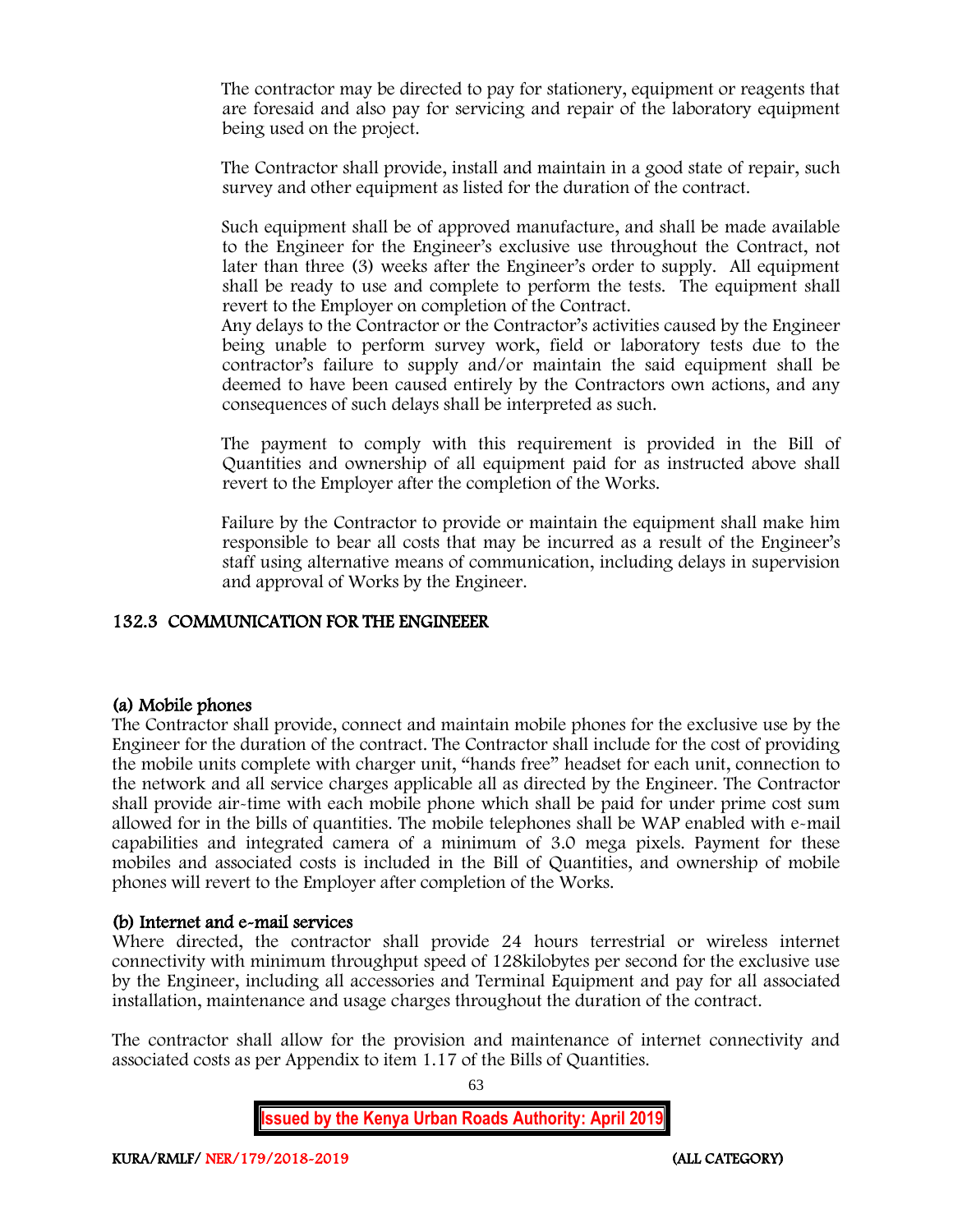# 137 ATTENDANCE UPON THE ENGINEER AND HIS STAFF

In addition to the staff stated in Clause 135, the following staff will be provided for the supervision of work: 1No. Artisans, 2No. Labourers, 1No. Office assistants, 2No. Lab attendants. Additional attendant staff, as required by the Engineer, shall be paid for under Item 01-80-030 of the Bill of Quantities.

# 138 VEHICLES AND DRIVERS FOR THE ENGINEER AND HIS STAFF AND METHOD OF PAYMENT

In addition to provisions of the Clause 138 of the Standard Specification, the Contractor shall when instructed, provide and maintain in good working condition for the exclusive use of the Engineer and his staff throughout the Contract, the following types and numbers of brand new vehicles or as specified. The Engineer shall approve the type of vehicles and confirm the number of each type to be provided. The Contractor shall insure the vehicles comprehensively for any licensed drivers and shall provide competent drivers during normal working hours and whenever required by the Engineer. The cost of provision of the vehicle shall be inclusive of the first 4,000 kilometers travelled in any month.

. Should any vehicle supplied not be in roadworthy condition, the Contractor shall provide an acceptable equivalent replacement vehicle until such a time as the original vehicle is repaired to the satisfaction of the Engineer and returned for use.

# (a) Type 1 Vehicles (Double Cabin 4WD Pick up)

Type 1 Vehicles should be four Wheel Drive (4WD), with power assisted steering, Double wishbone independent suspension at front axle and rigid axle with leaf springs at rear, diesel propelled engine maximum 2,500 cc. The starting mileage of the vehicles shall not exceed 60,000km odometer reading. The vehicles should be fitted with other accessories below:

- (a) Spare tyre and wheel jack;
- (b) FM radio and CD player;
- (c) Power Windows;
- (d) Full Air-conditioning;
- (e) Immobilizer and antitheft security system;
- (e) Driver and passenger SRS Airbags;
- (f) Canvas cover over the carrying deck at the back.

At the end of the contract, all type 1 vehicles shall revert to the Contractor.

# (c) Type 2 Vehicles (station wagon/saloon)

Specifications for Type 2 Vehicles shall be station wagon/saloon vehicles; petrol propelled engine maximum 1,800 cc. The starting mileage of the vehicles shall not exceed 60,000km odometer reading shall in addition be fitted with a fibre glass body or similar and two columns of sitting benches on the carting deck at the back.

The Contractor shall insure comprehensively the vehicles for any licensed drivers and shall provide competent drivers during normal working hours and whenever required by the Engineer.

At the end of the contract, all type 2 vehicles shall revert to the Contractor.

64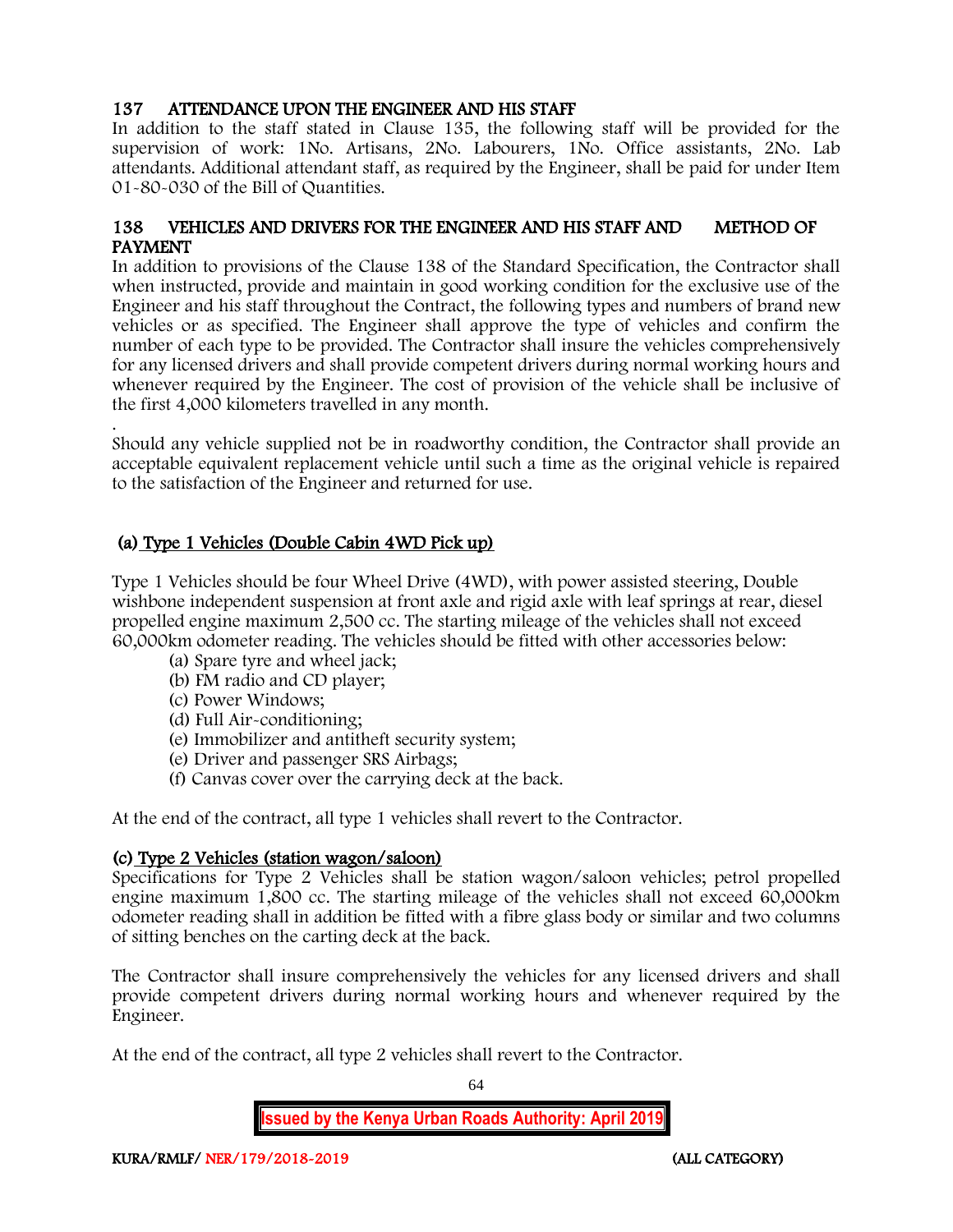Payment of vehicle shall be per vehicle month in item 01-80-017/18 of the BOQ.

# 139 MISCELLANEOUS ACCOUNTS

The Contractor maybe instructed by the Engineer to make payments of general miscellaneous accounts for such items as stationary, stores and equipment and miscellaneous supervision personnel and claims or the Engineer may direct the Contractor to purchase or pay for the above. The Contractor will be paid on a prime cost basis plus a percentage for overheads and profits under appropriate items in the Bills of Quantities.

# 142 ENVIRONMENTAL PROTECTION

The Contractor shall comply with the Statutory Regulations in force in Kenya regarding environmental protection and waste disposal, and shall liaise with the National Environmental Management Agency (NEMA).

The Contractor shall ensure so far as is reasonably practicable and to the satisfaction of the Engineer; that the impact of the construction on the environment shall be kept to a minimum and that appropriate measures are taken to mitigate any adverse effects during the construction.

- (a) The Contractor shall exercise care to preserve the natural landscape and shall conduct his construction operations so as to prevent any unnecessary destruction, scarring, or defacing of the natural surroundings in the vicinity of the work. Except where clearing is required for permanent works, all trees, native shrubbery, and vegetation shall be preserved and shall be protected from damage by the Contractor's construction operations and equipment. All unnecessary destruction, scarring, damage or defacing resulting from the Contractor's operations shall be repaired, replanted, reseeded or otherwise corrected as directed by the Engineer, and at the Contractor's expense.
- (b) The Contractor shall ensure that measures are in place to control soil erosion and water pollution, by use of berms, dykes, silt fences, brush barriers, dams, sediment basins, filter mats, netting, gravel, mulches, grasses, slope drains, contour banks, and other erosion control devices and methods. Temporary erosion control provisions shall be coordinated with permanent erosion control features to assure economical, effective and continuous measures throughout the period of the works. The Contractor's attention is drawn to the requirements of Clause 502, in that works need to be progressively finished so that permanent vegetation can establish quickly to mitigate soil erosion and erosion of drains.
- (c) The Contractor shall provide all the labour, equipment, materials, and means required and shall carry out proper and efficient measures wherever and as often as necessary to minimise the dust nuisance.
- (d) The Contractor shall comply with all applicable Kenyan laws, orders and regulations concerning the prevention, control and abatement of excessive noise. Blasting, use of jackhammers, pile driving, rock crushing, or any other activities producing highintensity impact noise may be performed at night only upon approval of the Engineer.

65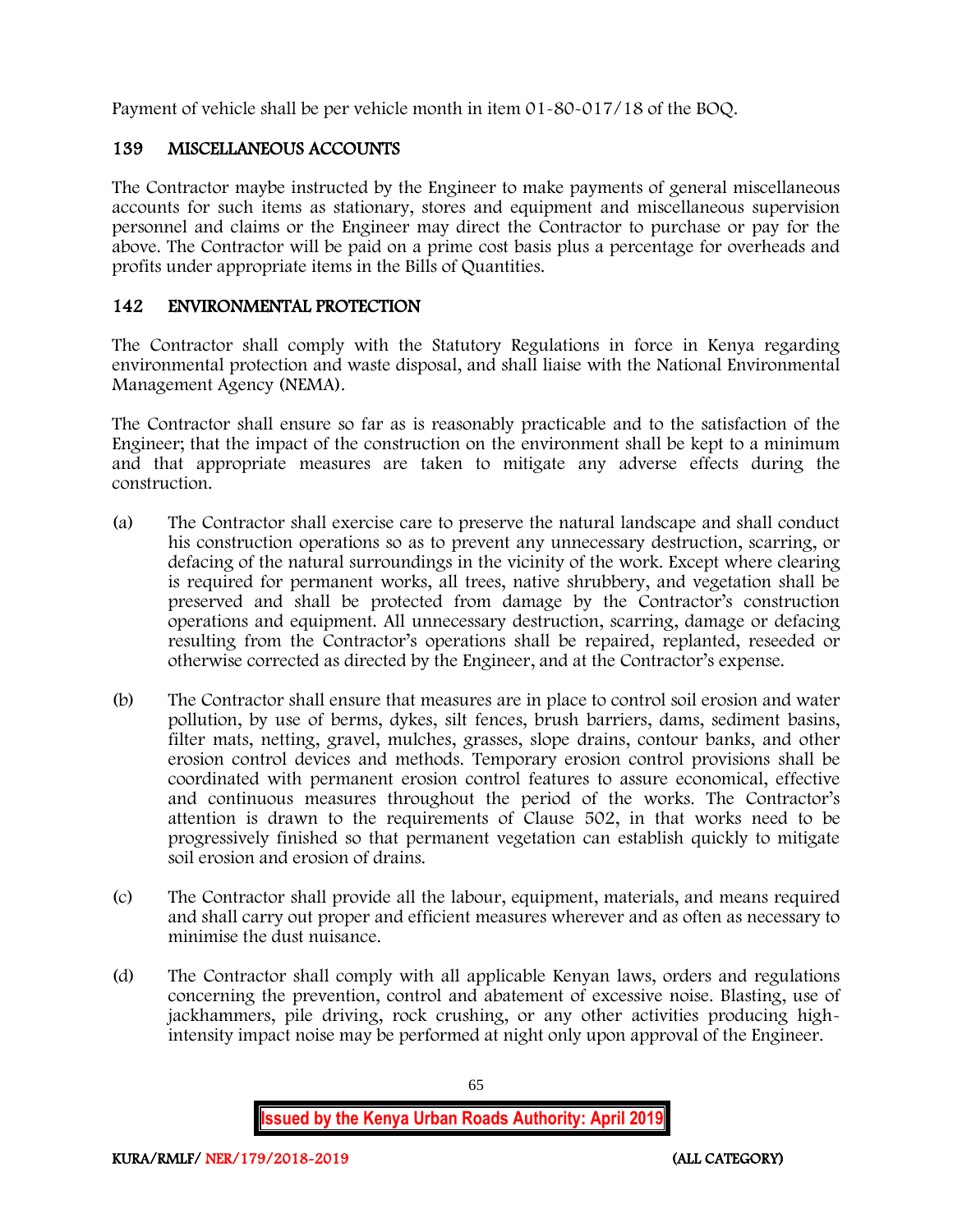- (e) Immediately after extraction of materials, all borrows pits shall be backfilled to the satisfaction of the Engineer. In particular borrow pits near the project road shall be backfilled in such a way that no water collects in them.
- (f) Spilling of bitumen fuels Oils and other pollutants shall be cleared up.
- (g) The Contractor's attention is drawn to the requirements of the Standard Specification in regard to the environment and in particular to the following clauses: Clause 115: Construction Generally

| Claude 110. Conditability denotally                                 |
|---------------------------------------------------------------------|
| Clause 116: Protection from Water                                   |
| Clause 136: Removal of Camps                                        |
| Clause 605: Safety and Public Health Requirements Clause            |
| Clause 607: Site Clearance and Removal of Topsoil and<br>Overburden |

(h) No additional payment will be made to the Contractor to cover costs arising from the requirements for this Clause and the Contractor must include these costs in the rates inserted into the Bills of Quantities.

# 143 STAFF TRAINING

The Contractor shall allow for training of engineers, technicians and other support staff as may be instructed by the Engineer.

The payment of the allowances of such staff shall be made as instructed by the Engineer under the relevant provisions in the Bills of Quantities.

66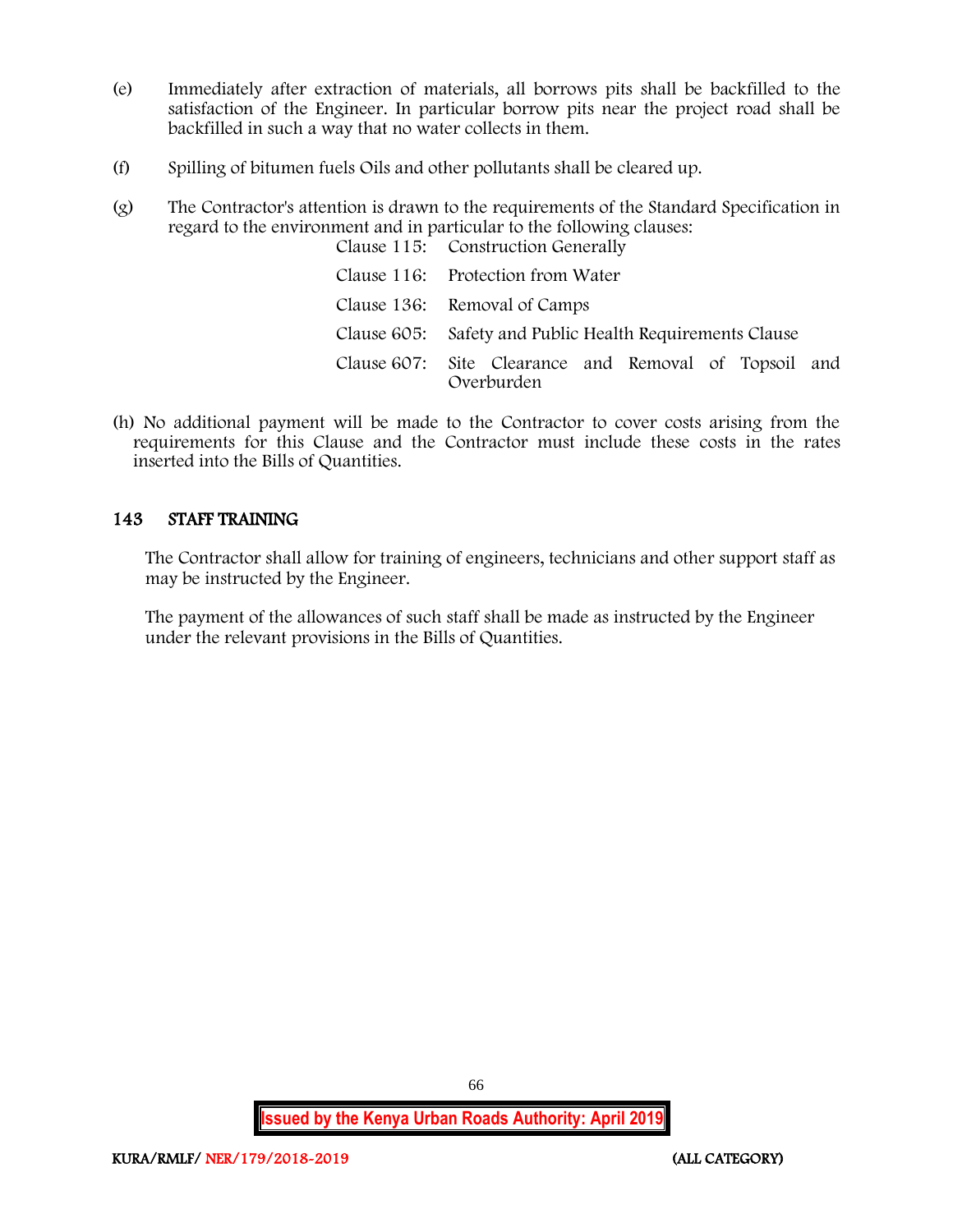# SECTION 2 - MATERIALS AND TESTING OF MATERIALS

All materials testing shall be in accordance with Section 2 of the Standard Specifications.

### SECTION 3 - SETTING OUT & TOLERANCES

### 301 SETTING OUT

a) In addition to the provisions of clause 3.01(a) if the traverse points to be used for the setting out are close to the existing carriageway and interfere with construction works then the Contractor will have to relocate them to a location where they will not be disturbed. The coordinates and heights of all traverse points so located shall be listed and provided to the Engineer for checking and/or approval. Contractor shall also monument the new centreline every 200m along straight and all salient points along curves by a pin in the concrete beacon before commencement of any works.

The road reserve boundary posts shall have 12mm diameter steel pins embedded in concrete, 200mm long with 25mm exposed to the air, sticking out form its top surface. This pin shall be co-ordinated and heighted and result of the same shall be provided to the Engineer for approval. Cost of these works shall be included in the rates as no separate item has been provided.

Commencement of the works shall not be permitted until this basic survey data has been provided and approved by the Engineer for at least 2 Kms of the road.

#### b) Detailed Setting Out

Reference pegs shall be 50mm by 50mm in section 600mm long driven 400mm firmly into ground and painted white above the ground. The offset from centre line shall be indicated by small nail 20mm to 25mm long with its head driven flush with the top of the peg.

Chainages, offset and reference elevation shall be clearly indicated to the sides of the peg to the satisfaction of the Engineer.

After cutting of benches and prior to commencement of earthworks or subgrade works, Contractor shall take cross-sections again and submit the copy of the same to Engineer for agreement. These cross-sections shall then be used as basis of measurement for all subsequent layers, unless otherwise stated.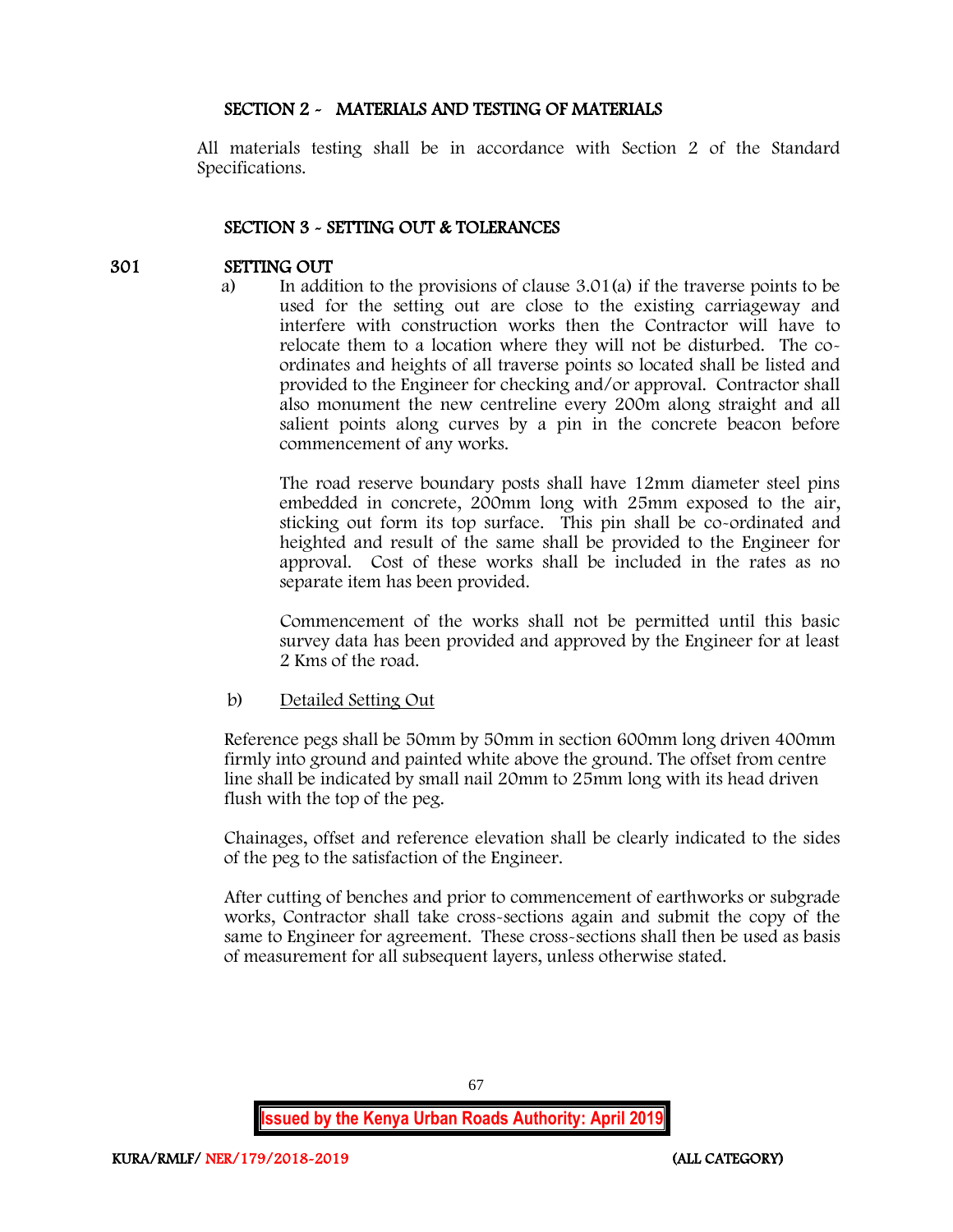#### SECTION 4- SITE CLEARANCE AND TOP SOIL STRIPPING

#### 401 SITE CLEARANCE

Site Clearance shall be carried out as directed by the Engineer.

#### 402 REMOVAL OF TOPSOIL

Topsoil shall include up to 200mm depth of any unsuitable material encountered in existing or newly constructed drains, drainage channels, and accesses.

# 403 REMOVAL OF STRUCTURES, FENCES AND OBSTRUCTIONS

When instructed by the Engineer, the Contractor shall demolish or remove any structure and payment for this shall be made on day works basis.

#### SECTION 5 - EARTHWORKS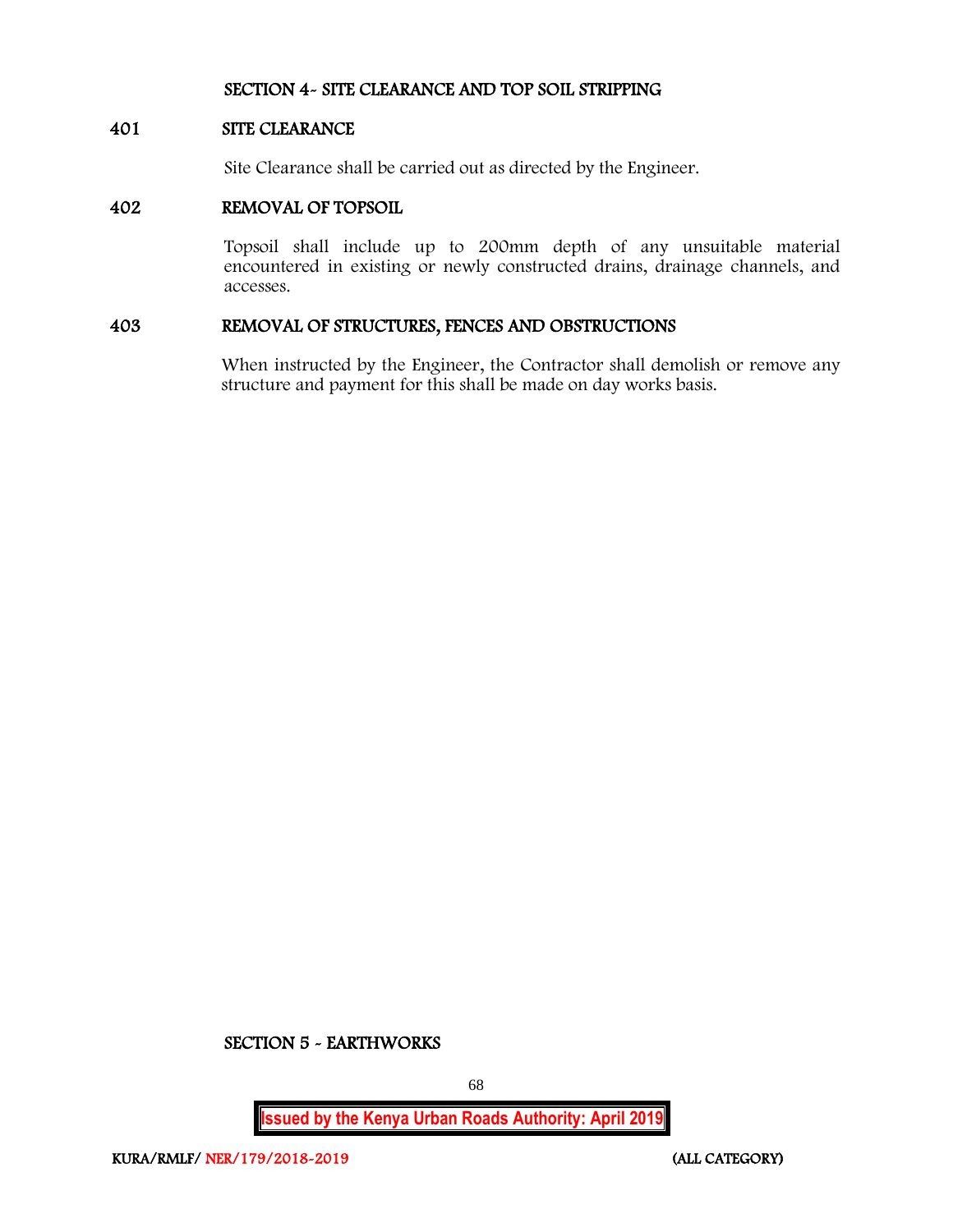### 504 PREPARATION PRIOR TO FORMING EMBANKMENT

Where benching is required for existing pavement to accommodate earthworks subgrade or subbase for widening the road, the rate for compaction of existing ground shall be deemed to cover this activity.

Excavation in the pavement of the existing road shall be kept dry. In the event of water penetrating the underlying layer, construction of the subsequent layers shall be postponed until the underlying layers are dry enough to accommodate the construction plant without deforming or otherwise showing distress.

Step construction shall be carried out per layer at the joint where excavating both vertically and perpendicular to the direction of the travel. The step shall be 500mm perpendicular to the direction of the travel and 150mm vertical unless otherwise instructed by the Engineer.

Special care shall be taken when compacting the new material at the joint ensuring that specified density is achieved.

#### 505 CONSTRUCTION OF EMBANKMENTS

Only material approved by the Engineer shall be used for fill in embankments. Material with high swelling characteristics or high organic matter content and any other undesirable material shall not be used, unless specifically directed by the Engineer. Unsuitable material shall include:

- (i) All material containing more than 5% by weight or organic matter (such as topsoil, material from swamps, mud, logs, stumps and other perishable material)
- (ii) All material with a swell of more than 3% (such as black cotton soil)
- (iii) All clay of plasticity index exceeding 50.
- (iv) All material having moisture content greater than 105% of optimum moisture content (Standard Compaction)

Subgrade: Shall mean upper 300mm of earthworks either insitu or in fill and subgrade shall be provided for as part of earthworks operation and payment shall be made as "fill". The material for subgrade shall have a CBR of not less than 8% measured after a 4 day soak in a laboratory mix compacted to a dry density of 100% MDD (AASHTO T99) and a swell of less than 1%.

Subgrade repair: Where directed by the Engineer, any localized failure in the subgrade shall be repaired by filling in selected soft, hard or natural of minimum CBR 30% and compacted in accordance with clauses in the specifications applying to normal subgrade.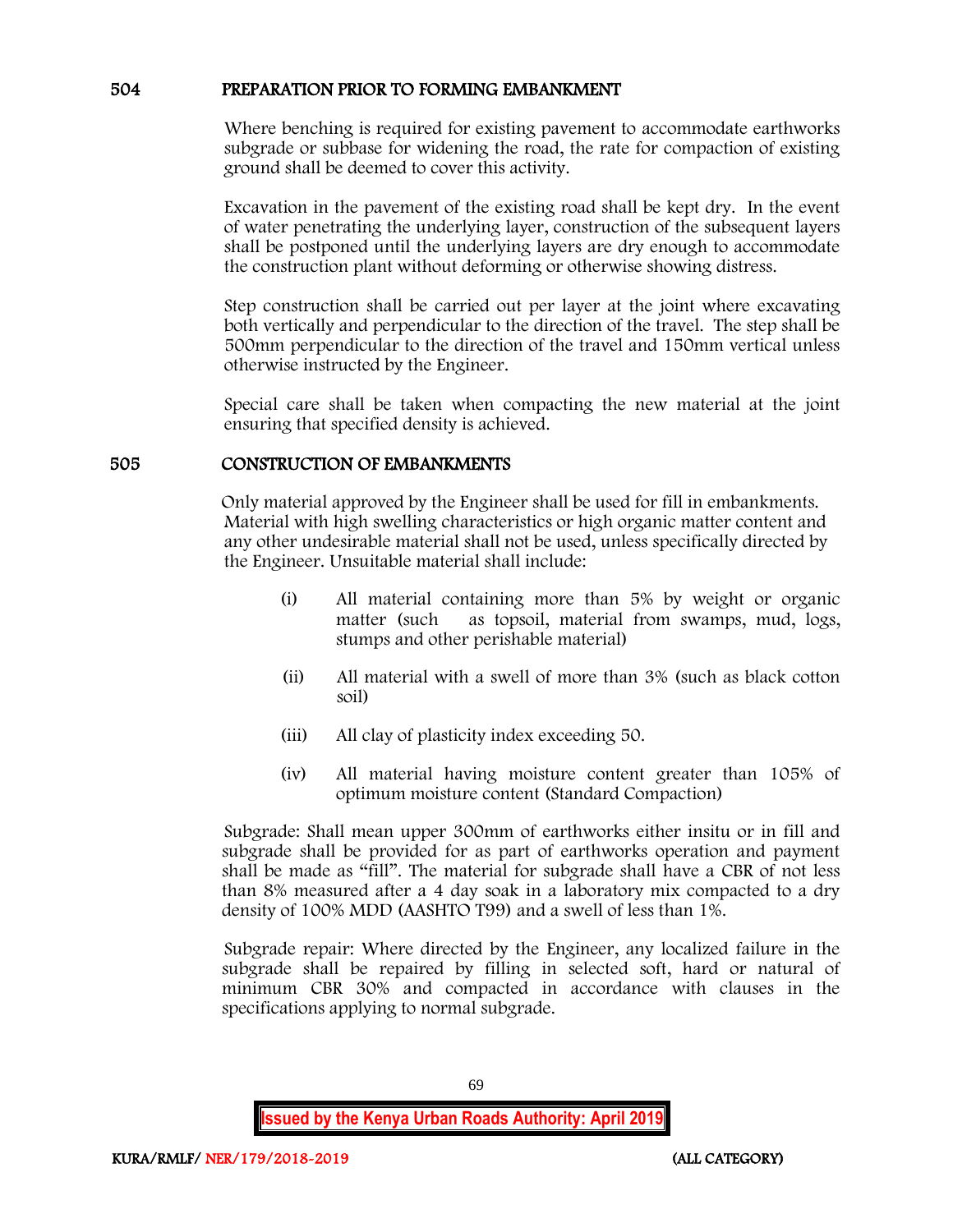Embankment repair: Where directed by the Engineer, any localized filling in soft, hard or natural; selected material requirements shall be executed in accordance with Clause 505.

### 508 COMPACTION OF EARTHWORKS

At pipe culverts, all fill above ground level around the culverts shall be compacted to density of 100% MDD (AASHTO T.99) up to the level of the top of the pipes or top of the surround(s), if any and for a width equal to the internal diameter of the pipe on either side of the pipe(s) or surround(s) as applicable.

At locations adjacent to structures, all fill above ground level upto the underside of the subgrade shall be compacted to density of 105% MDD (AASHTO T.99). In case of fill around box culverts this should be carried out for the full width of the fill and for a length bounded by the vertical plane passing through the ends of the wingwalls.

Notwithstanding the provision of clause 503 of the standard Specification, Compaction of subgrade material (i.e. material immediately below formation) in cut areas shall not be carried out by the contractor in areas where the formation is formed in hard material, unless specific instructions to the contrary are issued by the Engineer.

Where improved sub-grade material shall be required, this shall be compacted and finished to the same standards and tolerances as those required for normal subgrade and clauses in the specifications applying to normal subgrade shall also apply.

#### 511 BORROW PITS

The first part of the Standard Specification is amended as follows:-

Fill material which is required in addition to that provided by excavation shall be obtained from borrow pits to be located and provided by the Contractor but to the approval of the Engineer contrary to what has been stated.

#### 517 MEASUREMENT AND PAYMENT

Notwithstanding the provisions of clause 517 of the standard specifications, the rate for compaction of fill in soft material shall allow for the requirements of clause 508 of the special specification and no extra payment shall be made for compaction around pipe culverts (100% MDD AASHTO T.99).

# SECTION 6 - QUARRIES, BORROW PITS, STOCKPILES AND SPOIL AREAS

# 601 GENERAL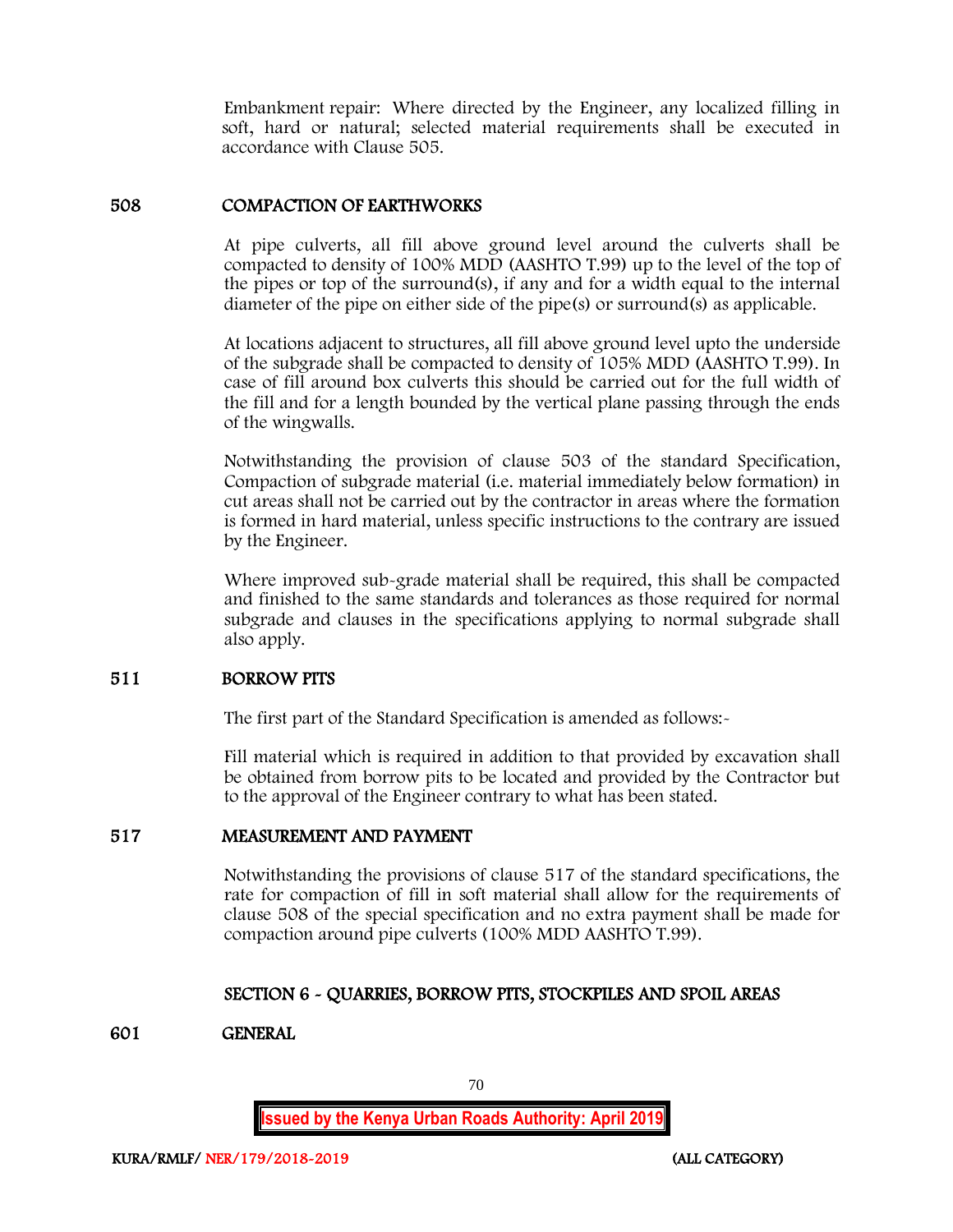Notwithstanding any indications to the contrary in the Standard specification the Engineer will not make available to the Contractor any land for quarries, borrow pits, stockpiles and spoil areas, except for those areas in road reserves specifically approved by him.

The contractor will be entirely responsible for locating suitable sources of materials complying with the Standard and Special Specifications, and for the procurement, Wining, haulage to site of these materials and all costs involved therein. Similarly the contractor will be responsible for the provision and costs involved in providing suitable areas for stockpiling materials and spoil dumps. Should there be suitable sites for spoil dumps or stockpiles within the road reserve forming the site of the works the Contractor may utilise these subject to the approval of the Engineer.

No additional payment will be made to the Contractor to cover costs arising from the requirements for this Clause and the Contractor must include these costs in the rates inserted into the Bills of Quantities.

#### 602 MATERIAL SITES

The information on possible material sites is given for the general guidance of bidders. Bidders are however advised to conduct their own investigation as the information contained therein is neither guaranteed nor warranted

# 603 PROVISION OF LAND

Notwithstanding any indications to the contrary in the Standard specification the Engineer will not make available to the Contractor any land for quarries, borrow pits, stockpiles and spoil areas, except for those areas in road reserves specifically approved by him.

The contractor will be entirely responsible for locating suitable sources of materials complying with the Standard and Special Specifications, and for the procurement, Wining, haulage to site of these materials and all costs involved therein. Similarly the contractor will be responsible for the provision and costs involved in providing suitable areas for stockpiling materials and spoil dumps. Should there be suitable sites for spoil dumps or stockpiles within the road reserve forming the site of the works the Contractor may utilise these subject to the approval of the Engineer.

No additional payment will be made to the Contractor to cover costs arising from the requirements for this Clause and the Contractor must include these costs in the rates inserted into the Bills of Quantities.

# 605 SAFETY AND PUBLIC HEALTH REQUIREMENTS

In addition to clause 605, the contractor shall allow for professionals to conduct lectures to the workers regarding the spread of HIV/Aids.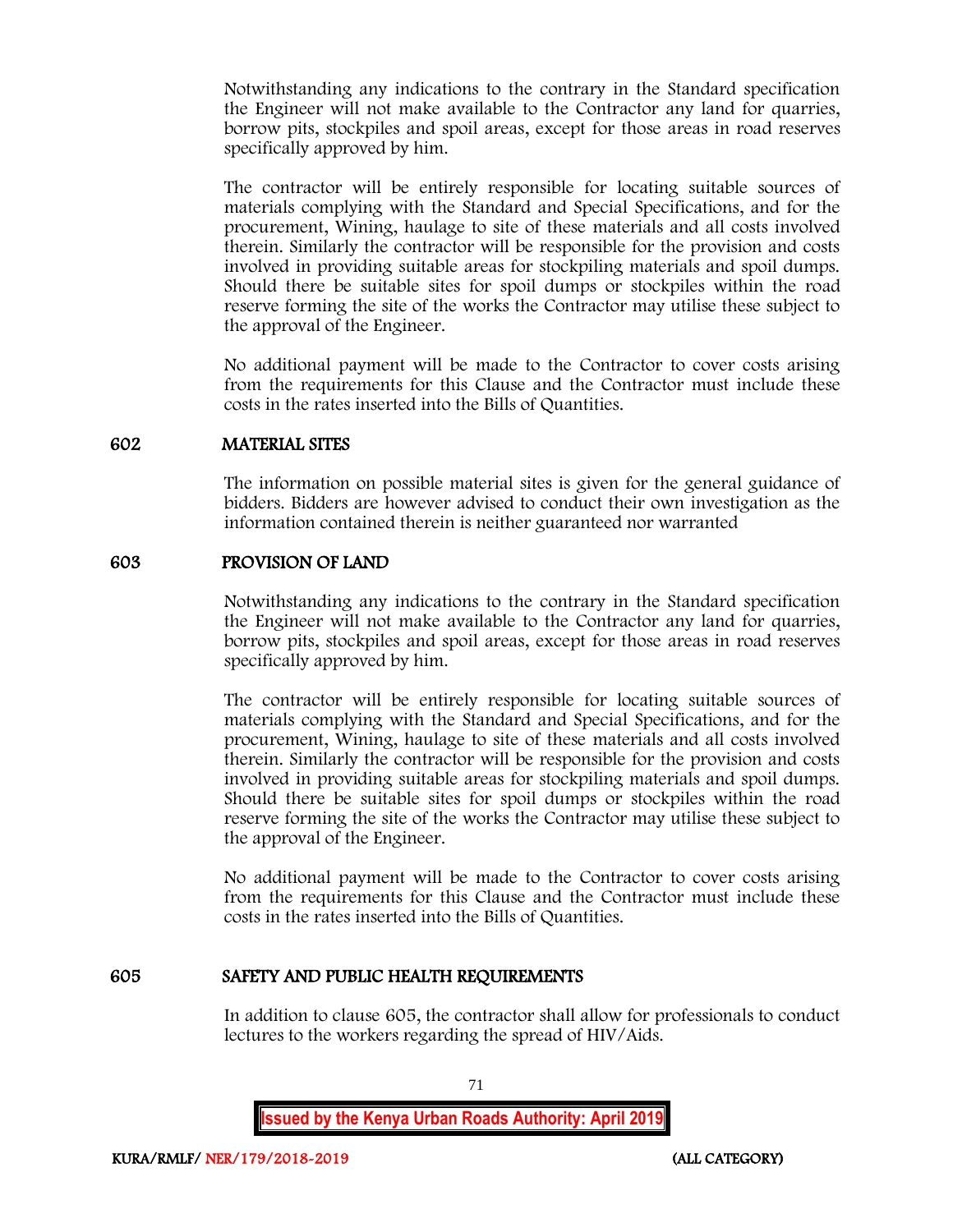## SECTION 7 - EXCAVATION AND FILLING FOR STRUCTURES

## 703 EXCAVATION OF FOUNDATIONS FOR STRUCTURES

Unless otherwise instructed by the Engineer, all excavated surfaces in material other than hard material, on which foundations for structures shall be placed,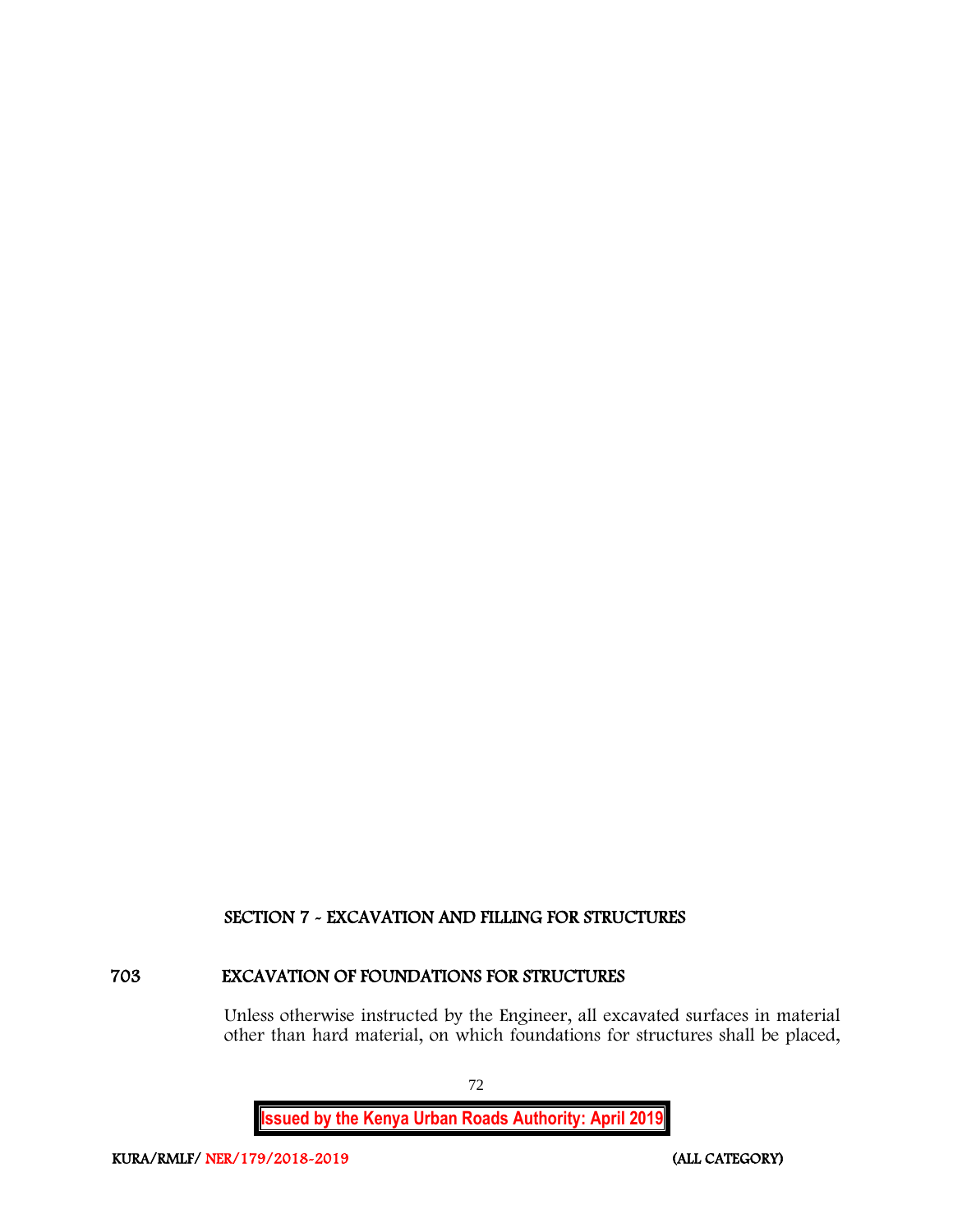shall be compacted to 100% MDD (AASHTO T.99) immediately before structures are constructed.

Paragraph 4, last line: - Replace "95%" with "100%".

## 707 BACKFILLING FOR STRUCTURES

Unless otherwise instructed by the Engineer, all backfilling material shall be compacted to a minimum of 100% MDD (AASHTO T.99).

### 709 EXCAVATIONS FOR RIVER TRAINING AND NEW WATER COURSES

Payments for river training and establishment of new watercourses shall only be made where such work constitute permanent works. Works done for road deviation or other temporary works shall not qualify for payment.

## 710 STONE PITCHING

Stone pitching to drains, inlets and outlets of culverts to embankments and around structure shall consist of sound unweathered rock approved by the Engineer.

The stone as dressed shall be roughly cubical in shape with minimum dimensions of 150 x 150mm for normal thickness of stone pitching.

The surface to receive the pitching shall be compacted and trimmed to slope and the stone laid, interlocked and rammed into the material to give an even finished surface.

In areas where stone pitching has been damaged, the Contractor shall identify such areas and notify the Engineer for his agreement of the extent of the Works required and his approval and instructions to proceed with the Works. Stone Pitching Repair and Reconstruction shall be carried out in accordance with Clause 710 of the Standard Specifications.

The Works shall involve removal of the damaged stone pitching and reconstruction of the said areas in accordance with Clause 710 of the Standard Specifications by use of the sound salvaged material together with any necessary additional material where all such materials shall comply with Section 7 of the Standard Specifications.

Contrary to clause 713 of the standard specifications, the rates inserted for stone pitching shall allow for grouting.

## 711 GABIONS

Where instructed by the Engineer the Contractor will install gabions as protection works to washout areas or bridge Piers and or Abutments. Gabions shall be constructed in accordance with Clause 711 of the Standard Specification.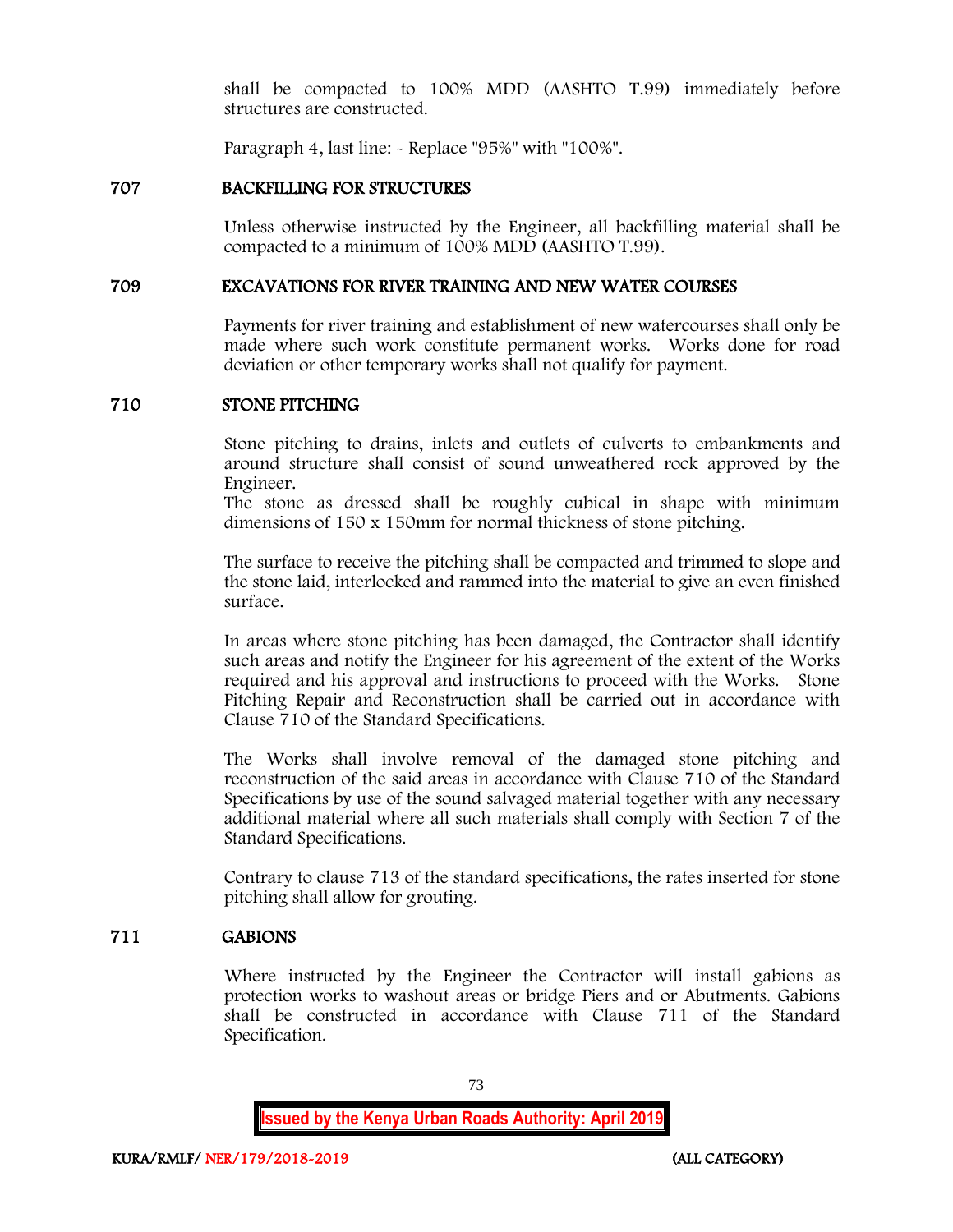I n cases where existing gabions have been damaged, the Contractor shall identify them and notify the Engineer for his agreement of the extent of the Work required and his approval and instructions to proceed with the Works.

The Works shall involve removal of the damaged gabions / rocks, excavation to the correct levels and grades as directed by the Engineer, and in accordance with Clause 711 of the Standard Specifications and reconstruction with new gabions and other necessary materials as necessary. The damaged gabions shall be recovered and transported to the nearest KURA'S Yard or M.O. R &P.W Department depot.

## 712 RIP-RAP PROTECTION WORK

Quarry waste or similar approved material shall be used to backfill scoured and eroded side, outfall and cut-off drain. The material shall be compacted to form a flat or curved surface preparatory to stone [pitching of drainage channels, existing and new scour checks as directed by the Engineer.

The surface to receive the pitching shall be compacted and trimmed to slope and the stone hand laid, interlocked and rammed into the material to give an even finished surface. The interstices of the Pitching shall be rammed with insitu material. The insitu material immediately behind the pitching shall be compacted to minimum density of 100% MDD compaction (AASHTO T.99)

## 714 BACKFILL BELOW STRUCTRURES

Where instructed this shall be carried out in compliance with the requirements of Clause 507 and 804 of the Standard Specification.

74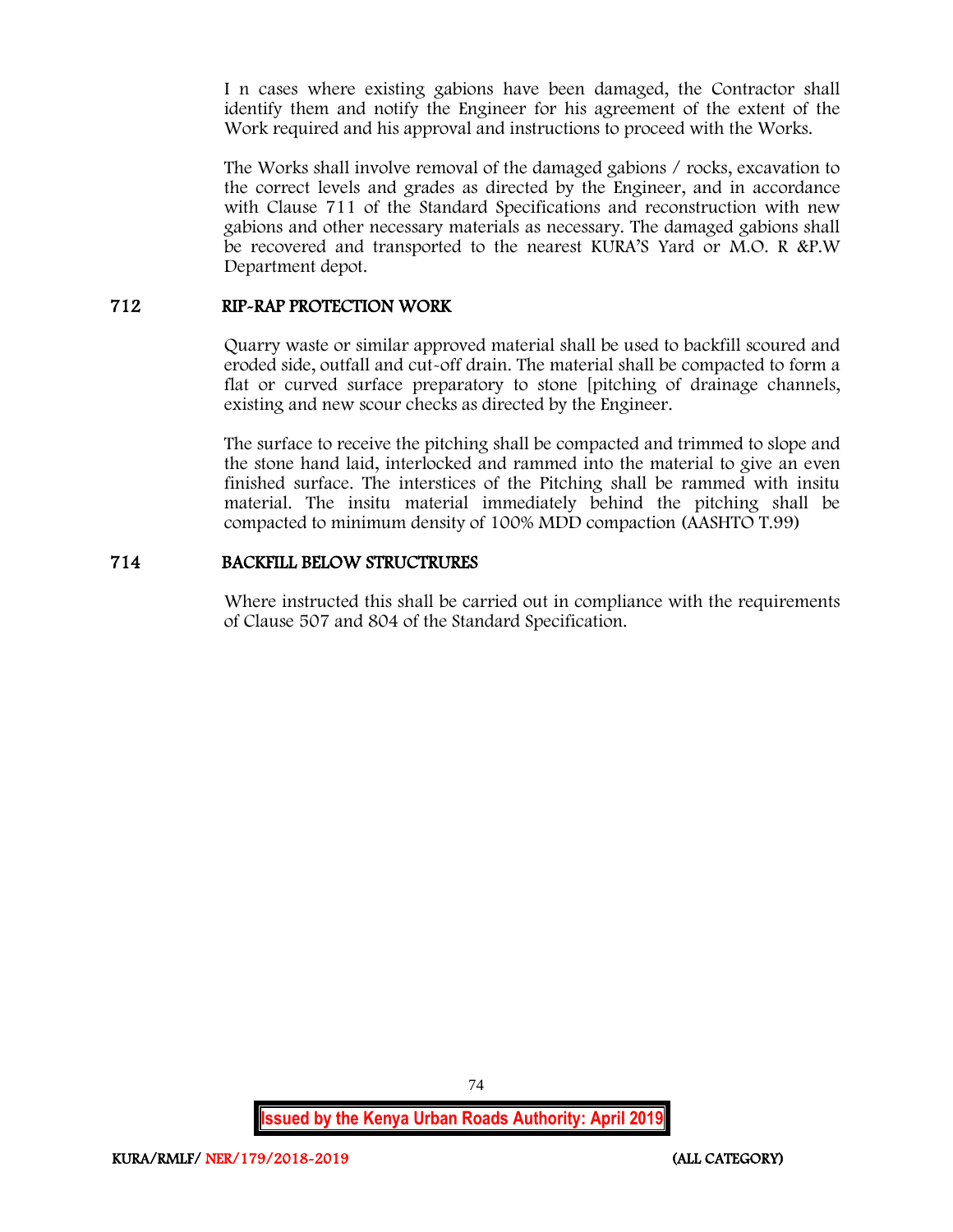### SECTION 8 - CULVERTS AND DRAINAGE WORKS

### 801 SCOPE OF SECTION

The operations specified in this section apply to the installation of drainage works and reinstatement and improvement of the same.

In addition, this Section covers: -

- Extending of existing 450mm, 600mm and 900mm diameter pipes to be compatible with the increased road width or access.
- Desilting and cleaning of existing pipes and outfall drains to make them free flowing.

## 804 EXCAVATION FOR CULVERTS AND DRAINAGE WORKS

In the Standard Specifications, make the following amendments: -

- (a) In paragraph 6, line 3, and in paragraph 7, line 5 and in paragraph 11, line 6, delete "95%" and insert "100%".
- (b) Removal of Existing Pipe Culverts

Where instructed by the Engineer, the Contractor shall excavate and remove all existing blocked or collapsed culvert pipes of 450mm, 600mm and 900mm diameter including concrete surround, bedding, inlet and outlet structure.

The void left after removal of culvert pipes shall be widened as necessary to accommodate new concrete bedding, pipe and haunching.

The payment of this work shall be per linear metre of pipes removed, and the volume in m<sup>3</sup> of inlet/outlet structure removed. The void left by removal of these pipes shall be carefully preserved in order to accommodate replacement of 450mm, 600mm or 900mm diameter pipe culverts as shall be directed by the Engineer.

- (c) Removal of Other Existing Drainage Structures When instructed by the Engineer, the Contractor shall demolish or remove any other structure and payment for this shall be made on day work basis.
- (d) Excavation for Culverts and Drainage Works The Contractor shall carry out all excavations for new culverts and drainage works to the lines, levels, inclinations, and dimensions shown on the drawings or as instructed by the Engineer.

### 805 EXCAVATION IN HARD MATERIAL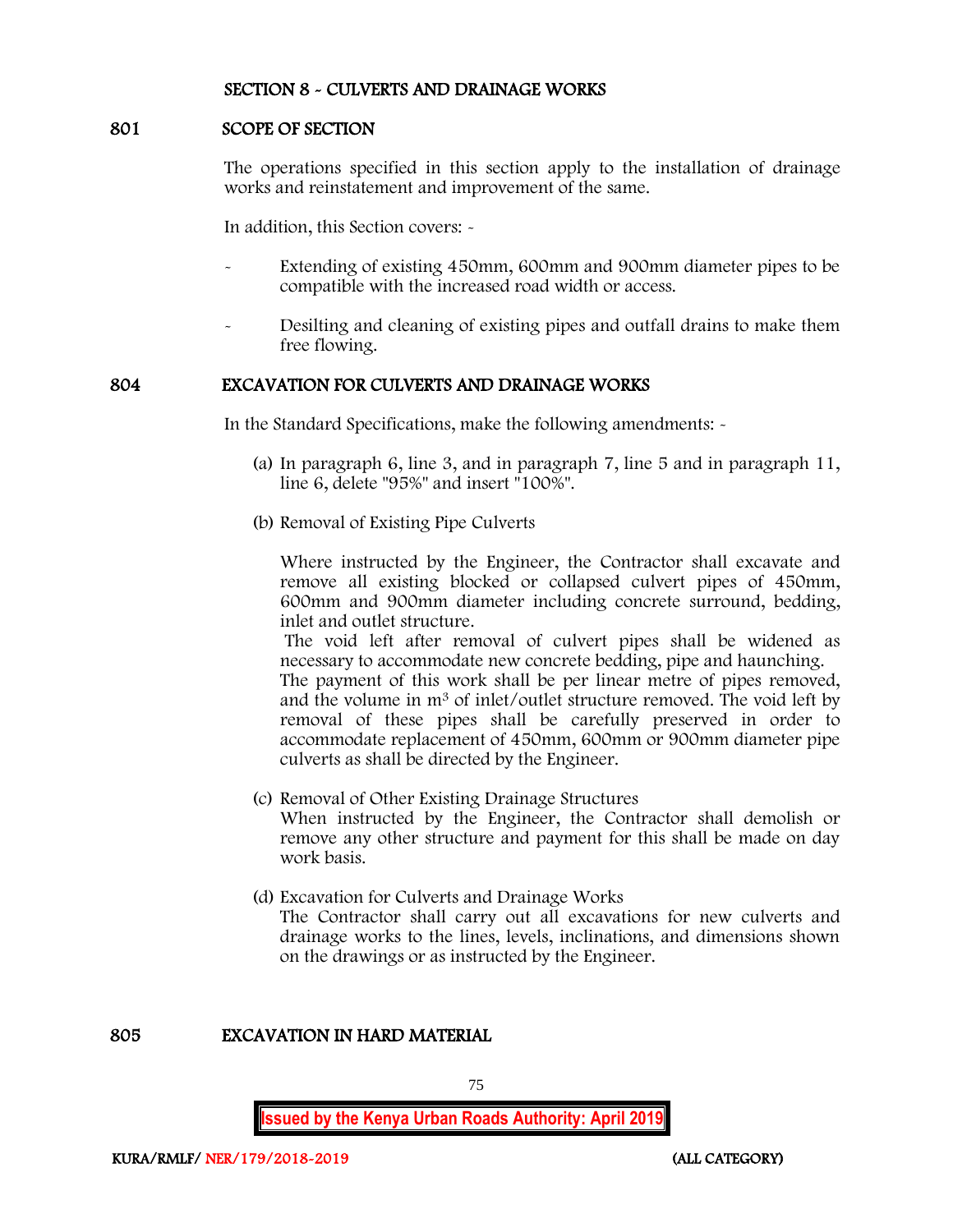In the Standard Specifications, Sub-clauses 805(a) and 805 (b) delete "95%" and insert "100%".

In sub-clause 809(a), paragraph 1, line 1, substitute "95%" with "100%".

In sub-clause 809(c), paragraph 2, line 4, between the words "compacted" and "and shaped" insert the words "to 100% MDD (AASHTO T.99)".

Hard material is material that can be excavated only after blasting with explosives or barring and wedging or the use of a mechanical breaker fitted with a rock point in good condition and operated correctly. Boulders of more than 0.2m<sup>3</sup> occurring in soft material shall be classified as hard material.

### 809 BEDDING AND LAYING OF PIPE CULVERTS

Concrete pipes shall be laid on a 150mm thick concrete bed of class 15/20 and the pipes shall be bedded on a 1:3 cement: sand mortar at least 50mm thick, 150mm wide and extending the full length of the barrel.

The rates inserted shall allow for compaction of the bottom of excavation to 100% MDD (AASHTO T.99).

### 810 JOINTING CONCRETE PIPES

The concrete pipes for the culverts shall have ogee joints and will be jointed by 1:2 cement: sand mortar and provided with fillets on the outside as described in clause 810 of the Standard Specification.

## 812 BACKFILLING OVER PIPE CULVERTS

In the Standard Specifications, clause 812

a) Wherever the expression "dry density of 95% MDD (AASHTO T. 99)" occurs delete and replace with "dry density of 100% MDD (AASHTO T.99)".

The rates entered for laying of pipe culverts shall allow for backfilling to pipe culverts and compacting to 100% MDD (AASHTO T.99) and these works shall not be measured and paid for separately.

### 814 SUBSOIL DRAINS

In the event of excavation for repairs exposing local seepage, springs or unacceptably high water table, the Engineer may instruct the provision of counter fort or French drains.

These drains shall consist of a trench excavated to the alignment, width, depth and gradient instructed by the Engineer, and backfilled with approved compacted clean hard crushed rock material as specified in clause 815 of the

76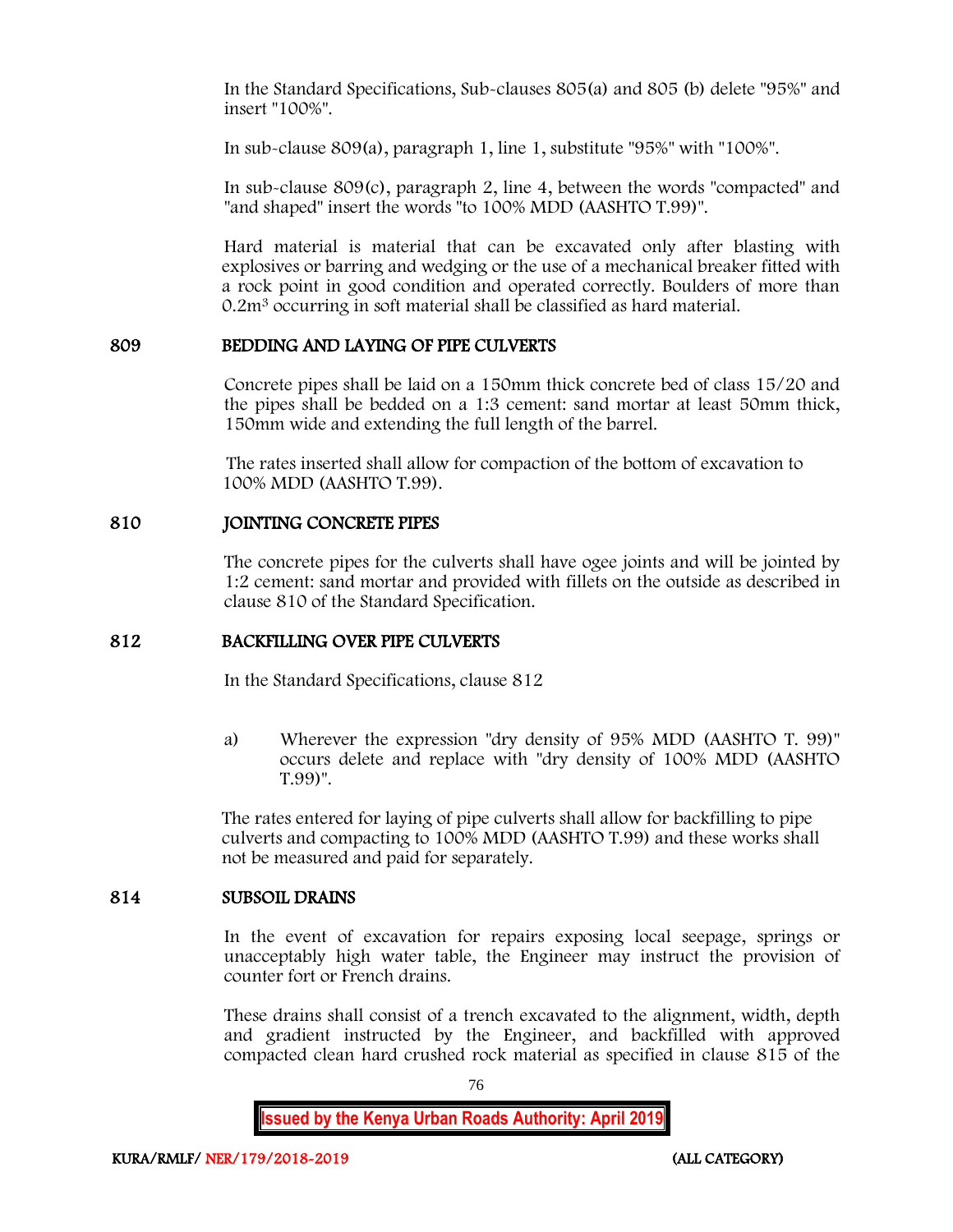standard specification. Where these drains lie within the carriageway the carriageway shall be reinstated with compacted stabilised gravel and surfaced with hot asphalt or a surface dressing as instructed by the Engineer.

## 815 INVERT BLOCK DRAINS AND HALF ROUND CHANNELS

Invert Block Drains and Half Round Channels shall be constructed as shown in the drawings provided in accordance with the Standard Specifications where directed by the Engineer.

## 817 REPAIRS TO DRAINS

## 817.1 Cleaning and Repair of Existing Drains

In areas of existing side drains, mitre or outfall drains where such are blocked, the Engineer shall instruct the Contractor to clean and clear the drains to free flowing condition.

The work shall consist of:

- (a) Stripping and removal of any extraneous material to spoil including vegetation and roots in the drains to the satisfaction of the engineer.
- (b) Spreading of any spoil to the satisfaction of the Engineer.

Shaping the drains to free flowing condition as directed by the Engineer. Removing any broken side slabs for inverted block drains and replacing with a new removing any broken inverted block drains and replacing with a new one well jointed.

Measurement and Payment for cleaning drains shall be by linear metre of drain cleaned measured as the product of plan area and vertical depth of extraneous material instructed to be removed. No extra payment will be made for removal of vegetation and roots.

## 817.2 Channels

The Engineer may instruct that the Contractor provides open channels in place of existing subdrains where the latter may be damaged or in any other place. The rates entered by the Contractor in the bills of quantities must include for removal and disposal of any subdrain material, excavation to line and level, backfilling and compaction as directed by the engineer. The channels shall be constructed of precast class 20/20 concrete of minimum 80mm thickness and lengths or widths not exceeding 1000mm. Joints shall be at least 15mm wide filled with 1:2 cement sand mortar.

## 817.3 Rubble fills for protection work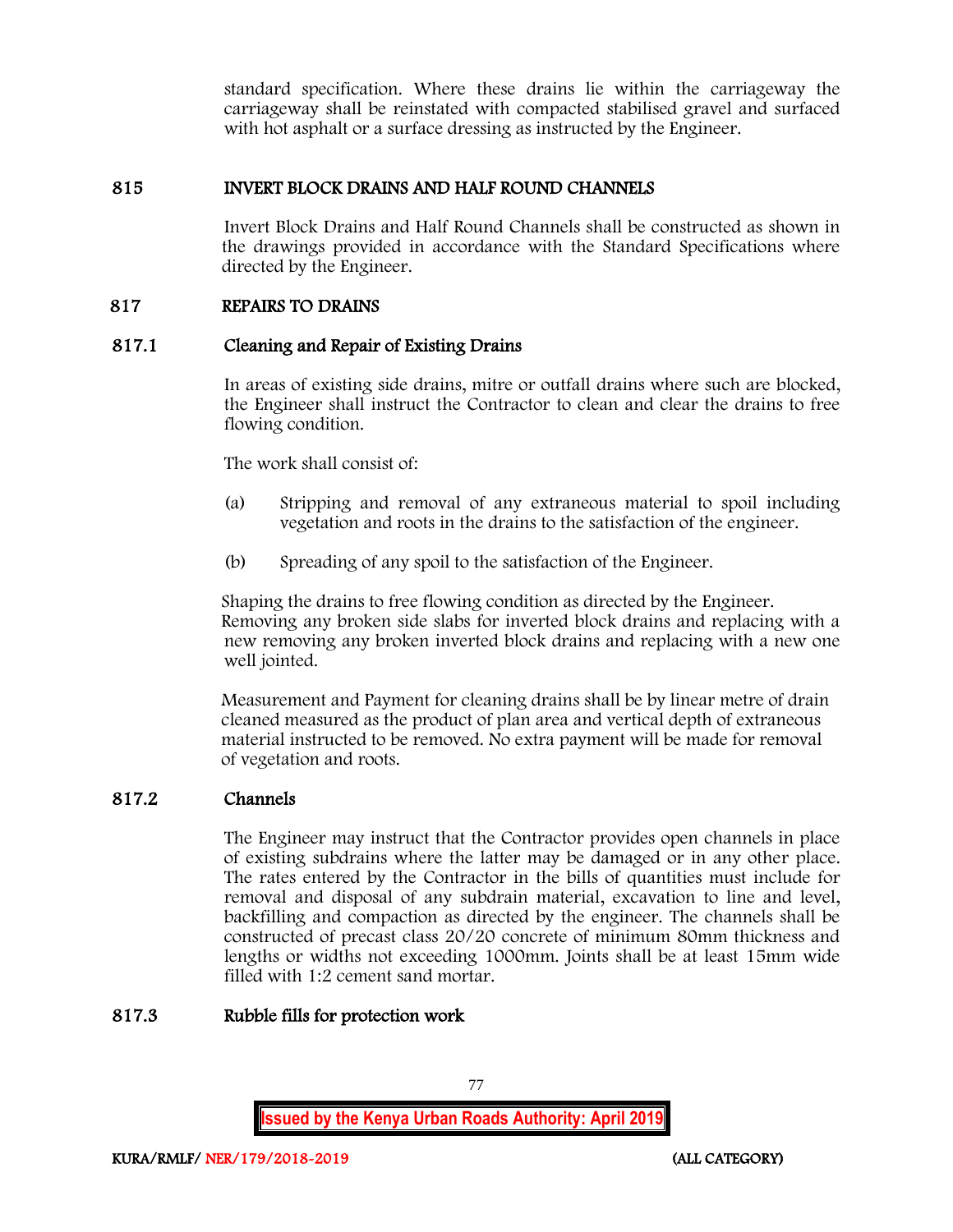Quarry waste or similar approved material shall be used to back fill scoured and eroded side, outfall and cut-off drains. The material shall be compacted to form a flat or curved surface preparatory to stone pitching of drainage channels, existing and new scour checks as directed by the Engineer.

## 817.4 Stone Pitching

Stone pitching shall be constructed in accordance with clause 710 of the standard Specification.

## 817.5 Gabions

Gabions shall be constructed in accordance with clause 711 of the standard Specification.

### 817.6 Spoil Material

The Contractor shall be responsible for removal from site of all materials excavated in the course of undertaking works in this section of the specifications, unless suitable for re-use, and deposit of the material in a spoil dump to be approved by the Engineer.

### 818 SCOUR CHECKS

Scour checks are to be constructed in mass concrete in accordance with clause 818 of the standard Specifications and the drawings as shall be provided.

## 819 CLEANING AND MAINTENANCE

### 819.1 Desilting of Pipe Culverts

Where instructed, Contractor shall desilt the existing pipe culverts by removing all the material from the pipe to make them clean and free flowing.

Measurement and payment shall be by the linear metres of pipes de-silted, regardless of diameter size.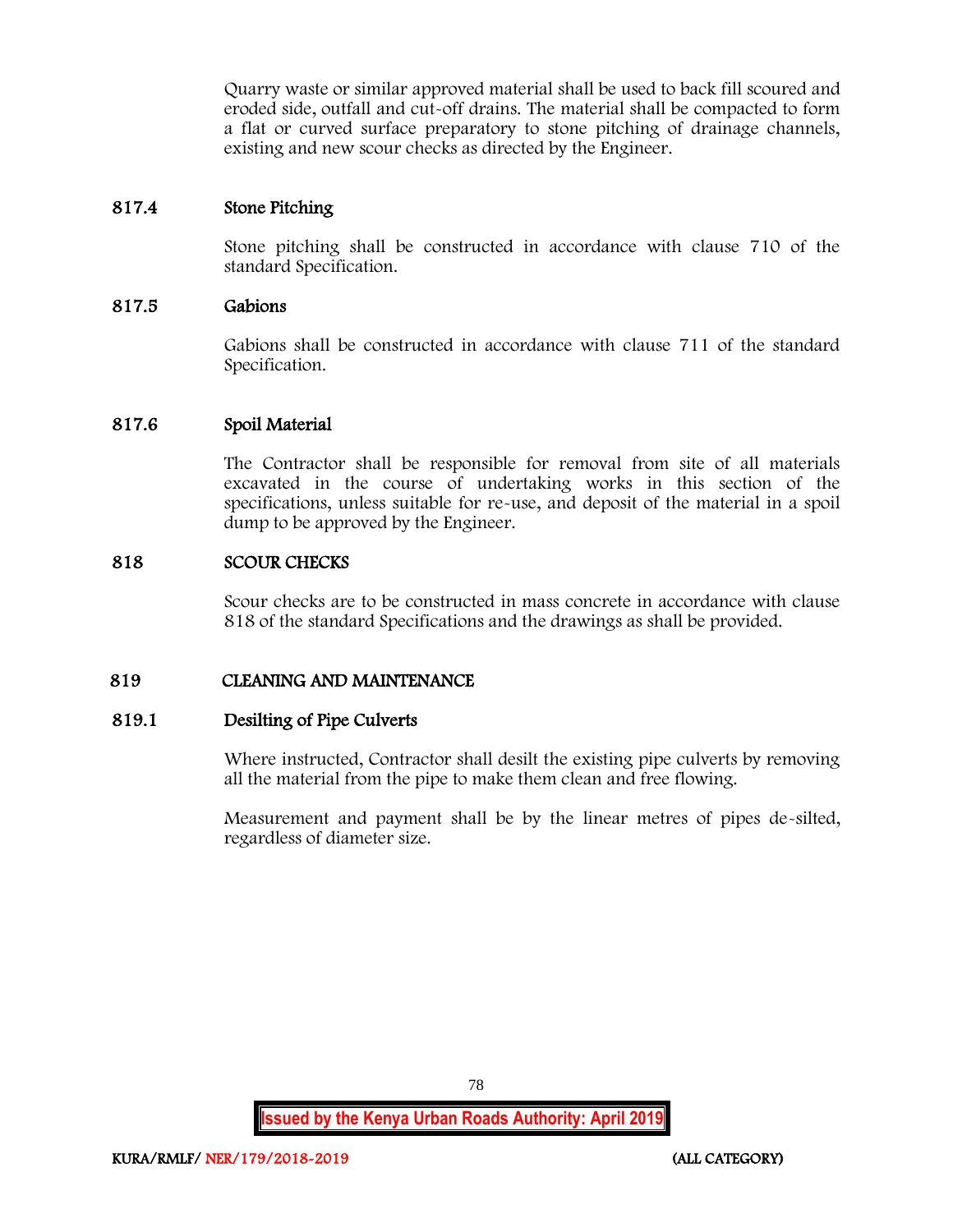### SECTION 9 - PASSAGE OF TRAFFIC

### 901 SCOPE OF THE SECTION

The Contractor shall so arrange his work to ensure the safe passage of the Traffic at all times and if necessary construct and maintain an adequate diversion for traffic complete with all the necessary road traffic signs.

The contractor shall provide to the satisfaction of the Engineer adequate warning signs, temporary restriction signs, advance warning signs, barriers, temporary bumps and any other device and personnel equipped with two way radios to ensure the safe passage of traffic through the works.

When carrying out the Works the Contractor shall have full regard for the safety of all road users.

The Contractor shall also provide sign posts and maintain to the satisfaction of the Engineer all deviations necessary to complete the works. The contractor should allow for the costs of complying with the requirements of this clause in his rates.

The contractor will be deemed to have inspected the site and satisfied himself as to the adequacy of his bid for these works and no additional payments will be made to the contractor for any expenditure on traffic control or the provision of deviations. The employer shall not be liable for inadequate prior investigations of this nature by the contractor.

#### 903 MAINTENANCE OF EXISTING ROADS

The Contractor shall when instructed, maintain the existing project road ahead of works using compacted asphalt concrete type I in accordance with the provisions in clause 1601B – 1607B of the Special Specifications or gravel material depending on the nature of the wearing course surface.

### 904 CONSTRUCTION OF DEVIATIONS

#### (a) General

In addition to requirement of this clause, the Contractor shall when instructed construct and complete deviations to the satisfaction of the Engineer before commencing any permanent work on the existing road. Also during these works the contractor is supposed to provide a detour of adequate pipe culverts for pedestrian and traffic crossing where there is bridge works.

Subject to the approval by the Employer, the Contractor may maintain and use existing roads for deviation. Payment for this, made in accordance with clause 912 (a) (i), shall be by the Kilometre used depending on the type of road used, whether bituminous or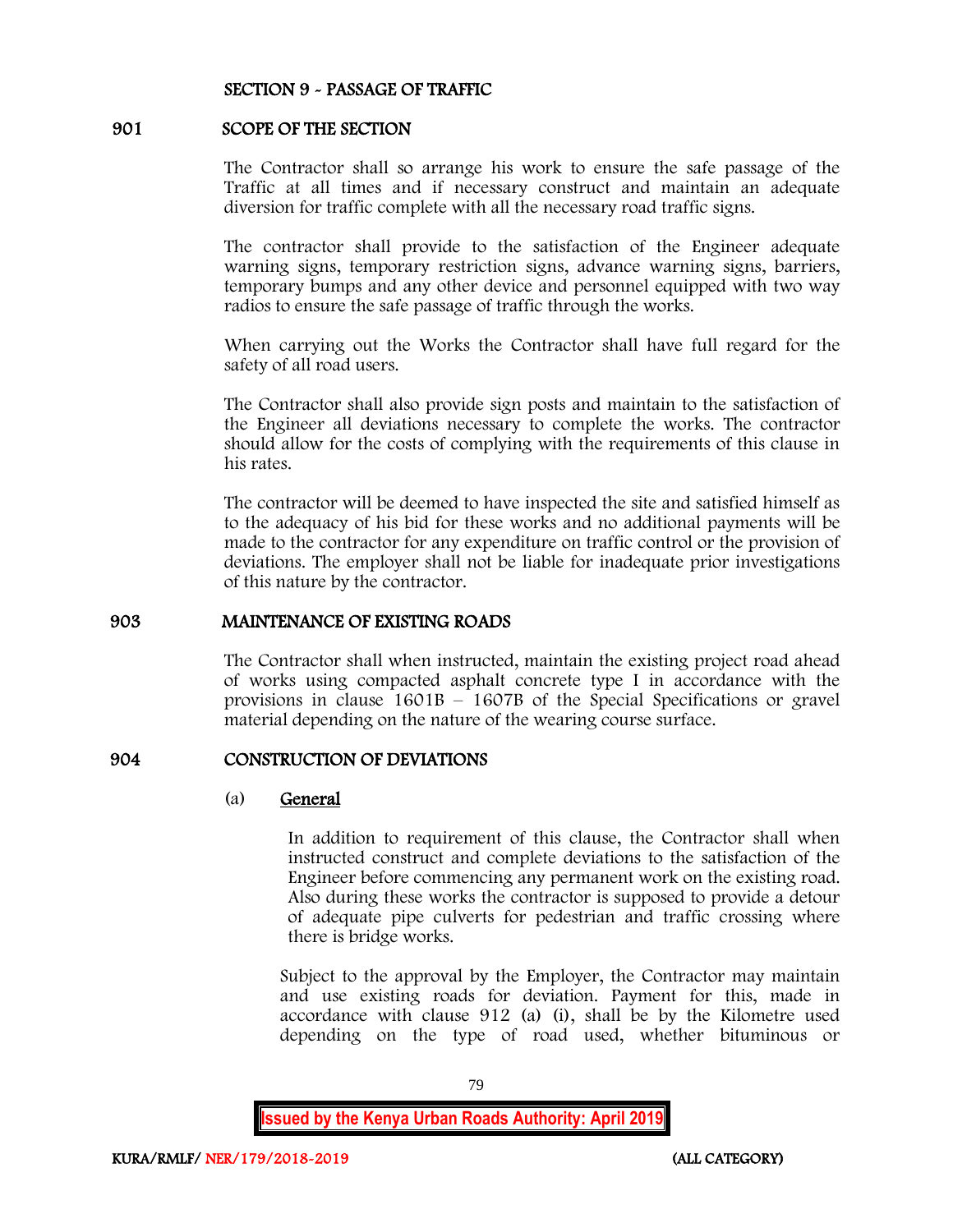earth/gravel. The rates shall include for the provision of materials and the works involved.

## b) Geometry

The carriageway width of the deviations shall not be less than 6m wide and suitable for 2-way lorry traffic unless otherwise specified.

## c) Construction

Unless otherwise instructed gravel wearing course for the deviation shall be 150mm compacted thickness complying with section 10 of the Standard Specification. The Contractor shall allow in his rate for removal of any unsuitable material before placing of gravel wearing course, as this will not be paid for separately.

In addition to provision of this clause, Contractor is required to sprinkle water at least 4 times a day at the rate of  $1$  to  $1.4$  litres/ $M<sup>2</sup>$  in regular interval to minimise the effects of dust. Latest sprinkling time shall be one hour before the sunset.

Where existing neighbouring roads are used as deviation, Contractor shall carry out repairs and maintenance in parent materials used for the existing base and surfacing of the road being used.

## 906 PASSAGE OF TRAFFIC THROUGH THE WORKS

The Contractor shall arrange for passage of traffic through the works during construction whenever it is not practicable to make deviations.

Any damage caused by passing traffic through the works shall be made good at the contractor's own cost.

## 907 SIGNS, BARRIERS AND LIGHTS

Contractor shall provide signs, barriers and lights as shown in the drawing in Book of Drawings at the locations where the traffic is being carried off the existing road to the deviation and back again to existing road. The Contractor shall provide ramps and carry out any other measures as instructed by the Engineer to safely carry traffic from the road to deviation.

Contrary to what has been specified in this clause the road signs provided shall be fully reflectorised and in conformity with clause 9.1 of the "Manual for Traffic Signs in Kenya Part II".

## 909 ASSISTANCE TO PUBLIC

In addition to provision of clause 909, Contractor shall maintain close liaison with the relevant authorities to clear any broken down or accident vehicles from the deviations and the main road, in order to maintain smooth and safe flow of the traffic. Further, the Contractor shall provide a traffic management plan to be

80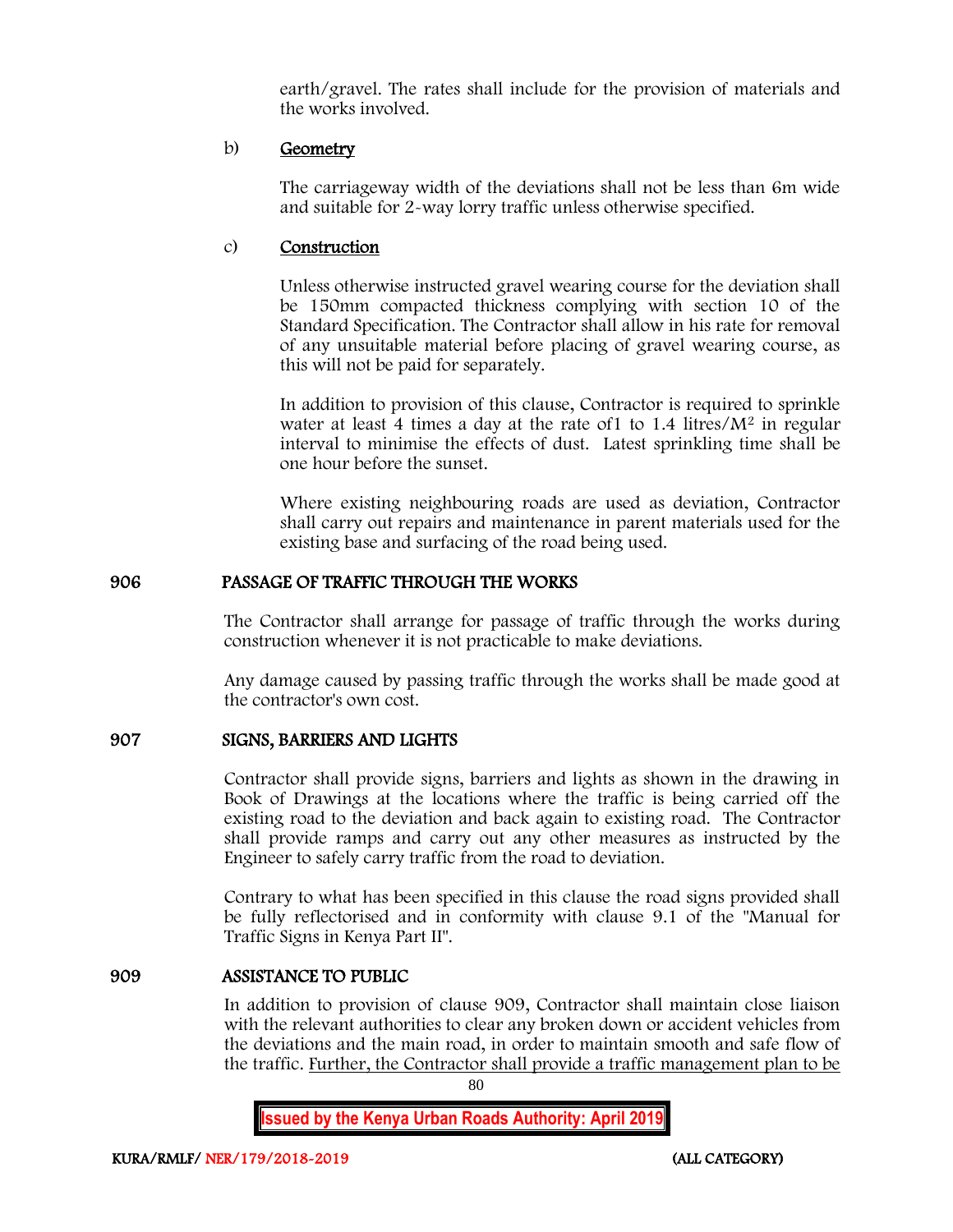approved by the Engineer before the commencement of any construction works and execute the same, to the satisfaction of the Engineer, during the entire period of project implementation. A draft traffic management plan shall be submitted with Bid.

## 912 MEASUREMENT AND PAYMENT

## Construct Deviation

### Road Deviation

The Contractor shall be paid only 50% of the rate for this when he completes deviation road to the satisfaction of the Engineer. The balance shall be paid in equal monthly instalments over the contract period, as he satisfactorily maintains the deviation (as per clause 904 and 905 above) when it is in operation.

Where existing neighbouring road has been used as deviation, payment shall be by the kilometre rate and shall include the cost of repairs and maintenance of the road carried out in parent base and subbase materials.

### Deviation using Pipe Culverts

The Contractor shall be paid only 50% of the rate for this when he completes deviation to the satisfaction of the Engineer. The balance shall be paid in equal monthly instalments over the contract period, as he satisfactorily maintains the deviation when it is in operation. The Contractor shall be paid full amount when the bridge under construction will be in use.

## Maintain existing road

Asphalt Concrete or gravel for maintaining the existing road shall be measured by the cubic metre placed and compacted upon the road

## Passage of traffic through the works

Payment shall be made on Lump Sum basis.

## Assistance to Public

The Contractor will be deemed to have included cost of this item in other items and no separate payment shall be made.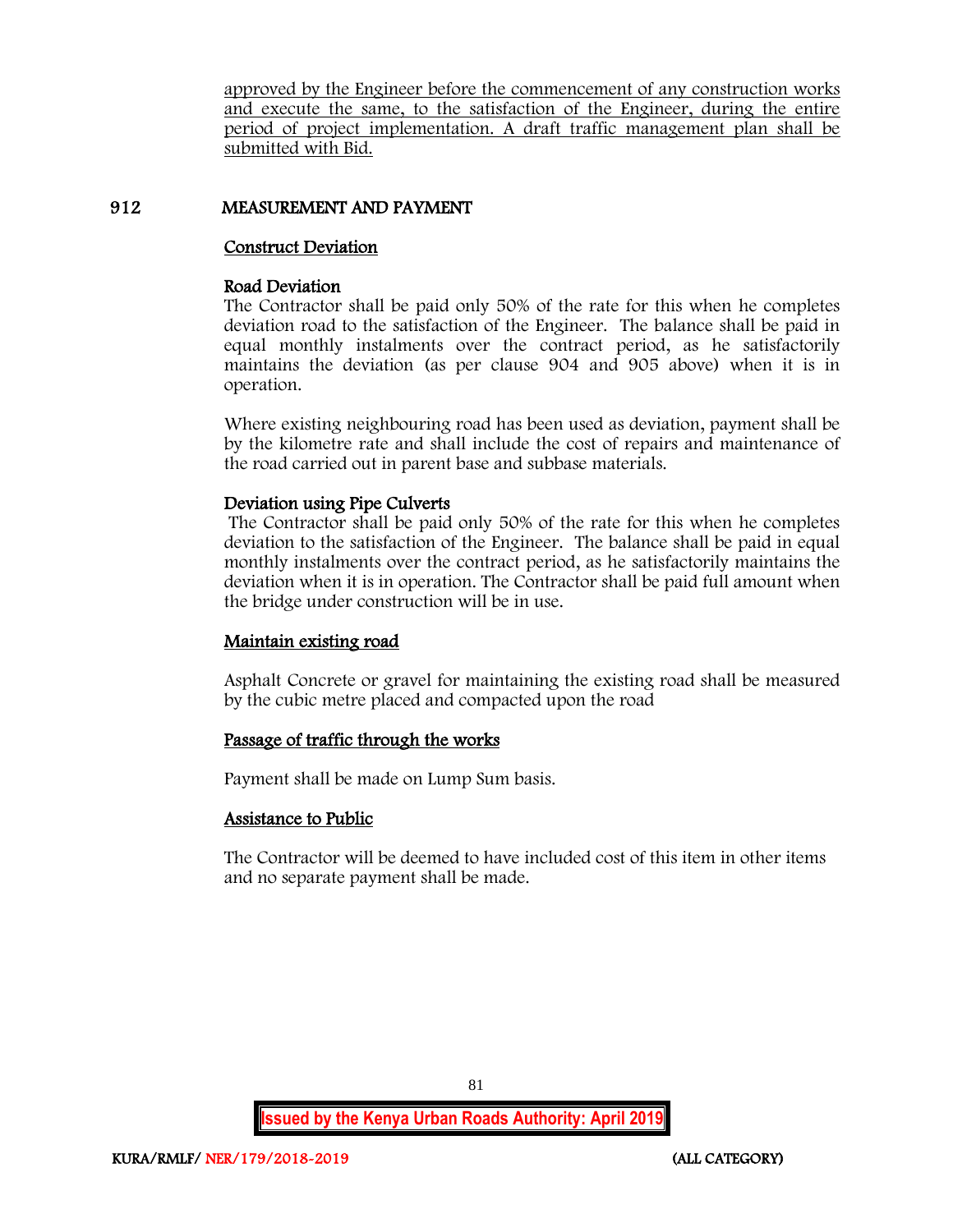## SECTION 10 – GRADING AND GRAVELLING

### 1001 GENERAL

Grading covers the works involved in the reinstatement of the road carriageway to the camber by removing the high points and filling up gullies, corrugations and wheel ruts to restore smooth running surface. Gravelling consists of excavation, loading, hauling, spreading, watering and compaction of gravel or soft stone wearing course material on the formation of the road carriageway.

#### Ditch and Shoulder grading

The activity consists of cutting of a  $V$  – ditch and reinstating or reforming of the shoulders of road using either Towed or Motor grader.

### Carriageway grading

### (i) Light grading

This consists of trimming of the carriageway to control roughness and corrugations using either a towed grader or a motorized grader.

### (ii) Heavy grading

This consists of scarifying the existing carriageway surface, cutting high spots and moving materials to fill potholes, corrugations and wheel ruts and reshaping of the surface to the specified camber, using either a towed grader or a motorized grader. All loose rocks, roots, grasses shall be removed and disposed well clear off the drains.

Heavy grading will be considered if 70% of the road has potholes, corrugations and wheel ruts of over 200mm deep.

The material shall be bladed toward the center of the road starting from both edges until the specified camber is achieved.

## 1002 MATERIALS

Gravel shall include lateritic gravel, quarzitic gravel, calcareous gravel, decomposed rock, soft stone/quarry waste material, clayey sand and crushed rock.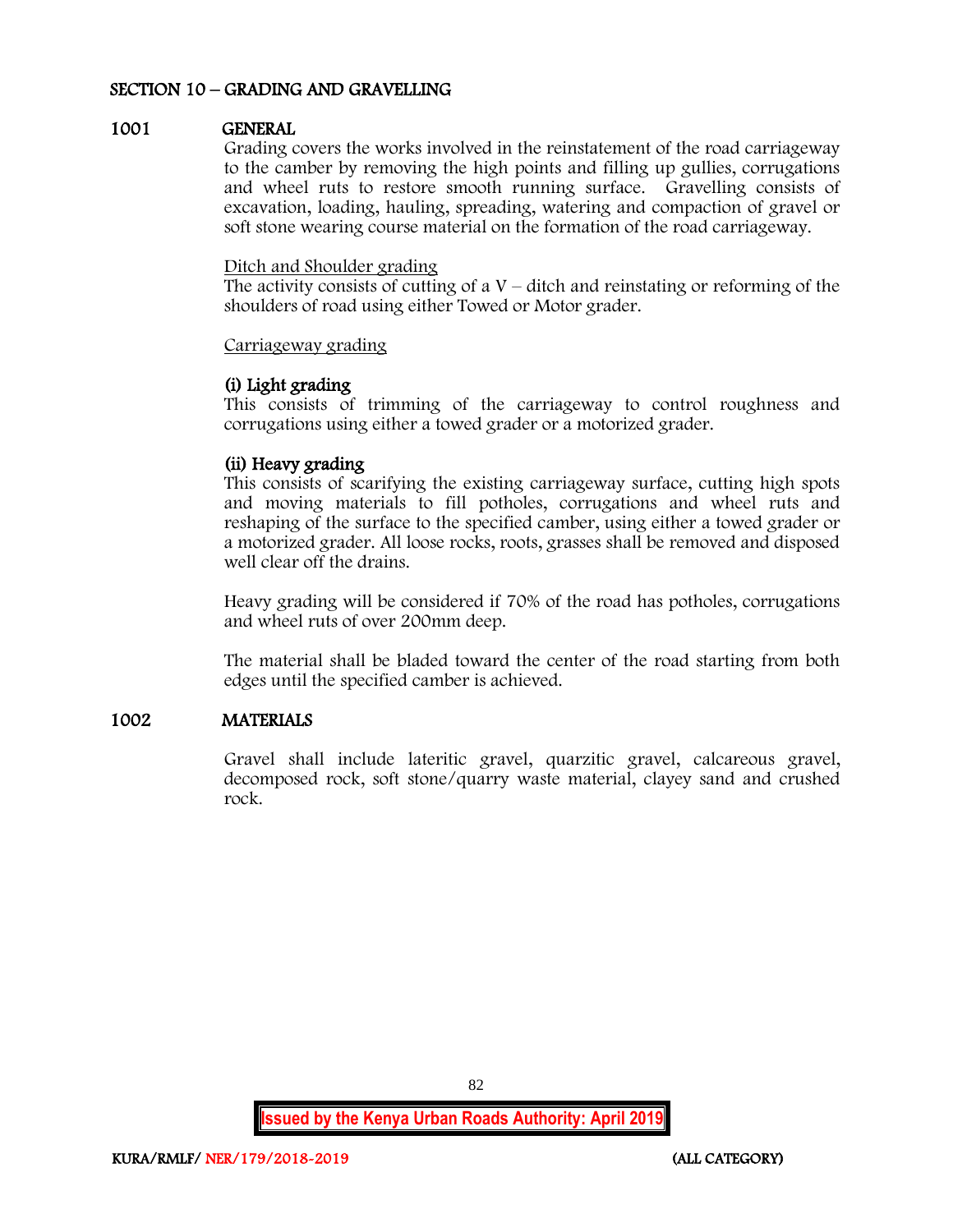## 1003 MATERIAL REQUIREMENTS

Gravel material shall conform to the requirements given below:

| <b>GRADING REQUIREMENTS</b> |                                  |     |
|-----------------------------|----------------------------------|-----|
| <b>AFTER COMPACTION</b>     |                                  |     |
| Sieve                       | % by weight                      |     |
| (mm)                        | passing                          |     |
| 40                          | 100                              |     |
| 28                          | $95 - 100$                       |     |
| 20                          | $85 - 100$                       |     |
| 14                          | $65 - 100$                       |     |
| 10                          | 55 – 100                         |     |
| 5                           | $35 - 92$                        |     |
| $\overline{2}$              | $23 - 77$                        |     |
| 1                           | $18 - 62$                        |     |
| 0.425                       | $14 - 50$                        |     |
| 0.075                       | $10 - 40$                        |     |
|                             | PLASTICITY INDEX REQUIREMENTS PI |     |
| Zone                        | Min                              | Max |
| WET                         | 5.                               | 15  |
| DRY                         | 10                               | 25  |

| BEARING STRENGTH REQUIREMENTS                   |                |         |  |  |
|-------------------------------------------------|----------------|---------|--|--|
| Traffic                                         | DCP Equivalent |         |  |  |
| Commercial                                      |                | mm/Blow |  |  |
| VPD                                             |                |         |  |  |
| Greater than                                    | $2\Omega$      | 11      |  |  |
| 15                                              |                |         |  |  |
| Less than 15                                    | 15             | 14      |  |  |
| CBR at 95% at MDD, Modified AASHTO and 4        |                |         |  |  |
| days soak                                       |                |         |  |  |
| Lower quality material (CBR 15) may be accepted |                |         |  |  |
| if no better material can be found              |                |         |  |  |

NB: Wet Zone – mean annual rainfall greater than 500mm Dry Zone – mean annual rainfall less than 500mm

SECTION 11 – SHOULDERS TO PAVEMENT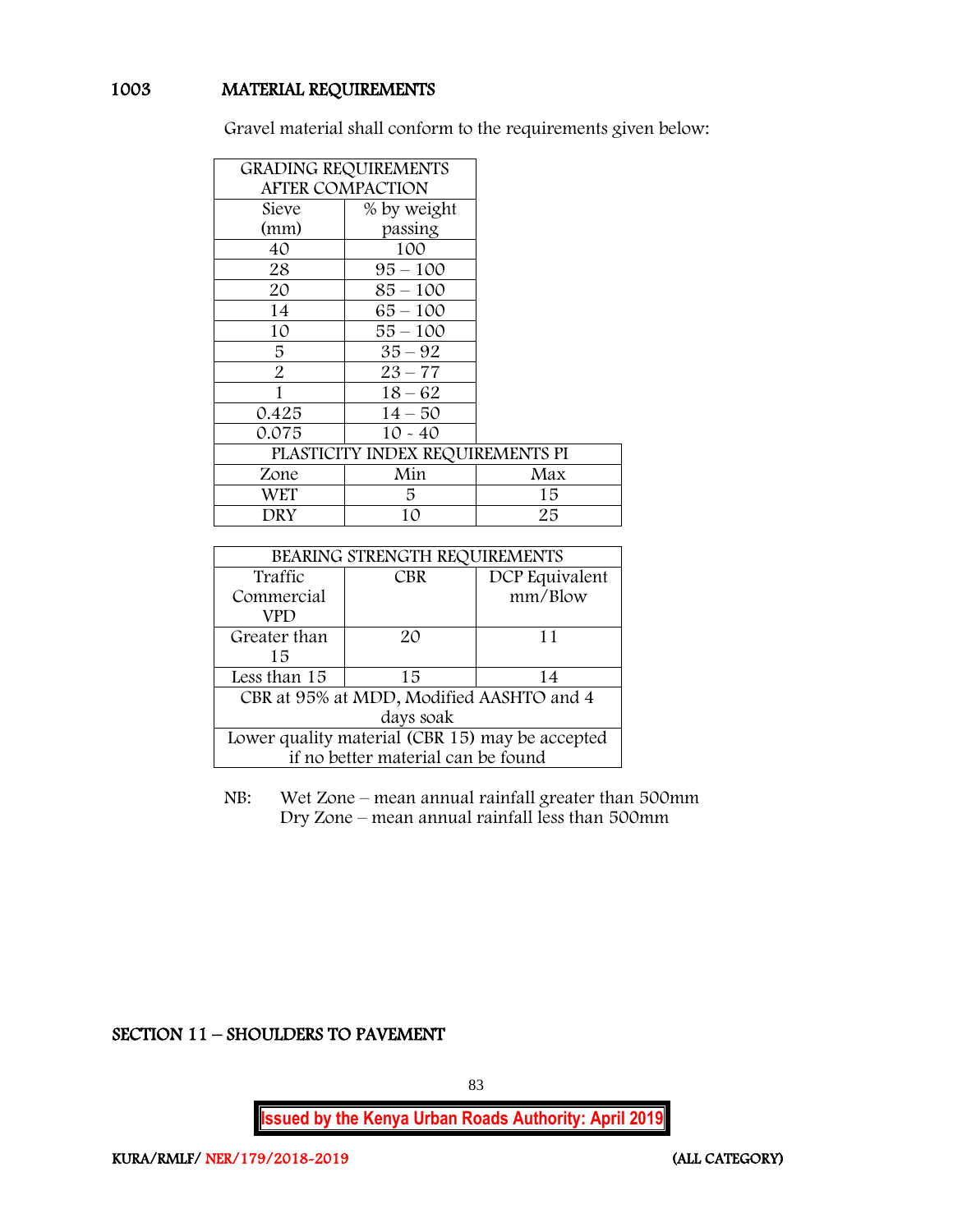## 1101 GENERAL

Shoulders shall be constructed in accordance with guidelines given in 1102 and as directed by the Engineer.

For sections where shoulders are extremely low and requires fill material before the shoulder is reconstructed, the construction of fill embankment shall be in accordance with Section 5 of this specification.

### 1102 MATERIAL FOR CONSTRUCTION OF SHOULDERS

The shoulders shall be 1.0m wide both sides and shall be formed of 150mm thick well compacted soft stone material and top soiled with red coffee soil and planted with grass.

Low shoulder shall be reconstructed by cutting benches, filling and compacting approved fill material to form the formation to the shoulders.

Shoulder reconstruction shall be same in all sections including the slip roads.

### 1105 SURFACE TREATMENT OF SHOULDERS

The shoulders shall be planted with creeping type kikuyu grass.

### 1106 MEASUREMENT AND PAYMENT

Payment for shoulder construction shall be in accordance with the relevant clauses in sections 11, 12, 14, 15 and 23 of the relevant Specifications. Payment for fill material on shoulder shall be in accordance with Section 5 of this specification.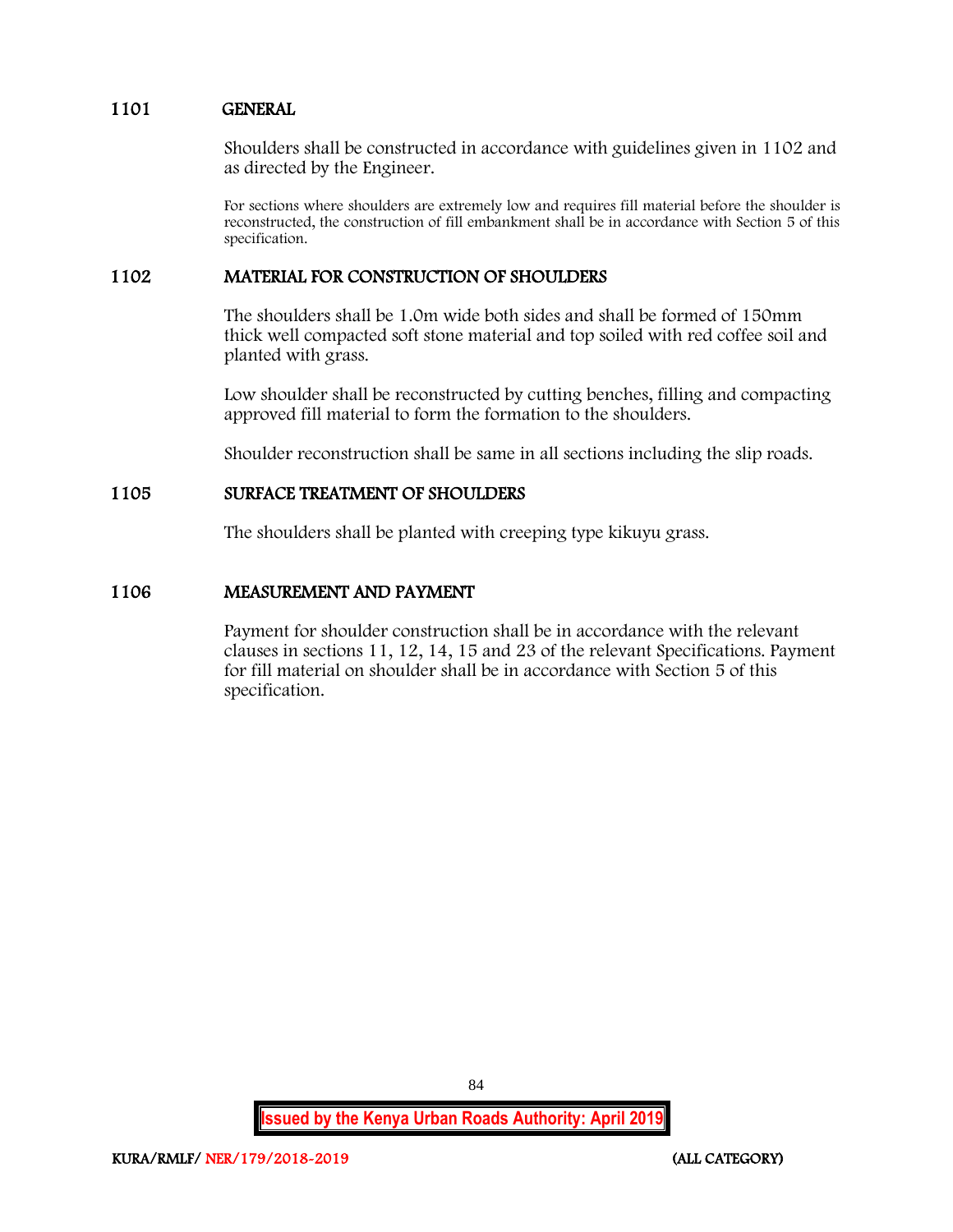### SECTION 12 - NATURAL MATERIAL SUBBASE AND BASE

### 1201 GENERAL

Where instructed by the Engineer, the Contractor shall undertake repairs, widening and reprocessing to the existing carriageway and shoulders in accordance with sections 12 and 14 of the Special Specifications.

### a) Areas to be scarified and reprocessed

The contractor will scarify, add new material and reprocess sections as determined by the Engineer.

### b) Pavement repairs

The Contractor will carry out repairs to base and subbase as directed by the Engineer and according to Specifications given in Sections 12 and 14 of the Standard Specifications.

### c) Pavement widening

The Contractor shall, as directed by the Engineer, bench and compact the subgrade to 100% MDD (AASHTO T99), provide lay and compact material for subbase and base as directed by the Engineer and in accordance with Sections 5 and 12 of the Standard Specifications.

### 1203 MATERIAL REQUIREMENTS

Natural materials for base and subbase shall conform to the specifications given in Section 12 of the Standard Specifications for Road and Bridge Construction for cement and lime improved base and subbase.

### 1209 MEASUREMENT AND PAYMENT

Natural material for subbase and base shall be measured by the cubic metre placed and compacted upon the road calculated as the product of the compacted sectional area laid and the length.

## 1210 HAND PACKED STONE

Hand packed stone base is a layer of hand laid stone of defined size and durable in nature, laid in a manner such that when proof rolled and compacted it forms a stable and dense matrix as a road base.

a) Material for Hand Packed Stone Base

85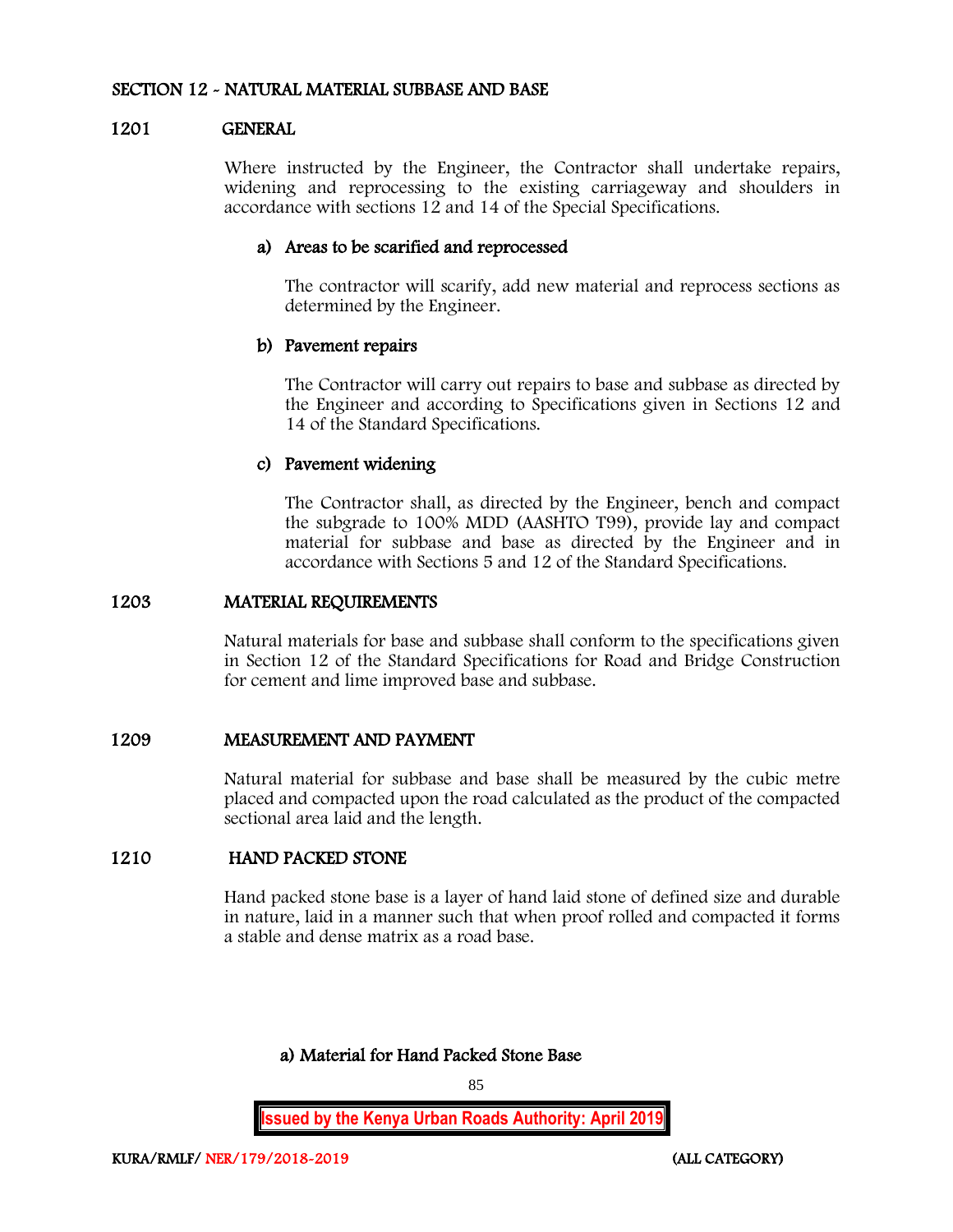This shall consist of durable stone with nominal base dimensions of 75 mm square and minimum height of 150 mm or when compacted to give a layer of 150 mm. The stone shall be class C with the following requirements:

| LAA        | 45 max  |
|------------|---------|
| ACV        | 32 max  |
| <b>SSS</b> | 12 max  |
| FI         | 30 max  |
| CR.        | 60 min. |

It shall be free from foreign matter. The fines passing 0.425 mm sieve shall be NONPLASTIC

## b) Laying

The stone shall be laid by hand closely together. The stone shall be carefully bedded and tightly wedged with suitable spalls. The base of the stone shall alternate with the apex in all directions or as directed by the Engineer. The layer shall be proof rolled with a loaded scrapper or truck with a minimum axle load of 8 tonnes in the presence of the Engineer who shall approve of its stability before compaction.

## c) Compaction

This shall be by a steel wheeled roller of at least five tonnes per metre width of roll. It shall consist of four static runs or until there is no movement under the roller. There shall follow vibratory compaction until an average dry density of 85% minimum of specific gravity of stone has been achieved. No result shall be below 82% of specific gravity. The surface of the compacted layer shall then be levelled by quarry dust (0/6 mm). The dust shall have the following specifications:

The stone shall be class C

| Sieve Size     | % Passing  |  |
|----------------|------------|--|
| 10             | 100        |  |
| 6.3            | $90 - 100$ |  |
| $\overline{4}$ | 75-95      |  |
| $\overline{2}$ | 50-70      |  |
|                | 33-50      |  |
| 0.425          | 20-33      |  |
| 0.300          | $16 - 28$  |  |
| 0.150          | $10 - 20$  |  |
| 0.075          | $6 - 12$   |  |

**Grading**

The dust shall be free from foreign matter and fines passing 0.425 mm sieve shall be NON-PLASTIC. The maximum layer shall be 40 mm or as directed by the Engineer

## d) Measurement and Payment

86 Payment shall be by the cubic metre laid  $(m^3)$ . Measurement of volume shall be determined as the product of length and compacted thickness laid. The rate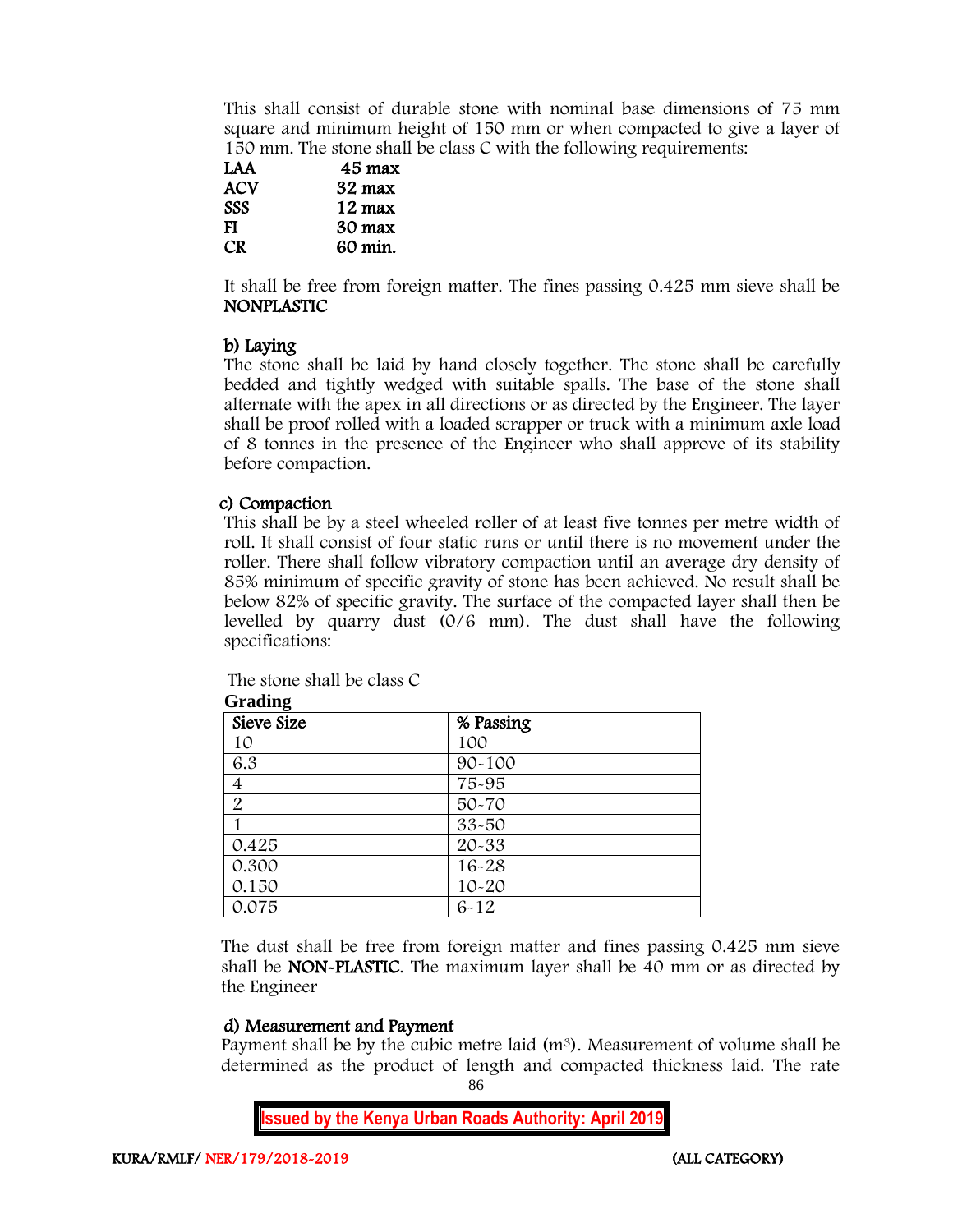quoted for this item should include the cost for laying the levelling quarry dust layer, as no extra payment shall be made for this layer.

## 1211 REPROCESSING EXISTING PAVEMENT LAYERS

## (b) General

The existing surfacing and the base shall be reprocessed with additional material and the composite mixture shall be compacted to form the subbase layer.

Before commencement of the work the Contractor shall propose plants and equipment he proposes to use for this activity.

The Contractor after approval of his proposal shall carry out test section in accordance with Section 3 of the Standard Specifications.

- (c) The existing surfacing and base course shall be broken up to specified depth and reprocessed in place, where required. The underlying layers shall not be damaged, and material from one layer may normally not be mixed with that of another layer. Where unauthorized mixing occurs or where the material is contaminated in any way by the actions of the Contractor, and the contaminated material does not meet the specified requirements of for the particular layer, he shall remove such material and replace it with other approved material, all at his own expense.
- (d) Any mixture composition of the new layer must not contain more than 30% of the bituminous material by volume. The mixture must not contain pieces of bound bituminous material larger than 37.5mm, and any such material shall be removed at the Contractor's cost.
- (e) The requirements for imported material used in the respective pavement layers shall comply with the limitations, norms, sizes and strengths specified in the Standard Specifications clause 1203(b) and (d) and shall be worked as per Section 14 of the Standard Specification.
- (f) Material reworked in-situ or that obtained from existing pavement is not expected to comply with the material requirements but the reworking should achieve the specified requirements.
- (g) Where the thickness of any existing pavement layer requires to be supplemented within reprocessing and the thickness of the additional material after compaction will be less than 100mm, the existing layer shall be scarified to a depth that will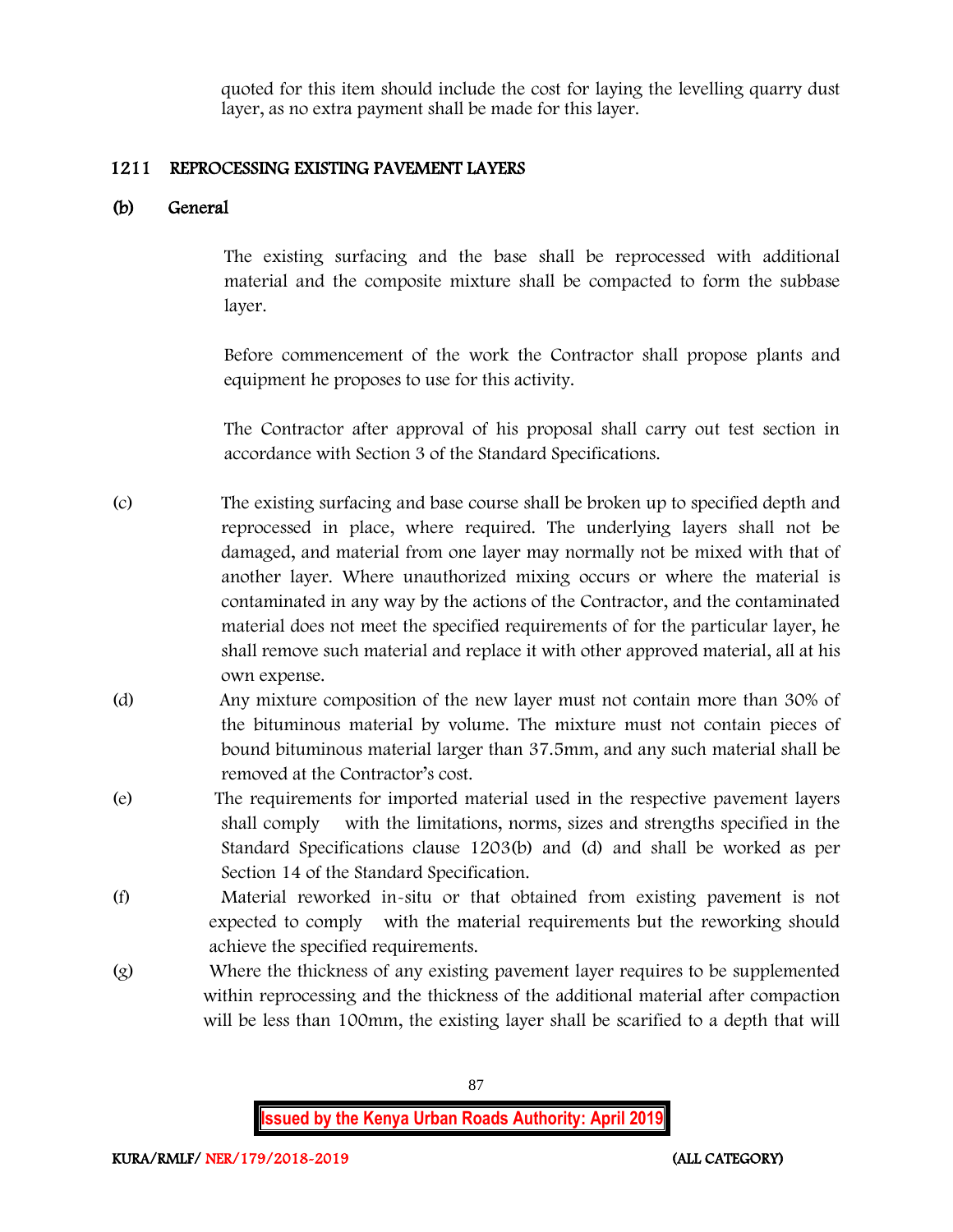give a layer thickness of at least 100mm after compacting the loosened existing and the additional material.

## Controlling the Reworked Depth

The Contractor shall submit a proven method to method to control the depth of excavation, or layer to be reworked, to the Engineer for approval. The Engineer may order a trial section to be reprocessed before any major length of the road is rehabilitated.

## Excavations

Excavations in the pavement shall be kept dry. In the event of water penetrating the underlying layers, construction of the consecutive layers shall be postponed until the underlying layers are dry enough to accommodate the construction plant without deforming or otherwise showing distress.

Step construction shall be carried out per layer at the joint when excavating, both longitudinally (if appropriate) and perpendicular to the direction of travel. The step width shall be 500mm perpendicular to the direction of travel, and 150mm long longitudinally, unless otherwise instructed by the Engineer.

Special care shall be taken when compacting the new material at the joint, ensuring that the specified density is achieved.

## Measurement and Payment

(a) Item: In-situ reprocessing of existing pavement layers as subbase compacted to specified density (95% MDD AASHTO T180) and thickness.

Unit: M<sup>3</sup>

The tendered rate shall include full compensation for breaking up the existing pavement layer to specified depth, breaking down and preparing the material and the spreading and mixing in of any additional material

(b)Item: The addition of extra gravel to subbase.

Unit: M<sup>3</sup>

The tendered rate shall include full compensation for procuring and addition of the material to the in-situ scarified layers and the transportation of the material over unlimited free-haul distance. The tendered rates will also include full compensation for prospecting for materials and any payments necessary to acquire the specified quality material.

(c) Excavation of existing bituminous pavement materials including unlimited free-haul.

Unit: M<sup>3</sup>

The tendered rates shall include full compensation for excavating the existing bituminous material from the pavement layers and for loading, transporting the material for unlimited free-haul, off-loading and disposing of the materials as specified.

(d) Excavation of the existing pavement

88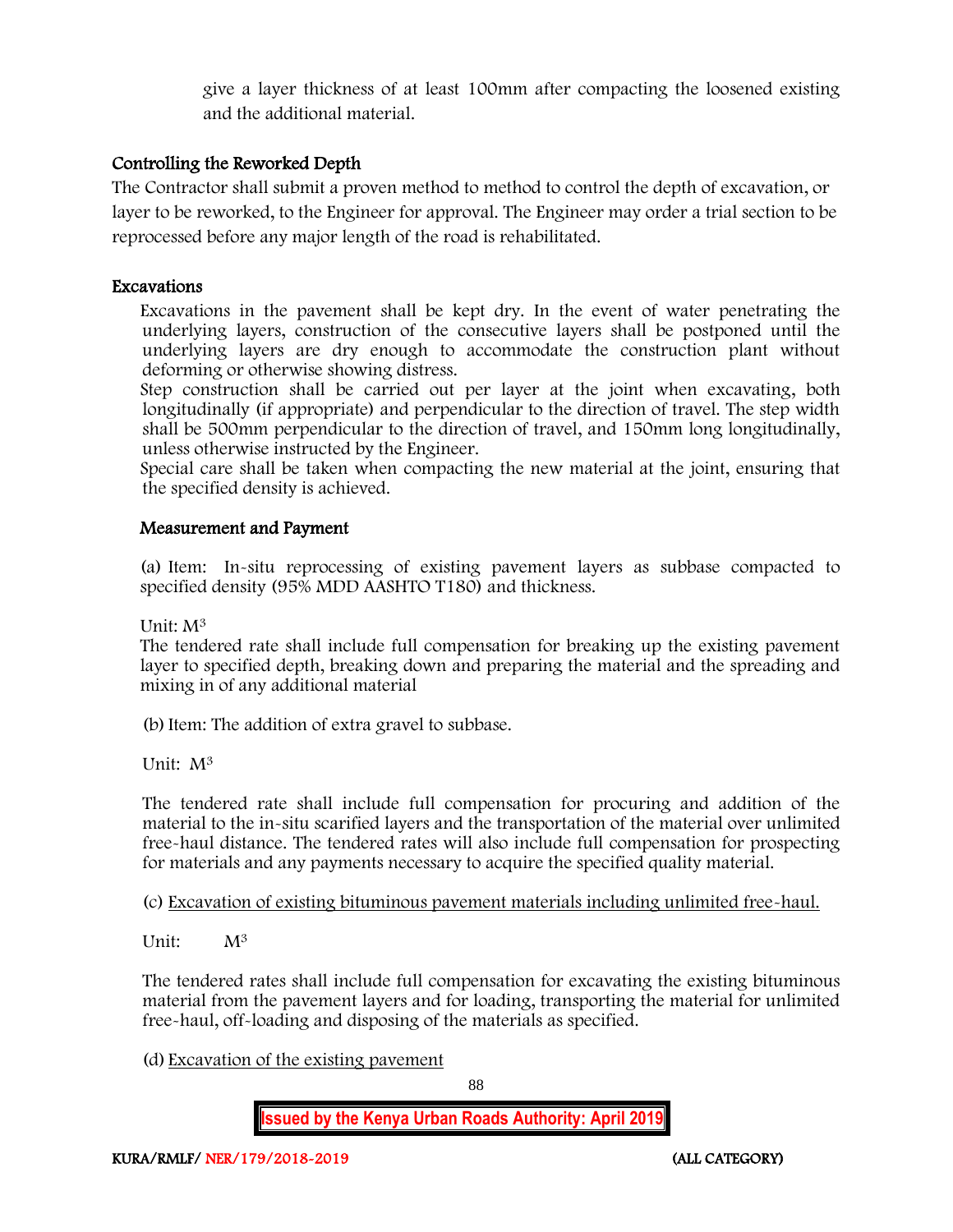Unit: M<sup>3</sup>

The tendered rate shall include full compensation for excavating the existing material from the pavement layers and for loading, transporting the material for unlimited free-haul distance, off-loading and disposing of the material as specified.

Payment will only be made for breaking up and excavating existing pavement layers to the specified depth if the material is to be removed to spoil.

### SECTION 15 - BITUMINOUS SURFACE TREATMENTS

### 1501B PREPARATION OF SURFACE

In addition to requirements of Clause 1503B of the Standard Specifications, the contractor shall prepare and Repair Cracks, Edges, Potholes and Other Failures as follows: -

89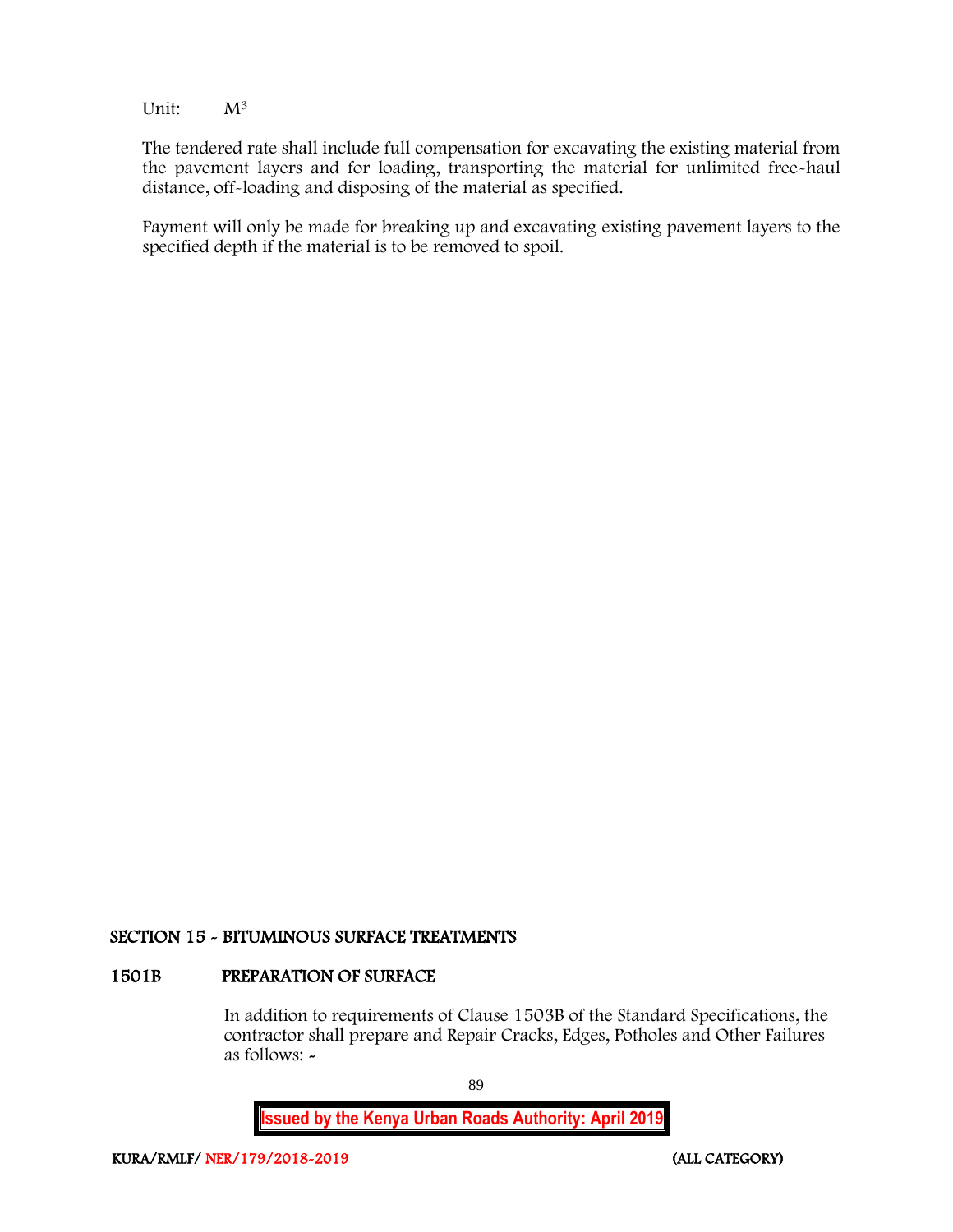## a) Cracks 3.0mm or less in width

The entire crack area shall be cleaned by brushing with a wire brush and then blowing with a compressed air jet and the crack sealed with 80/100 cutback bitumen using a pouring pot or pressure lance and hand squeegee. The surface shall then de dusted with sand or crushed dust.

## b) Cracks greater than 3.0mm in width

Before these cracks are filled a steel wire brush or router shall be used to clean them and then a compressed air jet shall be used to clean and remove any foreign or lose material in the crack until the entire crack area is clean.

When the crack and surrounding area have been thoroughly cleaned, dry sand shall be forced into the crack until it is sealed in the manner specified for cracks less than 3.0mm width.

## c) Potholes, edges and other repair areas

Where instructed, the Contractor shall prepare areas for the repair of potholes, road edges and other repair areas by excavating off unsuitable or failed material and debris, trimming off excavated edges, cleaning and compacting the resulting surfaces and applying MC 30 or MC 70 cut-back bitumen prime coat at a rate of  $0.8 - 1.2$  litres/m<sup>2</sup>, all as directed by the Engineer. Measurement and payment shall be made under the relevant item of Bill No 15. Where the surface repair on potholes and edges are to be carried out, Asphalt Concrete Type I (0/14gradation) shall be used. Bituminous material for repair of failures and other repair areas shall be paid for under the relevant item of Bill No 16

## PART B - PRIME COAT

## 1502B MATERIALS FOR PRIME COAT AND TACK COAT.

For prime coat, the binder shall be a medium-curing cutback MC 70 unless otherwise directed by the Engineer.

The rate of spray of bituminous prime coat refers to the gross volume of the cutback bitumen, that is to say the volume of the bitumen plus dilatants.

Prime coat shall be applied to gravel areas that are to receive bituminous mixes as directed by the Engineer.

The tack coat shall consist of bitumen emulsion KI-60 unless otherwise directed by the Engineer.

The rates of spray of the binder shall be as instructed by the Engineer and shall generally be within the range 0.8-1.2 litres/square metre.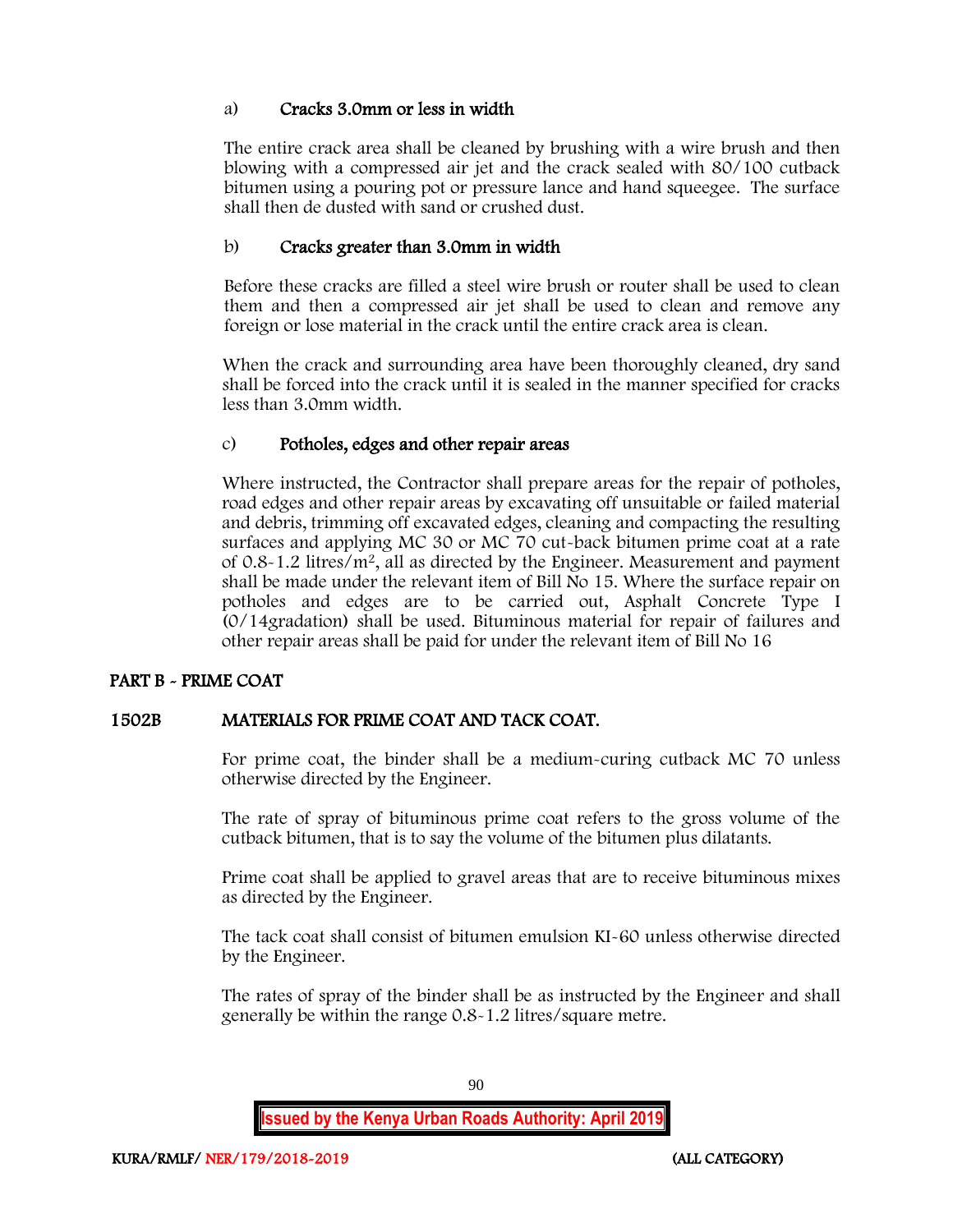## 1511C MEASUREMENT AND PAYMENT

(a) Seal coat

Seal coats shall be measured by the litre, for each type of bituminous binder for each seal coat, calculated as the product of the area in square metres sprayed and the rate of application in litres/square metres, corrected to 15.6  $\circ$  C

**Issued by the Kenya Urban Roads Authority: April 2019**

91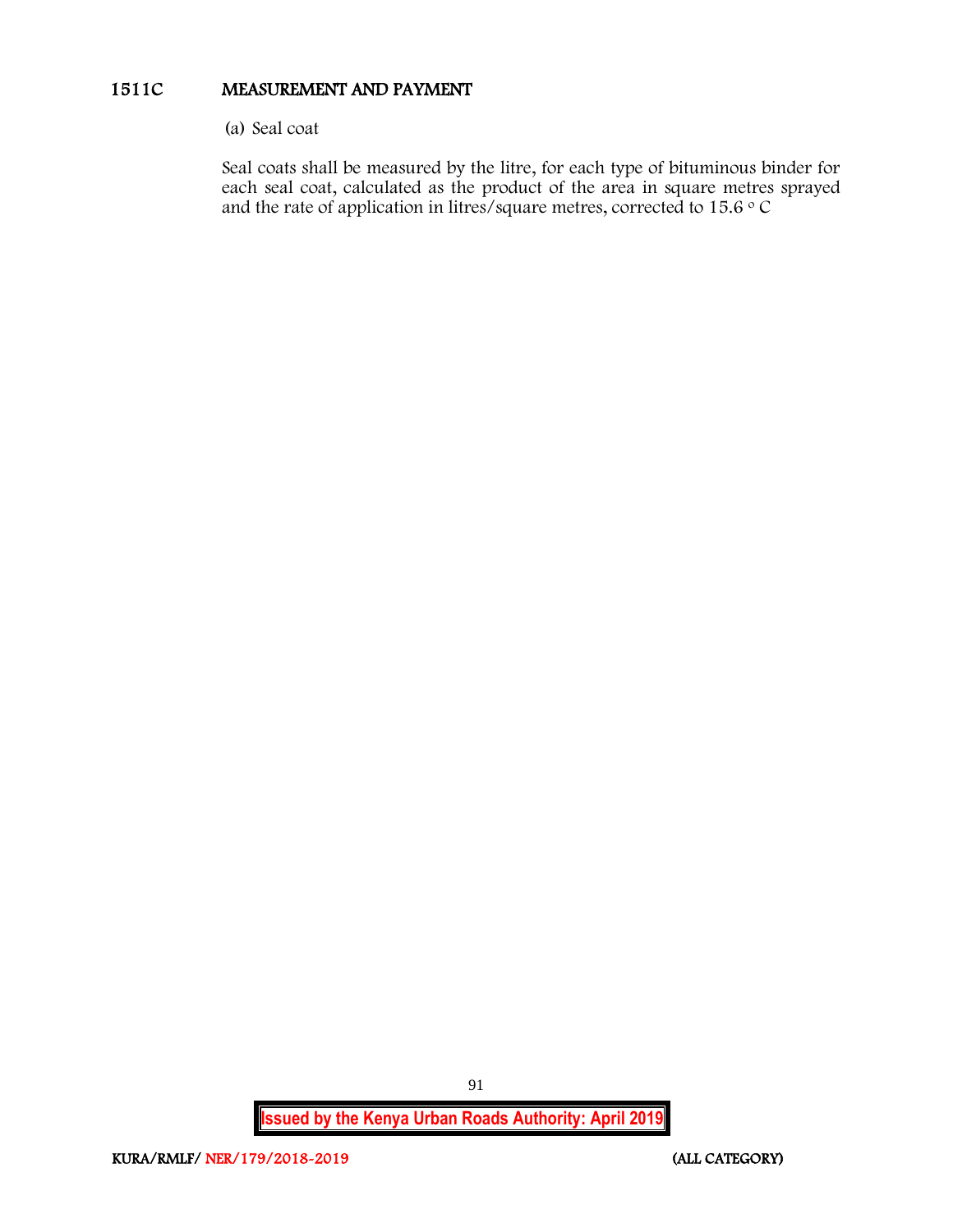## SECTION 16 - BITUMINOUS MIX BASES, BINDER COURSES AND WEARING COURSES

This section covers different types of bituminous mixes for base and surface (wearing and binder courses) and is divided into the following parts: -

Part A General

Part B Asphalt Concrete for carriageway

## PART A – GENERAL

## 1601A SCOPE OF PART A

Part A comprises all the general requirements for bituminous mixes, which apply to Part B as well.

## 1602A REQUIREMENTS FROM OTHER SECTIONS

The following sections of this Specification apply to Part B of this section and shall be read in conjunction therewith:-

| Section 2  | Materials and Testing of Materials                 |
|------------|----------------------------------------------------|
| Section 3  | Setting Out and Tolerances                         |
| Section 6  | Quarries, Borrow Pits, Stockpile and Spoil Areas   |
| Section 15 | Bituminous Surface Treatments and Surface Dressing |
|            |                                                    |

## 1603A CONSTRUCTION PLANT

### (a) General

The Contractor shall submit to the Engineer in accordance with Section 1 of its Specification, full details of the construction plant he proposes to use and the procedures he proposes to adopt for carrying out the permanent Works.

The Engineer shall have access at all times to construction plant for the purposes of inspection. The Contractor shall carry out regular calibration checks in the presence of the Engineer and shall correct forthwith any faults that are found.

All construction plant used in the mixing, laying and compacting of bituminous mixes shall be of adequate rated capacity, in good working condition, and shall be acceptable to the Engineer. Obsolete or worn-out plant will not be allowed on the work.

### (b) Mixing Plant

Bituminous materials shall be mixed in a plant complying with ASTM Designation D995 and shall be located on the Site unless otherwise agreed by the Engineer. It shall be equipped with at least three bins for the storage of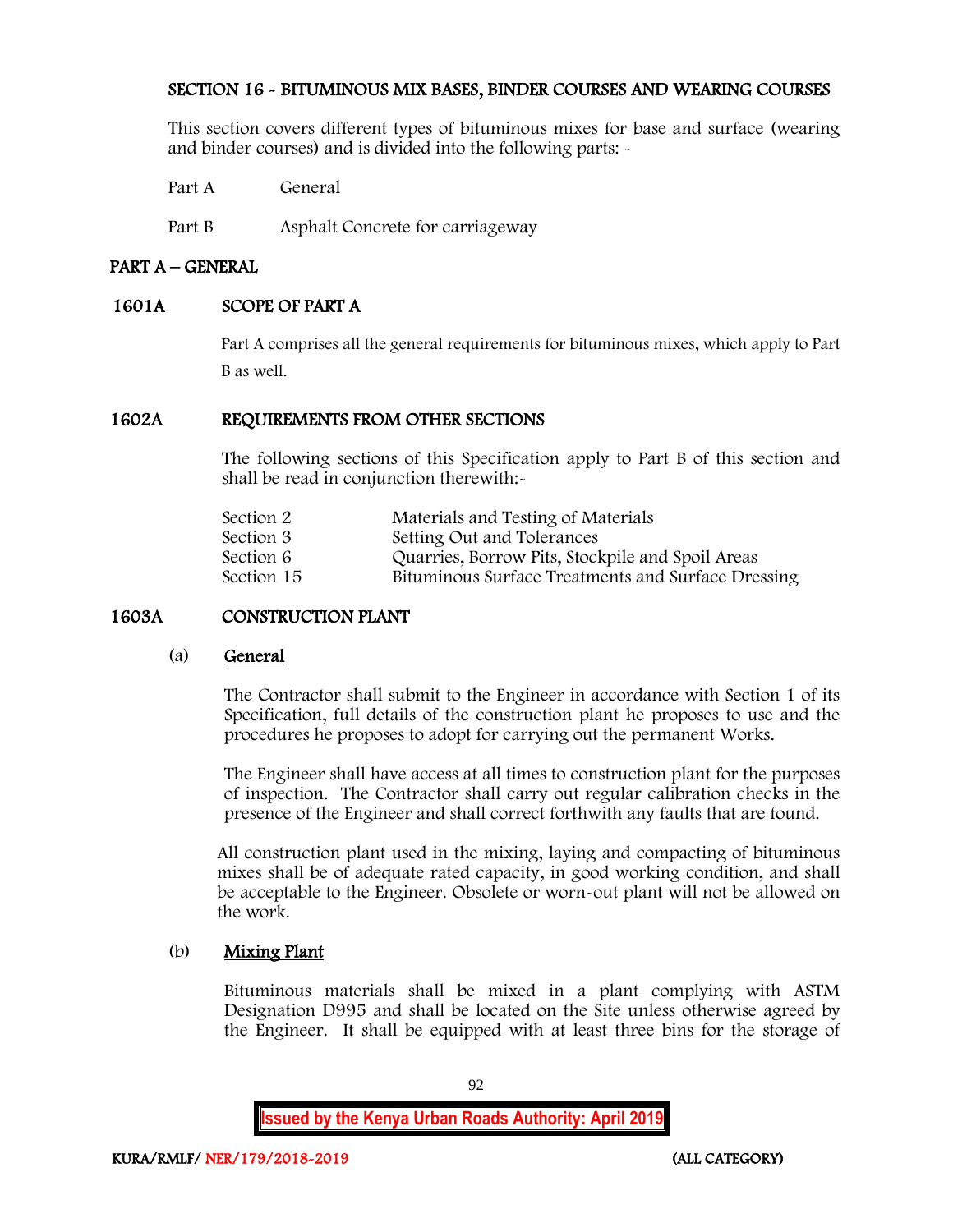heated aggregates and a separate bin for filler. All bins shall be covered to prevent the ingress of moisture.

The plant may be either the batch-mix type or the continuous-mix type and shall be capable of regulating the composition of the mixture to within the tolerances specified in Clause 1614A of this Specification.

The bitumen tank shall be capable of maintaining its contents at the specified temperature within a tolerance of 5<sup>0</sup>C and a fixed thermometer easily read from outside the tank. Any bitumen that has been heated above 180°C or has suffered carbonisation from prolonged heating shall be removed from the plant and disposed of.

## (c) Laying Plant

Bituminous materials shall be laid by a self-propelled spreader finisher equipped with a hopper, delivery augers and a heated adjustable vibrating screed. It shall be capable of laying bituminous materials with no segregation, dragging, burning or other defects and within the specified level and surface regularity tolerance. Delivery augers shall terminate not more than 200mm from the edge plates.

## (d) Compaction Plant

The Contractor shall provide sufficient rollers of adequate size and weight to achieve the specified compaction. Prior to commencing the laying of bituminous mixes in the permanent Works the Contractor shall carry out site trials in accordance with Section 2 of this Specification to demonstrate the adequacy of his plant and to determine the optimum method of use and sequence of operation of the rollers.

It is important to achieve as high a density as possible at the time of construction and it is expected that vibrating rollers will be required to produce the best results. However, it is essential that thorough pre-construction trials are carried out to ensure that:-

- (a) The roller is set up to have the optimum amplitude and frequency of vibration for the particular material being laid
- (b) That the roller does not cause breakdown of the aggregate particles.
- (b) That the optimum compaction temperatures are established which allow compaction without causing ripple effects or other distortions of the surfacing.

### 1604A PREPARATION OF SURFACE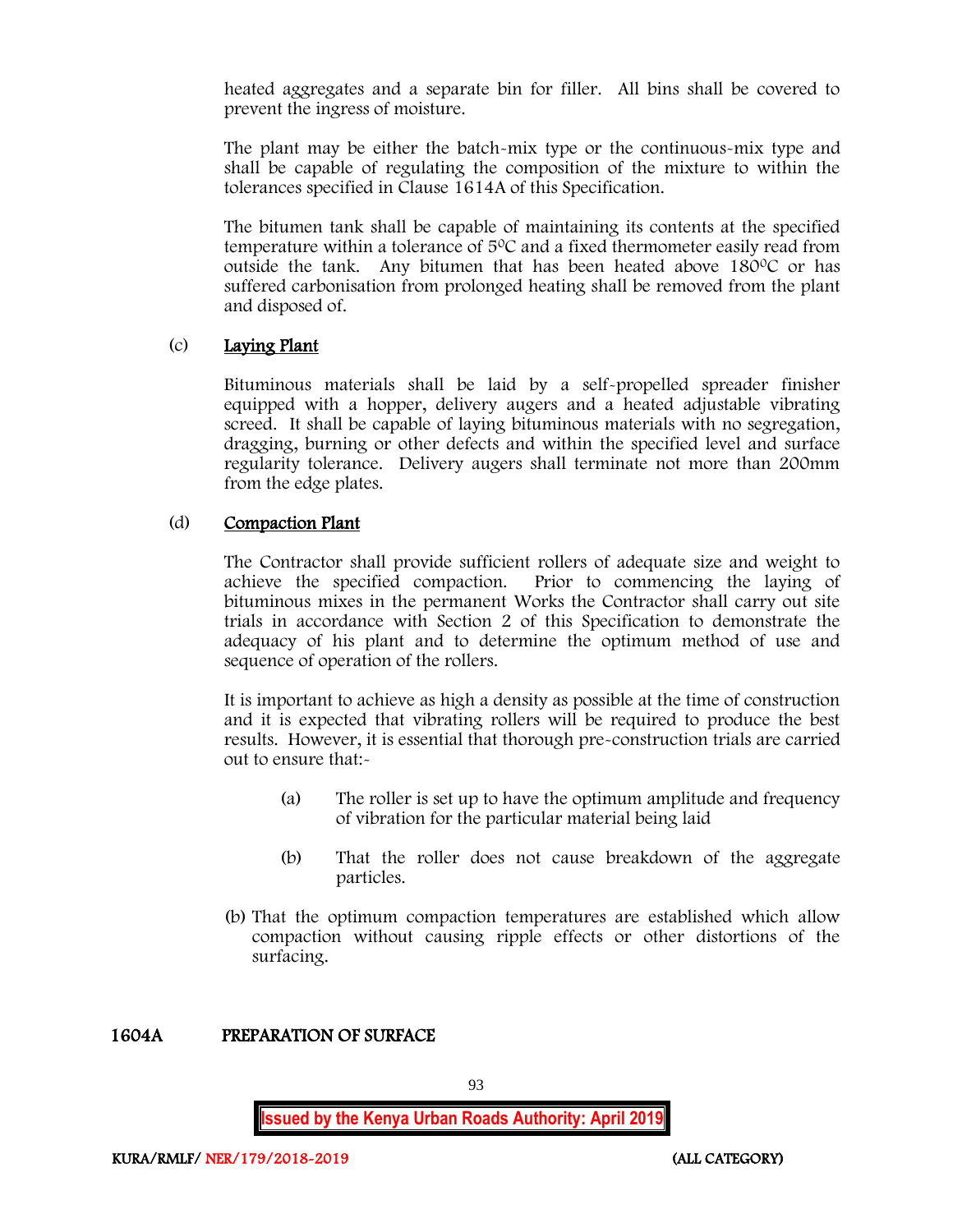Immediately before placing the bituminous mix in the pavement, the existing surface shall be cleaned of all material and foreign matter with mechanical brooms or by other approved methods. The debris shall be deposited well clear of the surface to be covered.

Any defect of the surface shall be made good and no bituminous mix shall be laid until the Engineer has approved the surface.

A tack coat shall be applied in accordance with Section 15 of this Specification. If the Engineer considers a tack coat is required prior to laying the bituminous mix or between layers of the bituminous mix, due solely to the

Contractor's method of working, then such tack coat shall be at the Contractor's expense.

### 1605A DESIGN AND WORKING MIXES

At least two months prior to commencing work using a bituminous mix, the Contractor shall, having demonstrated that he can produce aggregates meeting the grading requirements of the Specification, submit samples of each constituent of the mix to the Engineer. The Engineer will then carry out laboratory tests in order to decide upon the proportion of each constituent of the initial design mix or mixes to be used for site trials to be carried out in accordance with Clause 1606A of this Specification.

Should the Engineer conclude from the site trials that the mix proportion or aggregate grading are to be changed, the Contractor shall submit further samples of the constituents and carry out further site trials all as directed by the Engineer.

The Engineer may instruct the alteration of the composition of the -75 micron fraction of the aggregates by the addition or substitution of mineral filler. The Engineer may also instruct the alteration of all or part of the -6.3mm fraction of the aggregates by the addition or substitution of natural sand.

The Contractor shall make the necessary adjustments to his plant to enable the revised mix to be produced.

Following laboratory and site trials the Engineer will determine the proportions of the working mix and the Contractor shall maintain this composition within the tolerances given in Clause 1614A.

Should any changes occur in the nature or source of the constituent materials, the Contractor shall advise the Engineer accordingly The procedure set out above shall be followed in establishing the new mix design.

## 1606A SITE TRIALS

Full scale laying and compaction site trials shall be carried out by the Contractor on all asphalt pavement materials proposed for the Works using the construction plant and methods proposed by the Contractor for constructing the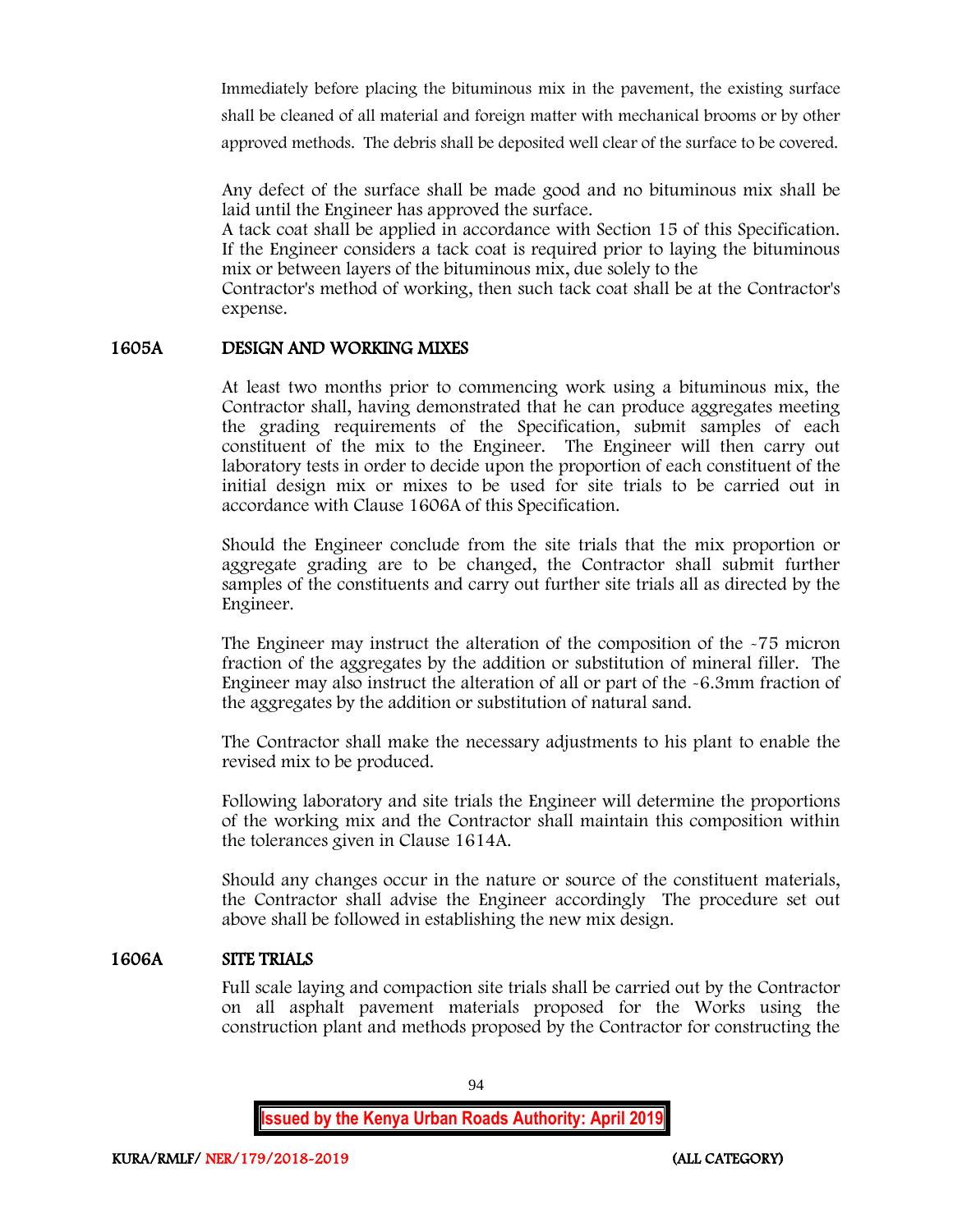Works. The trials shall be carried out with the agreement, and in the presence of the Engineer, at a location approved by the Engineer.

The trials shall be carried out to: -

- a) Test materials, designed in the laboratory, so that a workable mix that satisfies the specification requirements can be selected.
- b) To enable the Contractor to demonstrate the suitability of his mixing and compaction equipment to provide and compact the material to the specified density and to confirm that the other specified requirements of the completed asphalt pavement layer can be achieved.

Each trial area shall be at least 100 metres long and to the full construction width and depth for the material. It may form part of the Works provided it complies with this Specification. Any areas that do not comply with this Specification shall be removed.

The Contractor shall allow in his programme for conducting site trials and for carrying out the appropriate tests on them. The trial on any pavement layer shall be undertaken at least 21 days ahead of the Contractor proposing to commence full-scale work on that layer.

The Contractor shall compact each section of trial over the range of compactive effort the Contractor is proposing and the following data shall be recorded for each level of compactive effort at each site trial:  $\sim$ 

- i. The composition and grading of the material including the bitumen content and type and grade of bitumen used.
- ii. The moisture content of aggregate in the asphalt plant hot bins.
- iii. The temperature of the bitumen and aggregate immediately prior to entering the mixer, the temperature of the mix on discharge from the mixer and the temperature of the mix on commencement of laying, on commencement of compaction and on completion of compaction. The temperature of the mixture is to be measured in accordance with BS 598, Part 3, Appendix A.
- iv. The type, size, mass, width of roll, number of wheels, wheel load, tyre pressures, frequency of vibration and the number of passes of the compaction equipment, as appropriate for the type of roller.
- v. The target voids and other target properties of the mix together with the results of the laboratory tests on the mix.
- vi. The density and voids achieved.<br>vii. The compacted thickness of the
- The compacted thickness of the layer.
- viii. Any other relevant information as directed by the Engineer.

At least eight sets of tests shall be made by the Contractor and the Engineer on each 100 metres of trial for each level of compactive effort and provided all eight sets of results over

the range of compactive effort proposed by the Contractor meet the specified requirements for the material then the site trial shall be deemed successful. The above data recorded in the trial shall become the agreed basis on which the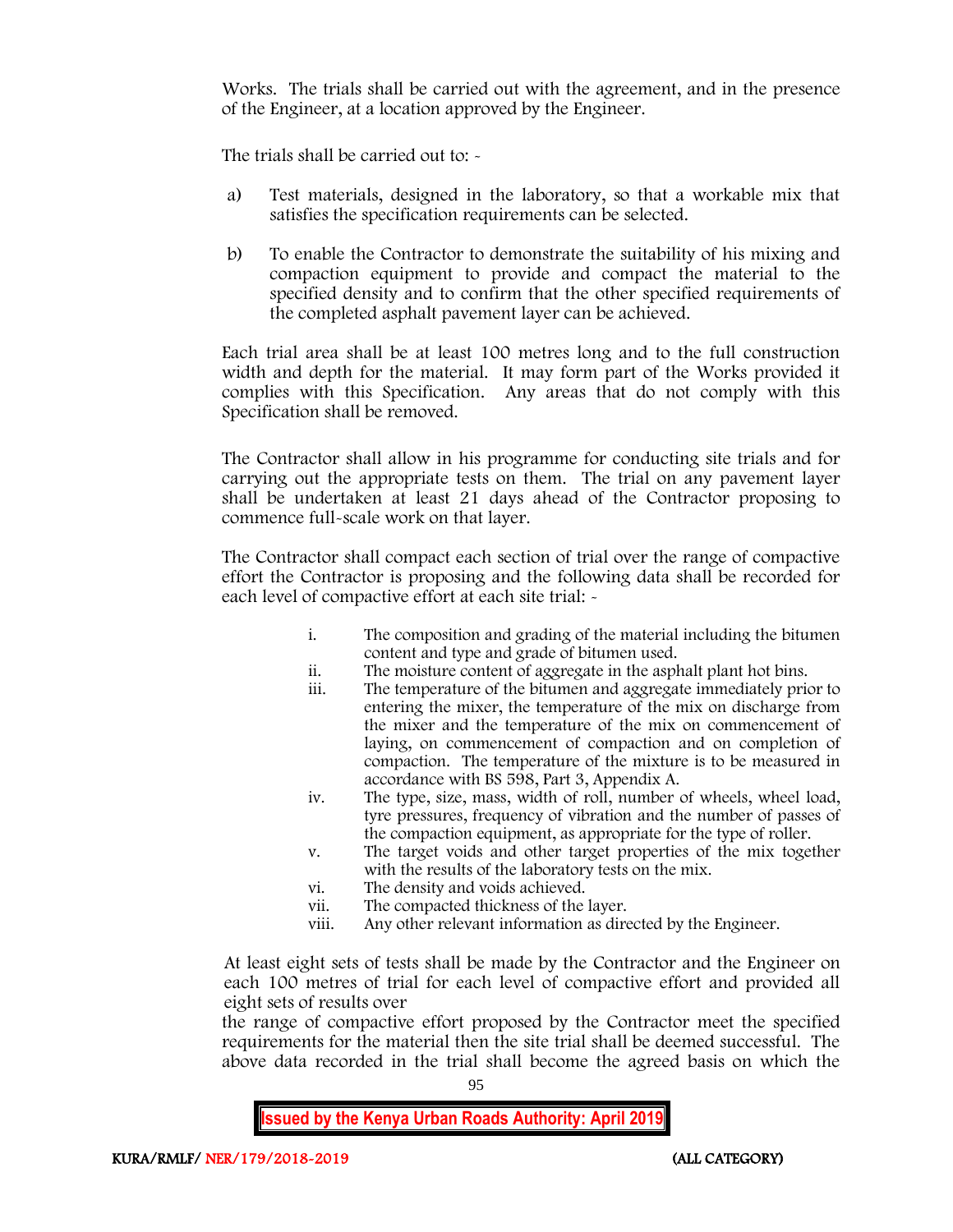particular material shall be provided and processed to achieve the specified requirements.

## 1607A MIXING OF AGGREGATES AND BITUMEN

The bitumen shall be heated so that it can be distributed uniformly and care shall be taken not to overheat it. The temperature shall never exceed  $170^{\circ}$ C for 80/100-penetration grade bitumen.

The aggregates shall be dried and heated so that they are mixed at the following temperatures: -

125-165<sup>0</sup>C when 80/100 bitumen is used

The dried aggregates shall be combined in the mixer in the amount of each fraction instructed by the Engineer and the bitumen shall then be introduced into the mixer in the amount specified. The materials shall then be mixed until a complete and uniform coating of the aggregate is obtained.

The mixing time shall be the shortest required to obtain a uniform mix and thorough coating. The wet mixing time shall be determined by the Contractor and agreed by the Engineer for each plant and for each type of aggregate used. It shall normally not exceed 60 seconds.

### 1608A TRANSPORTING THE MIXTURE

The bituminous mix shall be kept free of contamination and segregation during transportation. Each load shall be covered with canvas or similar covering to protect it from the weather and dust.

## 1609A LAYING THE MIXTURE

Immediately after the surface has been prepared and approved, the mixture shall be spread to line and level by the laying plant without segregation and dragging.

The mixture shall be placed in widths of one traffic lane at a time, unless otherwise agreed by the Engineer. The compacted thickness of any layer shall be at least 2.5 times the maximum size of the aggregate for wearing course and at least 2 times for binder course. The minimum thickness shall be 25mm.

Only on areas where irregularities or unavoidable obstacles make the use of mechanical laying impracticable, may the mixture be spread and compacted by hand.

## 1610A COMPACTION

Immediately after the bituminous mixture has been spread, it shall be thoroughly and uniformly compacted by rolling.

96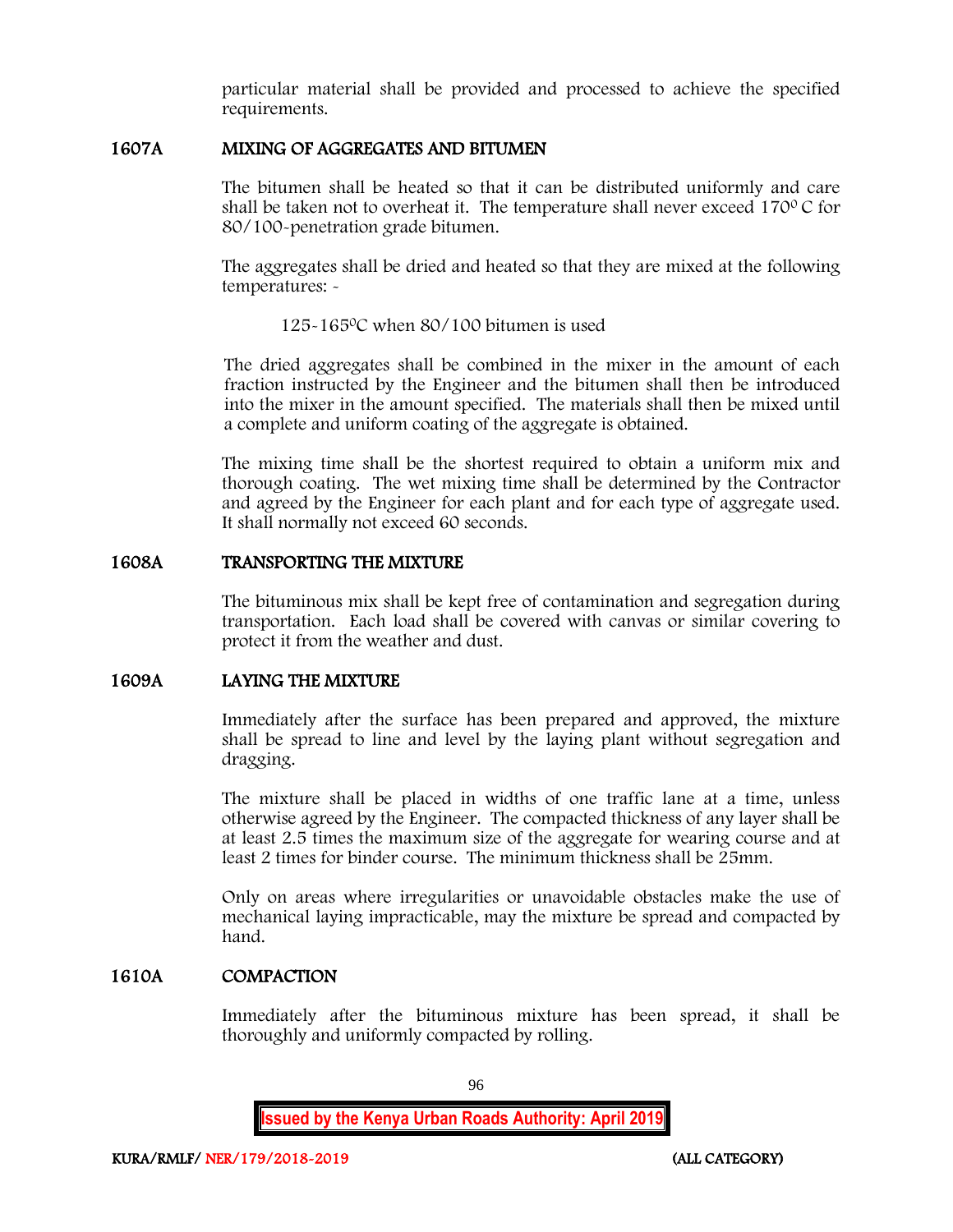The layer shall be rolled when the mixture is in such a condition that rolling does not cause undue displacement or shoving.

The number, weight and type of rollers furnished shall be sufficient to obtain the required compaction while the mixture is in a workable condition. The sequence of rolling operations shall be as agreed with the Engineer and proved during site trials. Initial rolling

with steel tandem or three-wheeled roller shall follow the laying plant as closely as possible. The rollers shall be operated with the drive roll nearest the laying plant, at a slow and uniform speed (not exceeding 5 Km/Hr).

Rolling shall normally commence from the outer edge and proceed longitudinally parallel to the centreline, each trip overlapping one half of the roller width. On super elevated curves, rolling shall begin at the low side and progress to the high side. Where laying is carried out in lanes care must be taken to prevent water entrapment.

Intermediate rolling with a pneumatic-tyred or vibratory roller shall follow immediately. Final rolling with a steel-wheeled roller shall be used to eliminate marks from previous rolling.

To prevent adhesion of the mixture to the rollers, the wheels shall be kept lightly moistened with water.

In areas too small for the roller, a vibrating plate compactor or a hand tamper shall be used to achieve the specified compaction.

### 1611A FINISHING, JOINTS AND EDGES

Any mixture that becomes loose and broken, mixed with dirt or foreign matter or is in any way defective, shall be removed and replaced with fresh hot mixture, which shall be compacted to conform to the surrounding area.

Spreading of the mixture shall be as continuous as possible. Transverse joints shall be formed by cutting neatly in a straight line across the previous run to expose the full depth of the course. The vertical face so formed shall be painted lightly with hot 80/100 penetration grade bitumen just before the additional mixture is placed against it.

Longitudinal joints shall be rolled directly behind the paving operation. The first lane shall be placed true to line and level and have an approximately vertical face. The mixture placed in the abutting lane shall then be tightly crowded against the face of the previously placed lane. The paver shall be positioned to spread material overlapping the joint face by 20-30mm. Before rolling, the excess mixture shall be raked off and discarded.

When the abutting lane is not placed in the same day, or the joint is destroyed by traffic, the edge of the lane shall be cut back as necessary, trimmed to line and painted lightly with hot 80/100 penetration grade bitumen just before the abutting lane is placed.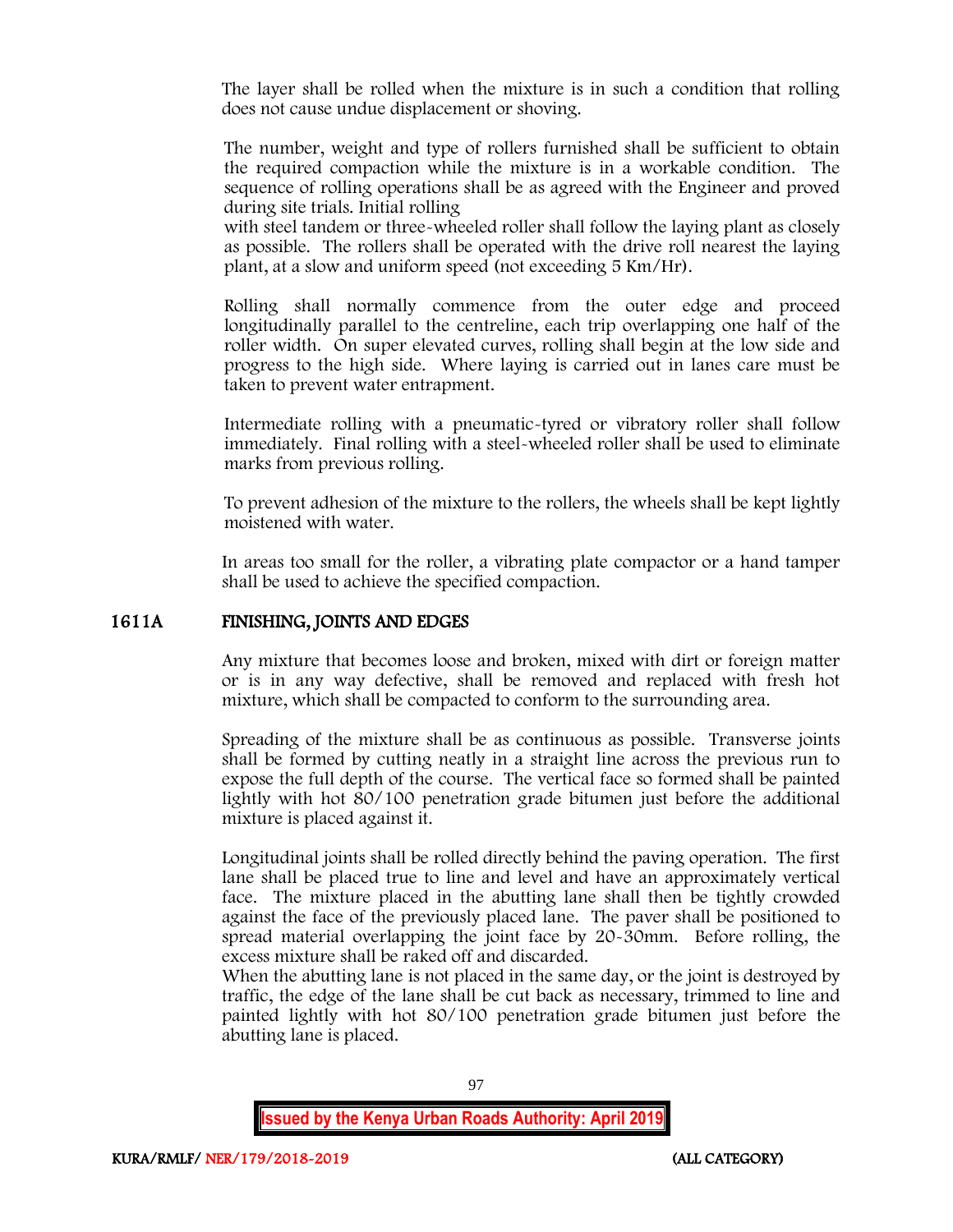Any fresh mixture spread accidentally on the existing work at a joint shall be carefully removed by brooming it back on to uncompacted work, so as to avoid formation of irregularities at the joint. The finish at joints shall comply with the surface requirements and shall present the same uniformity of finish, texture and density as other sections of the work.

The edges of the course shall be rolled concurrently with or immediately after the longitudinal joint. In rolling the edges, roller wheels shall extend 50 to 100mm beyond the edge.

## 1612A SAMPLING AND TESTING OF BITUMINOUS MIXTURES

The sampling of bituminous mixtures shall be carried out in accordance with AASHTO T168 (ASTM Designation D979).

### 1613A QUALITY CONTROL TESTING

During mixing and laying of bituminous mixtures, control tests on the constituents and on the mixed material shall be carried out in accordance with Clause 1612A and Section 2 of this Specification.

If the results of any tests show that any of the constituent materials fail to comply with this Specification, the Contractor shall carry out whatever changes may be necessary to the materials or the source of supply to ensure compliance.

If the results of more than one test in ten on the mixed material show that the material fails to comply with this Specification, laying shall forthwith cease until the reason for the failure has been found and corrected. The Contractor shall remove any faulty material laid and replace it with material complying with this Specification all at his own expense.

### 1614A TOLERANCES

Surfacing courses and base shall be constructed within the geometric tolerances specified in Section 3 of this Specification.

The Contractor shall maintain the composition of the mixture as determined from the laboratory and site trials within the following tolerances, per single test: -

| Bitumen Content         | 0.3% (by total weight of total mix)  |
|-------------------------|--------------------------------------|
| Passing 10mm sieve      | 6% (by total weight of dry aggregate |
| and larger sieves       | including mineral filler)            |
| Passing sieves between  | 4% (by total weight of dry aggregate |
| 10mm and 1.0mm sieves   | including mineral filler)            |
| Passing sieves between  | 3% (by total weight of dry aggregate |
| 1.0mm and 0.075mm sieve | including mineral filler)            |

98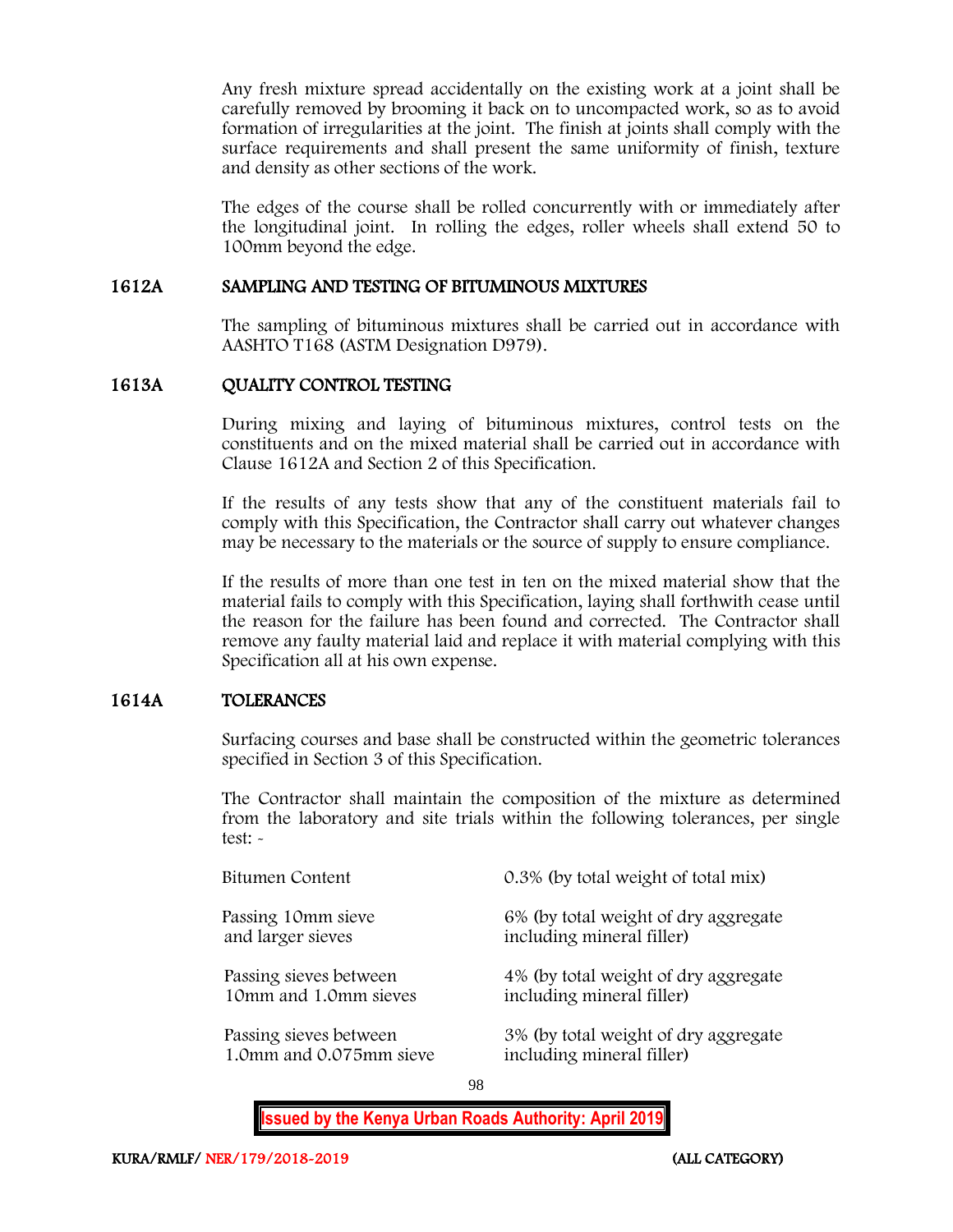Passing 0.075mm sieve 2% (by total weight of dry aggregate including mineral filler)

The average amount of bitumen in any length of any layer, calculated as the product of the bitumen contents obtained from single tests and the weight of mixture represented by each test, shall not be less than the amount ordered.

The average amount of bitumen for each day's production calculated from the checked weights of mixes shall not be less than the amount ordered.

The average amount of bitumen in any length of any layer, calculated as the product of the bitumen contents obtained from single tests and the weight of mixture represented by each test, shall not be less than the amount ordered.

The average amount of bitumen for each day's production calculated from the checked weights of mixes shall not be less than the amount ordered.

The final average overall width of the upper surface of a bituminous mix layer measured at six equidistant points over a length of 100m shall be at least equal to the width specified. At no point shall the distance between the centreline of the road and the edge of the upper surface of a bituminous mix layer be narrower than that specified by more than 13mm.

### 1615A MEASUREMENT AND PAYMENT

No separate measurement and payment shall be made for complying with the requirements of Clauses 1601A to 1614A inclusive and the Contractor shall be deemed to have allowed in his rates in Parts B and C of Section 16 of this Specification for the costs of complying with the requirements of Part A of Section 16 of this Specification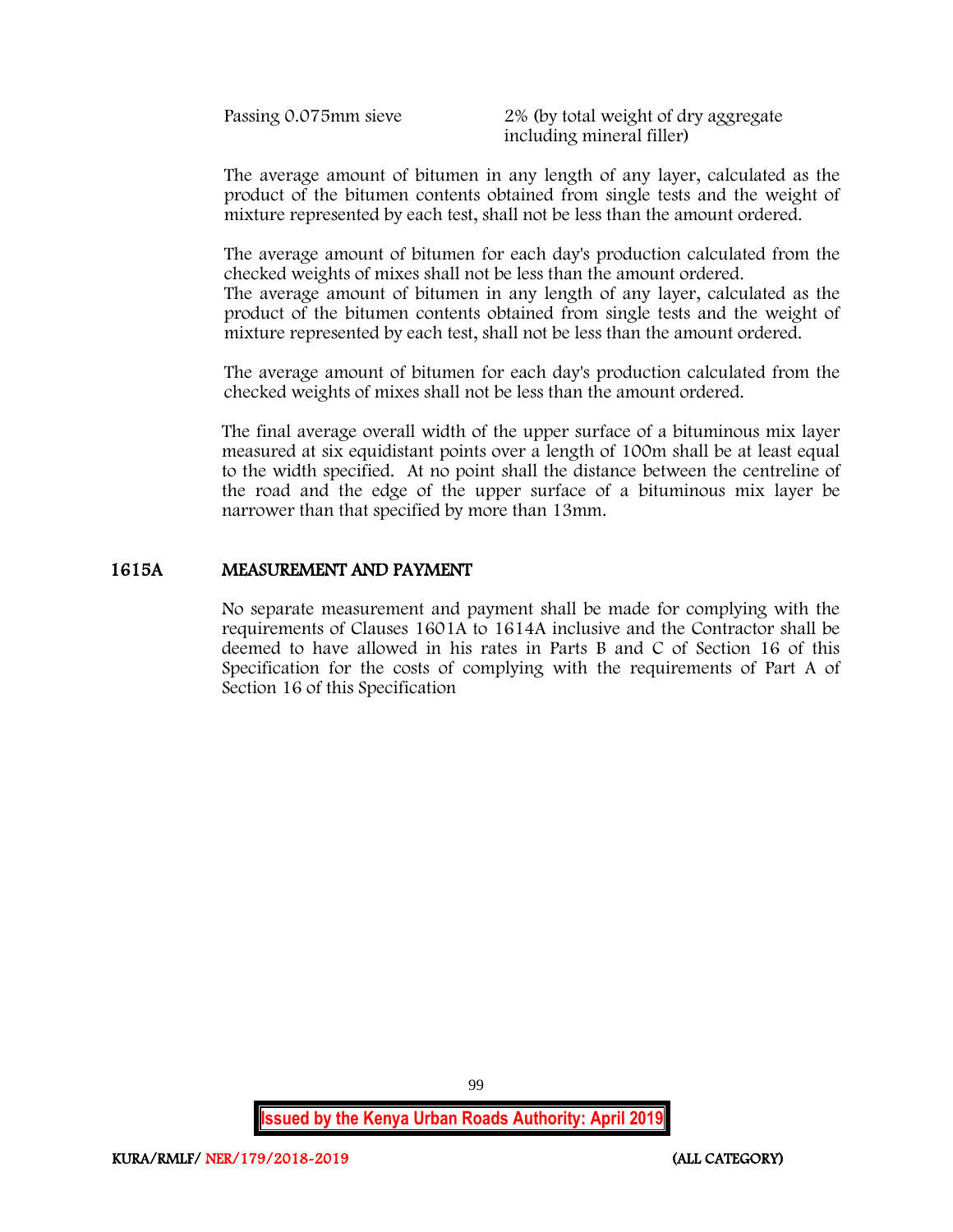## PART B - ASPHALT CONCRETE FOR SURFACING

### 1601B DEFINITION

Asphalt concrete means a thoroughly controlled, hot-mixed, hot-laid, plant mixture of well-graded dried aggregate and penetration grade bitumen, which, when compacted forms a dense material.

A distinction is drawn between asphalt concrete Type I (High Stability) and asphalt concrete Type II (Flexible). The asphalt concrete type to be used will be Type I.

### 1602B MATERIALS FOR ASPHALT CONCRETE TYPE 1

#### a) Type of bituminous material

The type of material to be used on severe sites will be of the continuously graded type similar to Asphaltic Concrete or Close Graded Macadam. It is essential that these materials are sealed with a single or double surface dressing or a Cape seal.

### b) Penetration Grade Bitumen

Bitumen shall be 80/100 penetration grade since material is being laid at an altitude of more than 2,500m.

### c) Aggregate

Coarse aggregate (retained on a 6.3mm sieve) shall consist of crushed stone free from clay, silt, organic matter and other deleterious substances. The aggregate class will be specified in the Special Specification and it shall comply with the requirements given in Table 16B-1(b). The grading for 0/20 mm for carriageway and 0/14mm for shoulders for binder course is as specified below:

| <b>Sieve size</b> | 0/20       | 0/14       |
|-------------------|------------|------------|
| 28                | 100        |            |
| 20                | $90 - 100$ | 100        |
| 14                | 75-95      | $90 - 100$ |
| 10                | 60-82      | 70-90      |
| 6.3               | $47 - 68$  | $52 - 75$  |
| 4                 | $37 - 57$  | $40 - 60$  |
| $\overline{2}$    | $25 - 43$  | $30 - 45$  |
|                   | $18 - 32$  | $20 - 35$  |
| 0.425             | $11 - 22$  | $12 - 24$  |
| 0.300             | $9 - 17$   | $10 - 20$  |
| 0.150             | $5 - 12$   | $6 - 14$   |
| 0.075             | $3 - 7$    | $4 - 8$    |

100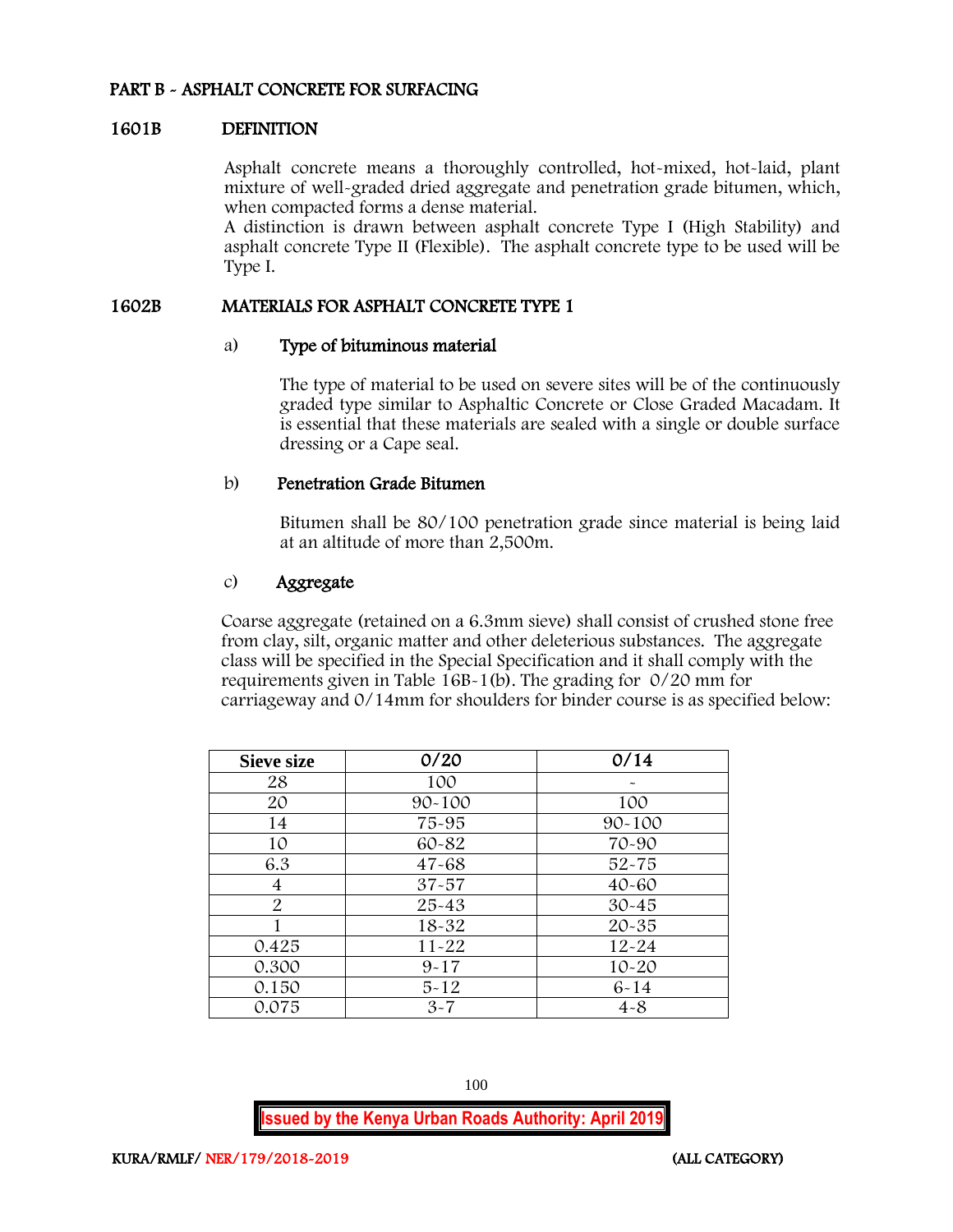## TABLE 16B-1(b) - REQUIREMENTS FOR COARSE AGGREGATE

| Coarse Aggregate<br>(Retained on a 6.3mm Sieve) |                      |  |  |  |
|-------------------------------------------------|----------------------|--|--|--|
| <b>Test</b>                                     | Maximum Value        |  |  |  |
| LAA<br><b>ACV</b><br>SSS<br>FI                  | 30<br>25<br>12<br>25 |  |  |  |

Fine aggregate (passing a 6.3mm sieve) shall be free from clay, silt, organic and other deleterious matter and shall be non-plastic. Unless otherwise specified in the Special Specification it shall consist of entirely crushed rock produced from stone having a Los Angeles Abrasion of not more than 40. The Sand Equivalent of the fine aggregate shall not be less than 40 and the SSS not more than 12.

### b) Mineral Filler

Mineral Filler shall consist of ordinary Portland Cement 42.5 Grade

### 1603B GRADING REQUIREMENTS

The grading of the mixture of coarse and fine aggregate shall be within and approximately parallel to the grading envelopes given in Table 16B-1(b), for 0/14mm as specified for binder course, as described below.

### GRADING REQUIREMENTS

To arrive at a suitable design it is necessary to investigate a number of gradings so that a workable mix, which also retains a minimum of 3 % voids at refusal density, is identified.

The largest particle size used should not be more than 25mm so that the requirements of the Marshall test method can be complied with.

Although the complete range of nominal maximum particle sizes is shown in the Tables, the total thickness of material laid should not be more than 75mm.

## 1604B REQUIREMENTS FOR ASPHALT CONCRETE TYPE 1

The mixture shall comply with the requirements given in Table 16B-2 as specified in the Specification. In addition, minimum Marshall Stability for 2 x 75 blows shall be 9 kN and maximum 18 kN and at compaction to refusal shall have 3% VIM.

The proportion, by weight of total mixture, of bitumen shall be  $5.0 - 6.5\%$  for  $0/14$  mm and  $4.5 - 6.5$  % for  $0/20$ mm. This shall be termed the nominal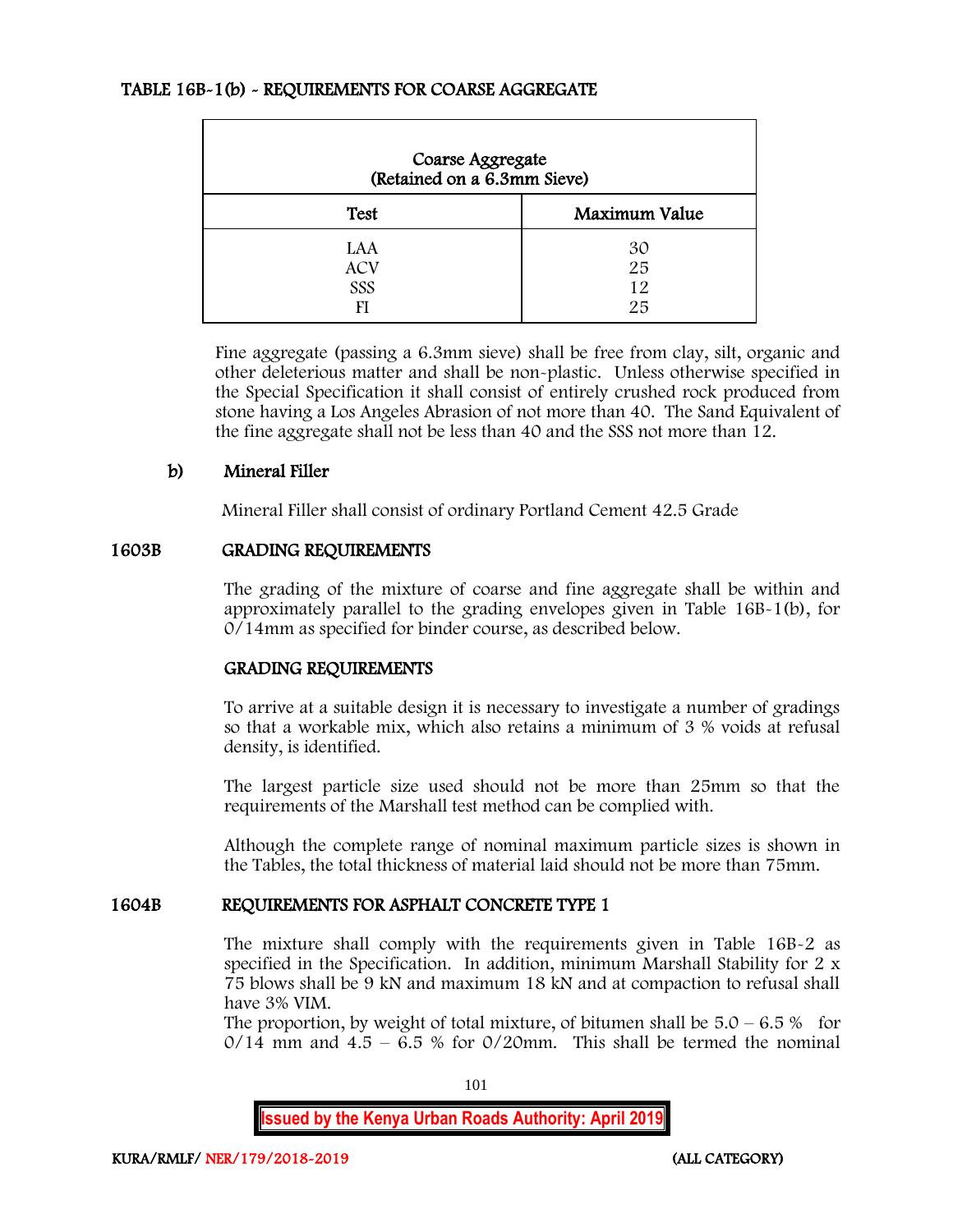binder content. The binder content of the working mix will be instructed by the Engineer following laboratory and site trials.

In order to determine the suitability of a coarse aggregate source a Marshall test programme shall be carried out. It will be advantageous to use a crushed rock which is known from past experience to give good results in this test procedure. A grading conforming to the Type I Binder Course detailed in Table 16B-1(a) 0/20 of this Specification should be tested (but with 100% passing the 25mm sieve) and it shall meet the requirements of Table 16B-2 of this Specification.

Having established the suitability of the aggregate source several grading shall be tested in the laboratory, including that used for the Marshall test, to establish relationships between bitumen content and VIM at refusal density. For each mix, samples will be made up to a range of bitumen contents and compacted to refusal using a gyratory compactor and a vibratory hammer in accordance with the procedure described in BS 598 (Part 104 : 1989), with one revision.

It should first be confirmed that compaction on one face of the sample gives the same refusal density as when the same compaction cycle is applied to both faces of the same sample. The procedure, which gives the highest density, must be used.

From the bitumen content-VIM relationship it will be possible to identify a bitumen content which corresponds to a VIM of  $3 \times 7\%$ . If it is considered that the workability of the mix may be difficult then compaction trials should be undertaken. It is advisable to establish two or more grading for compaction trials.

The mixes identified for compaction trials should be manufactured to the laboratory design bitumen content and to two other bitumen contents of +0.5% and +1% additional bitumen. Cores will be cut to determine the density of the compacted material, having completed this the core will then be reheated to  $145+/-5\degree$  in the appropriate mould and compacted to refusal in the vibrating hammer test. To be acceptable the cores cut from the compaction trial must have a density equivalent to at least 95% of refusal density.

The compaction trials will identify a workable mix which can be made to a bitumen content which gives 3% VIM at refusal density.

### 1605B MIXING AND LAYING HEAVY DUTY ASPHALT

The temperature of the bitumen and aggregates when mixed shall be 110+/-  $3\Box C$  above the softening point (R&B) of the bitumen.

Compaction should commence as soon as the mix can support the roller without undue displacement of material and completed before the temperature of the mix falls below 90<sup>0</sup>C.

The minimum thickness of individual layers should be as follows:-

- a) For the 37.5mm mix 65mm<br>b) For the 25.0mm mix 60mm
- For the 25.0mm mix 60mm

102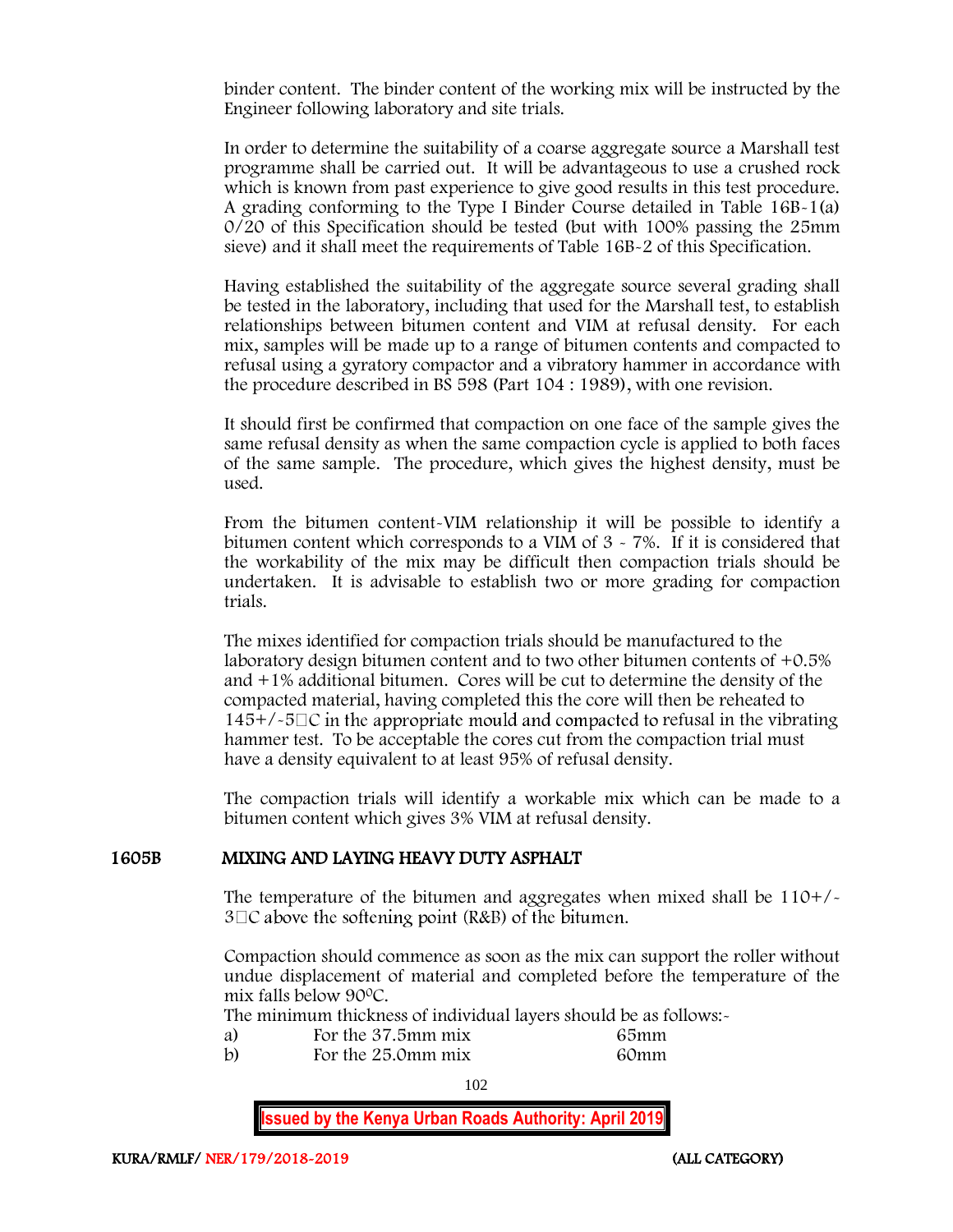| C) | For the 19.0mm mix | 50mm |
|----|--------------------|------|
| d) | For the 12.5mm mix | 40mm |

### 1606B COMPACTION

Rolling shall be continued until the voids measured in the completed layer are in accordance with the requirement for a minimum density of 98% of Marshall optimum, or, a minimum mean value of 95% of refusal density (no value less than 93%) as appropriate.

### 1607B MEASUREMENT AND PAYMENT

a) Item : Asphalt Concrete

Unit : m<sup>3</sup> of Asphalt Concrete Used

Asphalt concrete shall be measured by the cubic metre compacted on the road calculated as the product of the length instructed to be laid the compacted cross-sectional area shown on the Drawings or instructed by the Engineer.

The rate for asphalt concrete shall include for the cost of providing, transporting, laying and compacting the mix with the nominal binder content and complying with the requirements of Parts A and B of Section 16 of this Specification.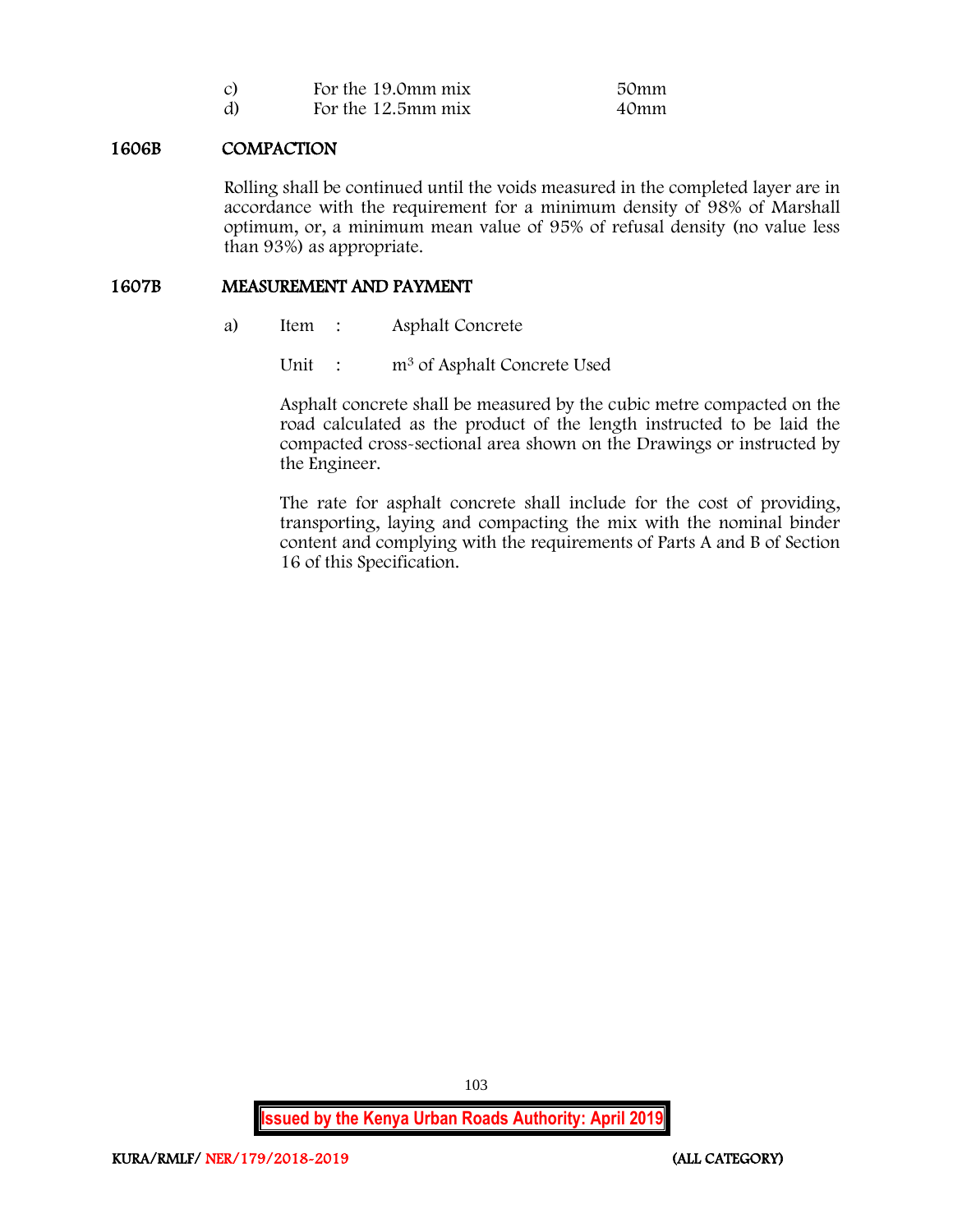### SECTION 17 - CONCRETE WORKS

### 1703 MATERIALS FOR CONCRETE

This work shall consist of placing selected approved material of 250mm minimum diameter on the foundation put after excavation to receive levelling concrete in accordance with these specifications and in conformity with the lines, grades and cross sections shown on the Drawings as directed by the Engineer.

### (a) Materials

Selected rock: The selected rock builders to be placed for this work shall be hard, sound, durable quarry stones as approved by the Engineer. Samples of the stone to be used shall be submitted to and approved by the Engineer before any stone is placed.

The maximum size of the stone boulders shall be 300mm.

### (b) Construction Method

After completion of the structural excavation the surface of the loose soil shall be levelled and compacted. Then the stone of the above sizes shall be placed in one layer of 250mm over the compacted bed where the bottom slab will rest. Coarse sand shall be spread to fill up the voids in the stone boulders, and compaction with vibratory compactors should be performed to make this layer dense whereon a concrete of levelling course shall be placed.

### (c) Measurement and payment

Measurement for the bedding materials shall be made in cubic metres for the completed and accepted work, measured from the dimension shown on the Drawings, unless otherwise directed by the Engineer.

Payment for the bedding Materials for Levelling Concrete Works shall be full compensation for furnishing and placing all materials, all labour equipment, tools and all other items necessary for proper completion of the work in accordance with the Drawings and specifications and as directed by the Engineer.

### 1703(A) LEVELLING CONCRETE (CLASS 15/20) FOR BOTTOM SLAB INCLUSIVE OF COST OF FORM WORKS

This work shall consist of placing and levelling lean concrete class 15/20 over the prepared bed of stone boulders in the foundation for bottom slab and wingwalls in accordance with these specifications and which conformity with the lines, grades, thickness and typical cross-sections shown on the drawings unless otherwise directed by the Engineer.

## (a) Materials for Levelling Concrete

104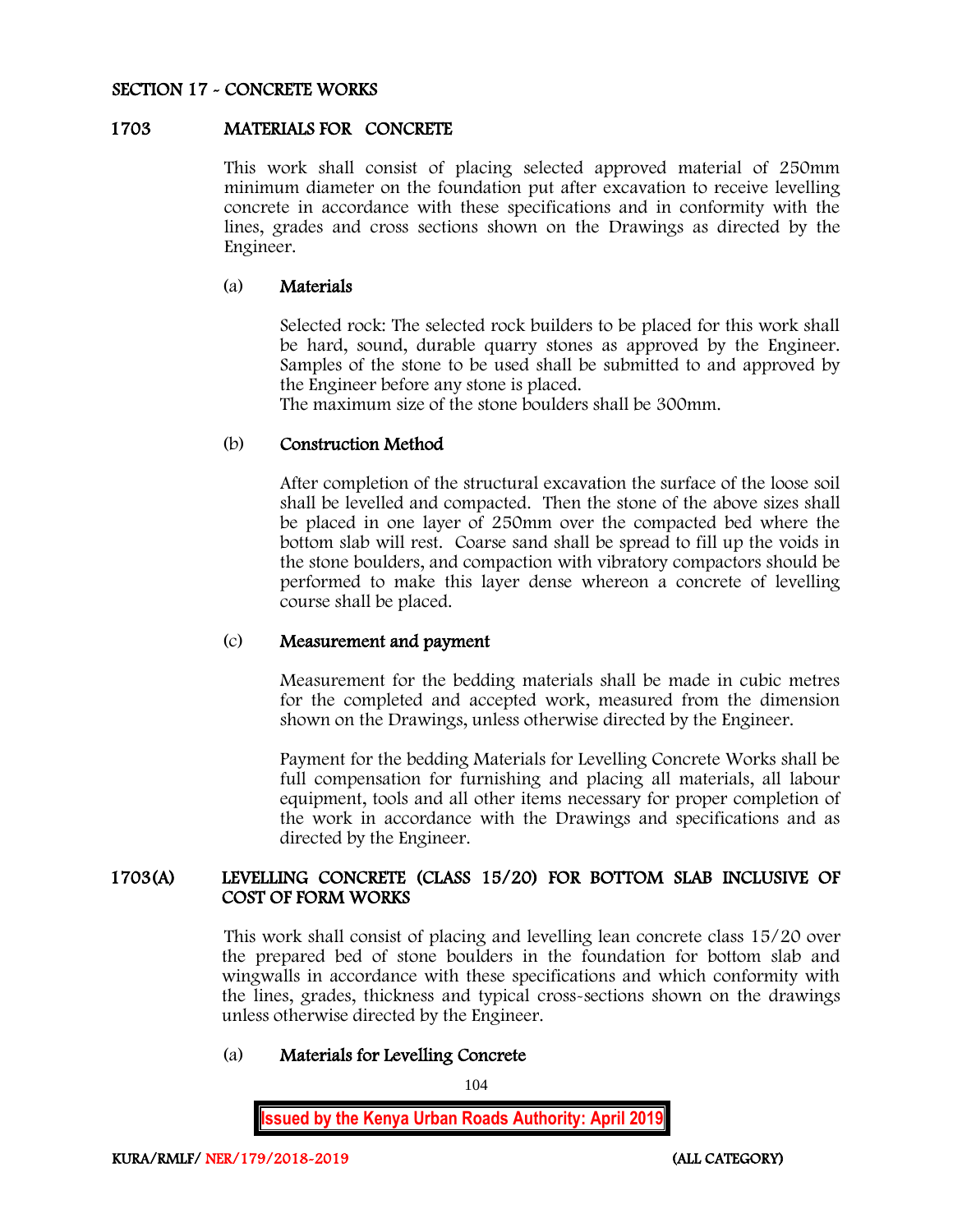Requirement for the concrete class 15/20 is specified as follows:- Design compressive strength (28) days : 15N/mm<sup>2</sup> Maximum size of coarse aggregate : 20mm Maximum cement content  $: 300 \text{ kg/m}^3$ . Maximum water/cement ration of 50% with slump of 80mm.

## (b) Construction Method

The bed of stone boulders upon which the levelling concrete will be placed shall be smooth, compacted and true to the grades and crosssection shall be set to the required lines and grades.

### 37.2 (c) Measurement and payment

Measurement for levelling concrete (class 15/20) shall be made in cubic metres completed and accepted levelling concrete work measured in place which is done in accordance with the Drawings and the Specifications.

Payment for this work shall be the full compensation for furnishing and placing all materials, labour, equipment and tools, and other incidentals to Specifications and as directed by the Engineer.

Pay item No. 17/02 Levelling Concrete Works (Class 15/20) for Box Culvert and wingwalls inclusive of Cost of Form works.

### 1703 (C) FORMWORK FOR CULVERT WALLS

This work shall consist of all temporary moulds for forming the concrete for culvert walls and slabs together with all temporary construction required for their support. Unless otherwise directed by the Engineer all formworks shall be removed on completion of the walls and slabs.

### (a) Materials

Forms shall be made of wood or metal and shall conform to the shape, lines and dimensions shown on the Drawings.

All timber shall be free from holes, loose material, knots, cracks, splits and warps or other defects affecting the strength or appearance of the finished structure.

Release Agents – Release agents shall be either neat oils containing a surface activating agent, cream emulsions, or chemical agents to be approved by the Engineer.

## (b) Construction Method

(i) Formworks

105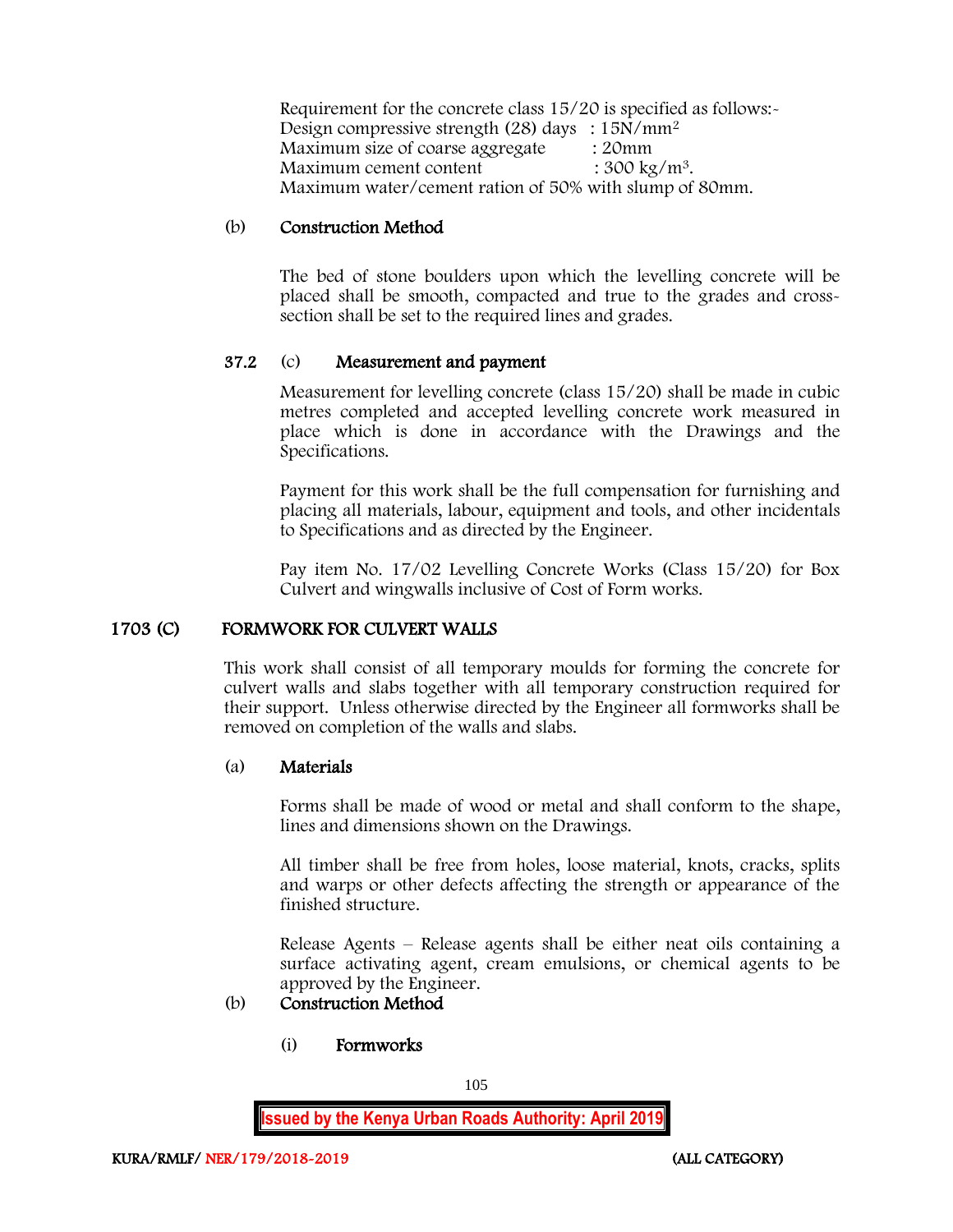Formworks shall be designed to carry the maximum loads that may be imposed, and so be rigidly constructed as to prevent deformation due to load, drying and wetting, vibration and other causes. After forms have been set in correct location, they shall be inspected and approved by the Engineer before the concrete is placed.

If requested, the contractor shall submit to the Engineer working drawings of the forms and also, if requested, calculations to certify the rigidity of the forms.

## 1703(D) CONCRETE WORKS (CLASS 25/20) OF CULVERT WALLS AND SLABS

This work shall consist of furnishing, mixing, delivering and placing of the concrete for the construction of culvert walls and slabs, in accordance with these Specifications and in conformity with the requirements shown on the Drawings.

Concrete class 25/20 shall be used for Culvert walls and slabs.

## (a) Concrete Materials

(i) Cement: Cement shall be of Portland type and shall conform to the requirements of BS 12 or equivalent.

The contractor shall select only one type or brand of cement or others. Changing of type or brand of cement will not be permitted without a new mix design approved by the Engineer. All cement is subject to the Engineer's approval; however, approval of cement by the Engineer shall not relieve the Contractor of the responsibility to furnish concrete of the specified compressive strength.

Conveyance of cement by jute bags shall not be permitted. Storage in the Contractor's silo or storehouse shall not exceed more than two (2) months, and age of cement after manufacture at mill shall not exceed more than four (4) months. The Contractor shall submit to the Engineer for his approval the result of quality certificate prepared by the manufacturer.

Whenever it is found out that cement have been stored too long, moist, or caked, the cement shall be rejected and removed from the project.

## (b) Aggregates

Fine and coarse aggregates must be clean, hard, strong and durable, and free from absorbed chemicals, clay coating, or materials in amounts that could affect hydration, bonding, strength and durability of concrete. Grading of aggregates shall conform to the following requirements: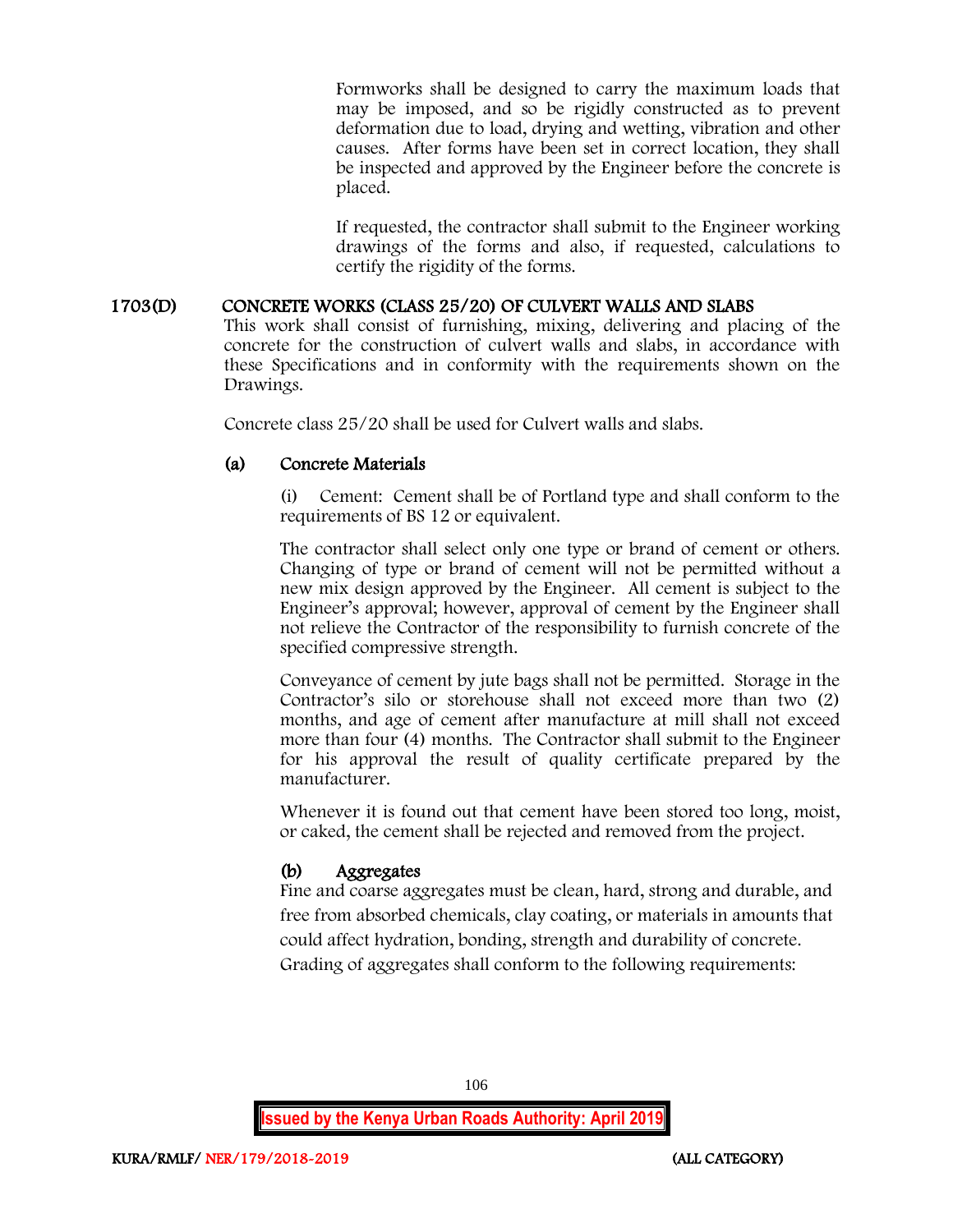## (i) Grading of Fine Aggregates

| <b>Sieve Size</b> | <b>Percentage by Weight Passing</b> |
|-------------------|-------------------------------------|
| mm<br>10          | 100                                 |
| 5<br>mm           | 89-100                              |
| $2.5$ mm          | $60 - 100$                          |
| $1.2 \cdot mm$    | $30 - 100$                          |
| 0.6 mm            | $15 - 54$                           |
| $0.3$ mm          | $5 - 40$                            |
| $0.15$ mm         | $0 - 15$                            |

## (ii) Grading of Coarse Aggregates

| Size     |        |    |    | of Amounts finer than each standard sieve percentage by |    |           |          |
|----------|--------|----|----|---------------------------------------------------------|----|-----------|----------|
| Coarse   | weight |    |    |                                                         |    |           |          |
| Aggregat | 40     | 30 | 25 | 20                                                      | 15 | 10        |          |
|          | 2.5    |    |    |                                                         |    |           |          |
|          | 100    |    |    | $90 - 100$                                              |    | $30 - 69$ | $0 - 10$ |
|          |        |    |    |                                                         |    |           |          |

Other requirements for aggregates are as follows:

## (iii) Fine Aggregates

| Fitness Modulus, AASHTO M-6                           | $: 2.3 - 3.1$         |
|-------------------------------------------------------|-----------------------|
| Sodium Sulphate Soundness, AASHTO T104: Max. 10% loss |                       |
| Content of Friable Particles AASHTO 112               | : Max $1\%$ by weight |
| Sand Equivalent, AASHTO T176                          | : Min. 75             |

## (iv) Coarse Aggregate

| Abrasion, AASGTO T96                                 | : Max. 405 loss        |
|------------------------------------------------------|------------------------|
| Soft Fragment and shale, AASHTO M80                  | : Max. $5\%$ by weight |
| Thin and elongated Pieces, AASHTO M80     : Max. 15% |                        |

## (v) Water

All sources of water to be used with cement shall be approved by

the Engineer. Water shall be free from injurious quantities of oil,

alkali, vegetable matter and salt as determined by the Engineer.

# (vi) Admixture

Only admixture, which have been tested and approved in the site laboratory through trial mixing for design proportion shall be used. Before selection of admixture, the Contractor shall submit to the Engineer the specific information or guarantees prepared by the admixture supplier.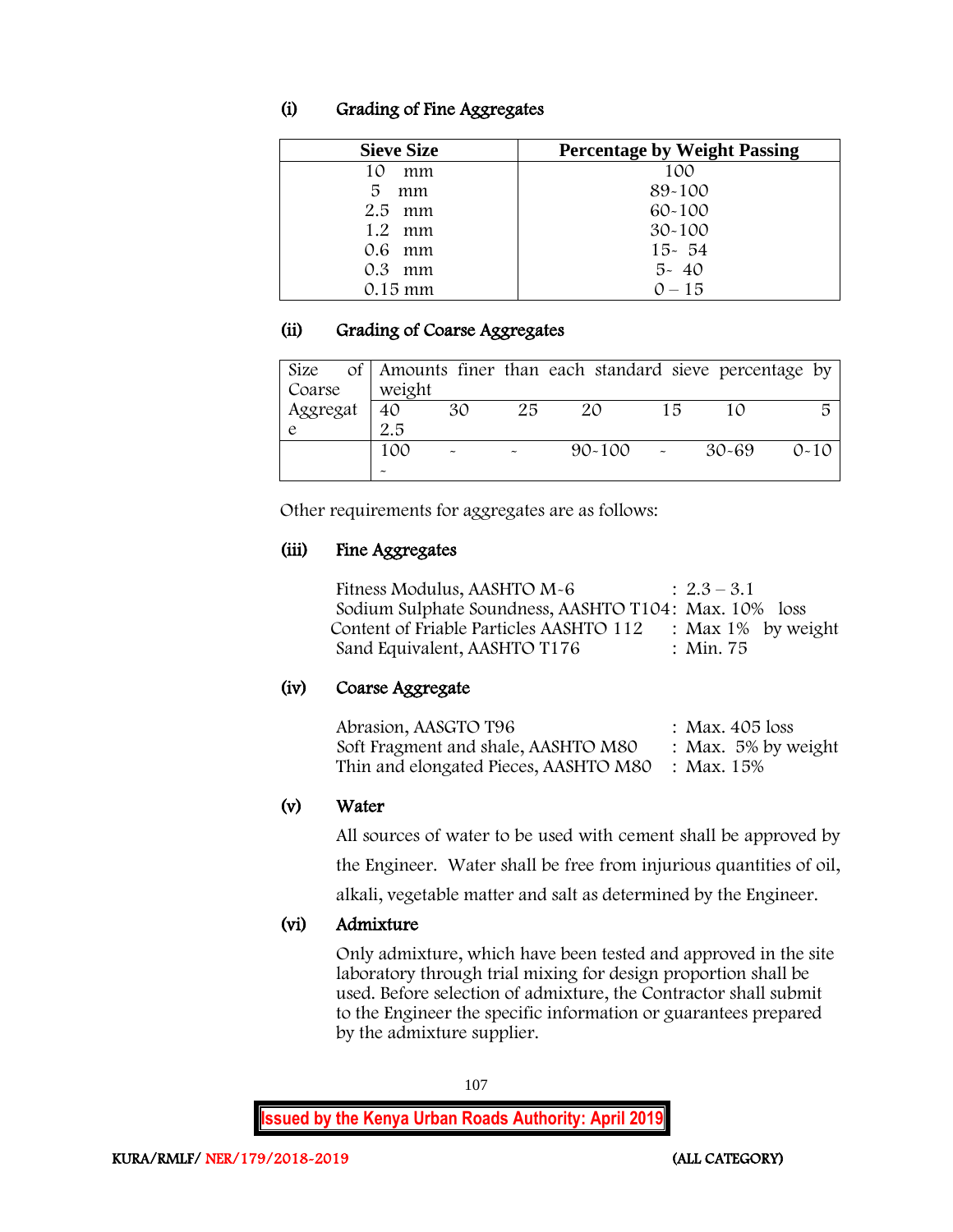The contractor shall not exclude the admixture from concrete proportions.

#### Concrete class 20/20

Concrete class 25/20 shall be used for culvert walls and slabs. The requirements of Concrete class 25/20 are provided as follows unless otherwise the Engineer will designate any alteration.

Design compressive strength  $(28 \text{ days})$  :  $25N/mm^2$ Maximum size of coarse aggregates : 20mm Maximum water/cement ratio of 45% with slump of 80mm

#### (d) Proportioning Concrete

The Contractor shall consult with the Engineer as to mix proportions at least thirty (30) days prior to beginning the concrete work. The actual mix proportions of cement, aggregates, water and admixture shall be determined by the Contractor under supervision of the Engineer in the site laboratory.

The Contractor shall prepare the design proportions which has 120% of the strength requirement specified for the designated class of concrete.

No class of concrete shall be prepared or placed until its job-mix proportions have been approved by the Engineer.

#### (e) Concrete Work

#### (ii) Batching

Batching shall be done by weight with accuracy of:

| Cement              | $\frac{1}{2}$ percent |
|---------------------|-----------------------|
| Aggregate           | $\frac{1}{2}$ percent |
| Water and Admixture | : 1 percent.          |

Equipment should be capable of measuring quantities within these tolerances for the smartest batch regularly used, as well as for larger batches.

The accuracy of batching equipment should be checked every month in the presence of the Engineer and adjusted when necessary.

#### (iii) Mixing and delivery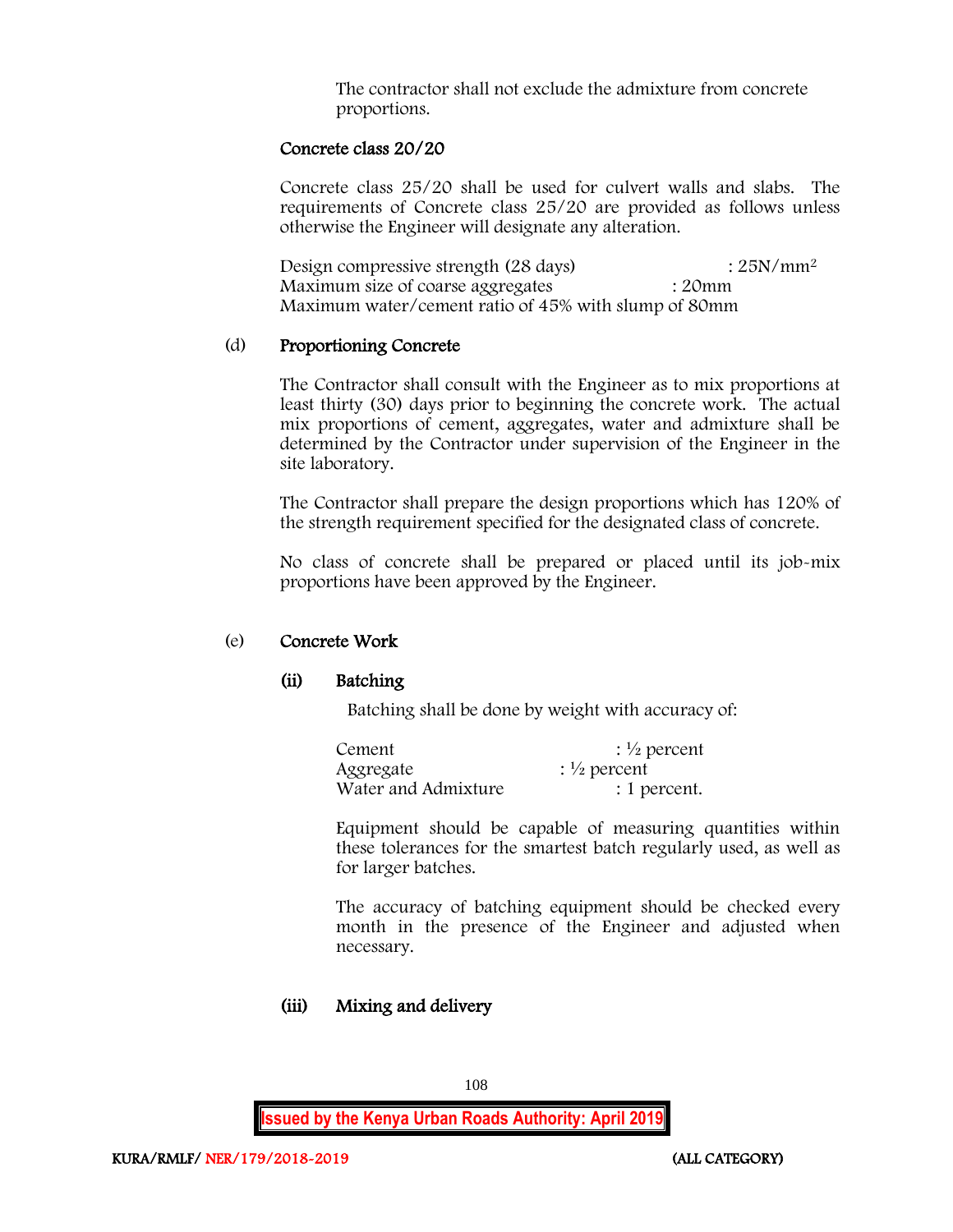Slump of mixed concrete shall be checked and approved at an accuracy of +25mm against designated slump in these specifications.

### (iv) Concrete in hot weather

No concrete shall be placed when the ambient air temperature is expected to exceed thirty three degrees celsius (330c) during placement operations).

# (v) Concreting at night

No concrete shall be mixed, placed or finished when natural light is insufficient, unless an adequate approved artificial lighting system is operated; such night work is subject to approval by the engineer.

## (vi) Placing

In preparation of the placing of concrete, the interior space of forms shall be cleaned and approved by the engineer prior to placing concrete. All temporary members except tie bars to support forms shall be removed entirely from the forms and not buried in the concrete. The use of open and vertical chute shall not be permitted unless otherwise directed by the engineer.

The Contractor shall provide a sufficient number of vibrators to properly compact each batch immediately after it is placed in the forms.

#### (f) Measurement and Payment

Measurements for the Concrete Works Class 20/20 of culvert walls and slabs shall be made in cubic metres for the walls and slabs actually constructed, measured from their dimensions shown on the Drawings. Payment for the Concrete Works (Class 20/20) of culvert walls and slabs shall be the full compensation for furnishing all materials of the concrete mixing, delivering, placing and curing the concrete, equipment and tools, labour and other incidental necessary for the completion of the work in accordance with the Drawings and these Specifications and as directed by the Engineer.

SECTION 20 - ROAD FURNITURE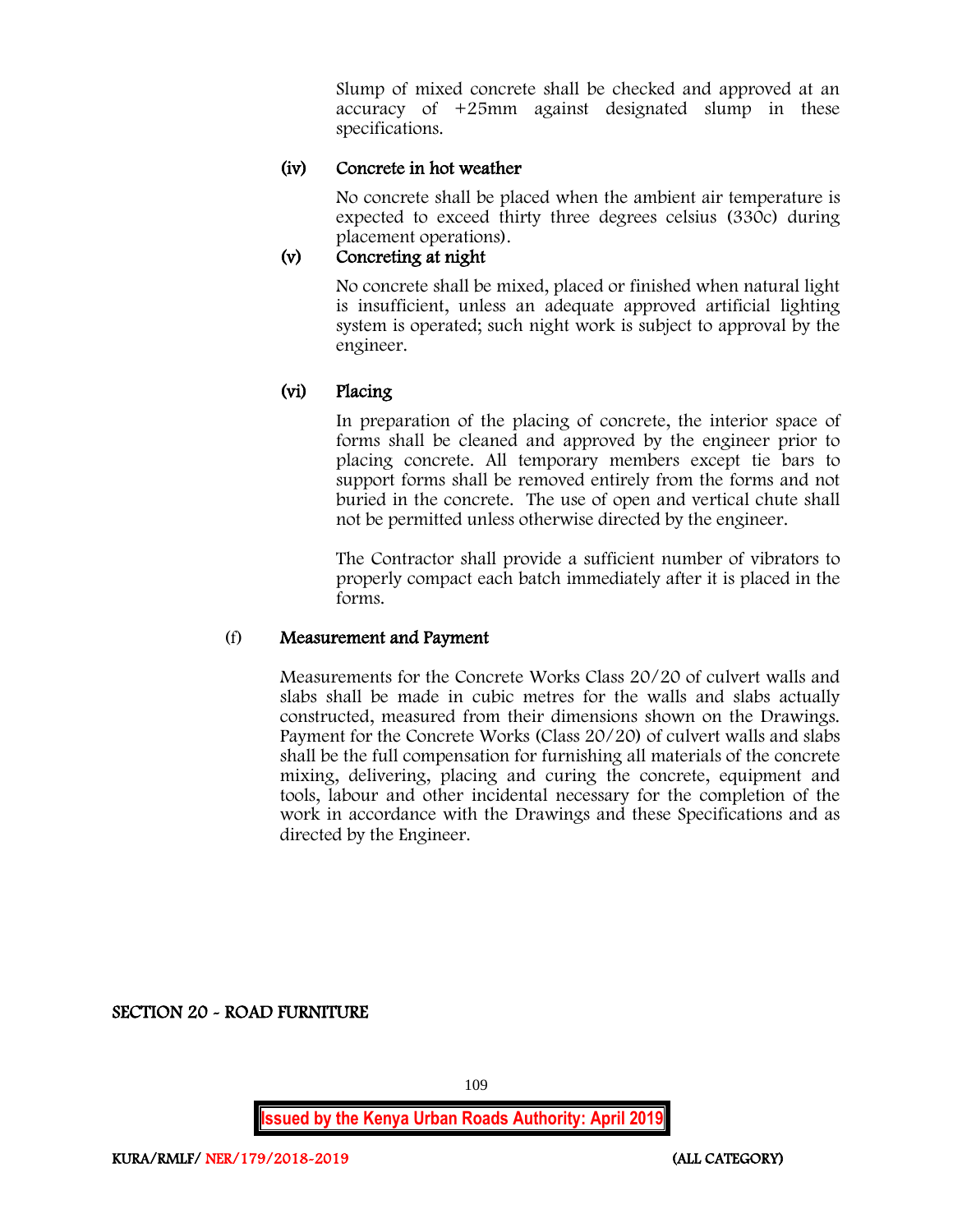#### 2001 ROAD RESERVE BOUNDARY POSTS

Road reserve boundary posts shall be provided as directed by the Engineer and in compliance with Standard Specification clause 2001. They shall be placed at 50m. Intervals along the boundary of the road reserve.

#### 2003 EDGE MARKER POST

Edge marker post shall be provided as directed by the Engineer and in compliance with Standard Specification clause clause 2003

### 2004 PERMANENT ROAD SIGNS

Permanent Road Signs shall be provided as directed by the Engineer and in compliance with the requirements of the "Manual for Traffic Signs in Kenya" Part II and standard Specification clause 2004.

#### 2004B EXISTING ROAD SIGNS

Where directed by the Engineer, the Contractor shall take down road signs including all posts, nuts, bolts and fittings, and remove and dispose of the concrete foundation and backfill the post holes. The signs shall be stored as directed by the Engineer.

Measurement and payment for taking down road signs shall be made by the number of signs of any type and size taken down, cleaned and stored as directed.

#### 2005 ROAD MARKING

Paint for road marking shall be internally reflectorised hot applied thermoplastic material in accordance with Clause 219 of the Standard Specification.

The rates inserted in the Bills of Quantities for road marking shall include for prior application of approved tack coat.

#### 2005A RAISED PAVEMENT MARKERS – ROAD STUDS

#### MATERIAL

Road studs are moulded of acrylonitrile butadiene styrene (ABS) conforming to ASTM Specification D1788 – 68, class 5-2-2 shell filled with inert, thermosetting compound and filler. The lens portion of the marker of the marker is of optical methly methacrylic.

#### **CONSTRUCTION**

The road studs shall be constructed of high impact ABS containing a multi-biconvex glass lens reflector system. It shall be of monolithic construction, and not less than 98.5. m<sup>2</sup>. The height of the marker shall not exceed 17mm and the underside shall contain a non-honeycomb base (flat).

#### REQUIREMENTS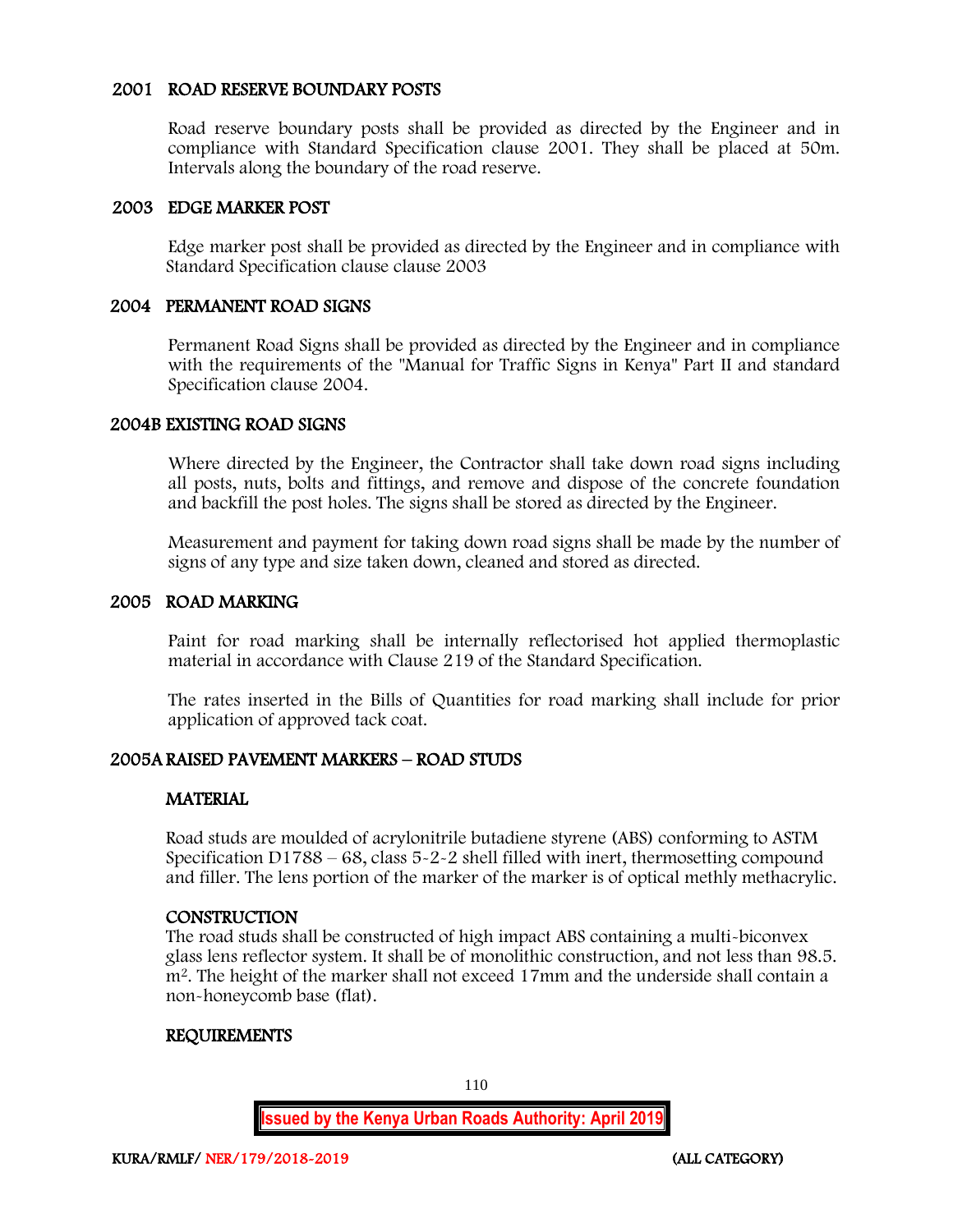The markers shall conform to the following requirements

#### Colour

Shall be white, yellow or red as specified and the Retro – reflectance values should conform to the testing procedures of ASTME 809.

#### Impact Resistance

The market shall not crack or break when tested using a 1000-gram weight from a height of 1 metre. (ASTM D 2444) or BS 3900 Part E3.

#### Resistance to Water Penetration

Shall not have water penetration behind the lens after submerged in a water bath at 70 + 50 of for 10 minutes. And it should still meet the reflectance Requirement. BS 998.

#### Heat Resistance

Shall comply with the initial brightness as per BS 873 Part IV of 1978

#### Night Visibility

The marker shall be bright as per BS 873 Part IV of 1978

#### Compression Resistance

There shall be no cracking sound at a pressure lower than 25 tones as per BS 873 Part IV of 1978.

#### Corrosion Resistance

After immersing a sample of Road stud in a solution containing 30g/1 of sodium chloride for 30 days, there shall not be any signs of corrosion -(BS998).

NOTE: These markers are intended for application directly to pavement surfaces and are compatible with raised pavement makers. These adhesives should be of high quality and tested for conformance to customer requirements.

#### ADHESIVES

They shall be of Resin Type–Epoxy of 2 different components part 1 and 2 i.e Adhesive and Reactor without any volatile solvents in both.

| Pot life:             | not less than 20 minutes at 20 $\degree$ C  |
|-----------------------|---------------------------------------------|
| Rotational cure time: | between 20 and 30 minutes at 20 $\degree$ C |
| Hard cure:-           | Between 40 and 60 minutes at 20 $\degree$ C |

#### APPLICATION INSTRUCTION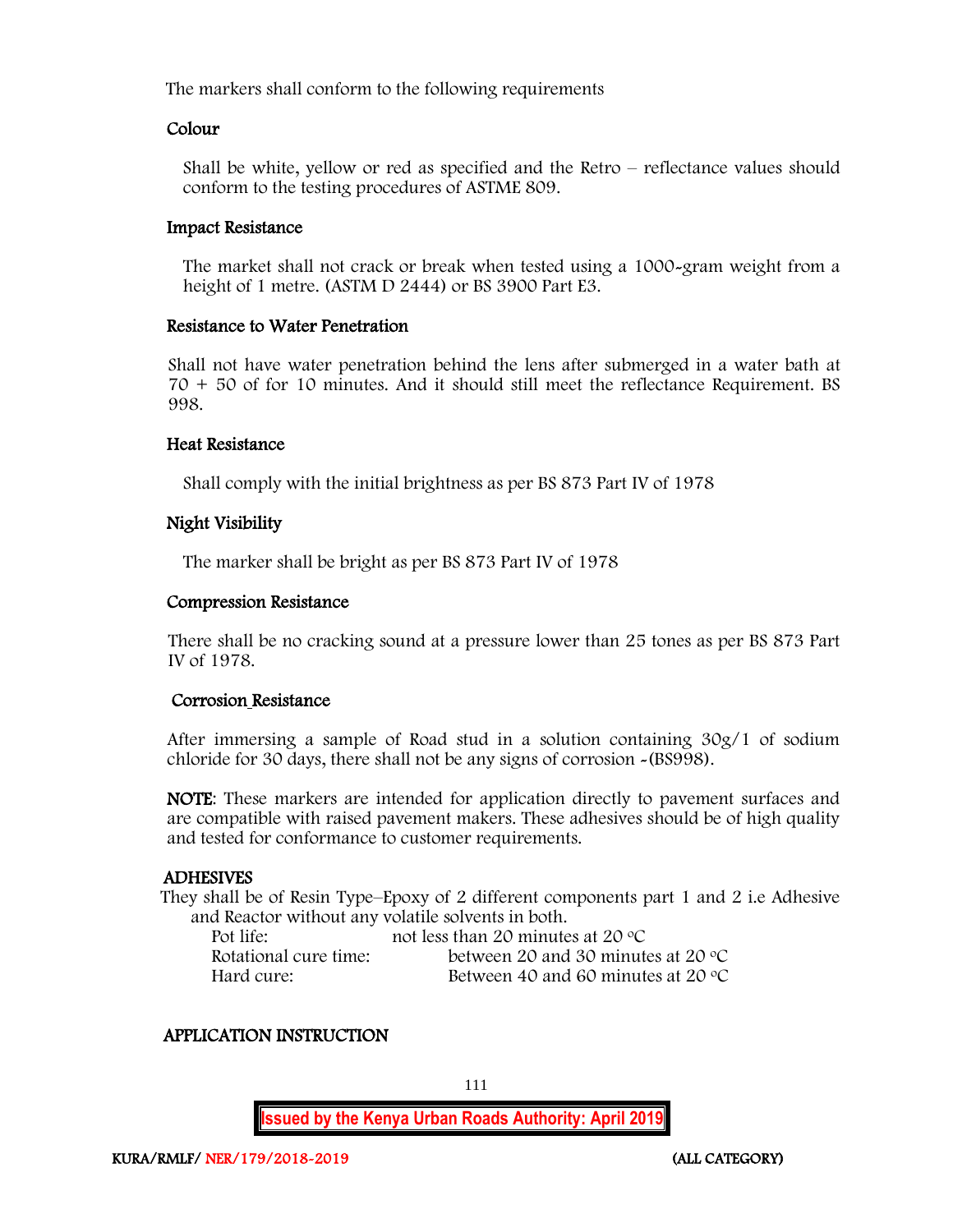#### Preparation of Pavements

Make sure that the road surface is absolutely dry and free of oil and grease.

#### Mixing of Adhesive

Pour component B into the container of component A. Stir mixture by hand with a wooden or metal stick until uniform Grey Tint without a stripe is obtained.

#### Installation

Pour the mixture on to the underside of the road stud. Then place the road stud firmly on the road surface. Adhesive should stand out for about 5mm to 10 mm over the edges of the stud.

#### Protection from the Traffic

Protect studs from traffic for 2 hours until the adhesive has properly hardened. Try by touching the adhesive.

#### NUMBER OF STUDS NEEDED FOR LABORATORY TESTS.

In order to approve a particular type of road stud, 4 sample road studs of each colour shall be submitted.

#### 2006 GUARDRAILS

Contrary to the Standard Specification, guardrail posts shall be concrete 200 mm diameter set vertically at least 1.2m into the shoulder as directed by the Engineer. Spacer blocks shall also be made of concrete.

Beams for guardrails shall be "Armco Flex beam" or similar obtained from a manufacturer approved by the Engineer.

#### 2007 KERBS

#### a) Vertical Joints

Vertical joints between adjacent Kerbs shall not be greater than 5 mm in width and shall be filled with a mortar consisting of 1:3 cement: sand by volume.

#### b) Transition between flush and raised kerbs

The transition between flush and raised kerbs (e.g. at bus bays) shall be termed as ramped kerbs. The transition between flush and raised kerbs shall occur within a length of 2.0 m.

#### 2008 KILOMETRE MARKER POSTS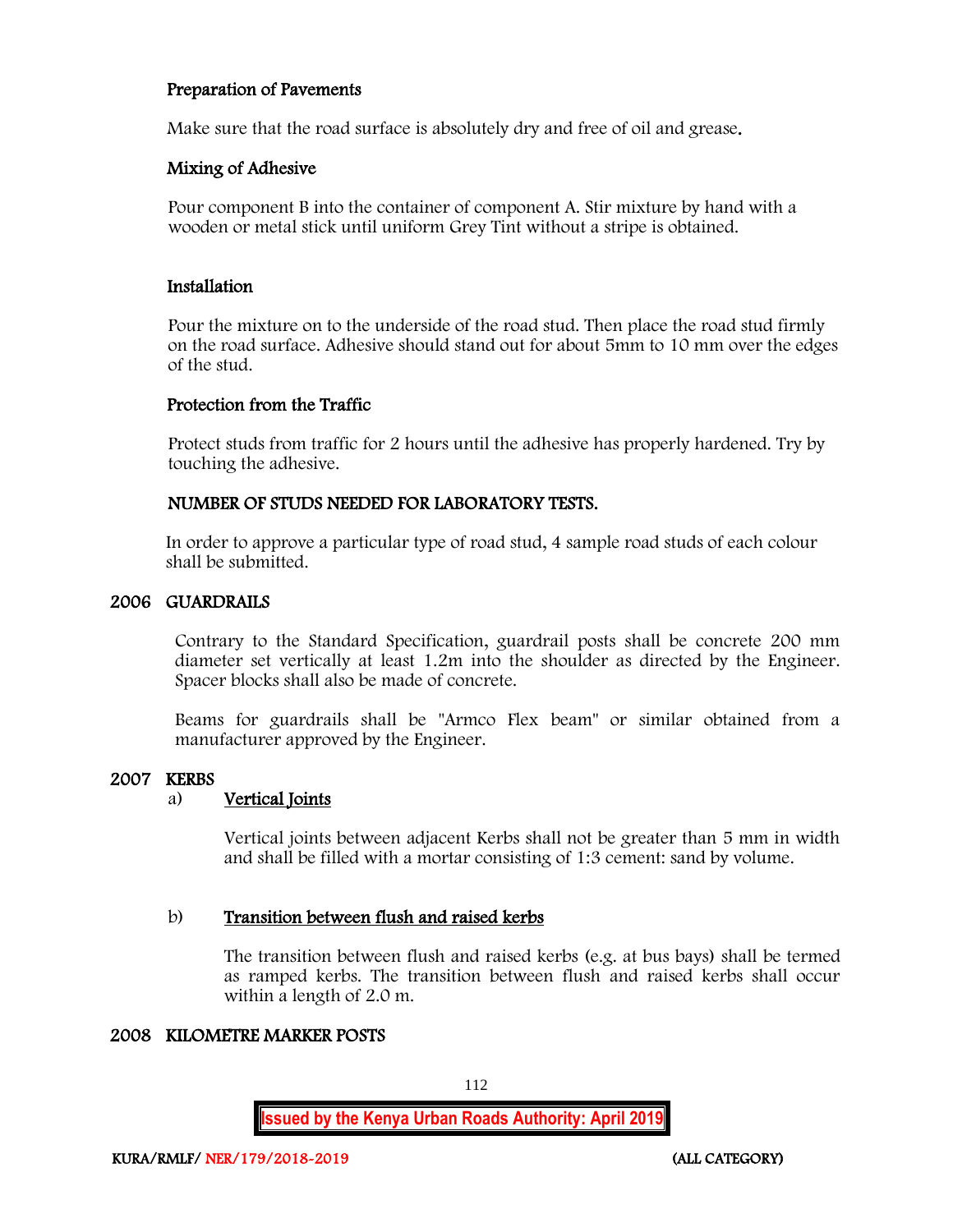Kilometre marker posts shall be provided as directed by the Engineer and in compliance with Standard Specification clause 2008.

#### 2009 RUMBLE STRIPS

Where directed by the Engineer, the Contractor shall provide, place, trim, shape and compact to line and level asphalt concrete rumble strips on the finished shoulders. This shall be done to the satisfaction of the Engineer

#### 2011 MEASUREMENT AND PAYMENT

#### Road reserve boundary posts

Road reserve boundary posts shall be measured by the number erected

#### Permanent road signs

Permanent road signs shall be measured by the number of each particular size erected.

#### Road marking

Road markings in yellow or white material shall be measured in square metres calculated as the plan area painted.

#### Road Studs

Road studs shall be measured by the number of each particular size erected.

#### Guardrail

Guardrail shall be measured by the metre as the length of the guardrail constructed.

#### Kerbs

Kerbs shall be measured by the metre as the length of kerb constructed

#### SECTION 22-DAYWORKS

#### 2202 MEASUREMENTS AND PAYMENT

(a) Plant

Where items of major plant listed in the schedule of Day works are specified by type (e.g. Concrete mixer etc.) the power rating if such items of plant are provided by the Contractor shall not be lower than the power ratings of such plant manufactured within the last two years prior to the date of BID. Any item of major plant employed upon Dayworks that has a power rating lower than specified above shall be paid for at

113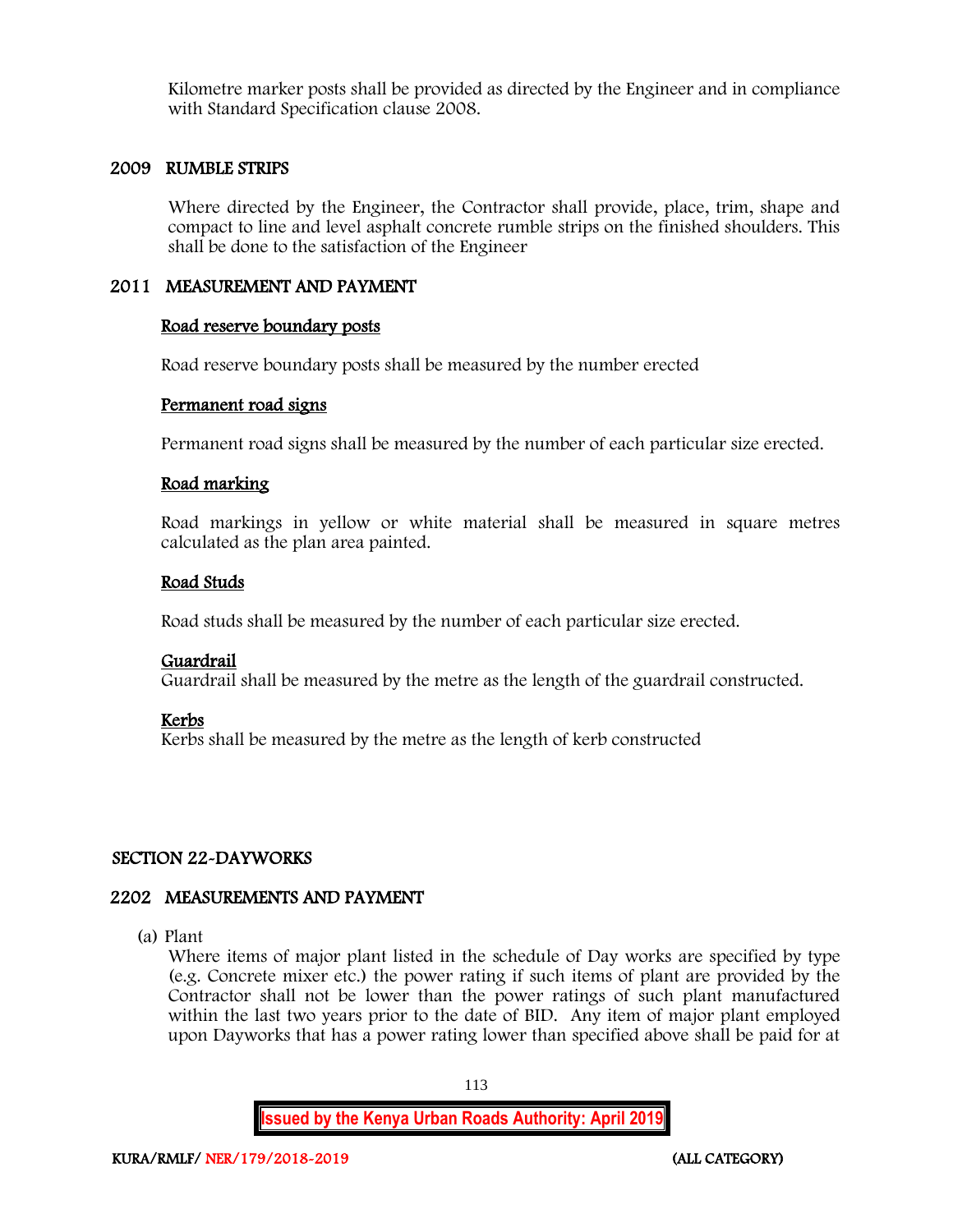rates lower than those in the schedule of Dayworks. The reduction in the rate payable shall be in proportion to the reduction in power rating below that specified above.

### SECTION 23: CONCRETE PAVING BLOCKS

This works shall consist of providing, laying and fixing of concrete paving blocks and concrete paving slabs on a sand base on the driveway and walkways and other areas as directed by the Engineer.

### **a. Concrete Paving Blocks**

The paving blocks shall be of type S of any shape fitting within a 295 mm square coordinating space and a work size thickness of at least 30 mm. The blocks shall confirm to the requirements of BS 6717:Pt. 1:1986 or Kenya standard equivalent.

The laying shall be broken at intervals of 50 m by concrete ribs of class 25 concrete.

The blocks shall be laid on a 40 mm minimum sand base whose specifications are as in section (b) of this specification.

#### **b. Sand For Sand Base**

Sand used as bedding for paving blocks and slabs shall be natural sand either pit or river sand. The grading shall conform and be parallel as much as possible to  $KSO2 - 95$  Parts 1 &2: 1984 for zones 1,2 or 3. The other requirements shall be as specified in section 1703 (c ) of Standard Specifications.

#### **c. Measurement and Payment**

Payment for paving blocks and paving slabs shall be by square metre laid. The rate quoted would include the cost of haulage to site of the blocks, slabs and sand, as no extra payment shall be made for haulage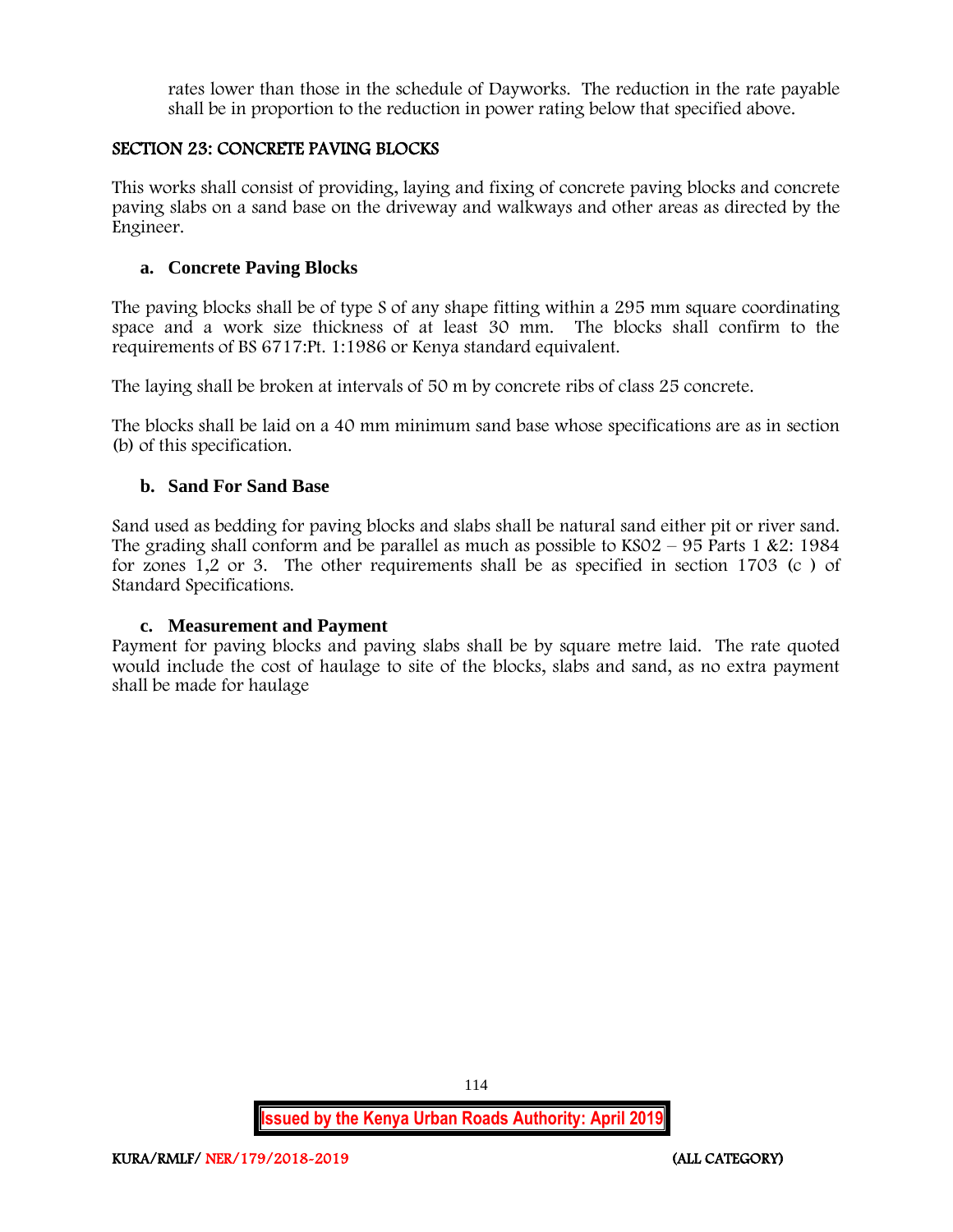# SECTION VI: SUPERVISION AND CONTRACT EVALUATION MANUAL 2012

The Manual refers to the Ministry of Roads 'Supervision and Contract evaluation Manual for Road Maintenance Works 2012.

**Issued by the Kenya Urban Roads Authority: April 2019**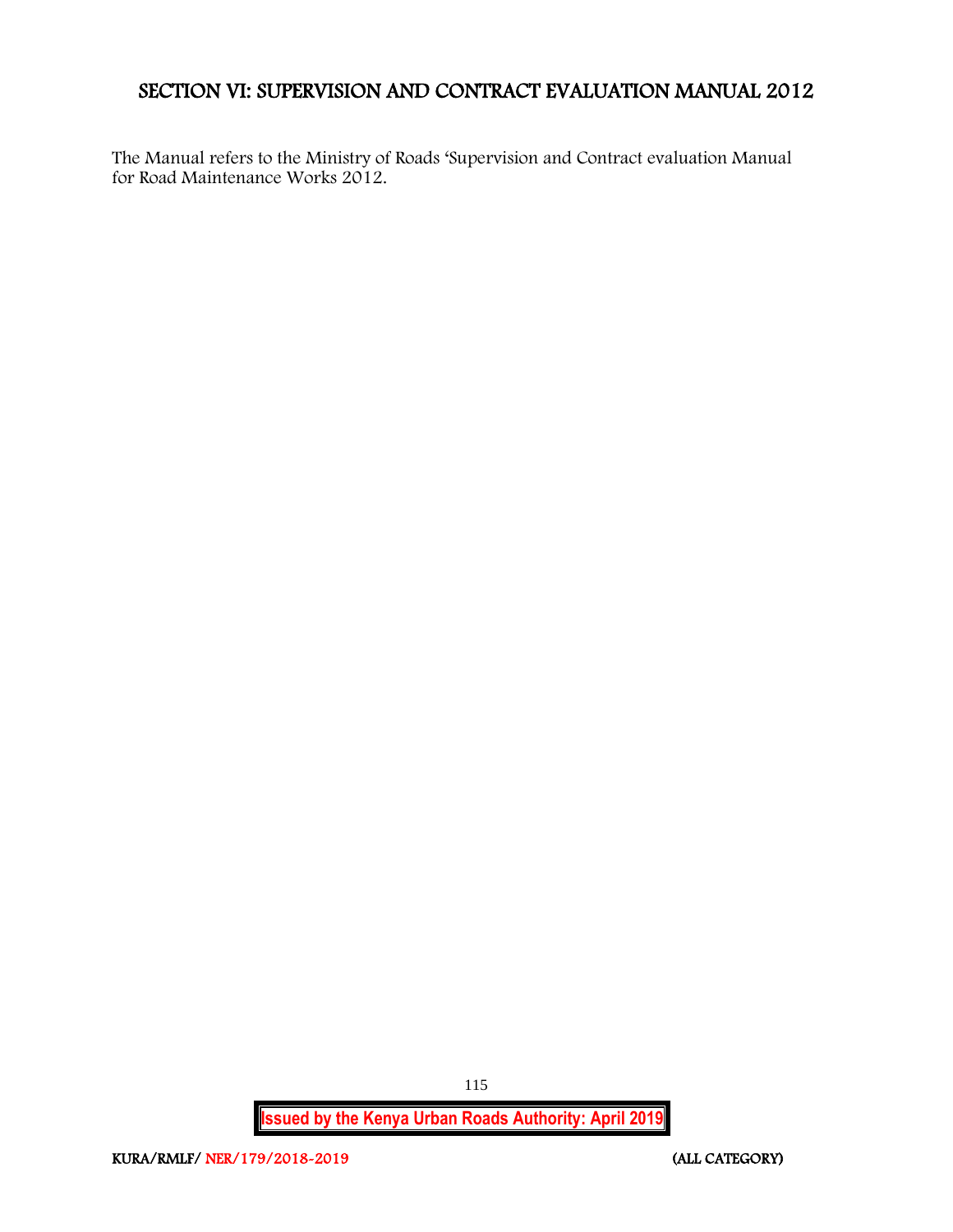# SECTION VII: ROAD MAINTENANCE MANUAL

The Manual refers to the Ministry of Roads 'Road Maintenance Manual, May 2010 Edition'.

**Issued by the Kenya Urban Roads Authority: April 2019**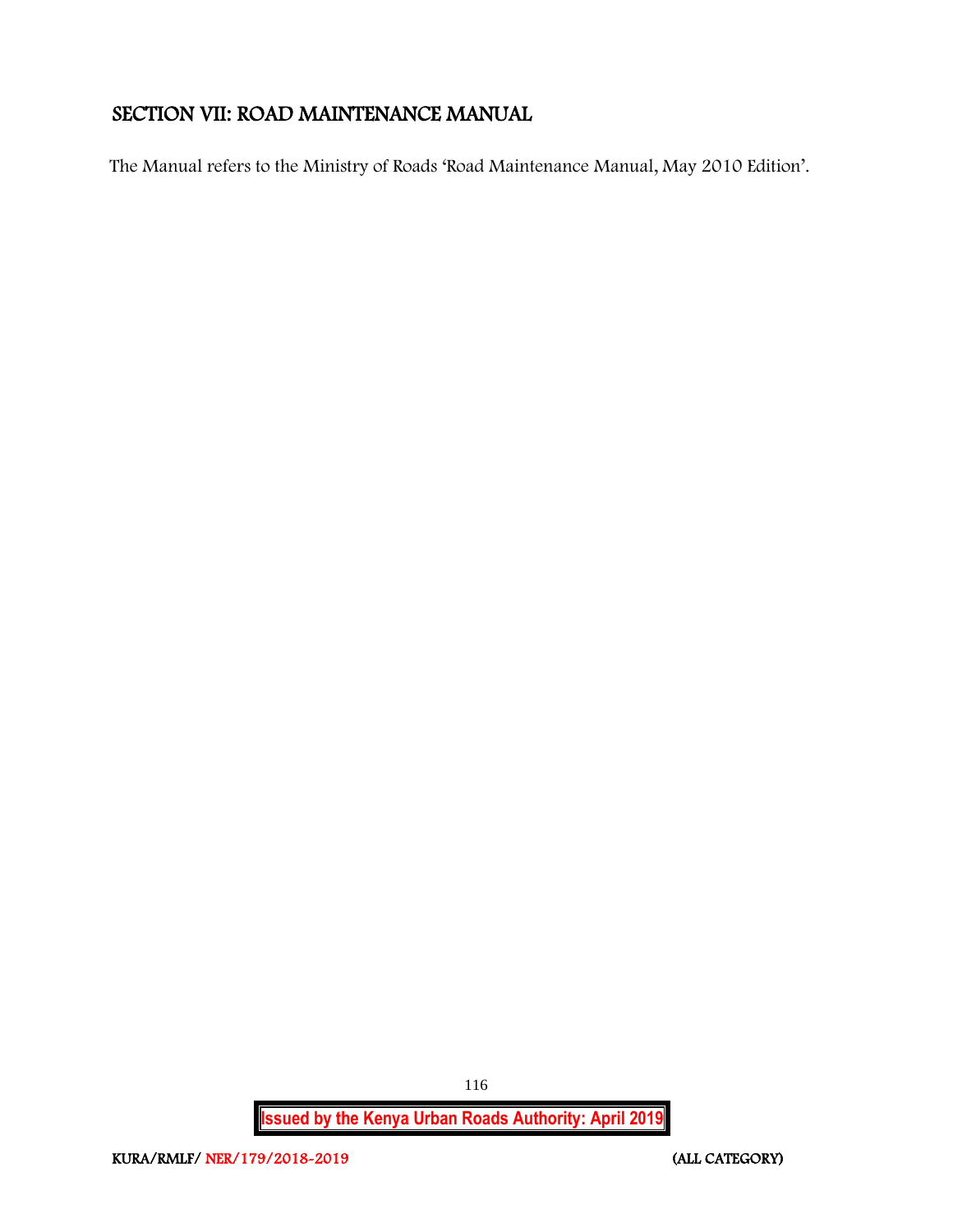# SECTION IX: BILLS OF QUANTITIES

**Issued by the Kenya Urban Roads Authority: April 2019**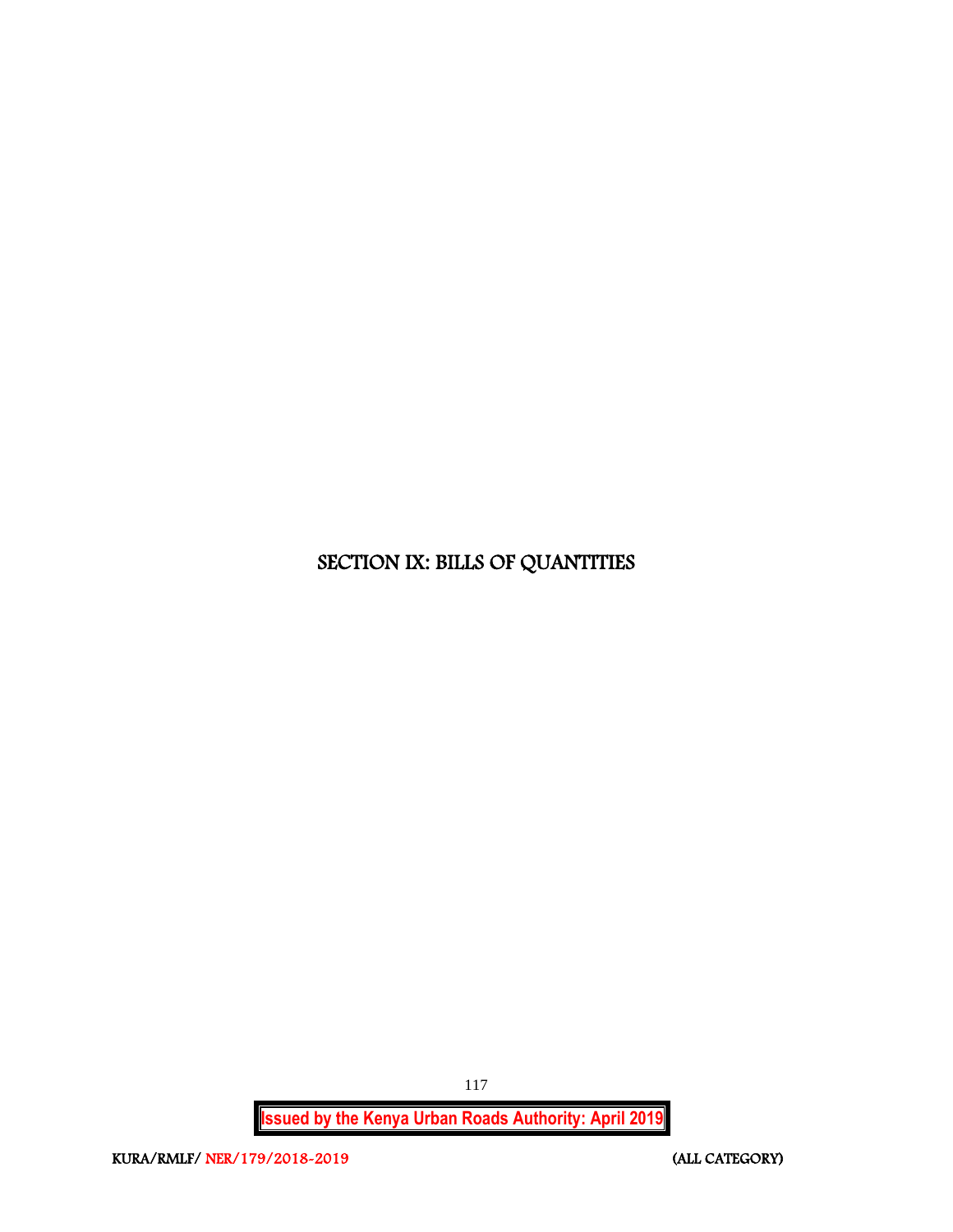#### PREAMBLE TO BILL OF QUANTITIES

- 1. The Bills of Quantities forms part of the Contract Documents and are to be read in conjunction with the Instructions to Bidders, Conditions of Contract Parts I and II, Specifications and Drawings.
- 2. The brief description of the items in the Bills of Quantities is purely for the purpose of identification, and in no way modifies or supersedes the detailed descriptions given in the conditions of Contract and Specifications for the full direction and description of work and materials.
- 3. The Quantities set forth in the Bills of Quantities are estimated, representing substantially the work to be carried out, and are given to provide a common basis for bidding and comparing of Bids. There is no guarantee to the Contractor that he will be required to carry out all the quantities of work indicated under any one particular item or group of items in the Bill of Quantities. The basis of payment shall be the Contractor's rates and the quantities of work actually done in fulfilment of his obligation under the Contract.
- 4. The prices and rates inserted in the Bills of Quantities will be used for valuing the work executed, and the Engineer will only measure the whole of the works executed in accordance with this Contract.
- 5. The rates inserted in any road in the tender shall apply to other roads within the same lot upon written instructions to be issued by the Engineer or his representative during execution of works and shall be used only to pay for activities of similar description and nature which may not have been included in the Bills of Quantities for that road.
- 6. A price or rate shall be entered in ink against every item in the Bills of Quantities with the exception of items that already have Provisional sums affixed thereto. The bidders are reminded that no "nil" or "included" rates or "lump-sum" discounts will be accepted. The rates for various items should include discounts if any. Bidders who fail to comply will be disqualified.
- 7. Provisional sums (including Dayworks) in the Bills of Quantities shall be expended in whole or in part at the discretion of the Engineer or his representative.
- 8. Where there are no quantities against the line item especially on dayworks, the bidder shall only fill his rates
- 9. Quantified instructions shall be extracted from the main BOQ for purposes of part implementation of the works and interim measurements/payments shall be based on the quantified instructions read together with the bills of quantities.

The price and rates entered in the Bills of Quantities shall, except insofar as it is otherwise provided under the Contract, include all Constructional plant to be used, labour, insurance, supervision, compliance testing, materials, erection, maintenance of works, overheads and profits, taxes and duties together with all general risks, liabilities and obligations set out or implied in the Contract, transport, electricity and telephones, water, use and replenishment of all consumables, including those required under the contract by the Engineer and his staff.

Errors in the pricing of the Bills of Quantities will be corrected in accordance with Clause (29) of instructions to bidders.

118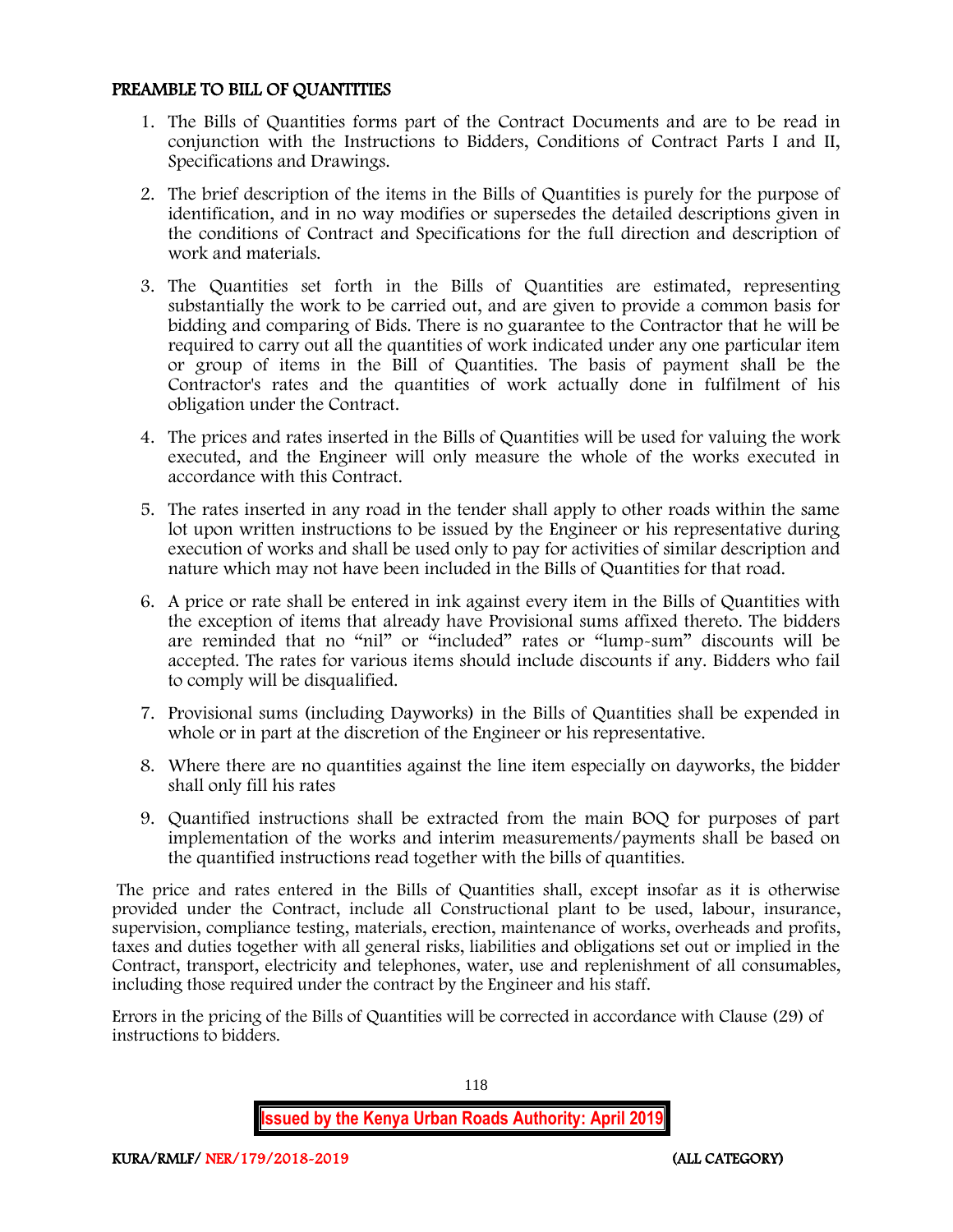# Road Name: A3 Medina –A3 Loop Road

| <b>Bill of Quantities</b> |                                                                                        |              |            |                              |                   |  |
|---------------------------|----------------------------------------------------------------------------------------|--------------|------------|------------------------------|-------------------|--|
| <b>Bill No.1</b>          |                                                                                        |              |            |                              | Project:          |  |
| Item No.                  | <b>Description</b>                                                                     | <b>Units</b> | Quantity   | <b>Unit Bid</b><br>Rate(Ksh) | <b>Amount KSh</b> |  |
| $01 - 80 - 010$           | Allow a prime cost of sum for material testing<br>as directed by the Engineer.         | PC<br>Sum    | 200,000.00 | 1.00                         | 200.000.00        |  |
| $01 - 80 - 011$           | Extra Over on Item 01-80-010 for the<br>Contractor's Overheads and Profit.             | $\%$         |            | 200.000.00                   |                   |  |
| 01-80-026                 | Allow a prime cost sum for Res miscellaneous<br>account                                | PC<br>sum    | 300.000.00 | 1.00                         | 300.000.00        |  |
| 01-80-027                 | Extra over01-80-026 for profit and overheads                                           | $\%$         |            | 300.000.00                   |                   |  |
| 01-80-030                 | Allow a prime cost for attendance to the Res<br>supervisory staff including overtime   | PC<br>Sum    | 650.000.00 | 1.00                         | 650.000.00        |  |
| 01-80-031                 | Include percentage of PC sum in item 01-80-<br>030 for contractors overhead and profit | $\%$         |            | 650.000.00                   |                   |  |
|                           |                                                                                        |              |            |                              |                   |  |
|                           |                                                                                        |              |            |                              |                   |  |
|                           |                                                                                        |              |            |                              |                   |  |
|                           |                                                                                        |              |            |                              |                   |  |
|                           |                                                                                        |              |            |                              |                   |  |
|                           |                                                                                        |              |            |                              |                   |  |
|                           |                                                                                        |              |            |                              |                   |  |
|                           | <b>Total Forward to Summary:</b>                                                       |              |            |                              |                   |  |

| <b>Bill of Quantities</b> | Page: 2               |       |                                  |                 |
|---------------------------|-----------------------|-------|----------------------------------|-----------------|
| <b>Bill No.4</b>          | <b>SITE CLEARANCE</b> |       |                                  | <b>Project:</b> |
| Item No.                  | Description           | Units | Unit Bid<br>Quantity   Rate(Ksh) | Amount KSh      |

119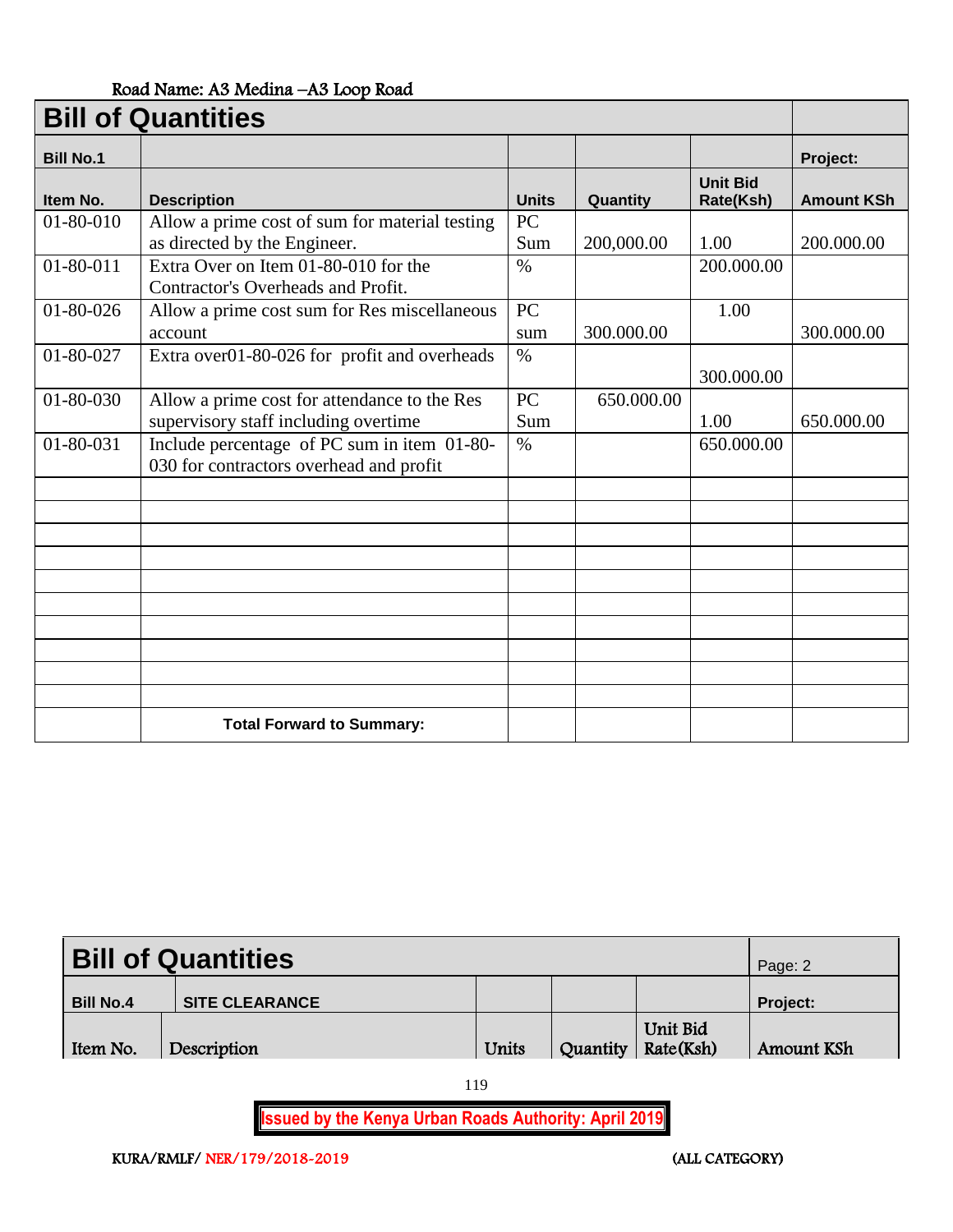|           | Clear site on road reserve including<br>removal of all growths, bushes,<br>hedges, trees, stumps, grub up roots<br>and other deleterious materials and |       |       |  |
|-----------|--------------------------------------------------------------------------------------------------------------------------------------------------------|-------|-------|--|
|           | backfill and compact to 100% MDD<br>(AASHTO T99) with approved                                                                                         |       |       |  |
| 04-50-001 | material as directed by the Engineer.                                                                                                                  | Ha    | 0.35  |  |
| 04-60-004 | Strip top soil to maximum depth of<br>200mm as directed by the Engineer                                                                                | $M^2$ | 3,084 |  |
|           |                                                                                                                                                        |       |       |  |
|           |                                                                                                                                                        |       |       |  |
|           |                                                                                                                                                        |       |       |  |
|           |                                                                                                                                                        |       |       |  |
|           |                                                                                                                                                        |       |       |  |
|           |                                                                                                                                                        |       |       |  |
|           |                                                                                                                                                        |       |       |  |
|           |                                                                                                                                                        |       |       |  |
|           |                                                                                                                                                        |       |       |  |
|           |                                                                                                                                                        |       |       |  |
|           |                                                                                                                                                        |       |       |  |
|           |                                                                                                                                                        |       |       |  |
|           |                                                                                                                                                        |       |       |  |
|           |                                                                                                                                                        |       |       |  |
|           |                                                                                                                                                        |       |       |  |
|           |                                                                                                                                                        |       |       |  |
|           |                                                                                                                                                        |       |       |  |
|           |                                                                                                                                                        |       |       |  |
|           | <b>Total Forward to Summary:</b>                                                                                                                       |       |       |  |

| <b>Bill of Quantities</b> | Page: 3                                                                      |                |          |                              |                   |
|---------------------------|------------------------------------------------------------------------------|----------------|----------|------------------------------|-------------------|
| <b>Bill No.5</b>          | <b>EARTHWORKS</b>                                                            |                |          |                              | Project:          |
| Item No.                  | <b>Description</b>                                                           | <b>Units</b>   | Quantity | <b>Unit Bid</b><br>Rate(Ksh) | <b>Amount KSh</b> |
| 05-50-005                 | Compact top 300mm below<br>formation in cuts and fills to 100%<br><b>MDD</b> | $\mathrm{M}^3$ | 1,050    |                              |                   |

120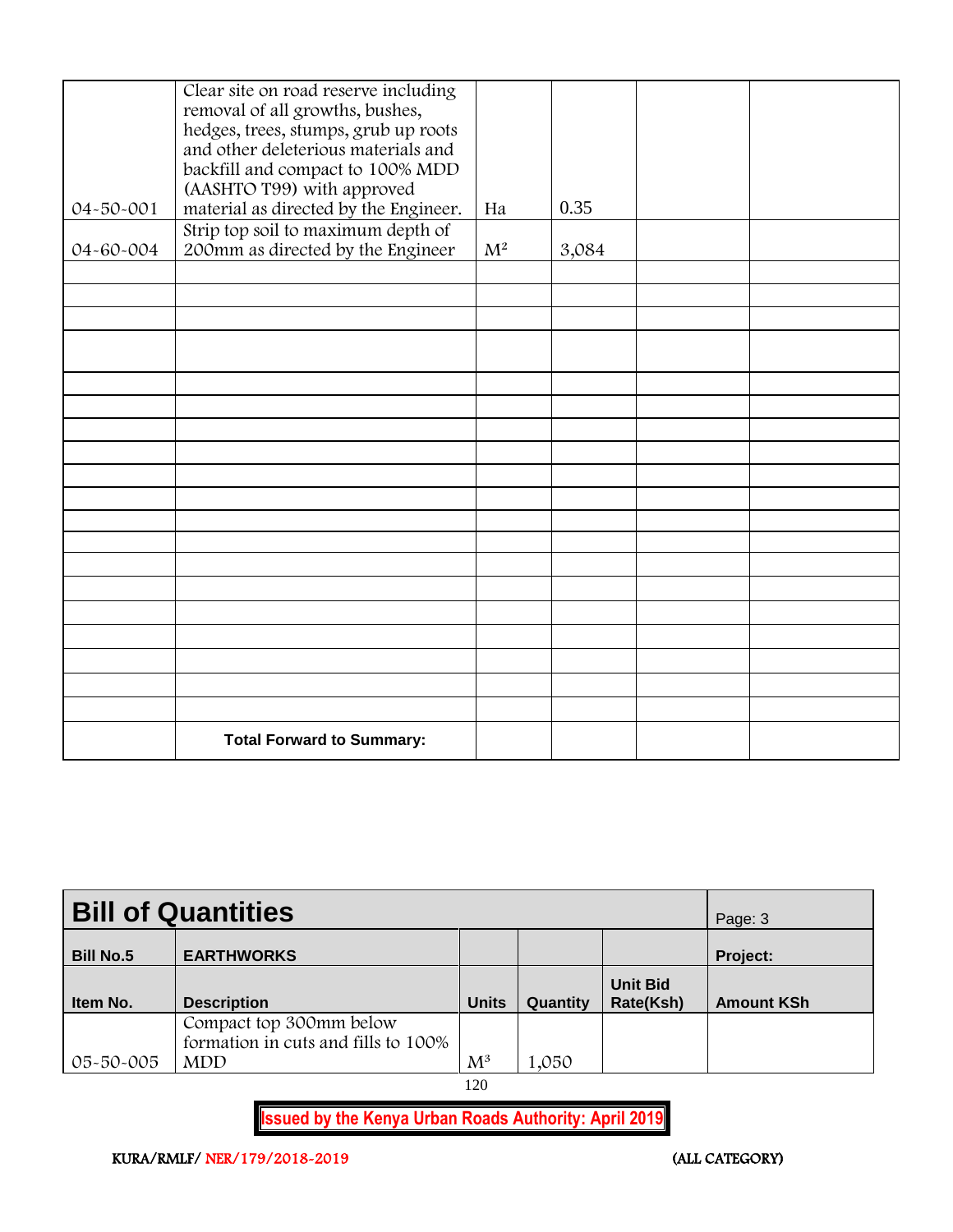| 05-50-006 | Fill in soft material and compact | $\mathbf{M}^3$ | 600 |  |
|-----------|-----------------------------------|----------------|-----|--|
| 05-50-008 | Cut to spoil in Soft              | $\mathbf{M}^3$ | 980 |  |
|           |                                   |                |     |  |
|           |                                   |                |     |  |
|           |                                   |                |     |  |
|           |                                   |                |     |  |
|           |                                   |                |     |  |
|           |                                   |                |     |  |
|           |                                   |                |     |  |
|           |                                   |                |     |  |
|           |                                   |                |     |  |
|           |                                   |                |     |  |
|           |                                   |                |     |  |
|           |                                   |                |     |  |
|           |                                   |                |     |  |
|           |                                   |                |     |  |
|           |                                   |                |     |  |
|           |                                   |                |     |  |
|           |                                   |                |     |  |
|           |                                   |                |     |  |
|           |                                   |                |     |  |
|           |                                   |                |     |  |
|           |                                   |                |     |  |
|           |                                   |                |     |  |
|           | <b>Total Forward to Summary:</b>  |                |     |  |

| <b>Bill of Quantities</b> | Page: 4                             |       |          |                       |                   |
|---------------------------|-------------------------------------|-------|----------|-----------------------|-------------------|
| <b>Bill No.8</b>          | <b>CULVERT AND DRAINAGE WORKS</b>   |       |          |                       | Project:          |
| Item No.                  | Description                         | Units | Quantity | Unit Bid<br>Rate(Ksh) | <b>Amount KSh</b> |
| 08-50-005                 | Ditch/mitre drain/catch water drain |       |          |                       |                   |
|                           | excavation                          | MT    | 2,048    |                       |                   |
| 08-60-025                 | Culvert installation 600 mm with    |       |          |                       |                   |
|                           | surround                            | MT    | 94       |                       |                   |
|                           |                                     |       |          |                       |                   |
|                           |                                     |       |          |                       |                   |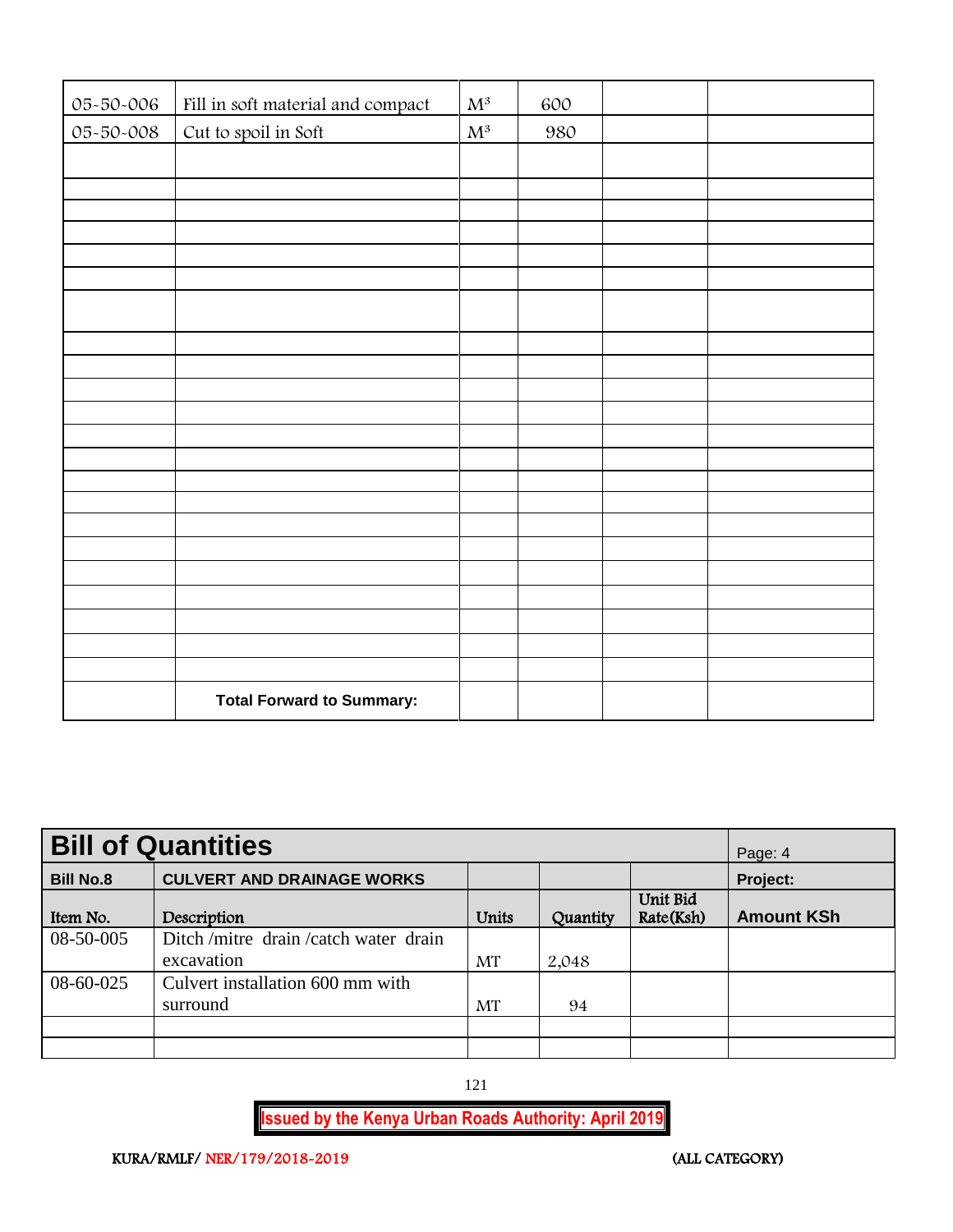| <b>Total Forward to Summary:</b> |  |  |
|----------------------------------|--|--|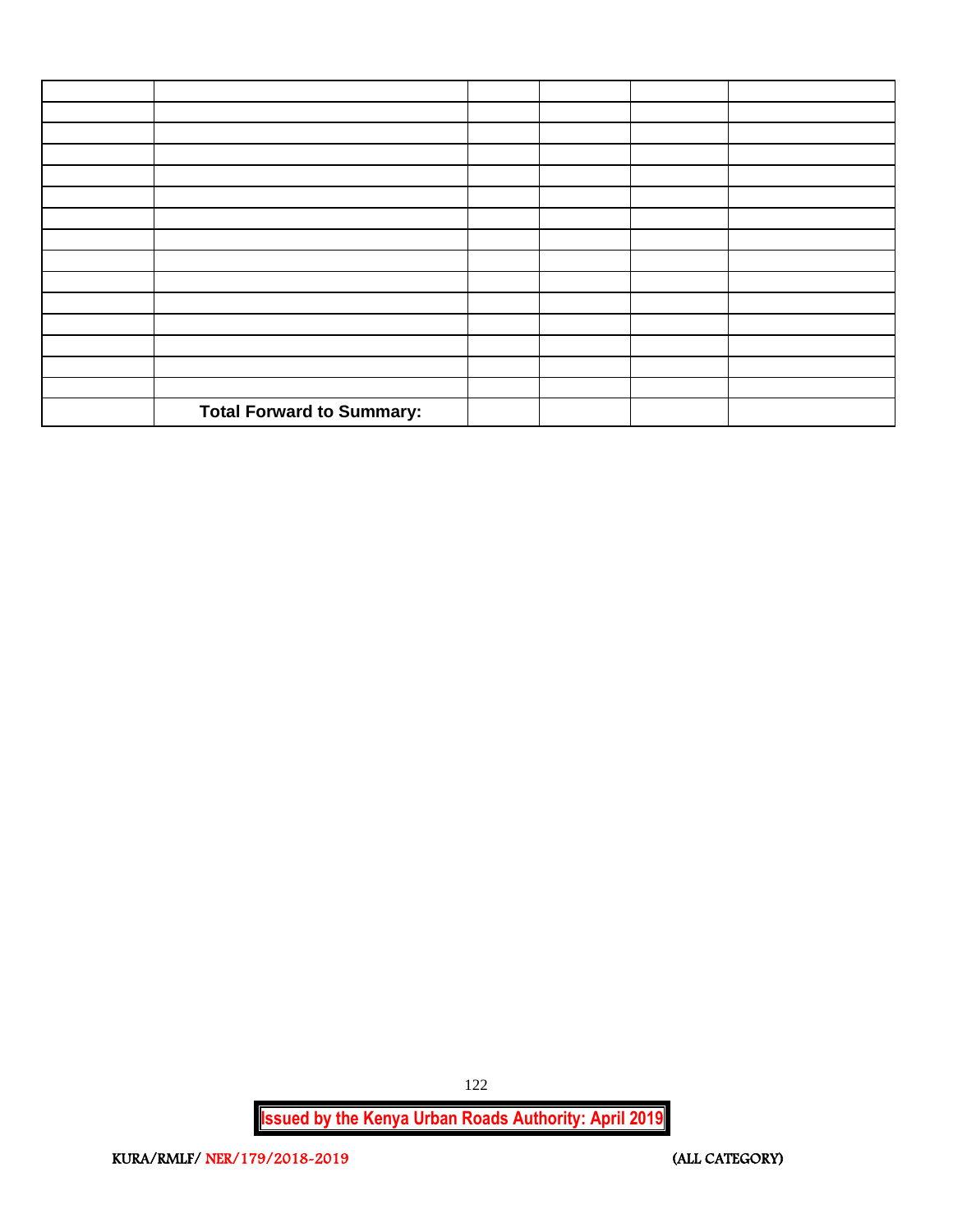| <b>Bill of Quantities</b> | Page: 7                                                          |                |          |                       |                   |
|---------------------------|------------------------------------------------------------------|----------------|----------|-----------------------|-------------------|
| <b>Bill No.12</b>         | <b>NATURAL MATERIAL FO SUBBASE</b><br><b>AND BASE</b>            |                |          |                       | Project:          |
| Item No.                  | Description                                                      | Units          | Quantity | Unit Bid<br>Rate(Ksh) | <b>Amount KSh</b> |
| 12-50-002                 | Provide, place, spread and compact<br>natural gravel for subbase | $\mathrm{M}^3$ | 1,880    |                       |                   |
| 12-50-003                 | Provide, place, spread and compact<br>natural gravel for base    | $\mathrm{M}^3$ | 1,880    |                       |                   |
|                           |                                                                  |                |          |                       |                   |
|                           |                                                                  |                |          |                       |                   |
|                           |                                                                  |                |          |                       |                   |
|                           |                                                                  |                |          |                       |                   |
|                           |                                                                  |                |          |                       |                   |
|                           |                                                                  |                |          |                       |                   |
|                           |                                                                  |                |          |                       |                   |
|                           |                                                                  |                |          |                       |                   |
|                           |                                                                  |                |          |                       |                   |
|                           |                                                                  |                |          |                       |                   |
|                           |                                                                  |                |          |                       |                   |
|                           |                                                                  |                |          |                       |                   |
|                           |                                                                  |                |          |                       |                   |
|                           |                                                                  |                |          |                       |                   |
|                           |                                                                  |                |          |                       |                   |
|                           |                                                                  |                |          |                       |                   |
|                           |                                                                  |                |          |                       |                   |
|                           |                                                                  |                |          |                       |                   |
|                           | <b>Total Forward to Summary:</b>                                 |                |          |                       |                   |

| <b>Bill of Quantities</b>                                    | Page: 12 |
|--------------------------------------------------------------|----------|
| 123                                                          |          |
| <b>Issued by the Kenya Urban Roads Authority: April 2019</b> |          |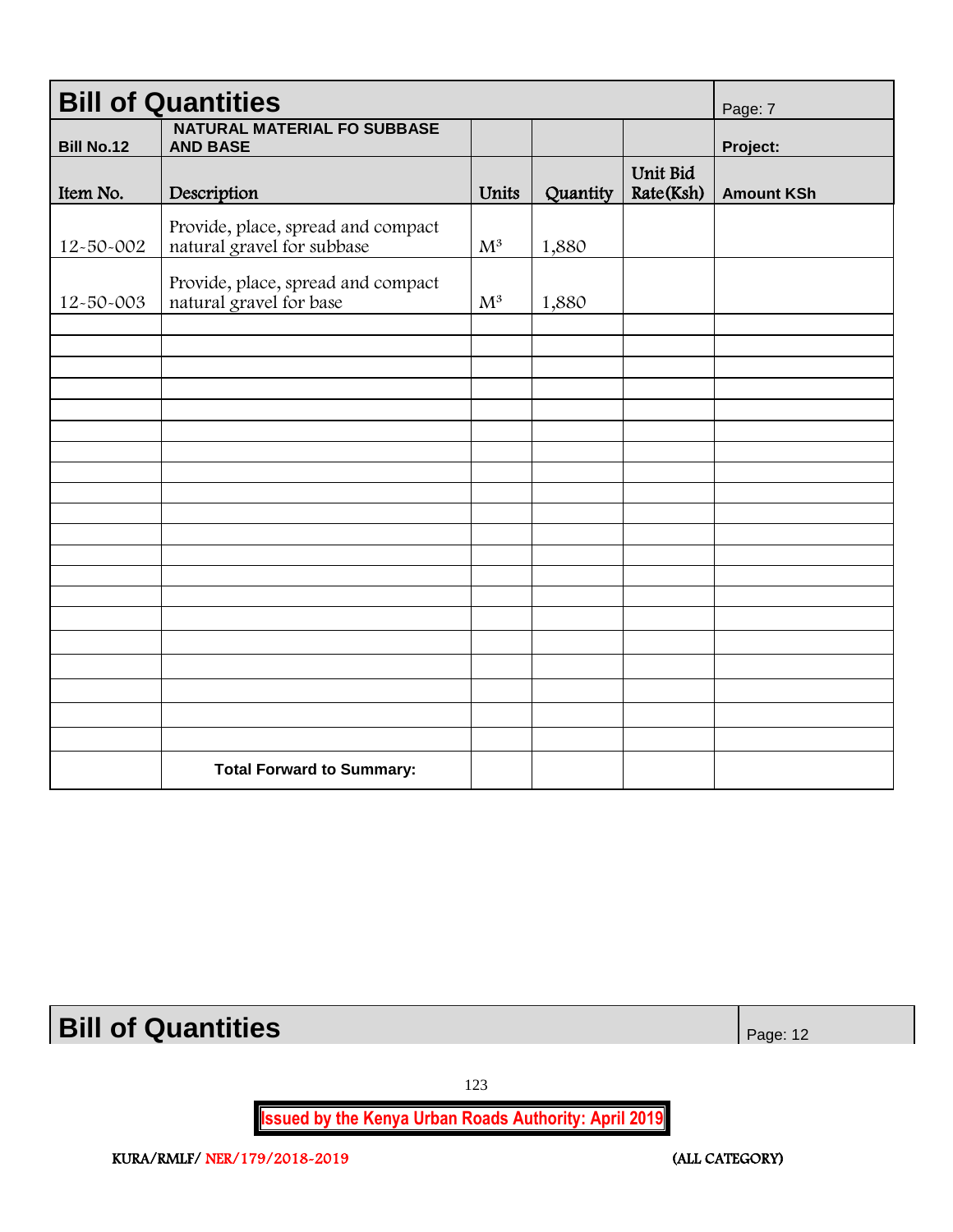| Bill No.25 |                                                                                                                                                         |                        |          |                       |                   |
|------------|---------------------------------------------------------------------------------------------------------------------------------------------------------|------------------------|----------|-----------------------|-------------------|
|            | <b>CROSS CUTTING ISSUES</b>                                                                                                                             |                        |          |                       | Project:          |
| Item No.   | Description                                                                                                                                             | Units                  | Quantity | Unit Bid<br>Rate(Ksh) | <b>Amount KSh</b> |
| 25-50-029a | Provide, erect, brand and maintain<br>publicity signs and return to the<br>employer upon expiry of the contract<br>period as instructed by the Engineer | No.                    | 1        |                       |                   |
|            |                                                                                                                                                         |                        |          |                       |                   |
| 25-50-030  | Allow a prime cost sum for off road<br>Environmental Mitigation                                                                                         | $\overline{PC}$<br>Sum | 1        | 153,000               | 153,000           |
|            |                                                                                                                                                         |                        |          |                       |                   |
|            |                                                                                                                                                         |                        |          |                       |                   |
|            |                                                                                                                                                         |                        |          |                       |                   |
|            |                                                                                                                                                         |                        |          |                       |                   |
|            |                                                                                                                                                         |                        |          |                       |                   |
|            |                                                                                                                                                         |                        |          |                       |                   |
|            |                                                                                                                                                         |                        |          |                       |                   |
|            |                                                                                                                                                         |                        |          |                       |                   |
|            |                                                                                                                                                         |                        |          |                       |                   |
|            |                                                                                                                                                         |                        |          |                       |                   |
|            |                                                                                                                                                         |                        |          |                       |                   |
|            |                                                                                                                                                         |                        |          |                       |                   |
|            |                                                                                                                                                         |                        |          |                       |                   |
|            | <b>Total Forward to Summary:</b>                                                                                                                        |                        |          |                       |                   |

| Bill of Quantities | Page: 13                                                                    |                      |
|--------------------|-----------------------------------------------------------------------------|----------------------|
|                    | Summary                                                                     | Project:             |
| Item No.           | Description                                                                 | <b>Amount (KShs)</b> |
|                    | <b>GENERAL: OFFICE ADMINISTRATION AND</b><br><b>OVERHEADS/PRELIMINARIES</b> |                      |
| 3                  | SETTING OUT                                                                 |                      |
| 4                  | SITE CLEARANCE                                                              |                      |
| 5                  | <b>EARTHWORKS</b>                                                           |                      |
|                    | EXCAVATION AND FILLING FOR STRUCTURES                                       |                      |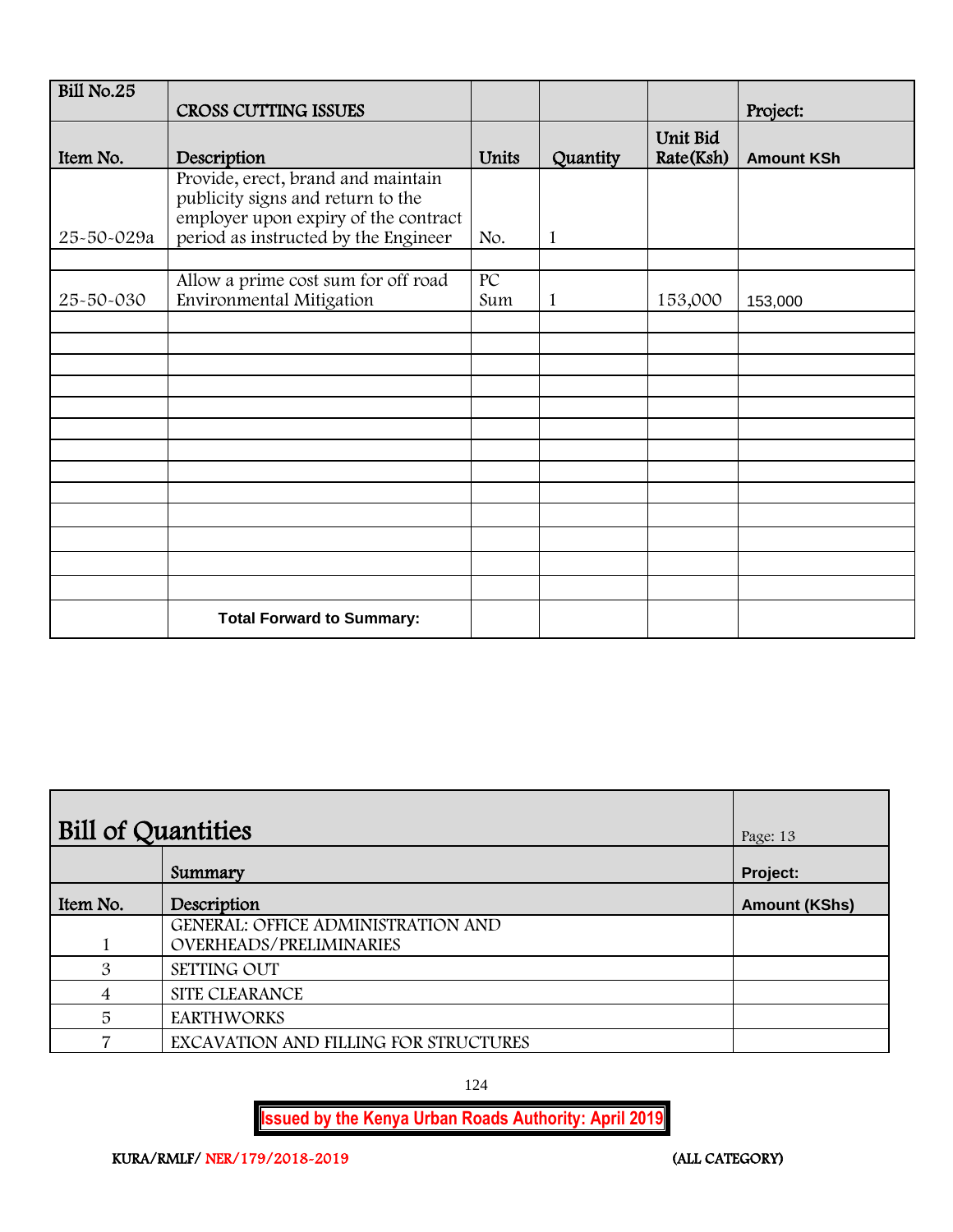| 8  | CULVERT AND DRAINAGE WORKS                        |  |
|----|---------------------------------------------------|--|
| 9  | PASSAGE OF TRAFFIC                                |  |
| 10 | <b>GRADING AND GRAVELLING WORKS</b>               |  |
| 11 | PAVED ROADS - SHOULDER MAINTENANCE AND REPAIRS    |  |
| 12 | NATURAL MATERIAL FO SUBBASE AND BASE              |  |
| 13 | <b>BASE REPAIR</b>                                |  |
| 14 | CEMENT OR LIME TREATMENT FOR BASE AND SUBBASE     |  |
| 15 | BITUMINOUS SURFACE TREATMENT AND SURFACE DRESSING |  |
| 16 | <b>BITUMINOUS MIXES</b>                           |  |
| 17 | CONCRETE WORKS (MAJOR STRUCTURES)                 |  |
| 20 | <b>ROAD FURNITURE</b>                             |  |
| 21 | <b>BASE REPAIR</b>                                |  |
| 25 | CROSS CUTTING ISSUES                              |  |
|    |                                                   |  |
|    |                                                   |  |
|    |                                                   |  |
|    |                                                   |  |
|    |                                                   |  |
|    |                                                   |  |
|    |                                                   |  |
|    |                                                   |  |
|    | Sub Total                                         |  |
|    | VAT @16%                                          |  |
|    | TOTAL Carried to bid form                         |  |
|    |                                                   |  |
|    |                                                   |  |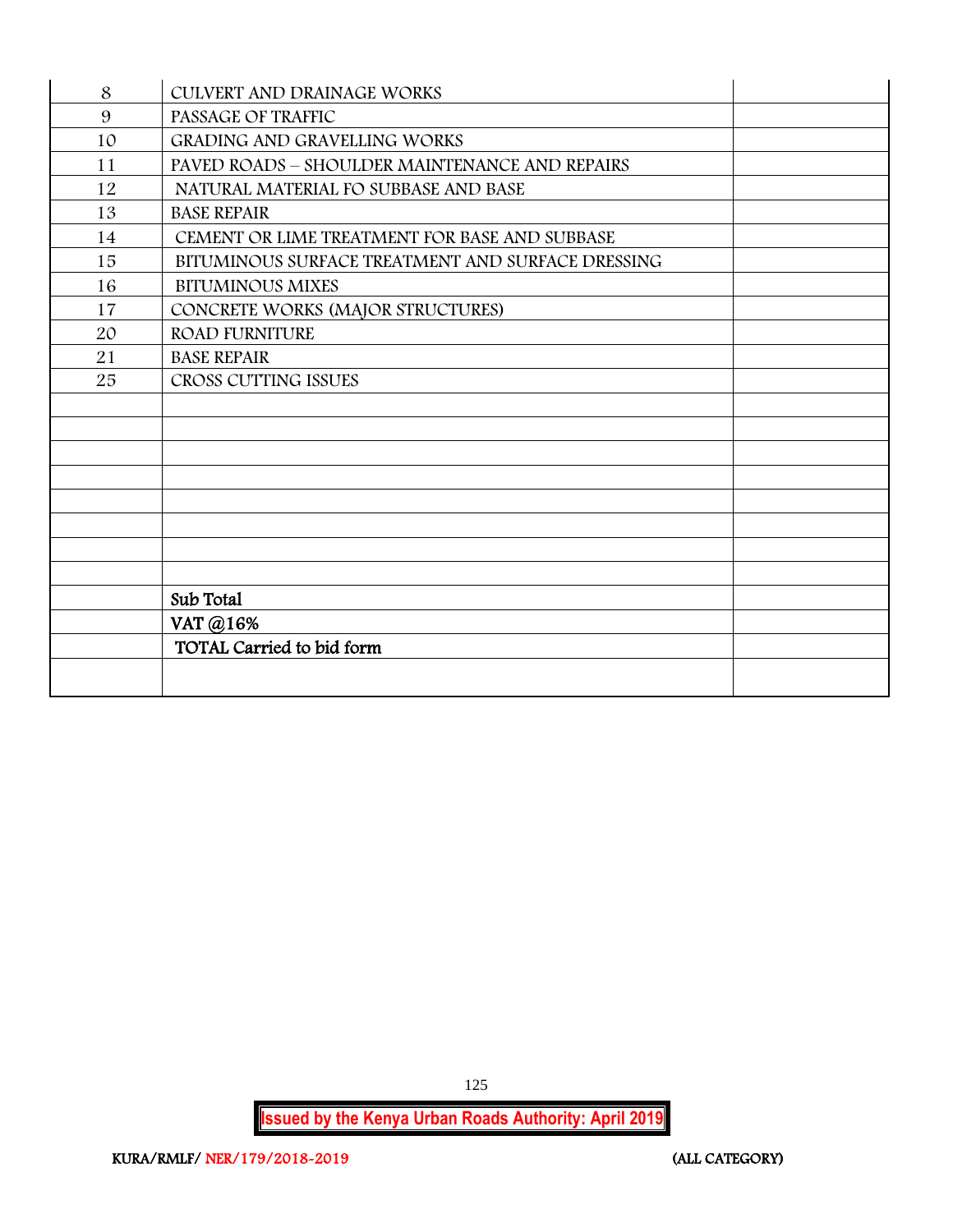# SECTION X: STANDARD FORMS

**Issued by the Kenya Urban Roads Authority: April 2019**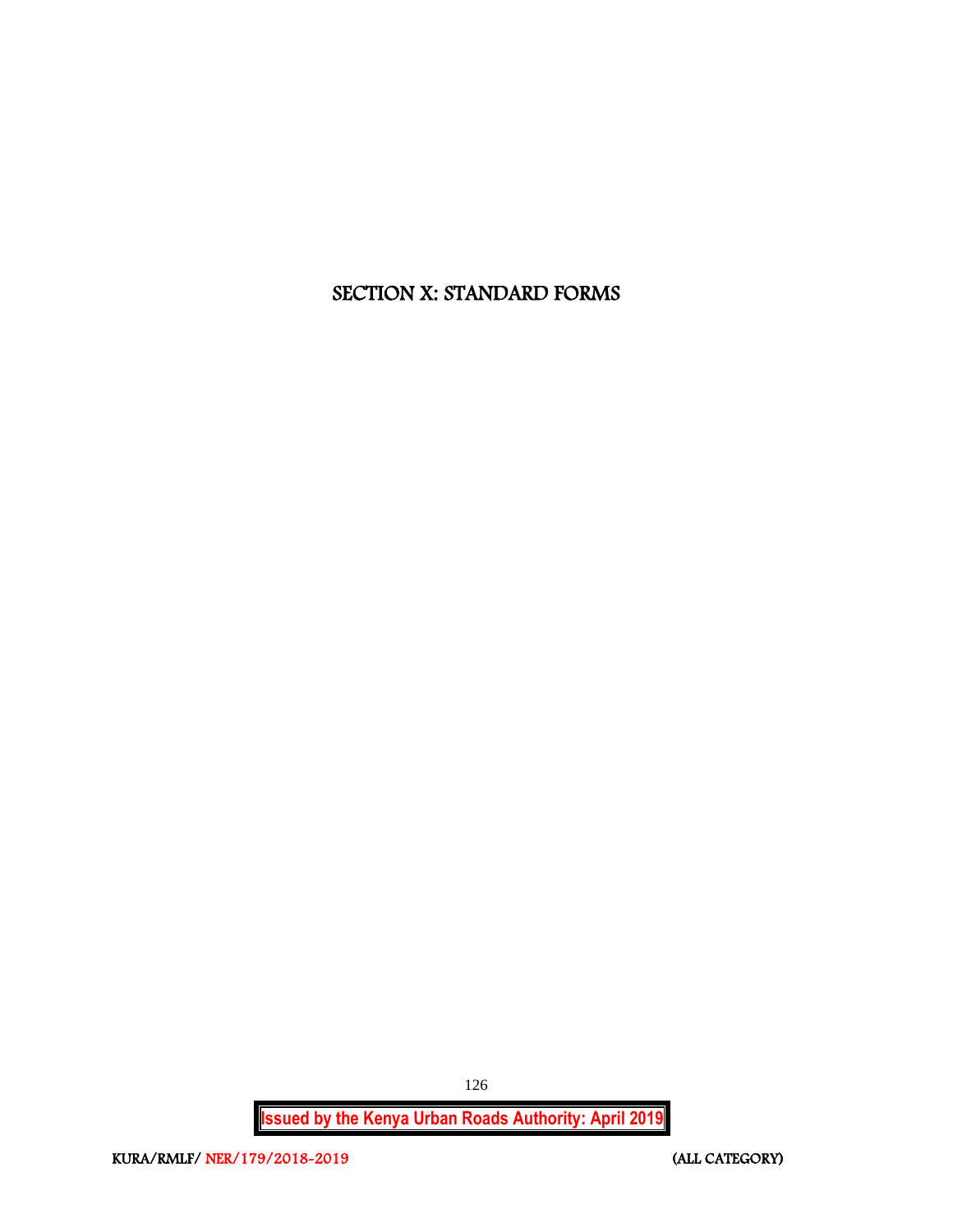# Form of Bid

(NOTE: The Appendix forms part of the Bid. Bidders are required to fill all the blank spaces in this form of Bid and Appendix)

## NAME OF CONTRACT:

CONSTRUCTION OF KARI - KAKAMEGA AIRSTRIP ROAD LOT 18 ROAD KAKAMEGA MUNICIPALITY \*\*\*\*

TO: Director General, Kenya Urban Roads Authority, P. O. Box 41727-00100, NAIROBI, KENYA

Sir,

1. Having examined the Conditions of Contract, Specifications, Bill of Quantities, and Drawings for the execution of the above-named works we, the undersigned, offer to construct and install such works and remedy any defects therein in conformity with the said Bill of Quantities, Conditions of Contract, Specifications and Drawings for the sum of

(Insert amount in words)

…………………………………………………………………………………………………

(Insert amount in figures)…………………………………………………………………

as specified in the Appendix to Bid or such other sums as may be ascertained in accordance with the said Conditions.

- 2. We undertake, if our bid is accepted, to commence the works within fourteen (14) days of receipt of the Engineer's order to commence, and to complete and deliver the whole of the works comprised in the contract within the time stated in the Appendix to Bid.
- 3. If our bid is accepted we will, when required, obtain the guarantee of a Bank or other sureties (to be approved by you) to be jointly and severally bound with us in a sum not exceeding 5% of the above named sum for the due performance of the contract under the terms of a Bond to be approved by you.
- 4. We agree to abide by this bid for the period of 90 days from the date fixed for receiving the same and it shall remain binding upon us and may be extended at any time before the expiration of that period.
- 5. We understand that you are not bound to accept the lowest or any bid you may receive.

**Issued by the Kenya Urban Roads Authority - September 2018**

**KURA/RMLF/WE/35/2018-2019 (ALL CATEGORY)**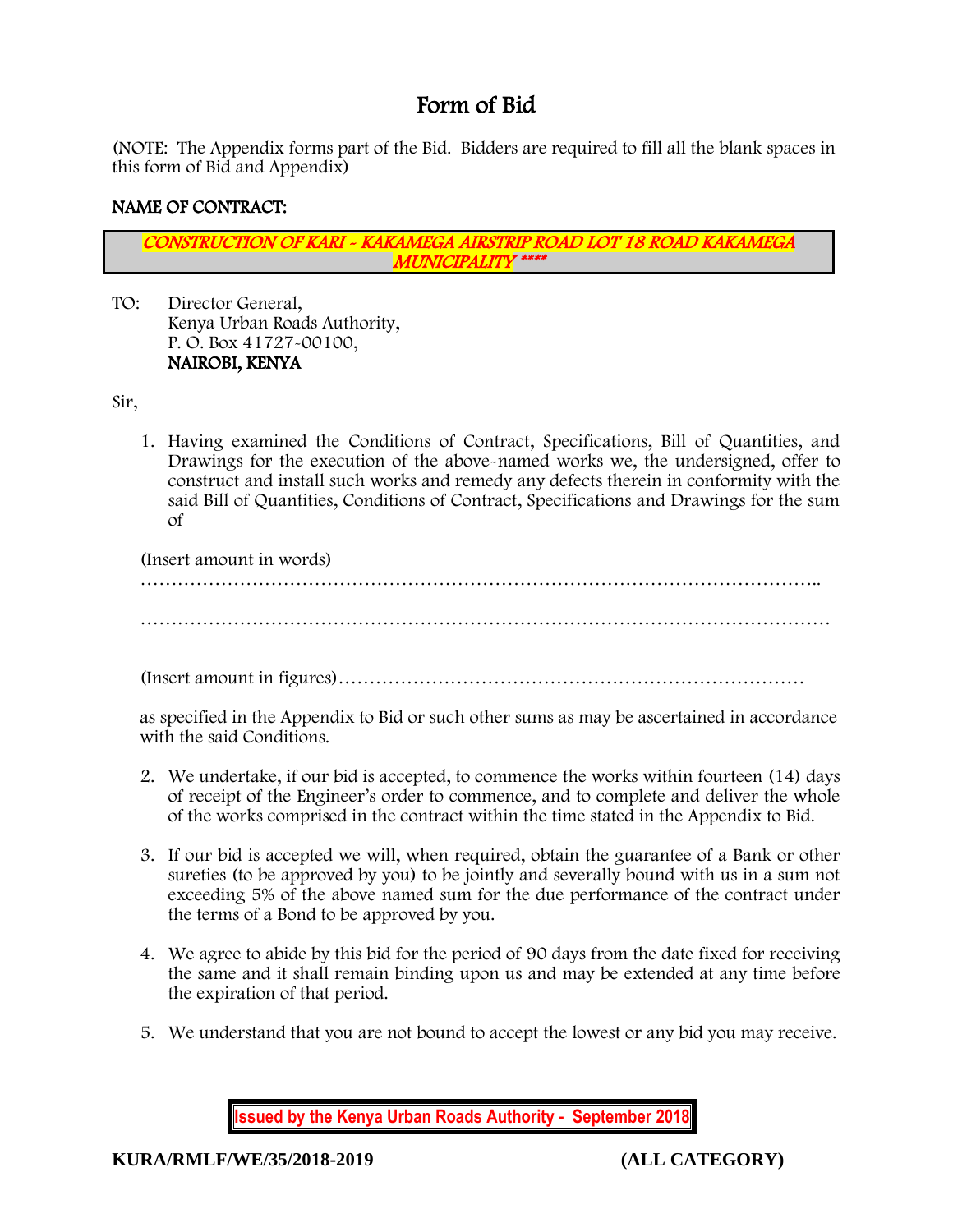6. On the basis of our previous experience we are fully experienced and competent in the type of work included in this tender and we have adequate financial resources to carry out the works described within the period for completion. We are in a position to fulfil the contract for which we have tendered.

**Issued by the Kenya Urban Roads Authority – April 2019**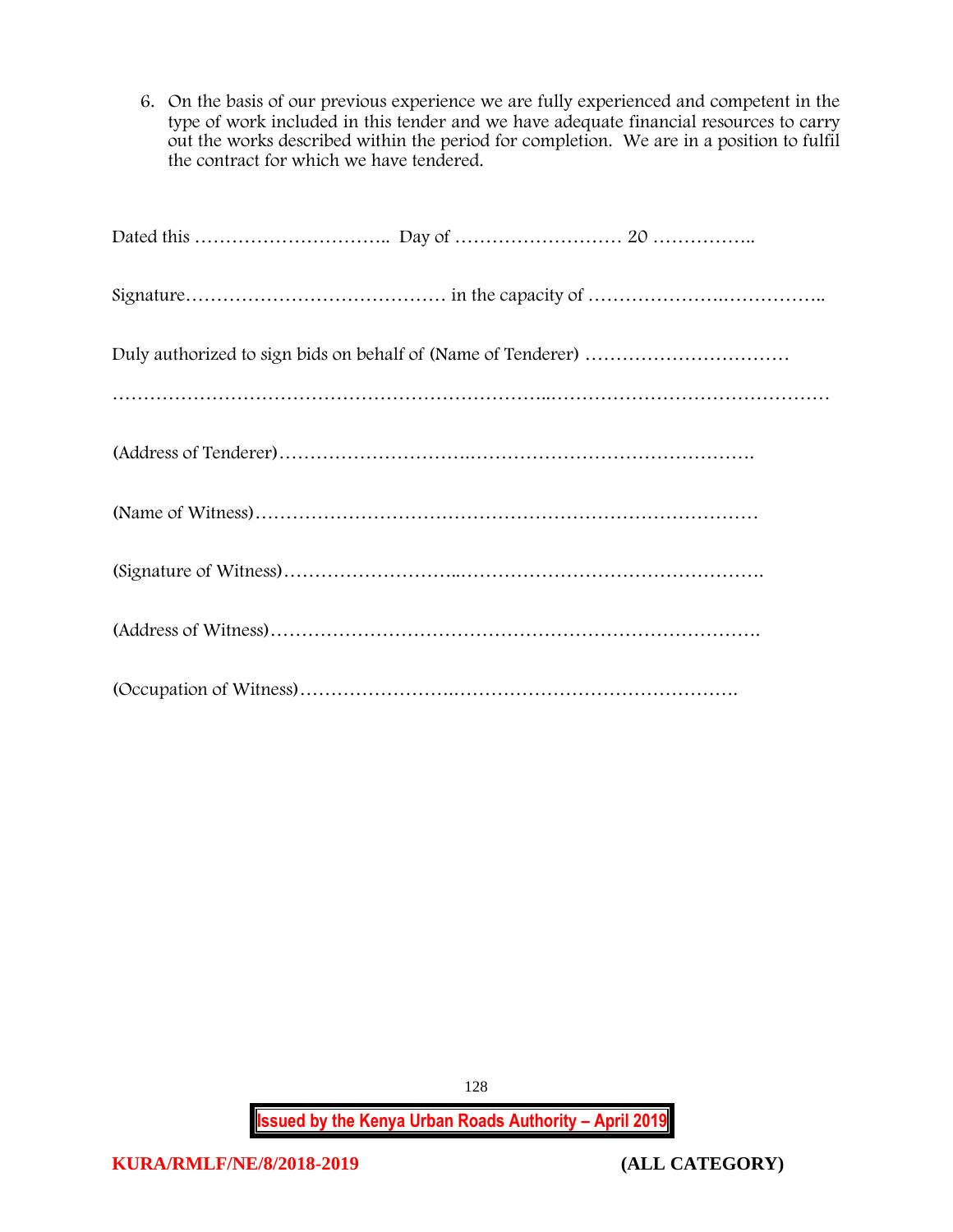Appendix to Form of Bid

**Issued by the Kenya Urban Roads Authority – April 2019**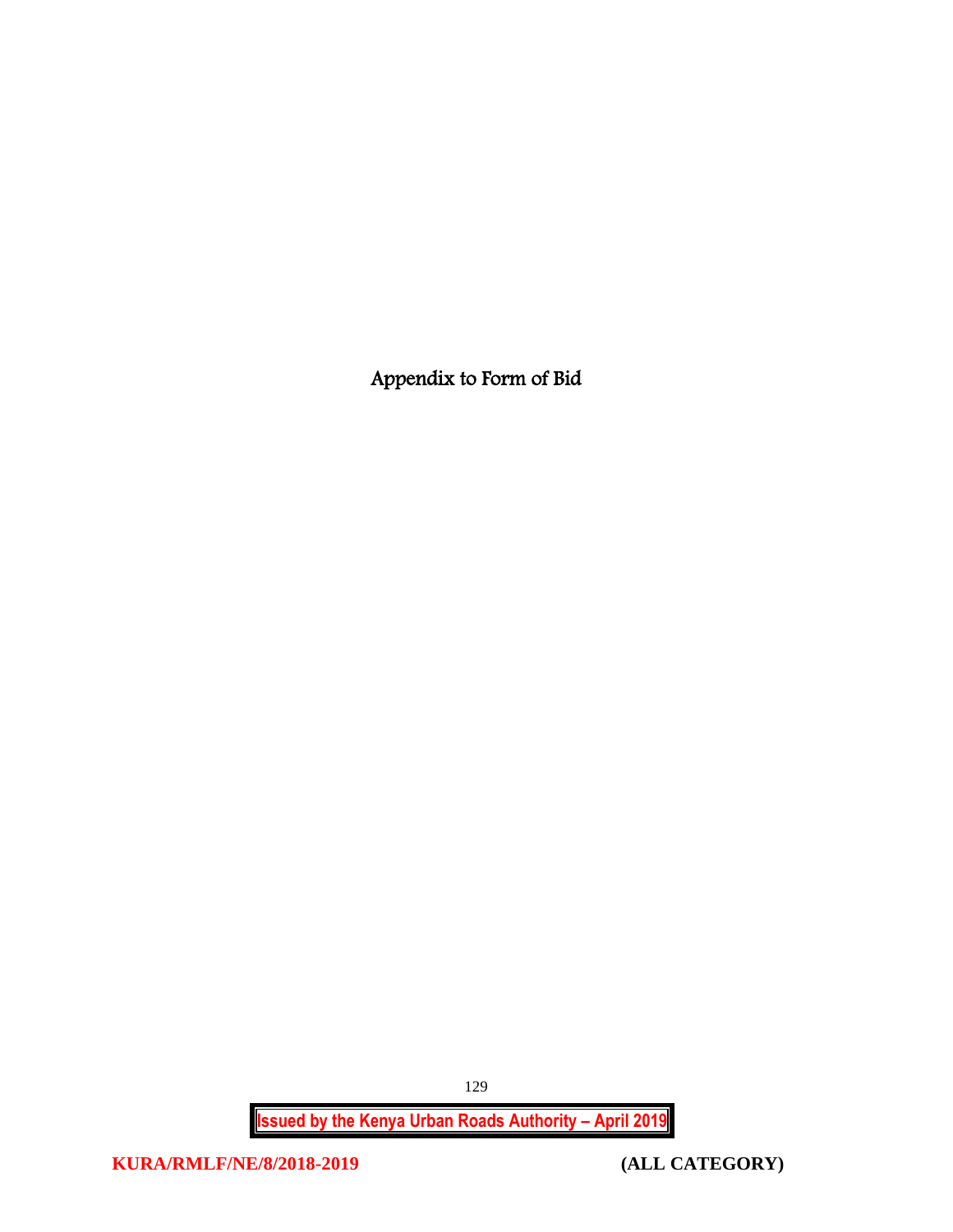# Appendix to Form of Bid (This appendix forms part of the bid)

| <b>CONDITIONS OF CONTRACT</b>                  | <b>CLAUSE</b> | <b>AMOUNT</b>                                                 |
|------------------------------------------------|---------------|---------------------------------------------------------------|
| Bid Security (Bank Guarantee Only)             |               | Kshs 500,000.00 (Unconditional bank                           |
|                                                |               | guarantee only)                                               |
| Instructions in Writing                        | 2.5           | Execution of works under site instructions                    |
|                                                |               | from Resident Engineer to commence                            |
|                                                |               | within three (3) days                                         |
| Amount of Performance Security                 | 10.1          | 5 per cent of Tender Sum in the form of                       |
| (Unconditional Bank Guarantee)                 |               | Unconditional Bank Guarantee                                  |
| Program to be submitted                        | 14.1          | Immediately after issuance of Order to                        |
|                                                |               | Commence                                                      |
| Cash flow estimate to be submitted             | 14.3          | Immediately after issuance of Order to                        |
|                                                |               | Commence                                                      |
| Minimum amount of Third-Party Insurance        | 23.2          | 1% of the Contract Sum                                        |
| Period for commencement, from Engineer's       | 41.1          | 14 days                                                       |
| order to commence                              |               |                                                               |
| Time for completion                            | 43.1          | 6 months                                                      |
| Amount of liquidated damages                   | 47.2          | 0.05% of Contract Sum per day                                 |
| Limit of liquidated damages                    | 47.2          | 5% of Contract Sum                                            |
| Defects Liability period                       | 60.3          | 3 months                                                      |
| Percentage of Retention                        | 60.3          | 5% of Interim Payment Certificate                             |
| Limit of Retention Money                       | 60.3          | 5% of Contract Sum                                            |
| Minimum amount of interim certificates         | 60.2          | Kshs 5,000,000.00                                             |
|                                                |               |                                                               |
| Time within which payment to be made after     | 60.10         | 28 days                                                       |
| Interim Payment Certificate signed by Engineer |               |                                                               |
| Time within which payment to be made after     | 60.10         | 28 days                                                       |
| Final Payment Certificate signed by Engineer   |               |                                                               |
| Appointer of Adjudicator                       | 67.3          | The Chartered Institute of Arbitrators<br>(Kenya)             |
| Notice to Employer and Engineer                | 68.2          | The Employers address is:                                     |
|                                                |               | The Director General,                                         |
|                                                |               | Kenya Urban Roads Authority (KURA),                           |
|                                                |               | P.O. Box 41727 - 00100                                        |
|                                                |               | <b>NAIROBI</b>                                                |
|                                                |               | The Engineer's address is:                                    |
|                                                |               | Director-(RACM)                                               |
|                                                |               |                                                               |
|                                                |               | Kenya Urban Roads Authority (KURA),<br>P.O. Box 41727 - 00100 |
|                                                |               | <b>NAIROBI</b>                                                |
|                                                |               |                                                               |

Signature of Tenderer…………………………………….……. Date ………………………

130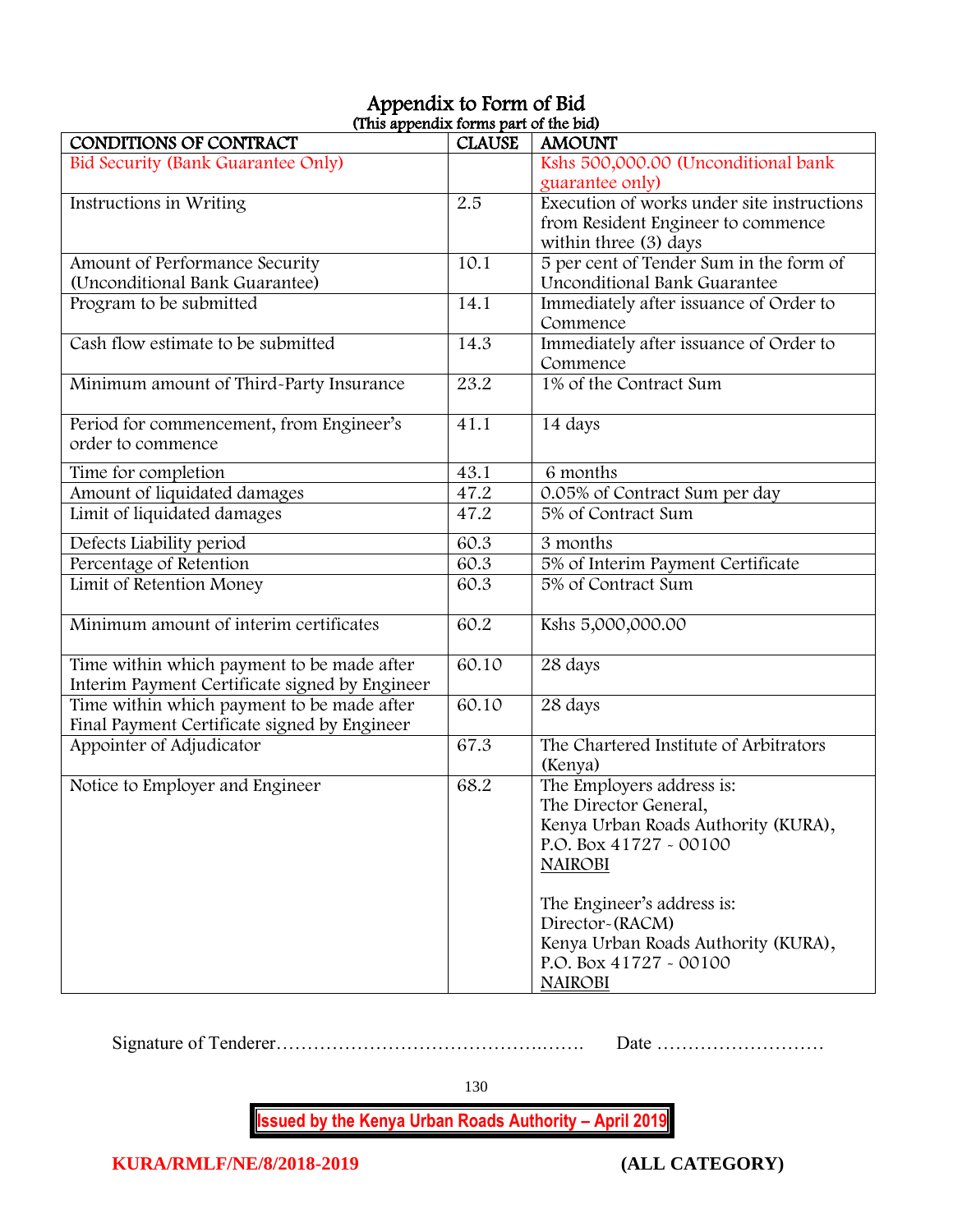Form of Bid Security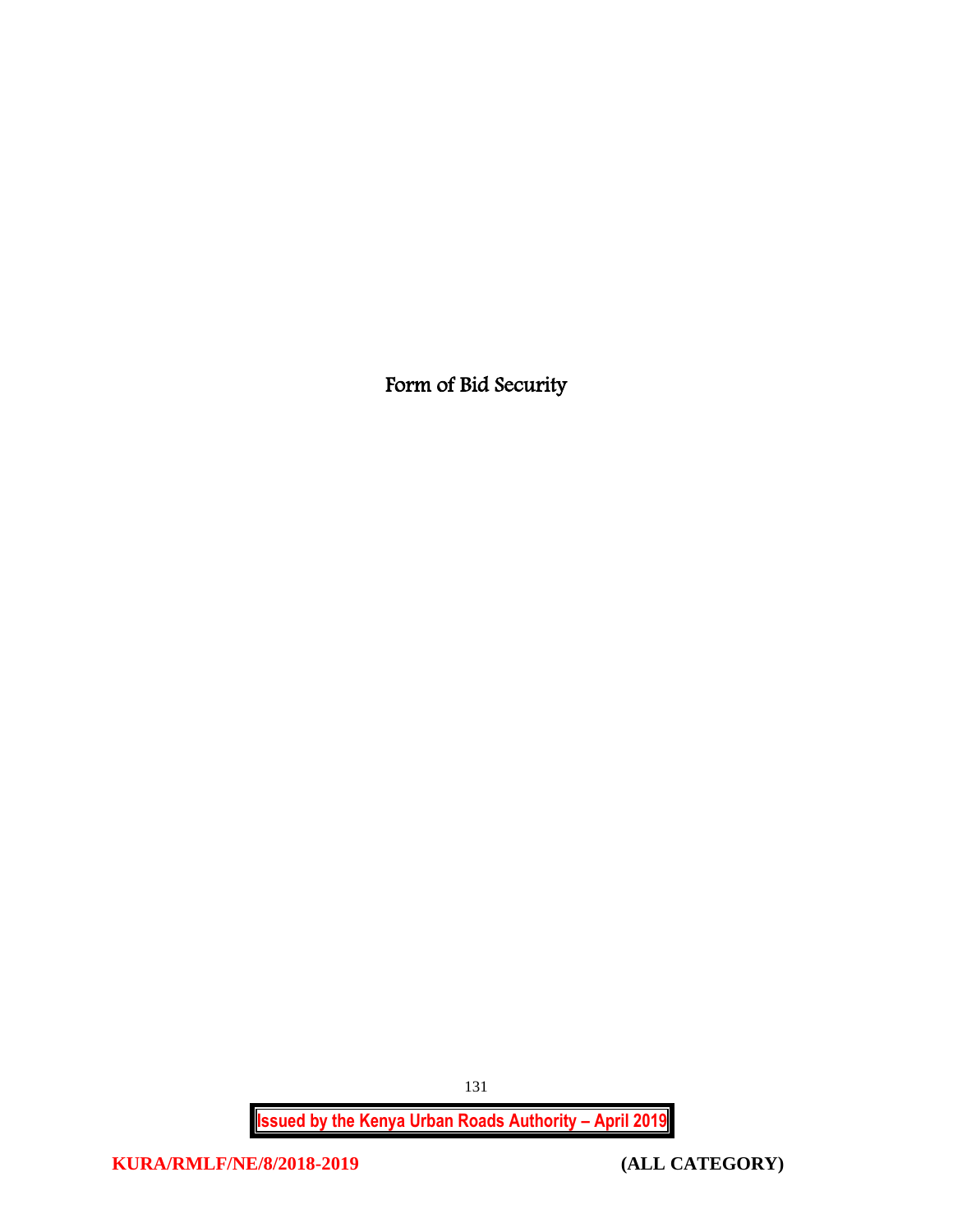#### TENDER BANK GUARANTEE

Note: The bidder shall complete only this form of Bank guarantee. No other Form of Bid Bond or any other forms of security will be accepted. Bidders who fail to comply with this requirement will be disqualified.

WHEREAS [*Name of bidder*].

(herein after called "the Bidder") has submitted his bid dated ………….…………

for the

# PERIODIC MAINTENANCE OF LOT 8 ROADS: A3-MEDINA-A3 LOOP ROAD

, hereinafter called "the bid"

KNOW ALL MEN by these presents that we [Name of Bank]

………………………………………………………………………………………………………

of [Name of Country]

………………………………………………………………………………………………

having our registered offices at

………………………………………………………………………………………………

(hereinafter called the Bank) are bound unto the Director General, Kenya Urban Roads Authority, (hereinafter called "the Employer") in the sum of

(in words Kshs)………………………………………………………………………….

(In figures Kshs)……………………………………………………

for which payment will be well and truly made to the said Employer the Bank binds itself, its successors and assigns by these presents.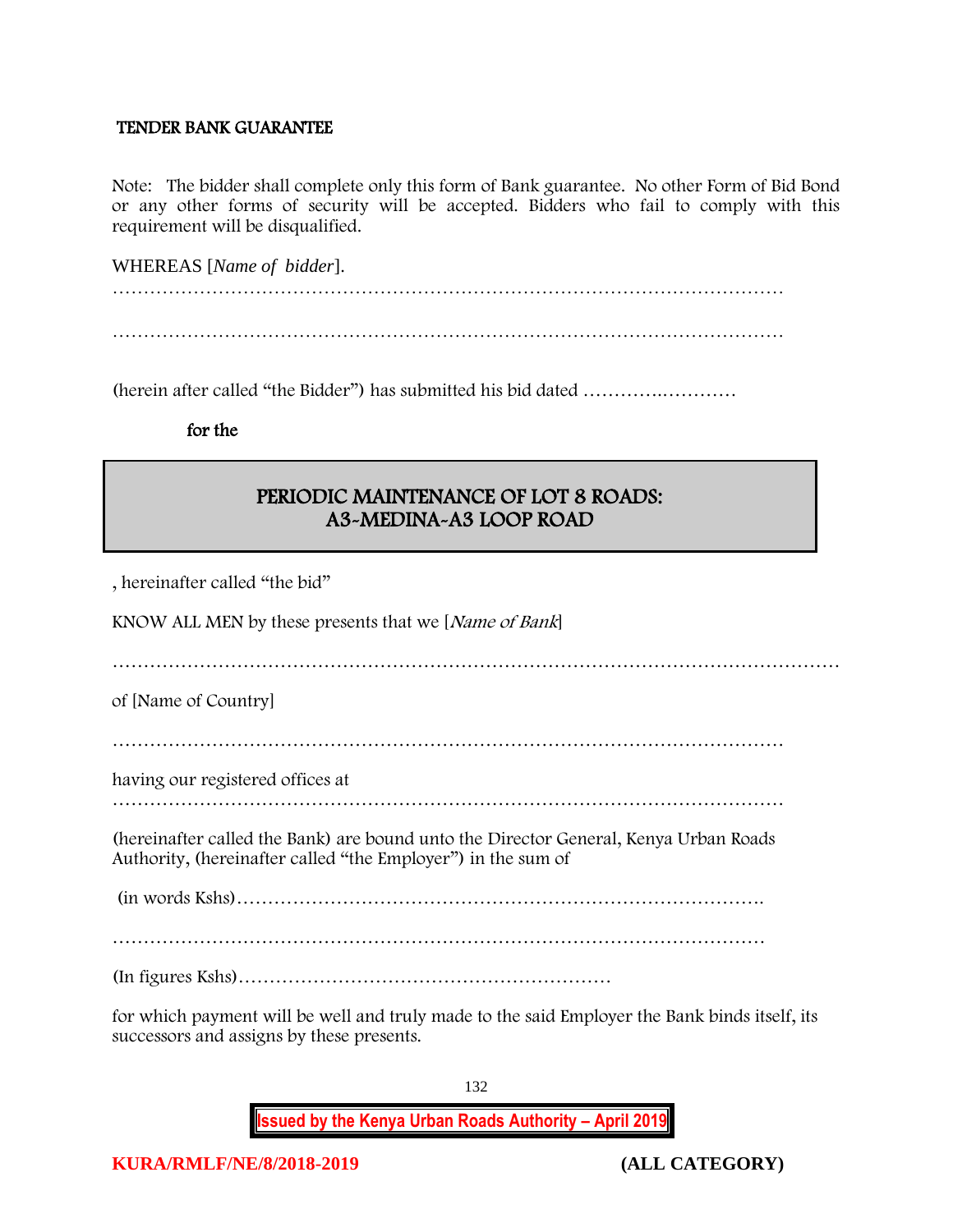SEALED with the common Seal of the said Bank this ……………………… day of 20…….. THE CONDITIONS of this obligation are:

- 1. If the bidder withdraws his Bid during the period of bid validity specified by the Bidder on the Bid Form; or
- 2. If the Bidder having been notified of the acceptance of his bid by the Employer during the period of bid validity

(i) Fails or refuses to execute the Form of Agreement in accordance with the Instructions to Tenderers when required or

 (ii) Fails or refuses to furnish the Performance Security, in accordance with the Instructions to Bidders.

We undertake to pay to the Employer up to the above amount upon receipt of his first written demand, without the Employer having to substantiate his demand, provided that in his demand the Employer will note that the amount claimed by him is due to him owing to the occurrence of any of the above conditions, specifying the occurred condition or conditions.

This guarantee will remain in force up to and including thirty days after the date of expiration of the bid validity, as stated in the Instructions to Bidders.

At the request of the Employer the Bid validity period may be extended by mutual agreement between the Employer and the Bidder and we undertake to extend the validity of this surety accordingly without you having to inform us of such an extension of the Bid validity period if within this period the Bidder has been notified of the acceptance of his Bid. This Surety shall remain valid up to the time the Contract Agreement has been executed.

133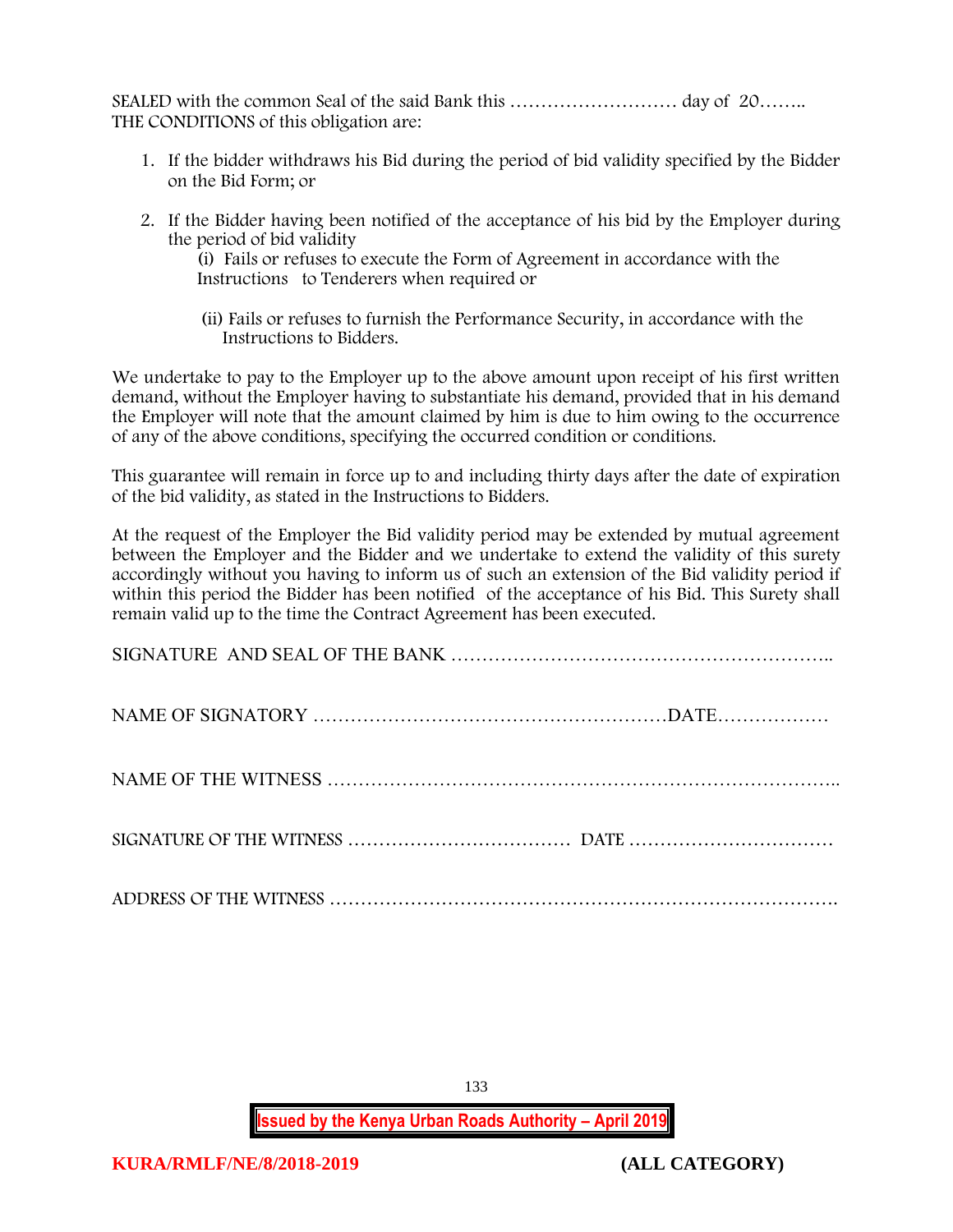# SECTION XI: SCHEDULES OF SUPPLEMENTARY INFORMATION

**Issued by the Kenya Urban Roads Authority – April 2019**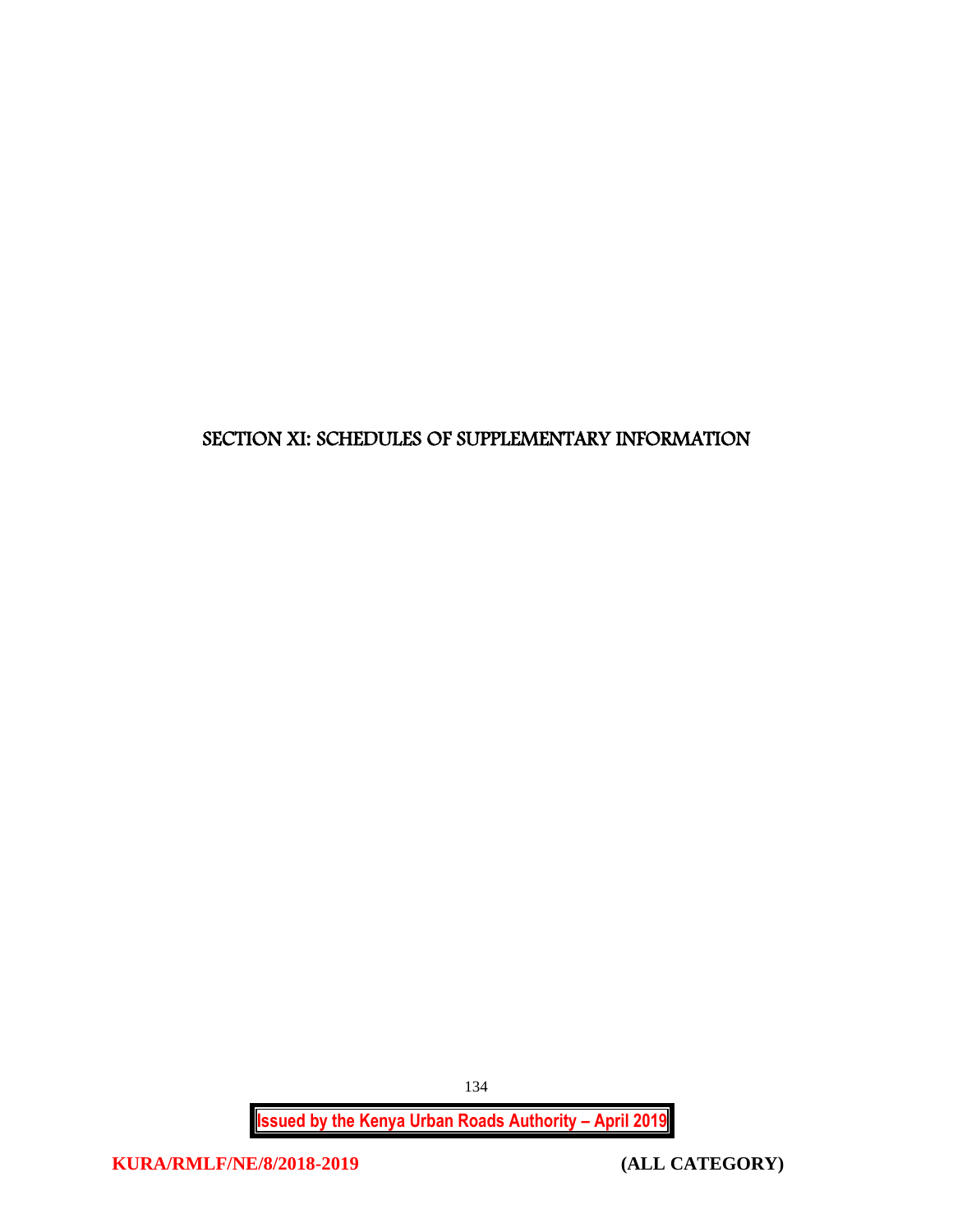| SCHEDULE 4: MAJOR ITEMS OF CONSTRUCTION PLANT AND EQUIPMENT142         |  |
|------------------------------------------------------------------------|--|
|                                                                        |  |
| SCHEDULE 6: SCHEDULE OF ROADWORKS CARRIED OUT BY THE BIDER IN THE LAST |  |
|                                                                        |  |
|                                                                        |  |
|                                                                        |  |
|                                                                        |  |
|                                                                        |  |
| SCHEDULE 11: DECLARATION FORM (DEBARMENT) Error! Bookmark not defined. |  |
|                                                                        |  |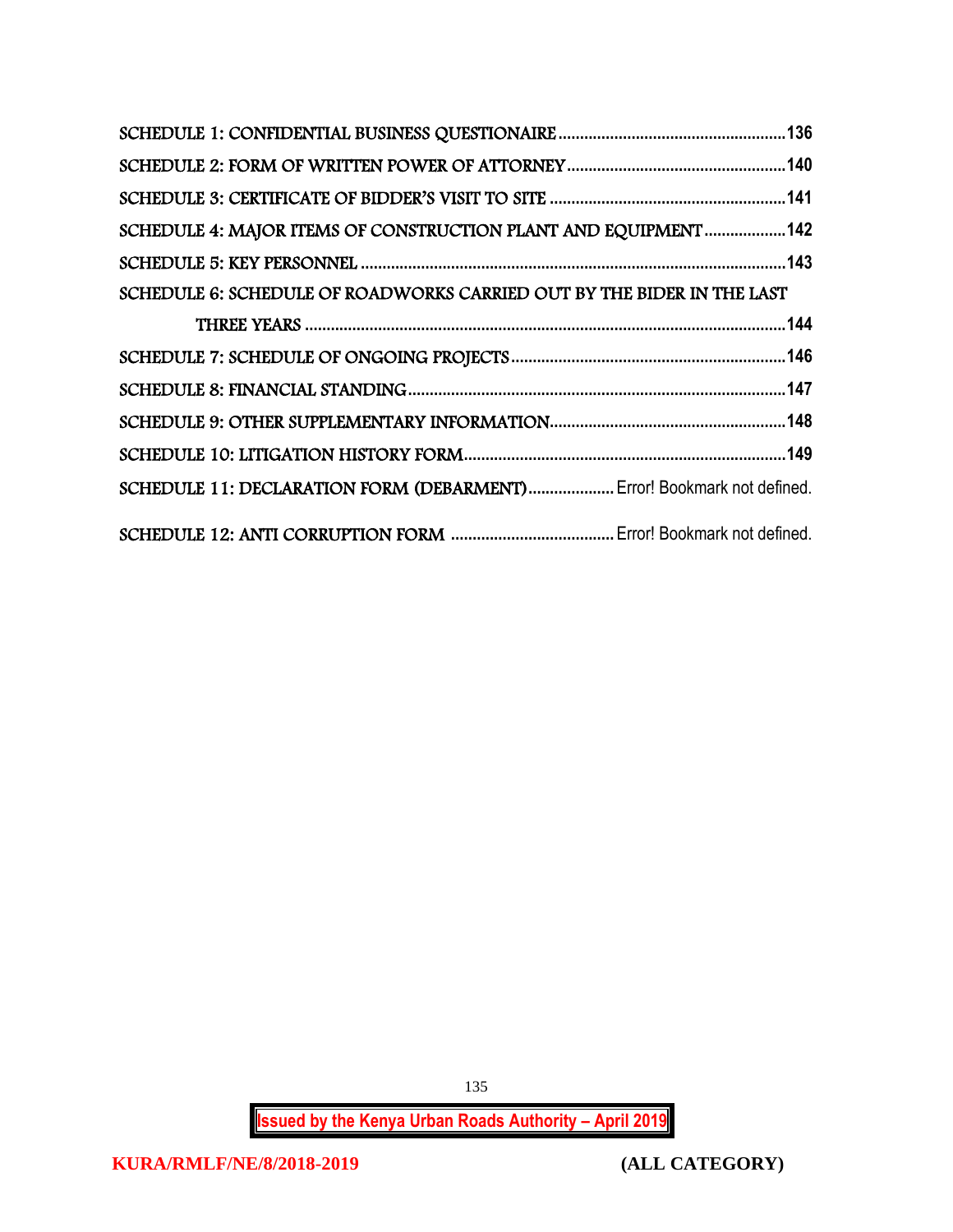## <span id="page-136-0"></span>SCHEDULE 1: CONFIDENTIAL BUSINESS QUESTIONAIRE

This Confidential Business Questionnaire of the Government of Kenya shall be completed by the Bidder.

**Issued by the Kenya Urban Roads Authority – April 2019**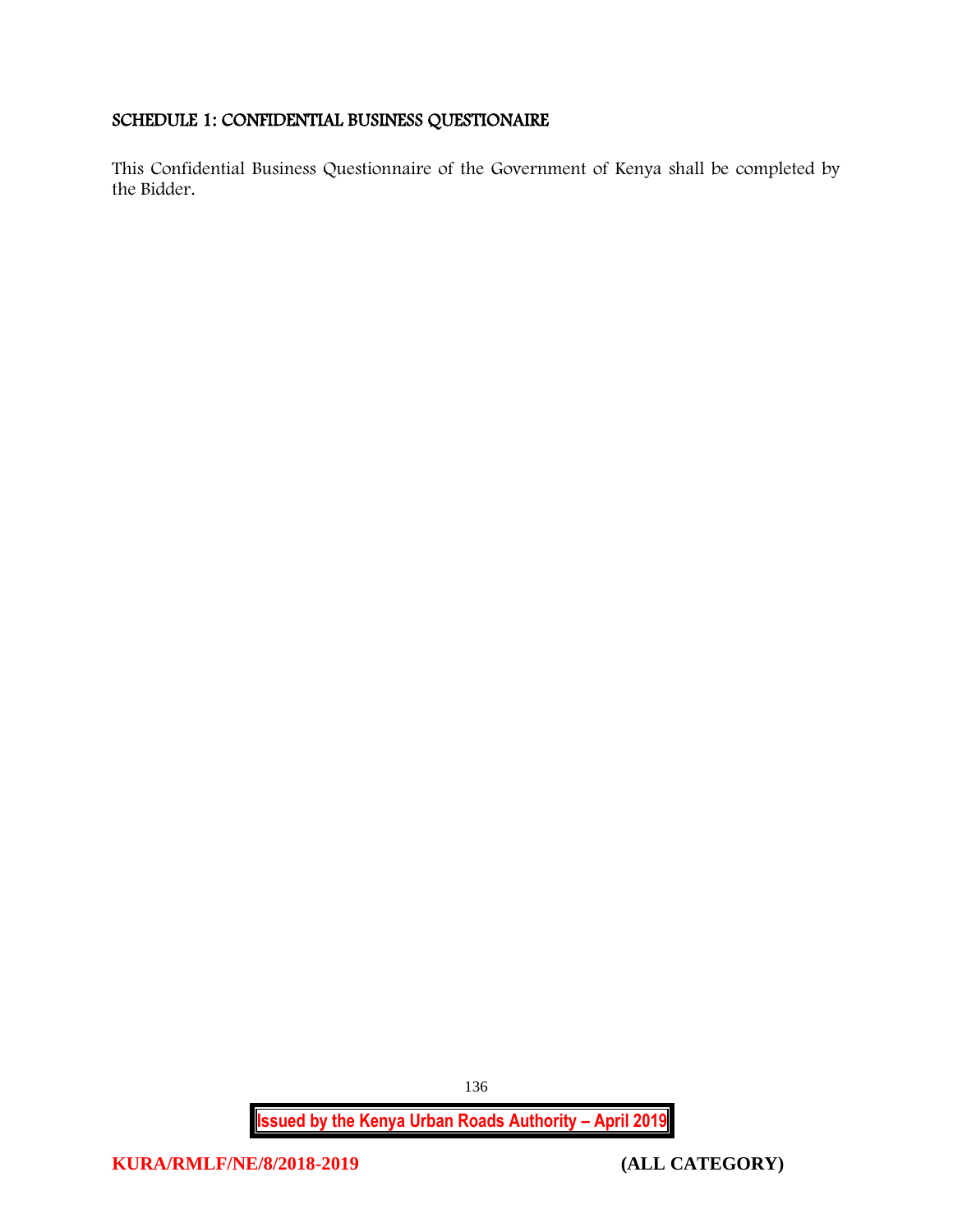# REPUBLIC OF KENYA

# CONFIDENTIAL BUSINESS QUESTIONNAIRE

| You are requested to give the particulars indicated in Part 1 and either Part 2 (a). $2(b)$ or $2(c)$<br>whichever applies to your type of business.<br>You are advised that it is a serious offence to give false information on this Form.<br>Part 1 - General: |
|-------------------------------------------------------------------------------------------------------------------------------------------------------------------------------------------------------------------------------------------------------------------|
| Business name                                                                                                                                                                                                                                                     |
| Location of business premises                                                                                                                                                                                                                                     |
|                                                                                                                                                                                                                                                                   |
|                                                                                                                                                                                                                                                                   |
| Maximum value of business which you can handle at any one time:                                                                                                                                                                                                   |
|                                                                                                                                                                                                                                                                   |
|                                                                                                                                                                                                                                                                   |
| Part $2(a)$ - Sole Proprietor:                                                                                                                                                                                                                                    |
| Your name in full                                                                                                                                                                                                                                                 |
|                                                                                                                                                                                                                                                                   |
|                                                                                                                                                                                                                                                                   |
|                                                                                                                                                                                                                                                                   |
| Part $2(b)$ - Partnership:                                                                                                                                                                                                                                        |
| 137                                                                                                                                                                                                                                                               |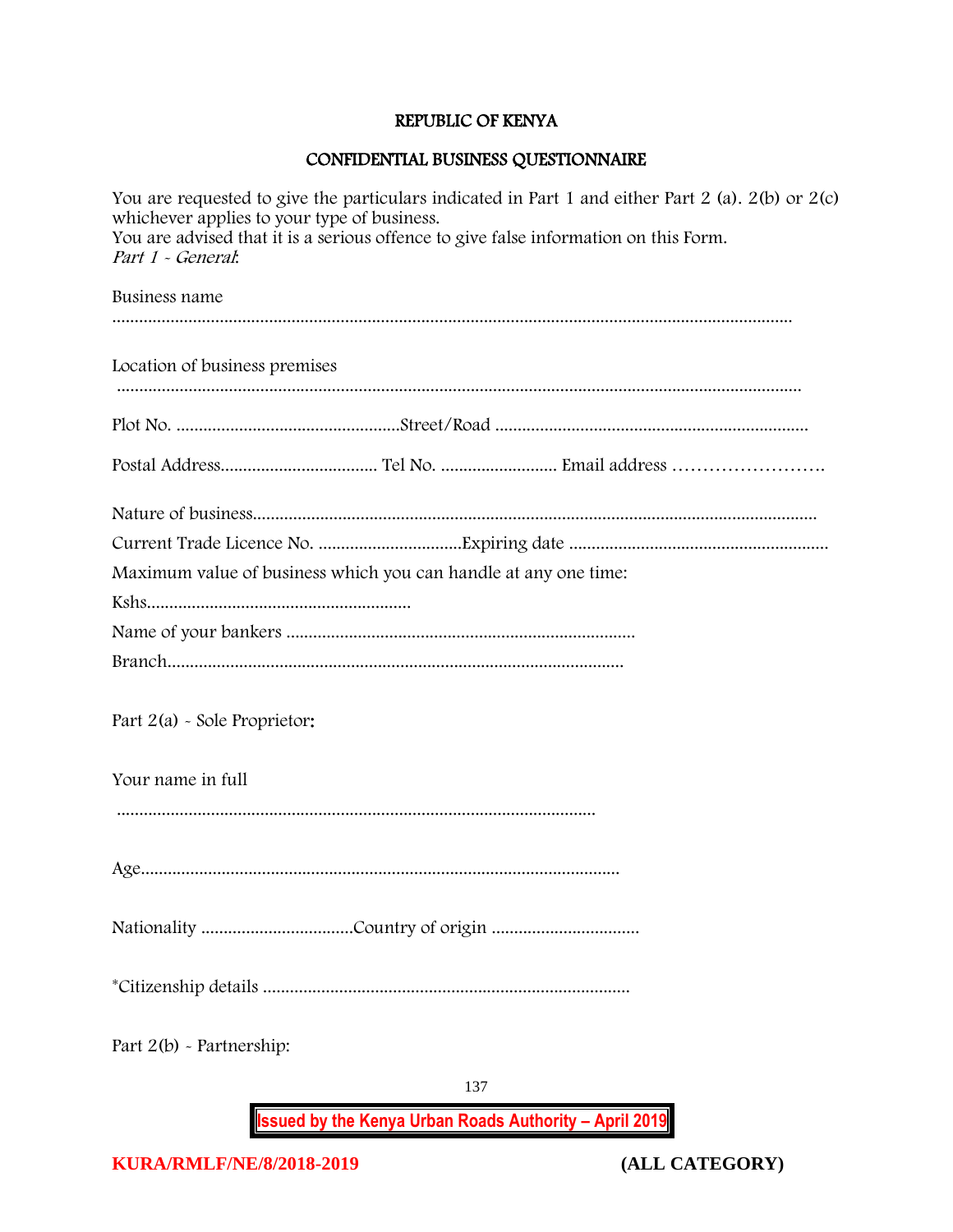|      | Give details of partners as follows:                 |                                                                                                     |        |
|------|------------------------------------------------------|-----------------------------------------------------------------------------------------------------|--------|
| Name | Nationality                                          | Citizenship Details <sup>•</sup>                                                                    | Shares |
|      |                                                      |                                                                                                     |        |
|      |                                                      |                                                                                                     |        |
|      |                                                      | 2<br>3. maanuuta maanaa maanaa maanaa maanaa maanaa maanaa maanaa maanaa maanaa maanaa maanaa maana |        |
|      |                                                      |                                                                                                     |        |
|      |                                                      |                                                                                                     |        |
|      | Part 2(c) - Registered Company:                      |                                                                                                     |        |
|      |                                                      |                                                                                                     |        |
|      | State the nominal and issued capital of the company- |                                                                                                     |        |
|      |                                                      |                                                                                                     |        |
|      |                                                      |                                                                                                     |        |
|      | Give details of all directors as follows:            |                                                                                                     |        |
| Name | Nationality                                          | Citizenship Details <sup>•</sup>                                                                    | Shares |
|      |                                                      |                                                                                                     |        |
|      |                                                      |                                                                                                     |        |
|      |                                                      |                                                                                                     |        |
|      |                                                      |                                                                                                     |        |
|      |                                                      |                                                                                                     |        |

- Attach proof of citizenship (Compulsory)
- Attach certified copy of Form CR12 (Compulsory)

Part 3: Interest in the Firm:

138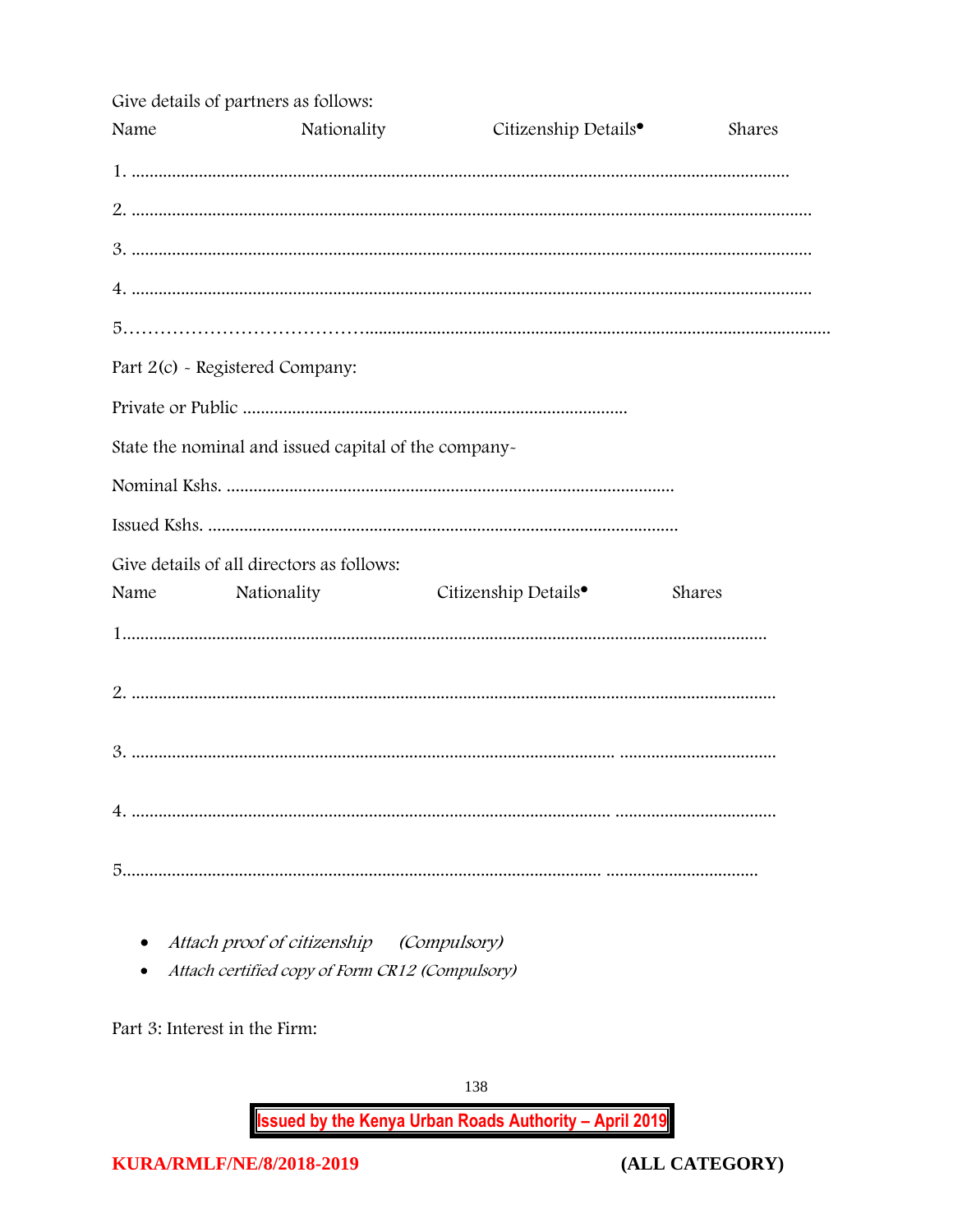Is there any person / persons in the Kenya Urban Roads Authority (KURA) who has interest in this firm? Yes /No\*\*………………………….

I certify that the information given above is correct.

............................... ..............................................................

Date Signature of Bidder

\*\* Delete as necessary

**Issued by the Kenya Urban Roads Authority – April 2019**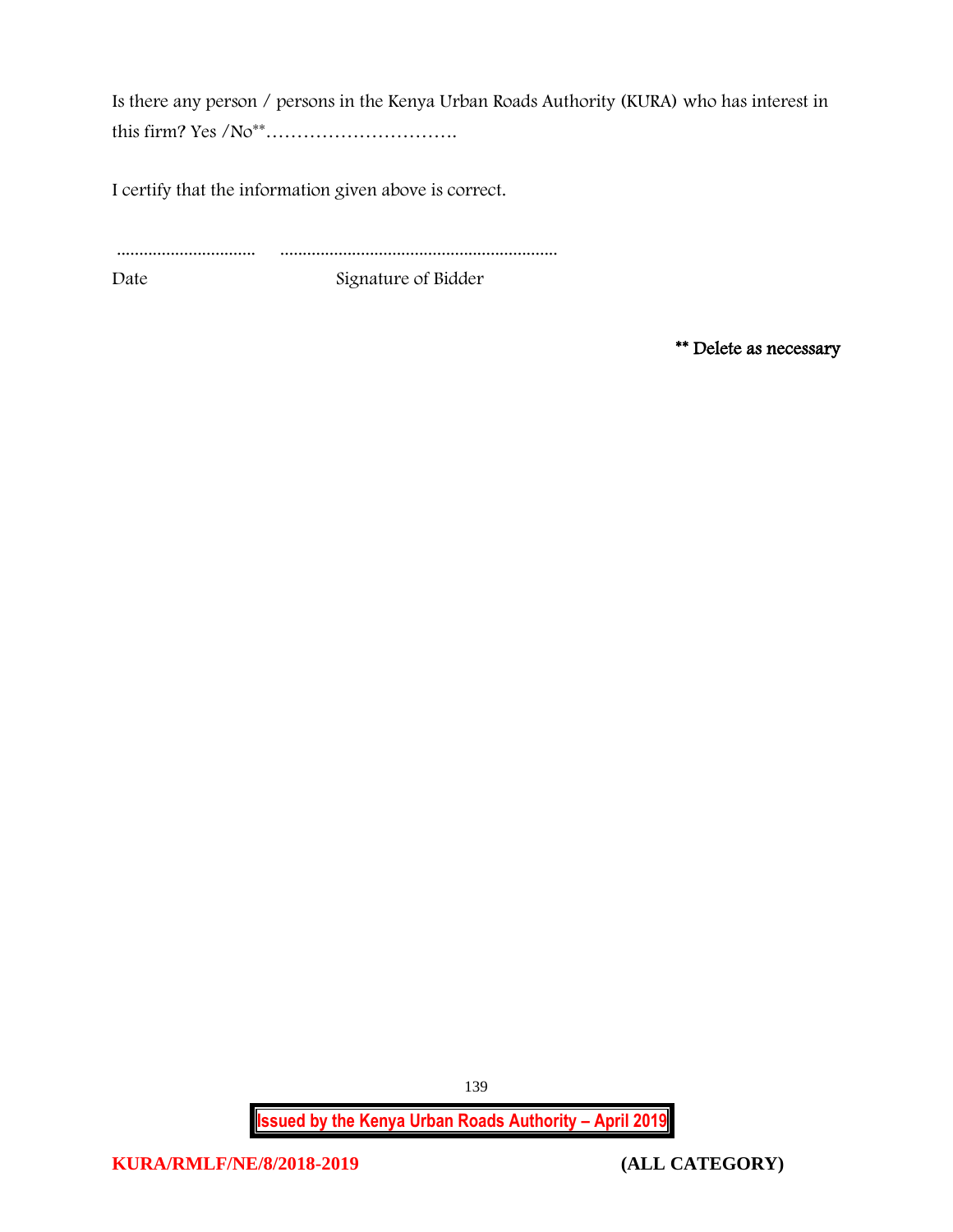### <span id="page-140-0"></span>SCHEDULE 2: FORM OF WRITTEN POWER OF ATTORNEY

The Bidder shall state here below the name(s) and address of his representative(s) who is/are authorized to receive on his behalf correspondence in connection with the Bid.

………………………………………………………….. (Name of Bidder's Representative in block letters)

………………………………………………………….. (Address of Bidder's Representative)

…………………………………………………………………………… (Signature of Bidder's Representative)

Alternate:

………………………………………………………….. (Name of Bidder's Representative in block letters)

………………………………………………………….. (Address of Bidder's Representative)

………………………………………………………….. (Signature of Bidder's Representative)

\*To be filled by all Bidders.

\*Both representative and alternate must attach copy of National Identification card or Passport.

**Issued by the Kenya Urban Roads Authority – April 2019**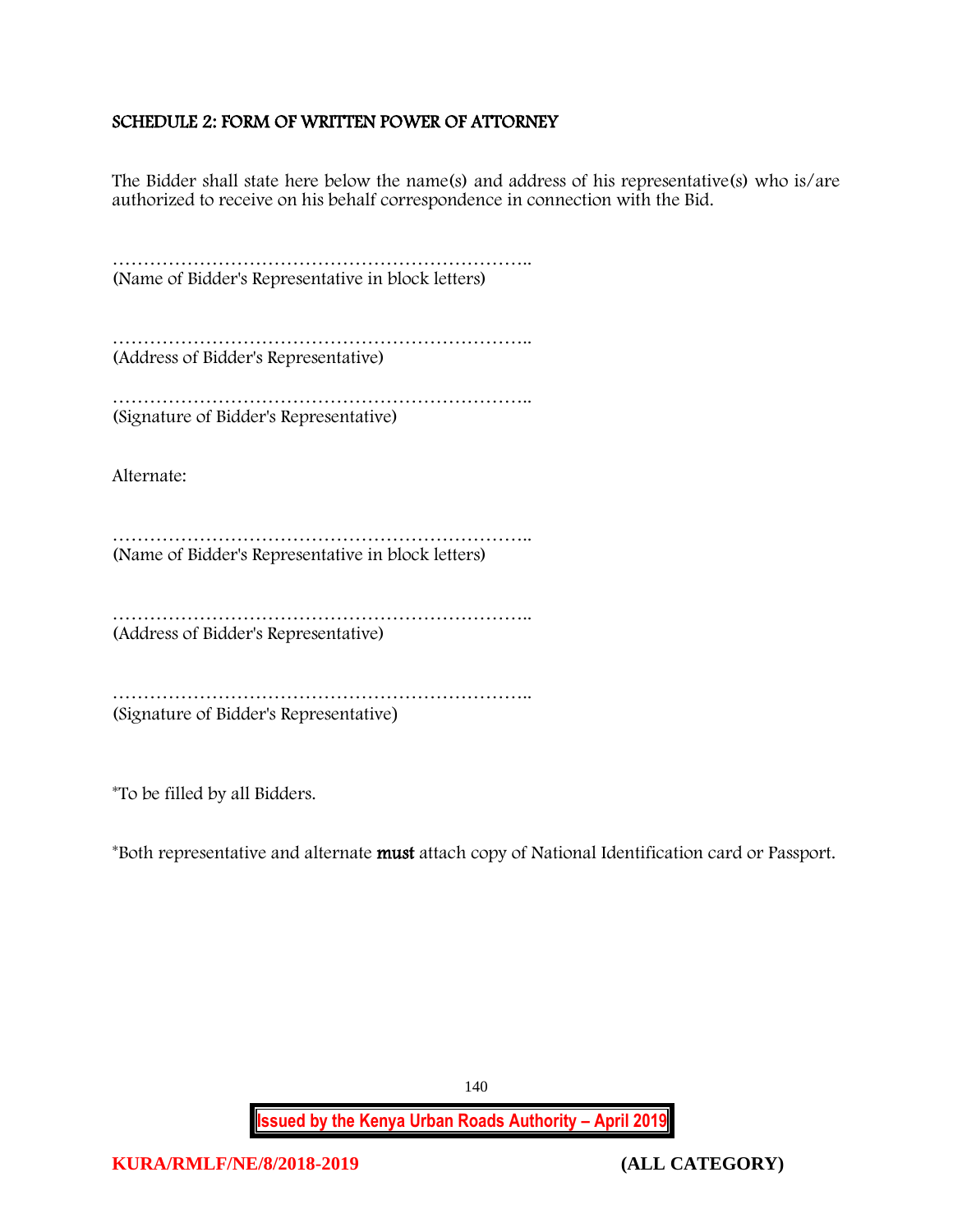## <span id="page-141-0"></span>SCHEDULE 3: CERTIFICATE OF BIDDER'S VISIT TO SITE

This is to certify that

[Name/s]……………………………………………………………………………………

………………………………………………………………….

Being the authorized representative/Agent of [Name of bidder]

…………………………………………………………………………………………………

…………………………………………………………………………………………………

participated in the organised inspection visit of the site of the works for the

# PERIODIC MAINTENANCE OF LOT 8 ROADS: A3-MEDINA-A3 LOOP ROAD

|                                     | (Employer's Representative) |               |
|-------------------------------------|-----------------------------|---------------|
|                                     |                             |               |
| (Name of Employer's Representative) |                             | (Designation) |

NOTE: This form is to be completed at the time of the organized site visit.

**Issued by the Kenya Urban Roads Authority – April 2019**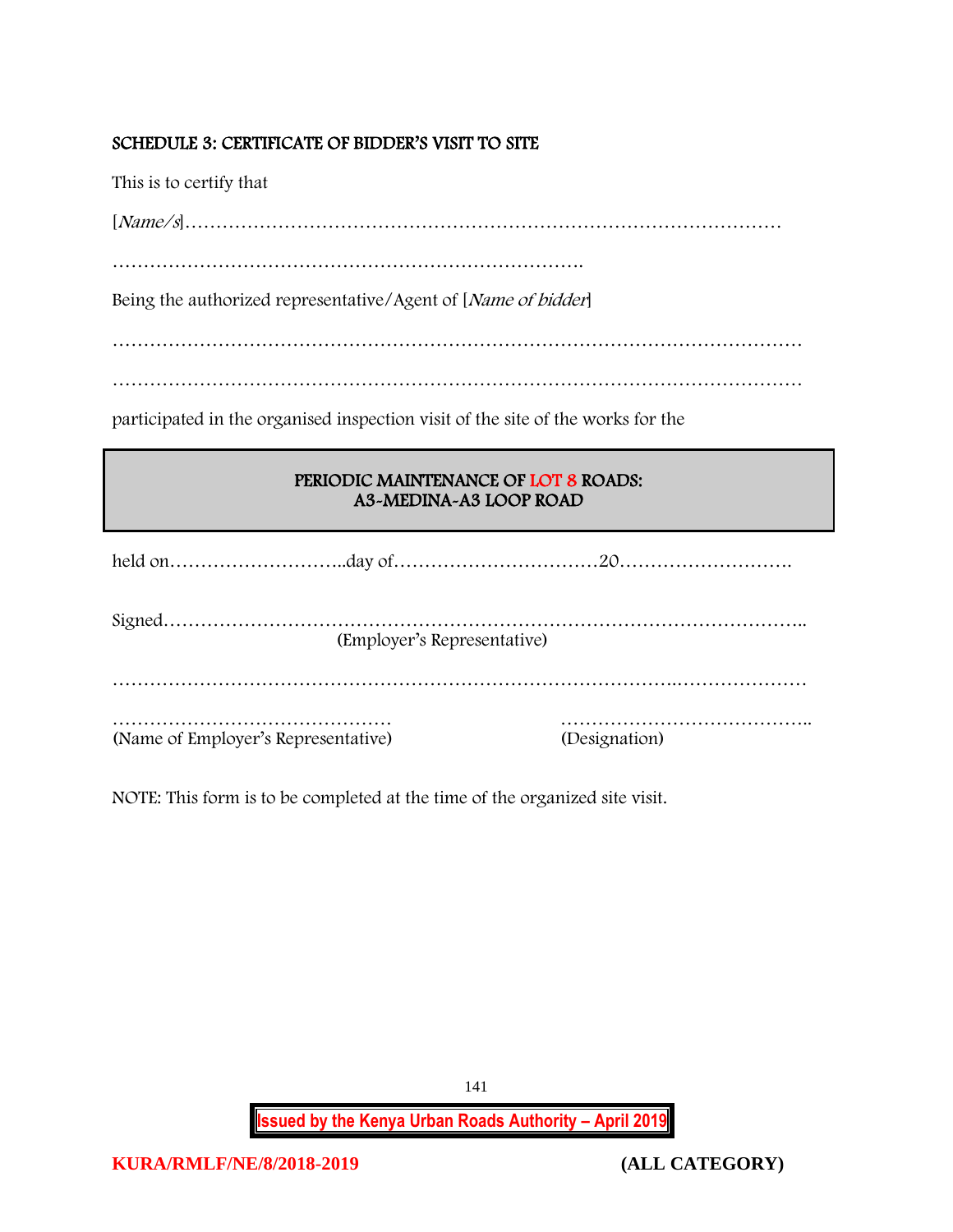| commence<br>)<br>Arrival on<br>Date of<br>Project<br>(Days<br>after                                                                                                                                                                                                                                                                |        |  |  |
|------------------------------------------------------------------------------------------------------------------------------------------------------------------------------------------------------------------------------------------------------------------------------------------------------------------------------------|--------|--|--|
| Power<br>Rating                                                                                                                                                                                                                                                                                                                    |        |  |  |
| Imported<br>Owned,<br>$\mathtt{Leased}/$                                                                                                                                                                                                                                                                                           |        |  |  |
| Sourc<br>$\circ$                                                                                                                                                                                                                                                                                                                   |        |  |  |
| Imported)<br>Estimated<br>Mombasa<br>(If to be<br>Value<br><b>UE</b>                                                                                                                                                                                                                                                               |        |  |  |
| Capacity<br>t or $m^3$                                                                                                                                                                                                                                                                                                             |        |  |  |
| Used<br>New<br>or                                                                                                                                                                                                                                                                                                                  |        |  |  |
| Manufactur<br>Year of<br>$\mathbf{o}$                                                                                                                                                                                                                                                                                              |        |  |  |
| $rac{60}{h}$<br>ιό<br>Σά                                                                                                                                                                                                                                                                                                           |        |  |  |
| Descriptio<br>n Type,<br>Model,<br>Make                                                                                                                                                                                                                                                                                            |        |  |  |
| SCHEDULE 4: MAJOR ITEMS OF CONSTRUCTION PLANT AND EQUIPMENT                                                                                                                                                                                                                                                                        |        |  |  |
| The Bidder shall enter in this schedule all major items of plant and equipment which he<br>proposes to bring to site. Only reliable plant in good working order and suitable for the work<br>required of it shall be shown on this Schedule. Summary of the same shall be entered in Section<br>5: Qualification Criteria, Part 7. |        |  |  |
| I certify that the above information is correct.                                                                                                                                                                                                                                                                                   |        |  |  |
| (Signature of Bidder)                                                                                                                                                                                                                                                                                                              | (Date) |  |  |

## <span id="page-142-0"></span>SCHEDULE 4: MAJOR ITEMS OF CONSTRUCTION PLANT AND EQUIPMENT

142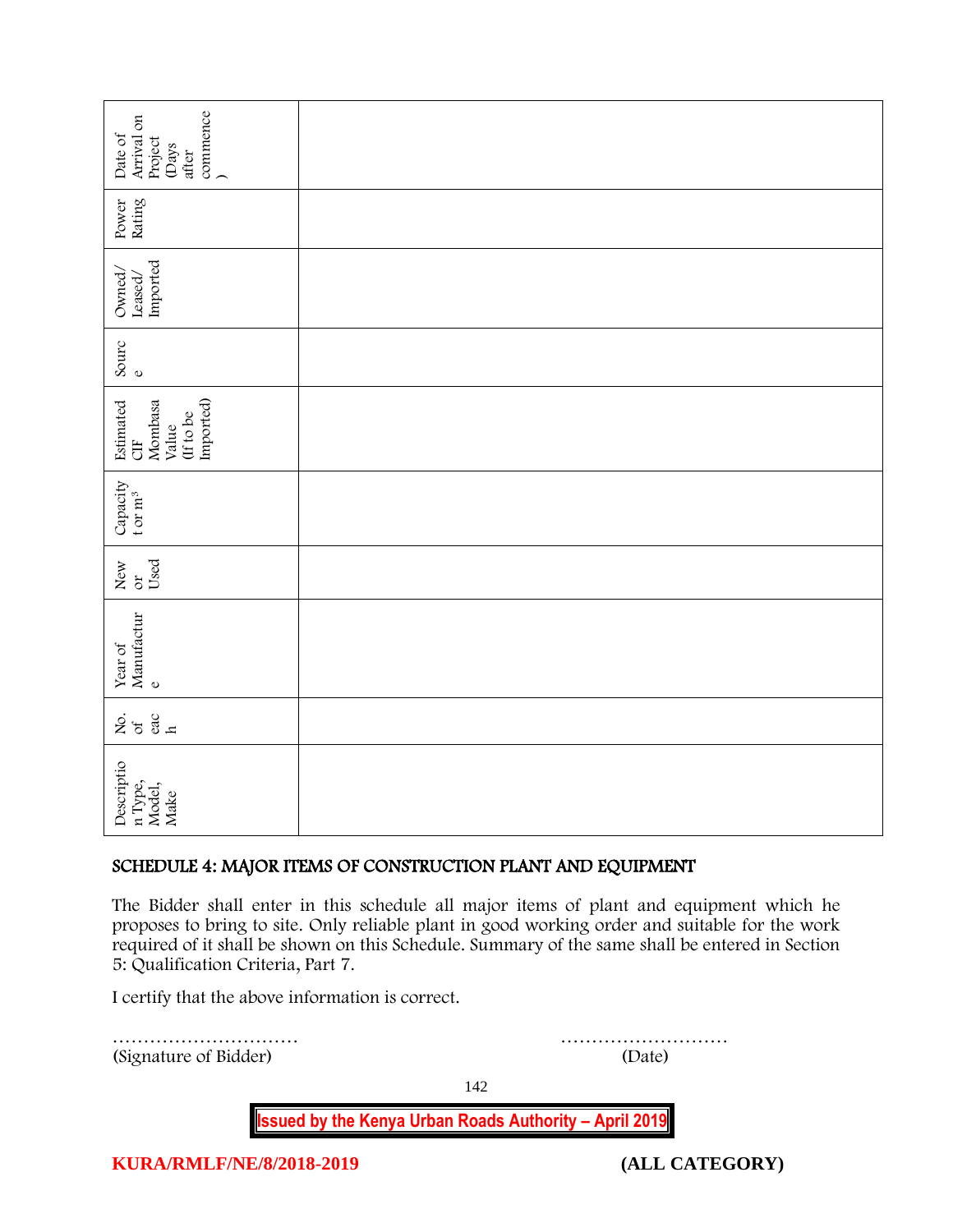### <span id="page-143-0"></span>SCHEDULE 5: KEY PERSONNEL

| <b>DESIGNATION</b>                                           | <b>NAME</b> | <b>NATIONALITY</b> | SUMMARY OF QUALIFICATIONS AND<br><b>EXPERIENCE</b> |                     |                     |
|--------------------------------------------------------------|-------------|--------------------|----------------------------------------------------|---------------------|---------------------|
|                                                              |             |                    | Qualifications                                     | General             | Specific            |
|                                                              |             |                    |                                                    | Experience<br>(Yrs) | Experience<br>(Yrs) |
|                                                              |             |                    |                                                    |                     |                     |
| Headquarters                                                 |             |                    |                                                    |                     |                     |
| Partner/Director<br>or other key staff<br>(give designation) |             |                    |                                                    |                     |                     |
|                                                              |             |                    |                                                    |                     |                     |
|                                                              |             |                    |                                                    |                     |                     |
| Site Office                                                  |             |                    |                                                    |                     |                     |
| 1. Site Agent                                                |             |                    |                                                    |                     |                     |
| 2. Site Surveyor                                             |             |                    |                                                    |                     |                     |
| 3. Foreman                                                   |             |                    |                                                    |                     |                     |
|                                                              |             |                    |                                                    |                     |                     |
|                                                              |             |                    |                                                    |                     |                     |

Note: The Bidder shall list in this schedule the key personnel he will employ from the Contractor's headquarters and from the Contractor's site office to direct and execute the work together with their qualifications, experience, position held and nationality in accordance with Clause 15.2 and 16.3 of the Conditions of Contract Part II (where required, use separate sheets to add extra data for column 4). Bidders shall attach certified copies of academic certificates, and CVs of all key staff.

I certify that the above information is correct.

………………………… ……………………… (Signature of Bidder) (Date)

143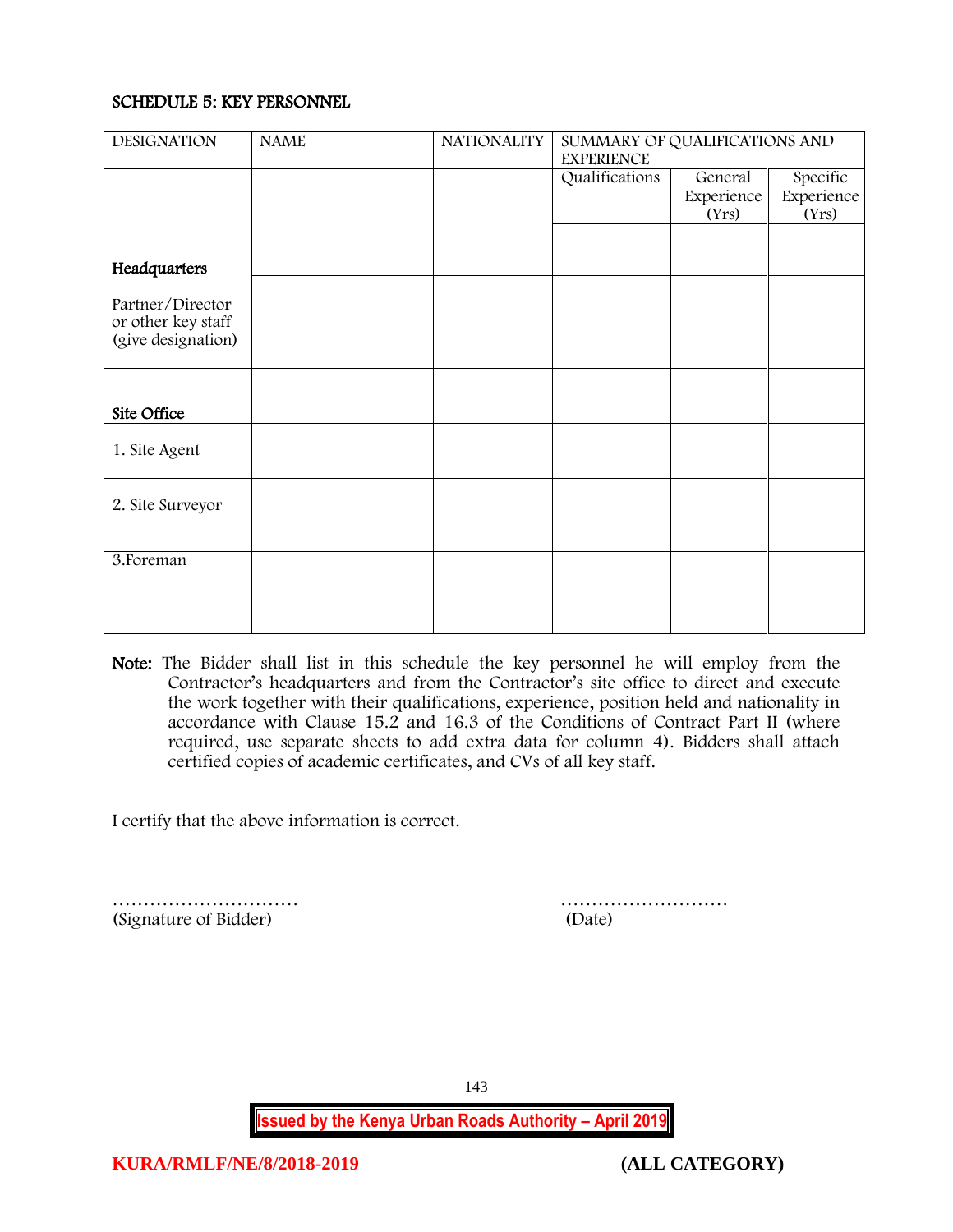### SCHEDULE 6: SCHEDULE OF ROADWORKS CARRIED OUT BY THE BIDER IN THE LAST THREE **YEARS**

#### SCHEDULE 6A: COMPLETED WORKS

| $\sum_{i=1}^{n}$<br>DESCRIPTION OF WORKS | NAME OF CLIENT | VALUE OF<br>WORKS (KSHS) * | YEAR COMPLETED/<br><b>REMARKS</b> |
|------------------------------------------|----------------|----------------------------|-----------------------------------|
|                                          |                |                            |                                   |
|                                          |                |                            |                                   |
|                                          |                |                            |                                   |
|                                          |                |                            |                                   |
|                                          |                |                            |                                   |
|                                          |                |                            |                                   |
|                                          |                |                            |                                   |
|                                          |                |                            |                                   |
|                                          |                |                            |                                   |
|                                          |                |                            |                                   |
|                                          |                |                            |                                   |
|                                          |                |                            |                                   |
|                                          |                |                            |                                   |
|                                          |                |                            |                                   |
|                                          |                |                            |                                   |
|                                          |                |                            |                                   |
|                                          |                |                            |                                   |
|                                          |                |                            |                                   |
|                                          |                |                            |                                   |

Note: Bidders shall attach certified copies of letters of award (for each listed project), certified copies of completion certificates.

I certify that the above works were successfully carried out by this Bidder.

………………………… ………………………

(Signature of Bidder)

\* Value in KShs using Central Bank of Kenya mean exchange rate at a reference date 7 days before date of BID opening

144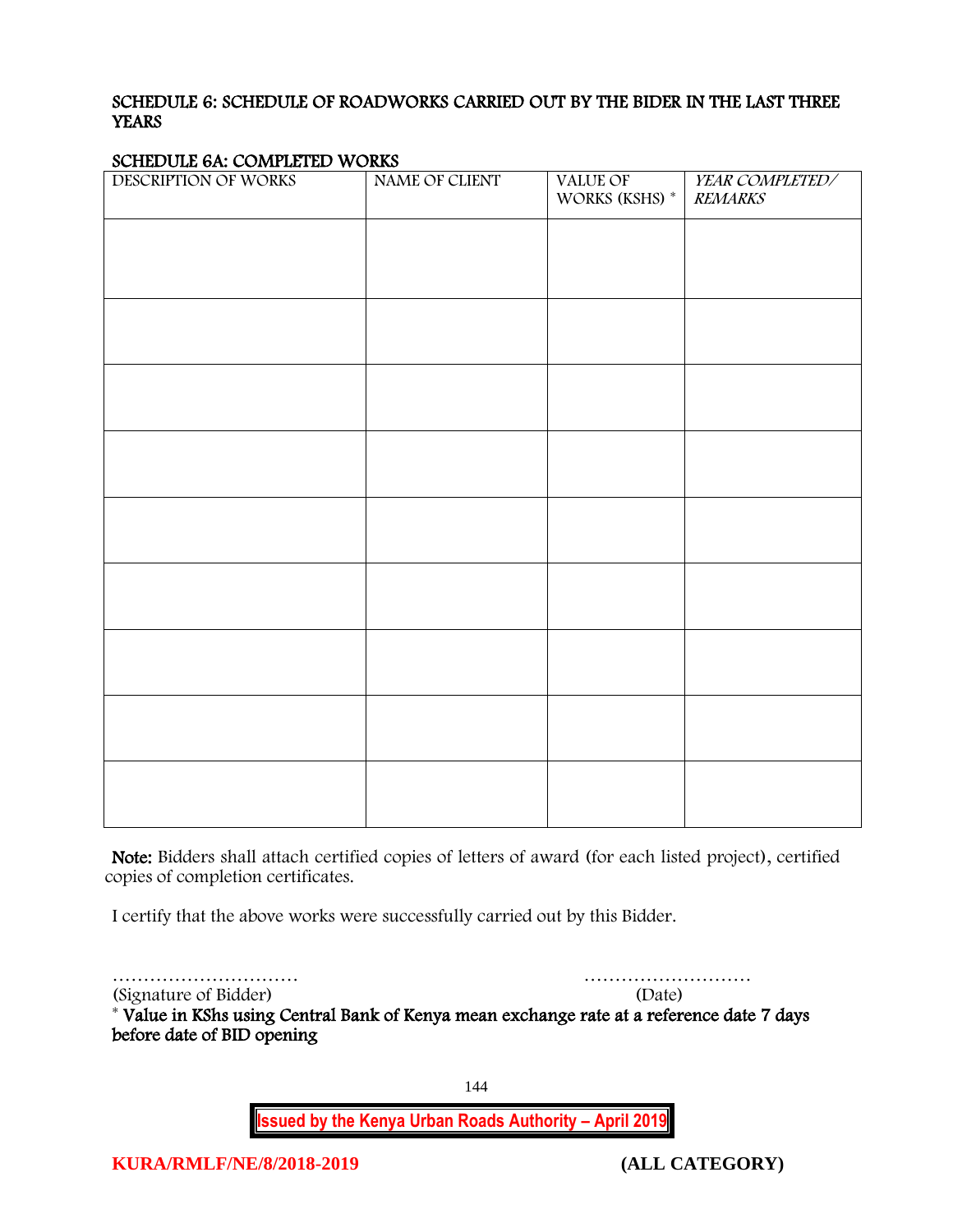| DESCRIPTION OF WORKS | NAME OF CLIENT | VALUE OF<br>WORKS (KSHS) $^\ast$ | YEAR COMPLETED/<br><b>REMARKS</b> |
|----------------------|----------------|----------------------------------|-----------------------------------|
|                      |                |                                  |                                   |
|                      |                |                                  |                                   |
|                      |                |                                  |                                   |
|                      |                |                                  |                                   |
|                      |                |                                  |                                   |
|                      |                |                                  |                                   |
|                      |                |                                  |                                   |
|                      |                |                                  |                                   |
|                      |                |                                  |                                   |
|                      |                |                                  |                                   |
|                      |                |                                  |                                   |
|                      |                |                                  |                                   |
|                      |                |                                  |                                   |
|                      |                |                                  |                                   |
|                      |                |                                  |                                   |
|                      |                |                                  |                                   |

### SCHEDULE 6B: NON-COMPLETED WORKS BEYOND COMPLETION DATE

Note: Bidders shall attach certified copies of letters of award (for each listed project), certified evidence for executed works for non-completed projects e.g. copy of recent payment certificate.

I certify that the above works were successfully carried out by this Bidder.

………………………… ……………………… (Signature of Bidder)

\* Value in KShs using Central Bank of Kenya mean exchange rate at a reference date 7 days before date of BID opening

**SCHEDULE 6C: SPECIFIC EXPERIENCE**

145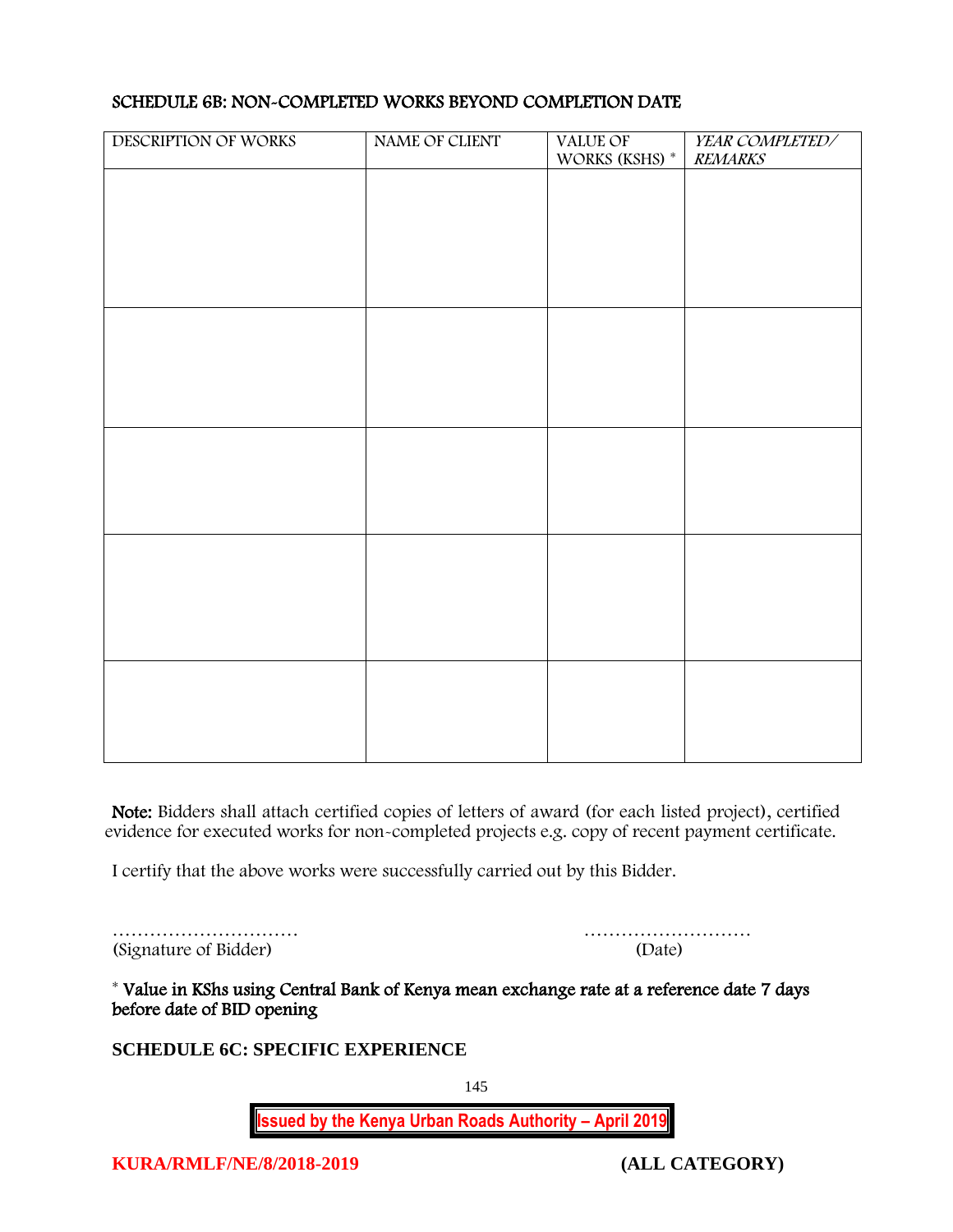| DESCRIPTION OF WORKS | NAME OF CLIENT | VALUE OF<br>WORKS (KSHS) * | YEAR COMPLETED/<br><b>REMARKS</b> |
|----------------------|----------------|----------------------------|-----------------------------------|
|                      |                |                            |                                   |
|                      |                |                            |                                   |
|                      |                |                            |                                   |
|                      |                |                            |                                   |
|                      |                |                            |                                   |
|                      |                |                            |                                   |
|                      |                |                            |                                   |
|                      |                |                            |                                   |
|                      |                |                            |                                   |
|                      |                |                            |                                   |
|                      |                |                            |                                   |
|                      |                |                            |                                   |
|                      |                |                            |                                   |
|                      |                |                            |                                   |
|                      |                |                            |                                   |
|                      |                |                            |                                   |
|                      |                |                            |                                   |
|                      |                |                            |                                   |
|                      |                |                            |                                   |
|                      |                |                            |                                   |
|                      |                |                            |                                   |
|                      |                |                            |                                   |
|                      |                |                            |                                   |

Note: Bidders shall attach certified copies of letters of award (for each listed project), certified evidence for executed works for non-completed projects e.g. copy of recent payment certificate.

I certify that the above works were successfully carried out by this Bidder.

………………………… ……………………… (Signature of Bidder)

\* Value in KShs using Central Bank of Kenya mean exchange rate at a reference date 7 days before date of BID opening

### SCHEDULE 7: SCHEDULE OF ONGOING PROJECTS

146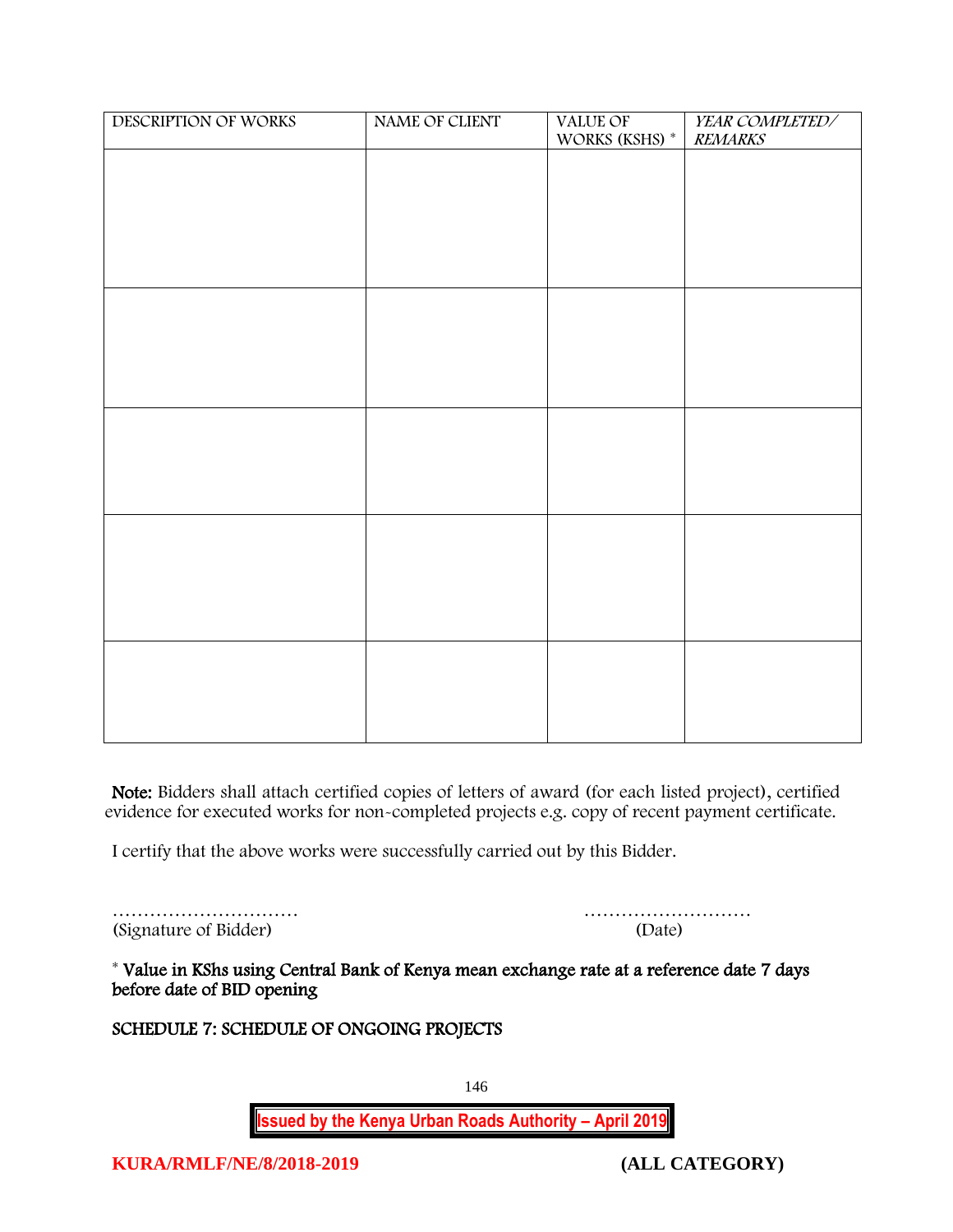| <b>DESCRIPTION OF</b><br><b>WORKS</b> | <b>NAME OF</b><br><b>CLIENT</b> | DATE OF<br>COMMENC<br><b>EMENT</b> | DATE OF<br>COMPLETION | VALUE OF<br>WORKS (KSHS) | <b>VALUE</b><br>COMPLETED<br>UP TO DATE<br>$\%$ | <b>PHYSICALLY</b><br>COMPLETED<br>UP TO DATE<br>$\%$ |
|---------------------------------------|---------------------------------|------------------------------------|-----------------------|--------------------------|-------------------------------------------------|------------------------------------------------------|
|                                       |                                 |                                    |                       |                          |                                                 |                                                      |
|                                       |                                 |                                    |                       |                          |                                                 |                                                      |
|                                       |                                 |                                    |                       |                          |                                                 |                                                      |
|                                       |                                 |                                    |                       |                          |                                                 |                                                      |
|                                       |                                 |                                    |                       |                          |                                                 |                                                      |
|                                       |                                 |                                    |                       |                          |                                                 |                                                      |

Note: 1. Bidders shall attach certified copies of letters of award (for each listed project) and any certified evidence for executed works e.g copy of recent payment certificate.

2. Bidders must indicate all their on-going works as at the time of bidding. Any nondisclosure shall constitute non-responsiveness)

I certify that the above works are being carried out by me and that the above information is correct.

(Signature of Bidder)

………………………… ………………………

### SCHEDULE 8: FINANCIAL STANDING

- 1 Submit copies of audited profit and loss statements and balance sheet for the last five calendar years and estimated projection for the next two years with certified English translation where appropriate.
- 2 Give turnover figures for each of the last two (2) financial years. Quote in millions and decimal thereof.

147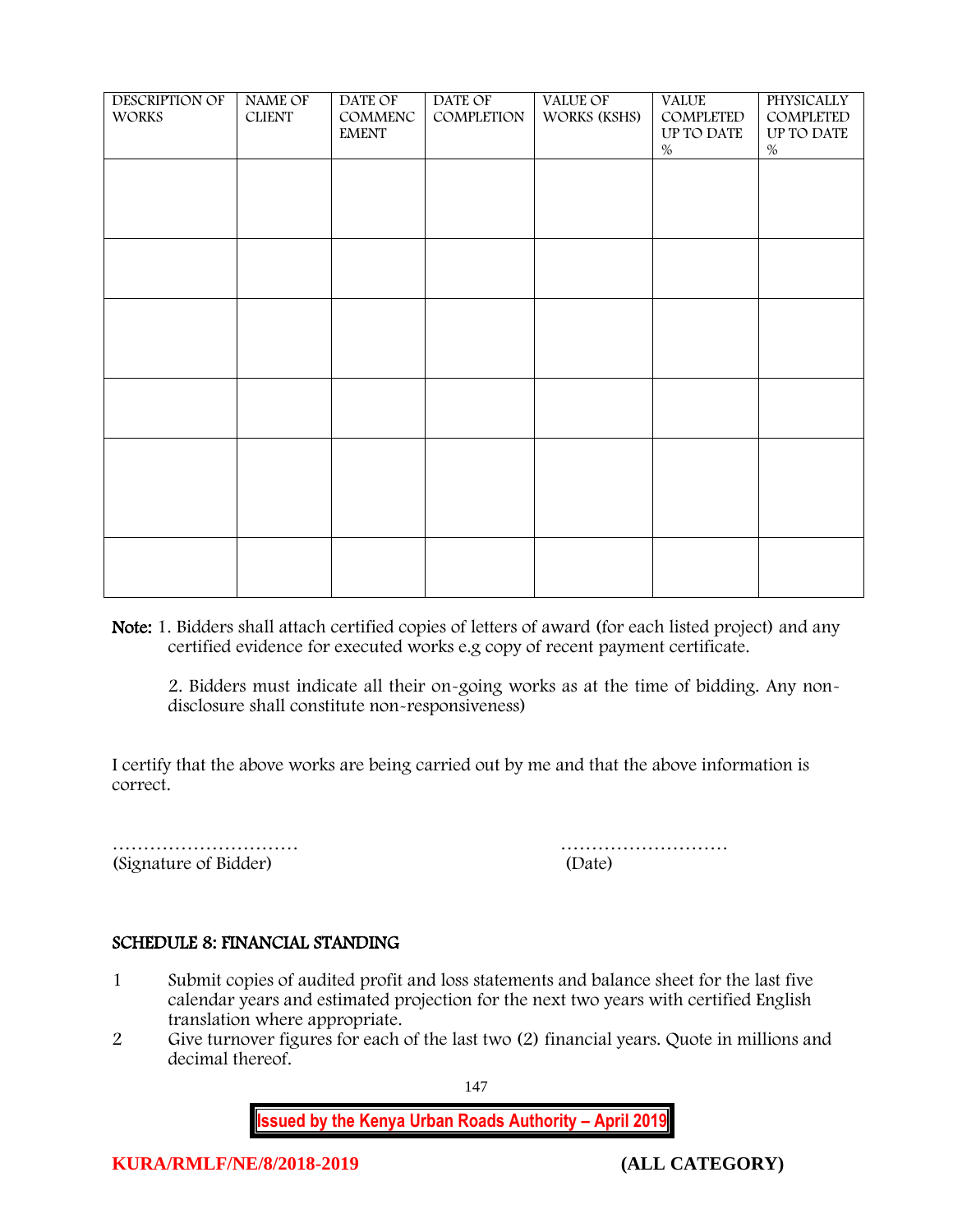|                               | Year $1$ () | Year $2(\ldots)$ |
|-------------------------------|-------------|------------------|
|                               | Ksh.        | Ksh.             |
| Road works                    |             |                  |
| Other civil Engineering works |             |                  |
| Other (specify)               |             |                  |
| Total                         |             |                  |

### SUMMARY OF ASSETS AND LIABILTIES OF THE AUDITED FINANCIAL STATEMENTS OF THE LAST TWO (2) FINANCIAL YEARS.

|                              | Year $1$ () | Year $2(\ldots)$ |
|------------------------------|-------------|------------------|
|                              | KShs.       | KShs.            |
| 1. Total Assets              |             |                  |
| 2. Current Assets            |             |                  |
| 3. Bank Credit Line Value    |             |                  |
| 4. Total Liabilities         |             |                  |
| 5. Current Liabilities       |             |                  |
| 6. Net Worth $(1-4)$         |             |                  |
| 7. Working capital $(2+3-4)$ |             |                  |

### (a) Name/Address of Commercial Bank providing credit line

………………………………………………………………………………………………

………………………………………………………………………………………………

(b) Total amount of credit line KShs………………………………………………

Attach a certified copy of Undertaking of the Bank to provide the credit.

(c) Attach bank statements for the last six (6) months

### SCHEDULE 9: OTHER SUPPLEMENTARY INFORMATION

Financial reports for the last three years, balance sheets, profit and loss statements, auditors' reports etc. List them below and attach copies.

**Issued by the Kenya Urban Roads Authority – April 2019** 148 ………………………………………………………………………………………………… …………………………………………………………………………………………………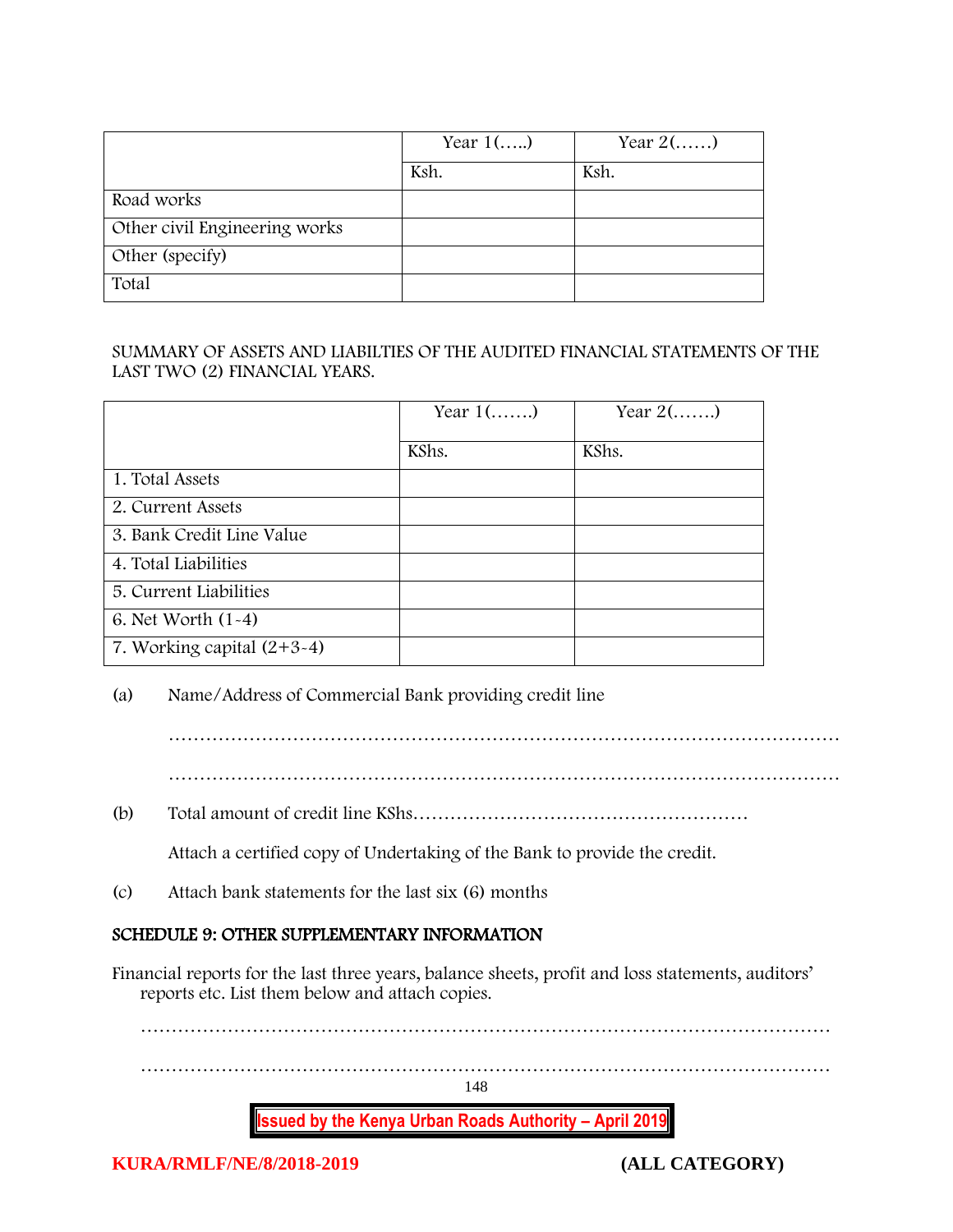| Evidence of access to financial resources to meet the qualification requirements. Cash in hand,<br>lines of credit etc. List below and attach copies of supporting documents |
|------------------------------------------------------------------------------------------------------------------------------------------------------------------------------|
|                                                                                                                                                                              |
|                                                                                                                                                                              |
|                                                                                                                                                                              |
|                                                                                                                                                                              |
| Name, address, telephone, telex, fax numbers and email of the Bidders Bankers who may<br>provide reference if contacted by the Contracting Authority.                        |
|                                                                                                                                                                              |
|                                                                                                                                                                              |
|                                                                                                                                                                              |
| I certify that the above information is correct.                                                                                                                             |
| Signature of Bidder<br>Date                                                                                                                                                  |

(To be signed by authorized representative and officially stamped)

## SCHEDULE 10: LITIGATION HISTORY FORM

Information on current litigation in which the Bidder is involved.

| <b>OTHER PARTY (IES)</b> | <b>CAUSE OF DISPUTE</b> | <b>AMOUNT INVOLVED (KSHS)</b> |
|--------------------------|-------------------------|-------------------------------|
|                          |                         |                               |
|                          |                         |                               |
|                          |                         |                               |
|                          |                         |                               |

149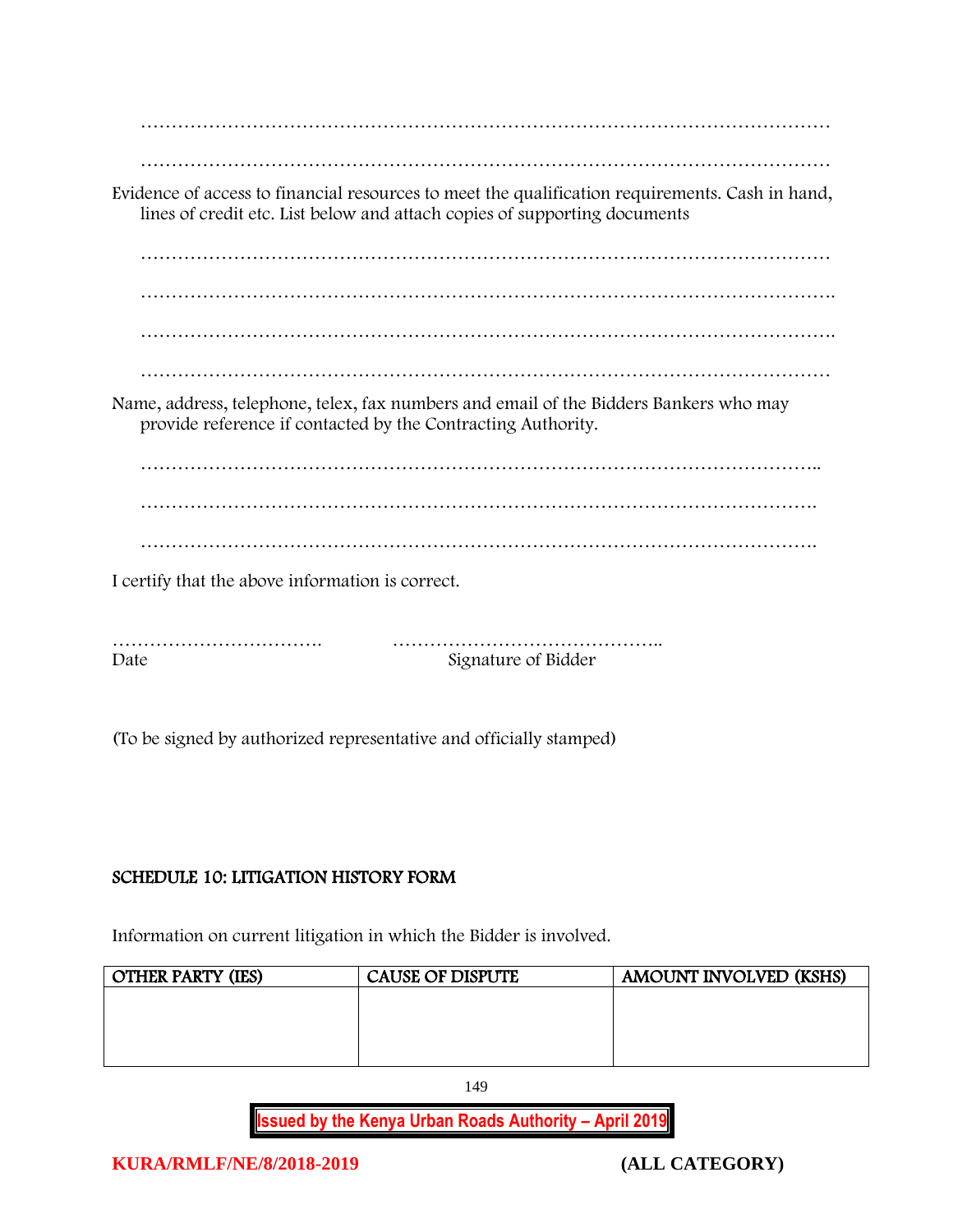I certify that the above information is correct.

……………………………. …………………………………….. Date Signature of Bidder

(To be signed by authorized representative and officially stamped)

**Issued by the Kenya Urban Roads Authority – April 2019**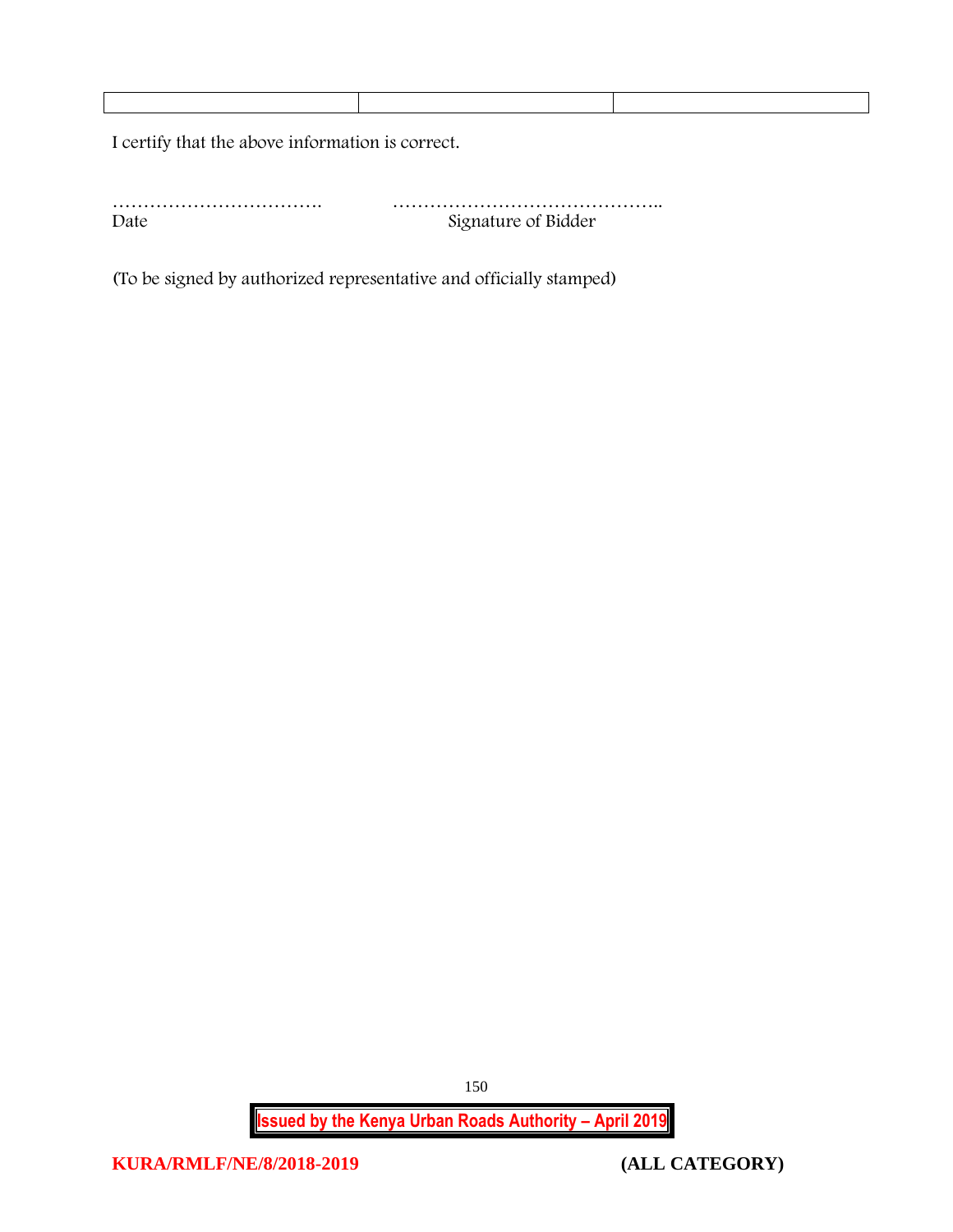## SCHEDULE 11: DECLARATION FORM FOR BANKRUPT OR INSOLVENT AND DEBARMENT

Date

To

The Kenya Urban Roads Authority

P.O Box 41727 – 00100,

IKM Place, 5th Ngong Ave, Nairobi,

KENYA.

Ladies and Gentlemen,

The Tenderer i.e. (full name and complete physical and postal address)

………………………………………………………………………………………………………

……………………declare the following: -

a) That I/ We have not been debarred from participating in public procurement by anybody, institution or person.

b) That I/ We have not been involved in and will not be involved in corrupt and fraudulent practices regarding public procurement anywhere.

c) That I/ We are not insolvent, in receivership, bankrupt or in the process of being wound up and is not the subject of legal proceedings relating to the foregoing.

d) That I/We are not under any ongoing investigation by the Ethics and Anti-Corruption Commission (EACC) for any corrupt and/or economic crimes or practices.

e) That I/ We are not associated with any other Tenderer participating in this Tender.

f) That I/We do hereby confirm that all the information given in this tender is accurate, factual and true to the best of our knowledge.

Yours sincerely,

……………………………………………………

Name of Tenderer

………………………………………………………………………………..

Signature of duly authorised person signing the Tender

…………………………………………………………………………..

Name and Capacity of duly authorised person signing the Tender

………………………………………

Stamp or Seal of Tenderer

151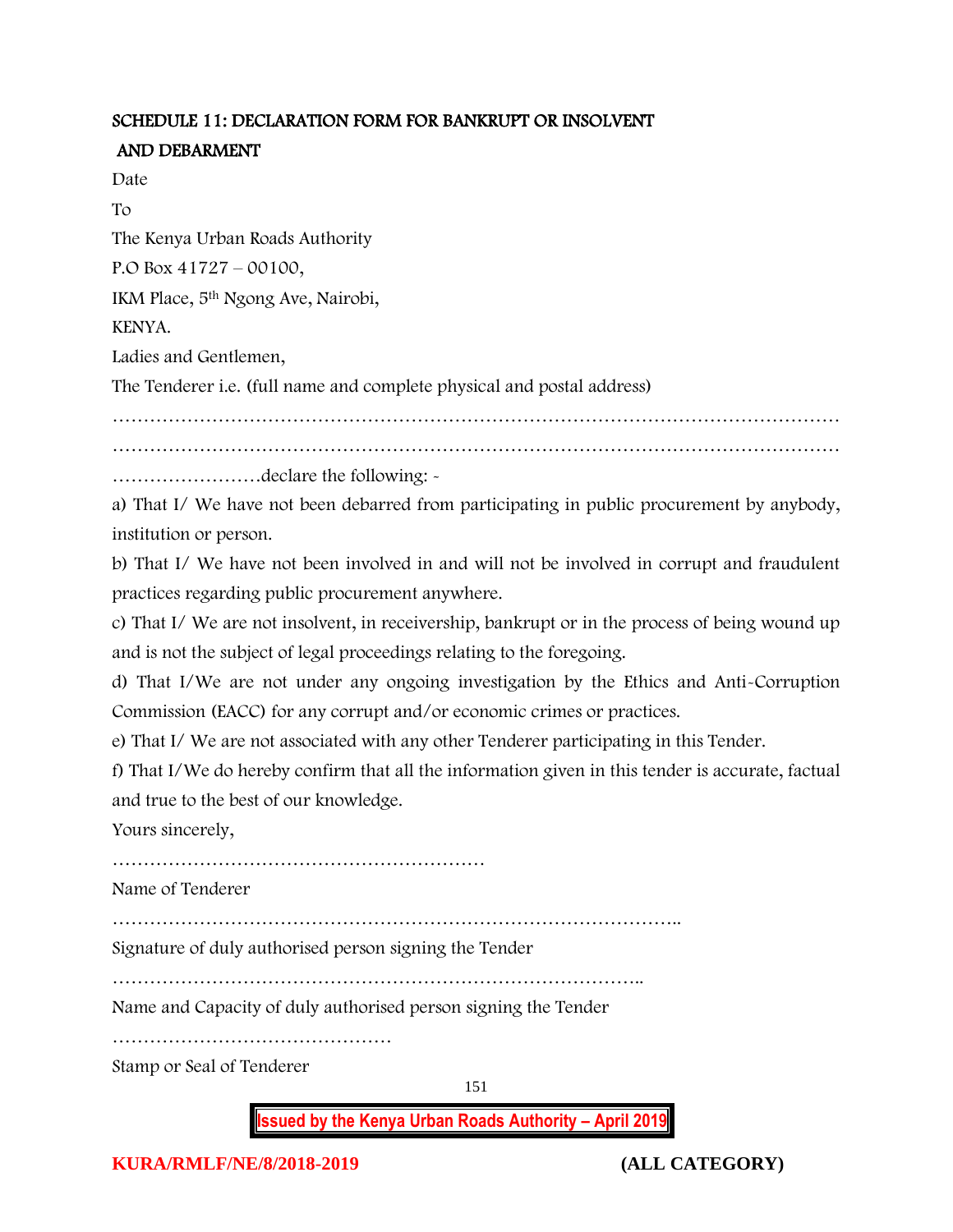## SCHEDULE 12: ANTI CORRUPTION DECLARATION / COMMITMENT / PLEDGE FORM

I/We …………………………………………………………………………… of Post Office Box …………………………………………………………. declare that I/ We recognize that Public Procurement is based on a free, fair and competitive tendering process which should not be open to abuse.

I/We ……………………………………………………………………….. Declare that I/We will not offer or facilitate, directly or indirectly, any inducement or reward to any public officer, their relations or business associates, in connection with tender No.

………………………………………………. for or in the subsequent performance of the contract if I/We am/are successful.

Signed by ……………………………… C.E.O. or Authorized

Representative. Name ……………………………………………..

Designation………………………………..

Signature…………………………………….

Date………………………………………..

In case of sub-contracting

**Issued by the Kenya Urban Roads Authority – April 2019**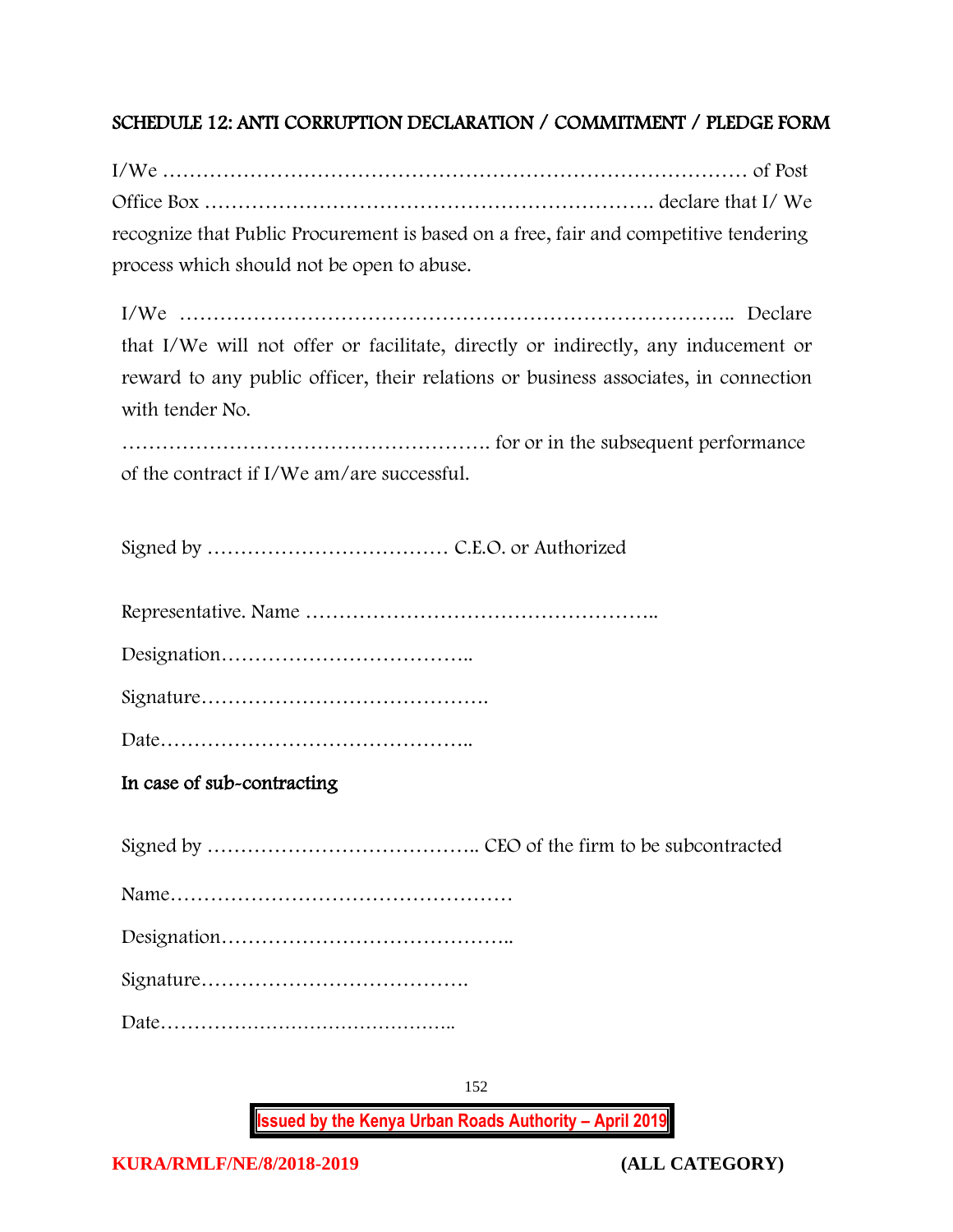# SECTION XII: FORM OF AGREEMENT

**Issued by the Kenya Urban Roads Authority – April 2019**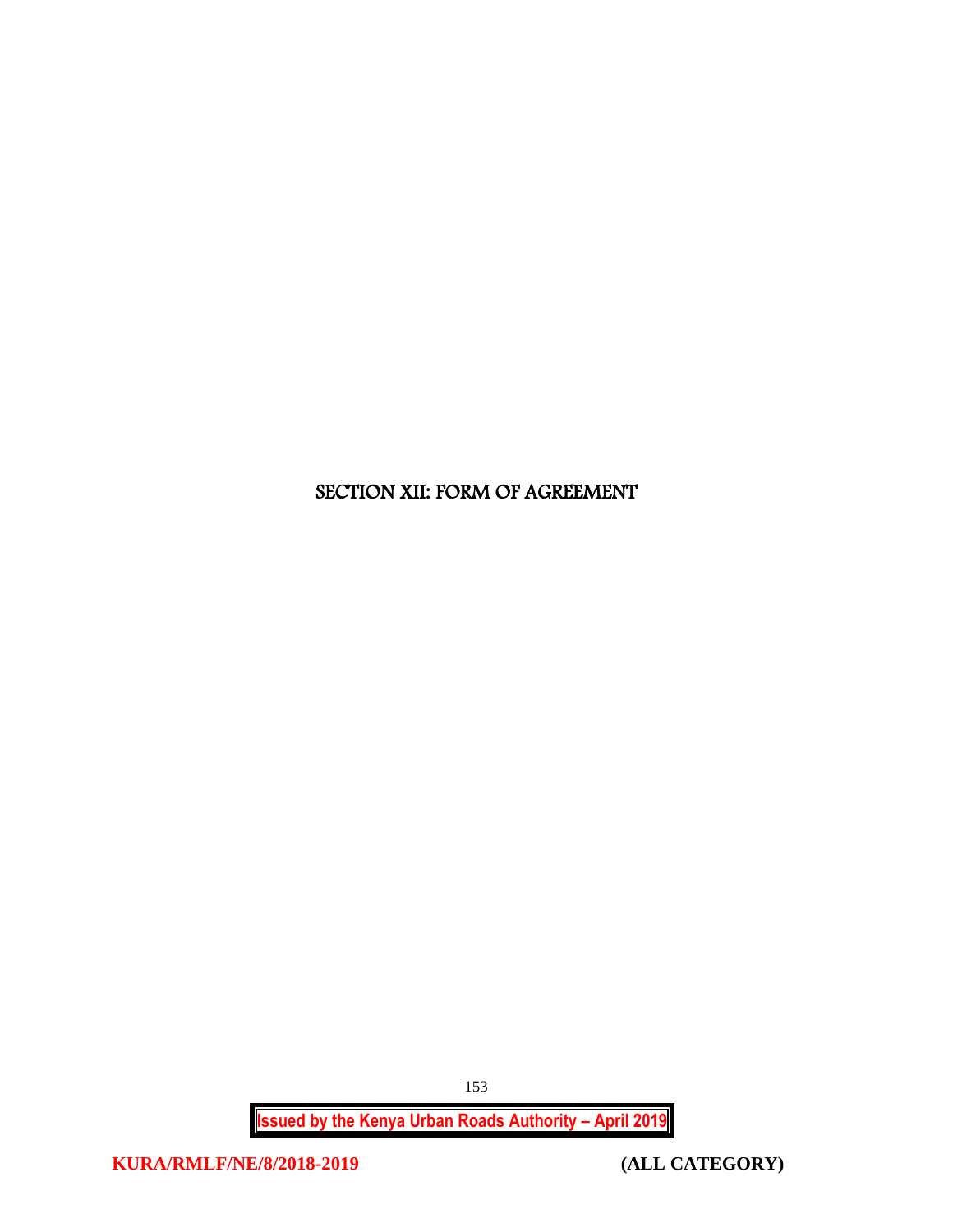#### FORM OF AGREEMENT

\*\*(To be signed after the award of a contract)

THIS AGREEMENT is made on the …………………… day of …………………. 20 …………… between the Kenya Urban Roads Authority of P. O. Box 41727-00100, Nairobi, Kenya hereinafter called "the

Employer" of the one part and M/S ................................................................................. (Contractor) of P. O . .................................................... (address) hereinafter called "the Contractor" of the other part.

WHEREAS the Employer is desirous that certain works should be executed, viz.

#### PERIODIC MAINTENANCE OF LOT 8 ROADS: A3-MEDINA-A3 LOOP ROAD

and has a Contract with the Contractor for the execution completion and maintenance of such works in the region NOW THIS AGREEMENT WITNESSETH as follows:

In this agreement words and expressions shall have the same meanings as are respectively assigned to them in the Conditions of Contract hereinafter referred to.

The following document shall be deemed to form and be read and construed as part of this Agreement, viz.:

- The Conditions of Contract (FIDIC IV) Part 2

- The Conditions of Contract (FIDIC IV) Part 1
- The Special Specification
- The Standard Specifications
- The Priced Bill of Quantities
- The Letter of Award and Acceptance
- Schedules of Supplementary Information
- -The Drawings
- -Other documents as may be agreed and listed

All aforesaid documents are hereinafter referred to as "The Contract".

In consideration of the payment to be made by the Employer to the Contractor, the Contractor hereby covenants with the Employer to execute, complete and maintain the works in conformity in all respects with the provisions of the Contract.

The Employer hereby covenants to pay the Contractor in consideration of the execution, completion and maintenance of the works the Contract Price at the times and in the manner prescribed by the Contract.

IN WITNESS WHEREOF the parties have hereunto set their respective hands on the day and year first above written.

154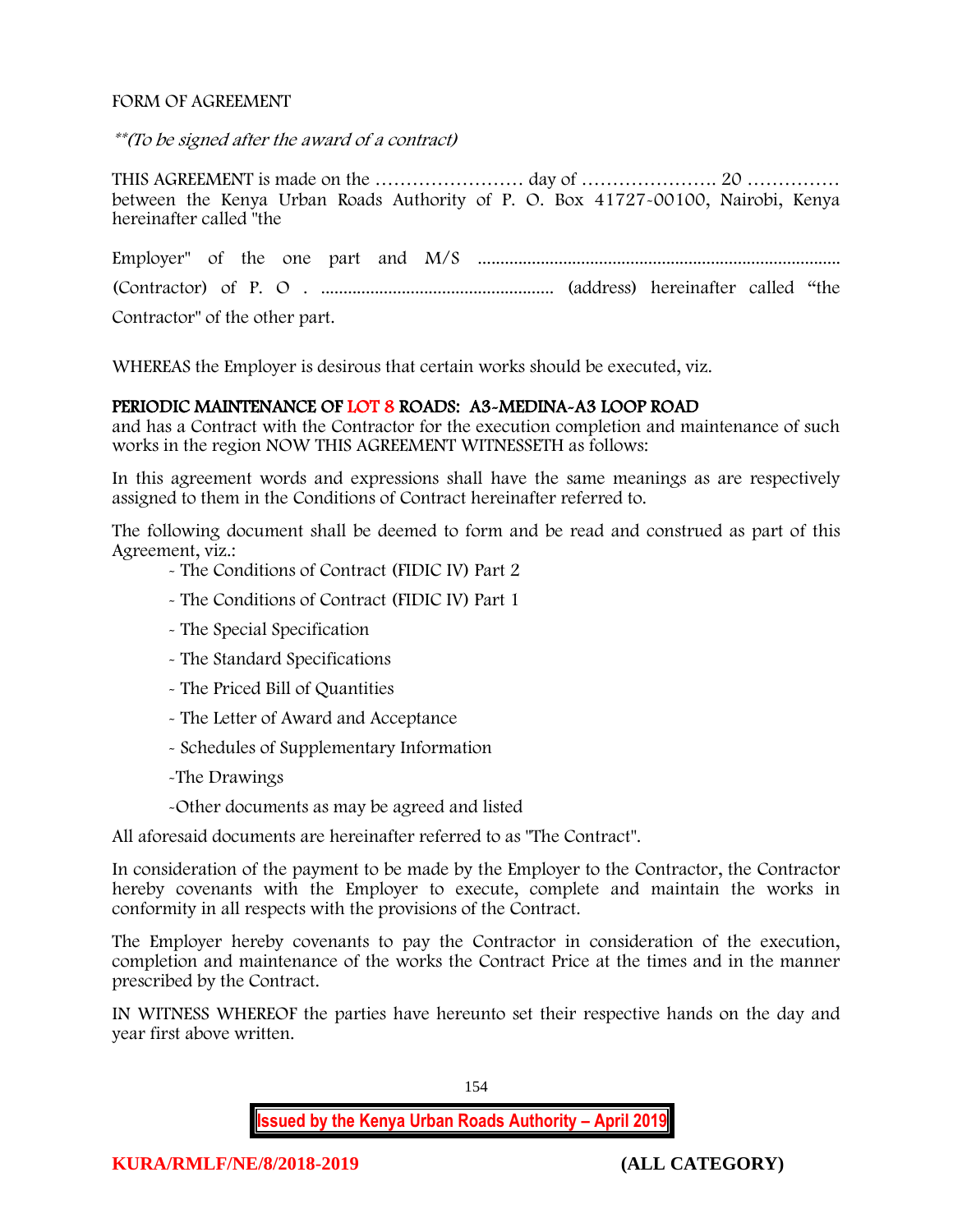### SIGNED SEALED AND DELIVERED

| By the said Employer:   | (Director General, Kenya Urban Roads Authority)<br>For and on behalf of the said Employer |
|-------------------------|-------------------------------------------------------------------------------------------|
| In the presence of:     | (Name and Designation of Witness)                                                         |
|                         | (Signature of Witness)                                                                    |
|                         | (Address Of witness)                                                                      |
|                         |                                                                                           |
| By the said Contractor: | (Signature)                                                                               |
|                         | (Name of the Director)                                                                    |
| In the presence of:     | (Name and Designation of Witness)                                                         |
|                         | (Signature of Witness)                                                                    |
|                         | (Address Of witness)                                                                      |

155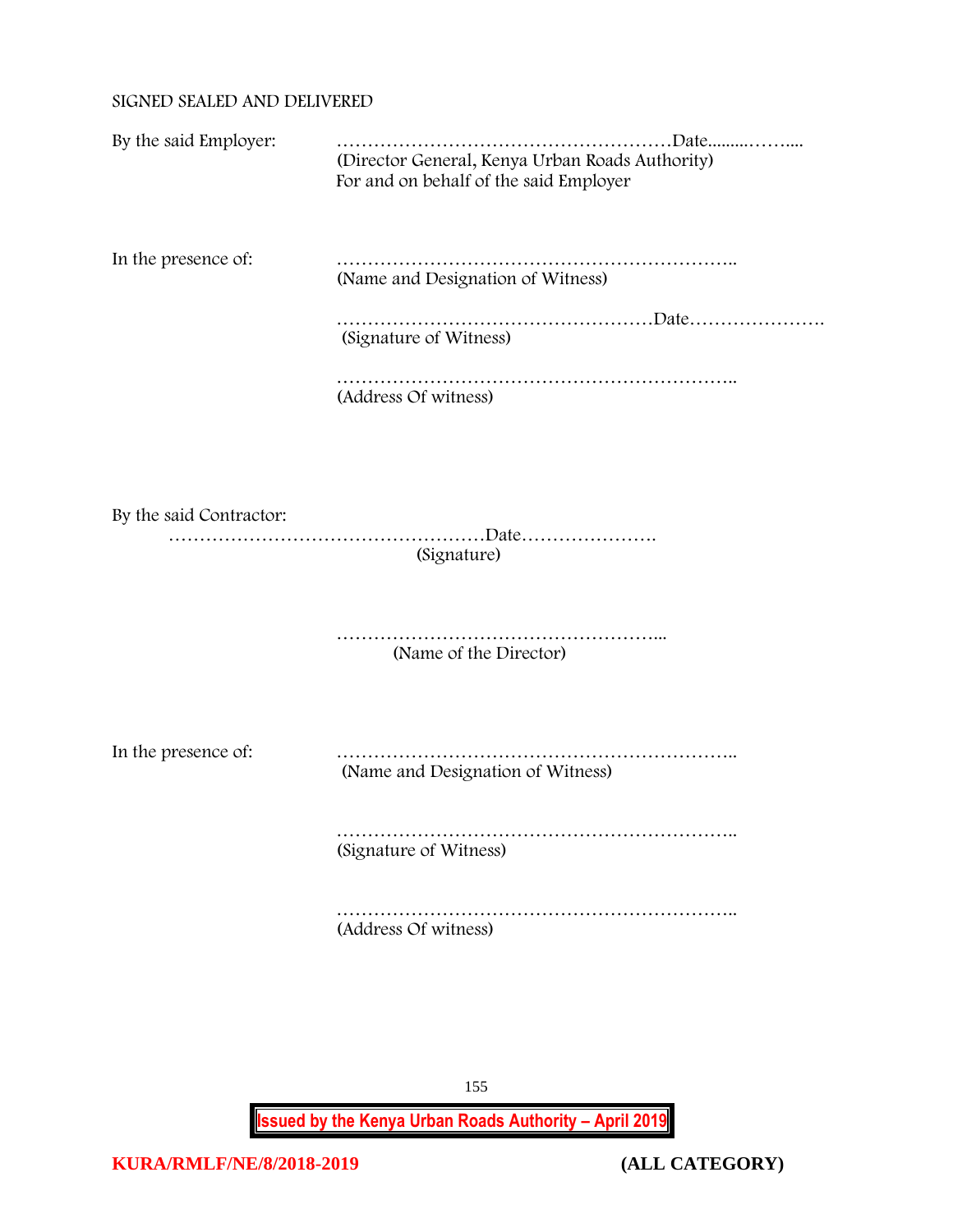SECTION XIII: FORM OF PERFORMANCE BANK GUARANTEE (UNCONDITIONAL)

**Issued by the Kenya Urban Roads Authority – April 2019**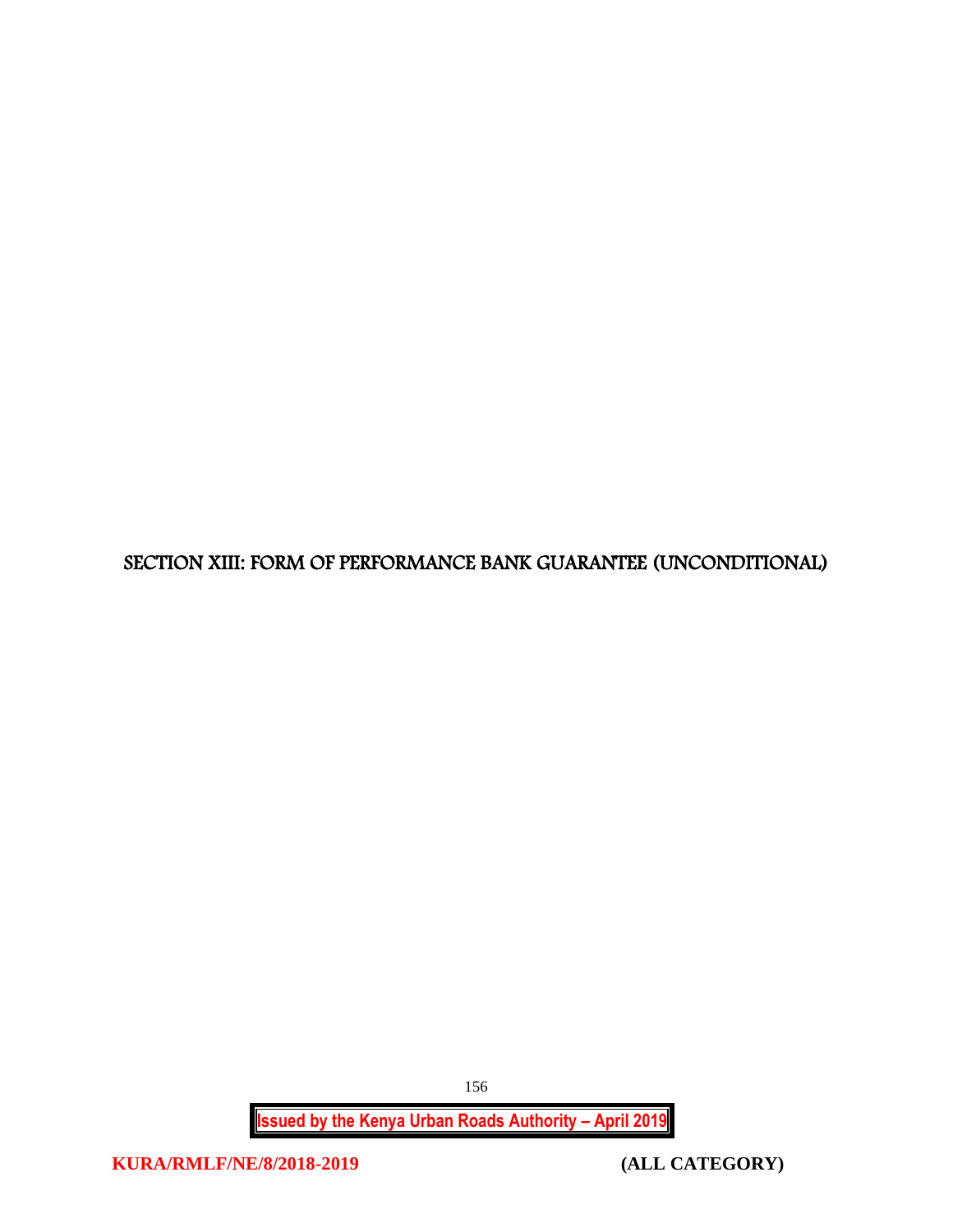#### FORM OF PERFORMANCE BANK GUARANTEE (UNCONDITIONAL)

To The Director General, Kenya Urban Roads Authority (KURA), P.O. Box 41727 - 00100 **NAIROBI** 

WHEREAS …………………………………………………………………… (hereinafter called "the Contractor") has undertaken in pursuance of Contract No. ……………………………………Dated …..………………to execute the

#### PERIODIC MAINTENANCE OF LOT 8 ROADS: A3-MEDINA-A3 LOOP ROAD

, ( hereinafter called the "Contract")

AND WHEREAS it has been stipulated by you in the said Contract that the Contractor shall furnish you with a Bank Guarantee by a recognized bank for the sum specified in the Appendix to Form of Bid as security for compliance with his obligations in accordance with the Contract;

AND WHEREAS we have agreed to give the Contractor such a Bank Guarantee;

NOW THEREFORE we hereby affirm that we are the Guarantor and responsible to you on behalf of the Contractor, up to a total of

Kshs………………………………………………………………..………………… (amount in figures)Kshs. …………………………………………………………..………………………

……………………………………………………………………………… (amount in words)

and we undertake to payment to you, upon your first written demand and without cavil or argument, any sum or sums within and up to the limits as aforesaid without your needing to prove or show grounds or reasons for the sum specified therein.

We hereby waive the necessity of you demanding the said debt from the Contractor before presenting us with the demand.

We further agree that no change or addition to or other modification of the terms of the Contract or of the Works to be performed thereunder or of any of the Contract Documents which may be made between you and the Contractor shall in any way release us from any liability under this Guarantee and we hereby waive notice of any such change, addition or modification

This Guarantee shall be valid until 28 days after issuing of the Defects Liability Certificate.

AUTHORIZED SIGNATURE OF THE BANK

……………………………………………………..

157